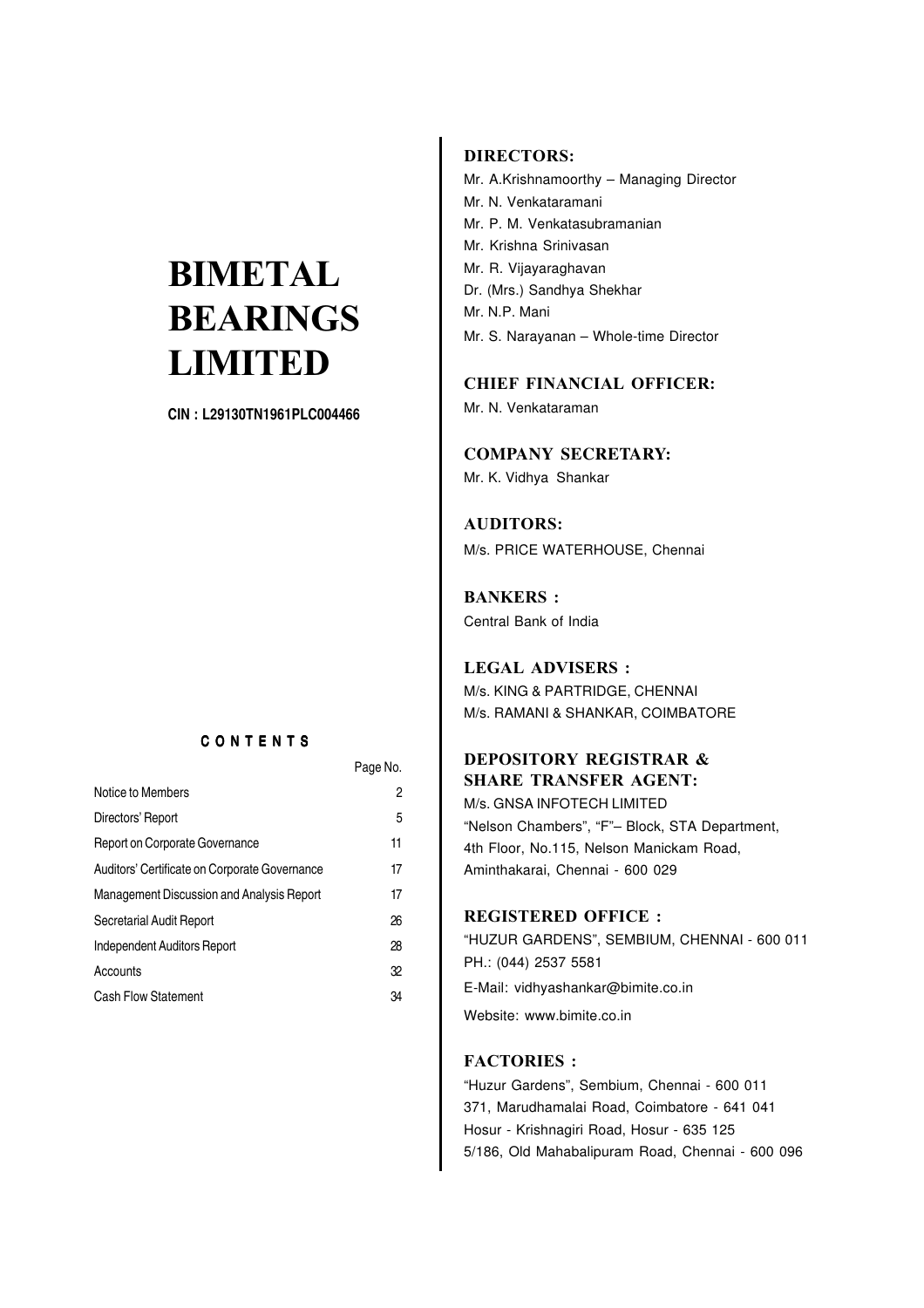**Registered Office: "Huzur Gardens", Sembiam, Chennai – 600 011.**

CIN: L29130TN1961PLC004466

#### **NOTICE TO THE SHAREHOLDERS OF THE FIFTY FOURTH ANNUAL GENERAL MEETING**

Notice is hereby given that the Fifty Fourth Annual General Meeting of the shareholders of the company will be held at New Woodlands Hotel, 72/75, Dr.Radhakrishnan Salai, Mylapore, Chennai - 600 004 on Monday, the 27th day of July 2015 at 10.15 a.m. to transact the following business:

#### Ordinary Business:

(1) To receive, consider and adopt the financial statement of the Company for the financial year ended 31st March 2015 including the audited statement of Profit & Loss for the year ended on that date and the Balance Sheet as at that date together with the Reports of the Directors and Auditors and to pass the following resolution as an Ordinary resolution.

"Resolved that the Statement of Profit and Loss for the year ended on 31st March, 2015, the Balance Sheet as on that date, the annexures thereto, the Cash Flow Statement for the year ended on 31st March, 2015, the Reports of Auditors and Directors thereon be and are hereby received and adopted".

(2) To declare a dividend and to consider and if thought fit to pass with or without modification(s) the following resolution as an Ordinary resolution :

"Resolved that a Dividend of Rs. 7.50 per share out of the current profits of the Company for the year ended 31st March 2015 amounting to Rs. 2,86,87,500/- be declared and paid".

(3) To appoint a director in place of Mr.S.Narayanan, Whole-time Director (DIN-03564659) who retires by rotation and being eligible offers himself for re-appointment and to pass the following Resolution as on Ordinary Resolution

"Resolved that Mr. S. Narayanan, Whole-time Director (DIN-03564659), who retires by rotation from the Board pursuant to the provisions of Section 152 of the Companies Act, 2013 be and is hereby re-appointed as a Director of the Company".

#### Special Business :

(4) To consider and if thought fit to pass with or without modification(s), the following resolution as an Ordinary Resolution :

"Resolved that pursuant to the provisions of the Section 139 and other applicable provisions if any of the Companies Act, 2013 and the rules framed there under, M/s. Price Waterhouse, Chartered Accountants, LLP (Firm Regn. No: 012754N/N500016) be and are hereby appointed as Auditors of the Company to hold the office from the conclusion of this Annual General Meeting until the conclusion of the next Annual General Meeting and that the Board of Directors be and is hereby authorised to fix the remuneration payable to them exclusive of Service Tax, out of pocket and travelling expenses as may be mutually agreed between them".

(5) To consider and if thought fit, to pass with or without modification(s), the following resolution as an Ordinary Resolution:

"Resolved that pursuant to Section 148 of the Companies Act, 2013, the remuneration fixed at Rs.2,10,000/- (Rupees Two Lakhs and Ten Thousands Only) exclusive of taxes, out of pocket and travel expenses etc., to M/s. S.Mahadevan & Co., Cost Accountants (Firm Regn. No. 000007) who have been re-appointed as Cost Auditors by the Board of Directors for the financial year 2015 – 2016 as recommended by the Audit Committee be and is hereby ratified."

By order of the Board

30th May 2015 Company Secretary

Chennai- 600011 **K. Vidhya Shankar**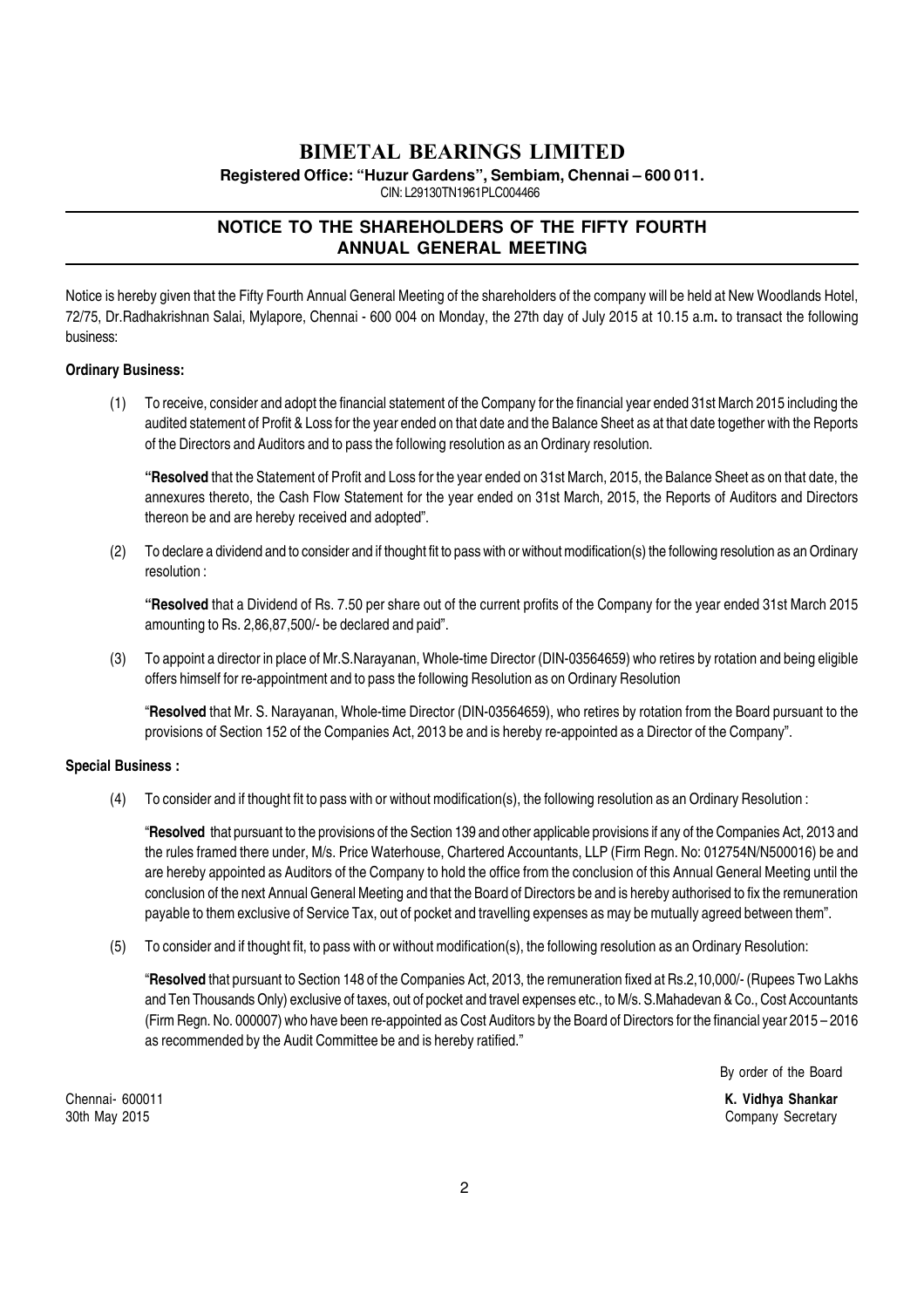#### NOTES:

- 1. A member who is entitled to attend and vote is entitled to appoint a proxy to attend and vote instead of himself / herself and the proxy need not be a member. Members / Proxies are requested to bring the attendance slip and also their copy of the Annual Report to the meeting. Members are requested to quote their Registered Folio Number/ Client ID Number in all their correspondence. A person can act as proxy on behalf of members not exceeding fifty (50) and holding in the aggregate not more than ten percent of the total share capital of the Company. The instrument appointing a Proxy in order to be effective, should be deposited at the Registered Office of the Company, duly completed and signed, not less than 48 hours before the commencement of the meeting. A Proxy Form is sent herewith. Proxies submitted on behalf of the companies, societies etc., must be supported by an appropriate resolution / authority, as applicable. During the period beginning 24 hours before the time fixed for the commencement of the meeting and ending with the conclusion of the meeting, a member would be entitled to inspect the proxies lodged at any time during the business hours of the Company, provided that not less than 3 days notice in writing is given to the company.
- 2. The register of members and Share Transfer Books of the Company under the physical mode will remain closed from 20th July 2015 to 27th July 2015. (both days inclusive)
- 3. In the case of dematerialised shares, the Dividend that may be declared at this meeting will be paid to the members whose names appear in the Beneficiary Position list submitted by NSDL and CDSL as on 20th July 2015 (Monday). In the case of other holders, the dividend amount will be paid to those whose names appear in the Register of Members as on the date of the 54<sup>th</sup> Annual General Meeting.
- 4. The Company has, pursuant to Section 205 of the Companies Act, 1956 and Section 124 of the Companies Act, 2013, transferred the amounts of unclaimed dividends declared up to the Financial Year 2006 – 2007 to the General Revenue Account of the Central Government/ Investor Education and Protection Fund. Members who have not responded to our repeated communication and have not encashed the Dividend Warrants for the year ended 31<sup>st</sup> March 2008 and / or any subsequent dividend payments are requested to make their claim to the company.
- 5. Members holding shares in electronic form are hereby informed that bank particulars registered against their respective depository accounts will be used by the Company for payment of dividend. The Company or the Share Transfer Agent cannot act on any request received directly from the Members holding shares in electronic form for any change of bank particulars or bank mandates. Such changes are to be advised only to the Depository Participant of the Members. Members holding shares in physical form and desirous of either registering bank particulars or changing bank particulars already registered against their respective folios for payment of dividend are requested to write to the Company. The company will not be responsible for any loss arising out of fraudulent encashment of dividend warrants and it is advisable to get the dividend amounts credited electronically directly.
- 6. We request the shareholders to register their E-Mail IDs with the Company / Share Transfer Agents. This will enable the Company to service shareholders' requests / queries electronically apart from furnishing of Audited Accounts and any other relevant information / communication.
- 7. To prevent fraudulent transactions, members are advised to exercise due diligence and notify the Company of any change in address or demise of any member as soon as possible. Members are also advised not to leave their demat account(s) dormant for long. Periodic statement of holdings should be obtained from the concerned Depository Participant and holdings should be verified.
- 8. The Securities and Exchange Board of India (SEBI) has mandated the submission of Permanent Account Number (PAN) by every participant in securities market. Members holding shares in electronic form are, therefore, requested to submit the PAN to their Depository Participants with whom they are maintaining their demat accounts. Members holding shares in physical form can submit their PAN details to the Company.
- 9. A Physical copy of the Annual Report 2015 is being sent to all the members whose names will be appearing in the register of members as on 26th June 2015. In the case of the those shareholders who have become members subsequently are requested to contact the Company's Share Transfer Agents to get a copy of the Company's Annual Report. Further a soft copy of the Annual Report 2015 is being sent to all the members whose e-mail IDs are registered with the Company / Depository Participant(s) / Share Transfer Agents. Members may note that the Notice of the 54th Annual General Meeting and the Annual Report for the year 2015 will also be available on the Company's website, i.e. www.bimite.co.in / Annual Report 2015
- 10. All documents referred to in the accompanying Notice to the 54th Annual General Meeting and the statement of material facts shall be open for inspection at the Registered Office of the Company during normal business hours (9.00 am to 5.00 pm) on all working days except up to and including the date of the Annual General Meeting of the Company.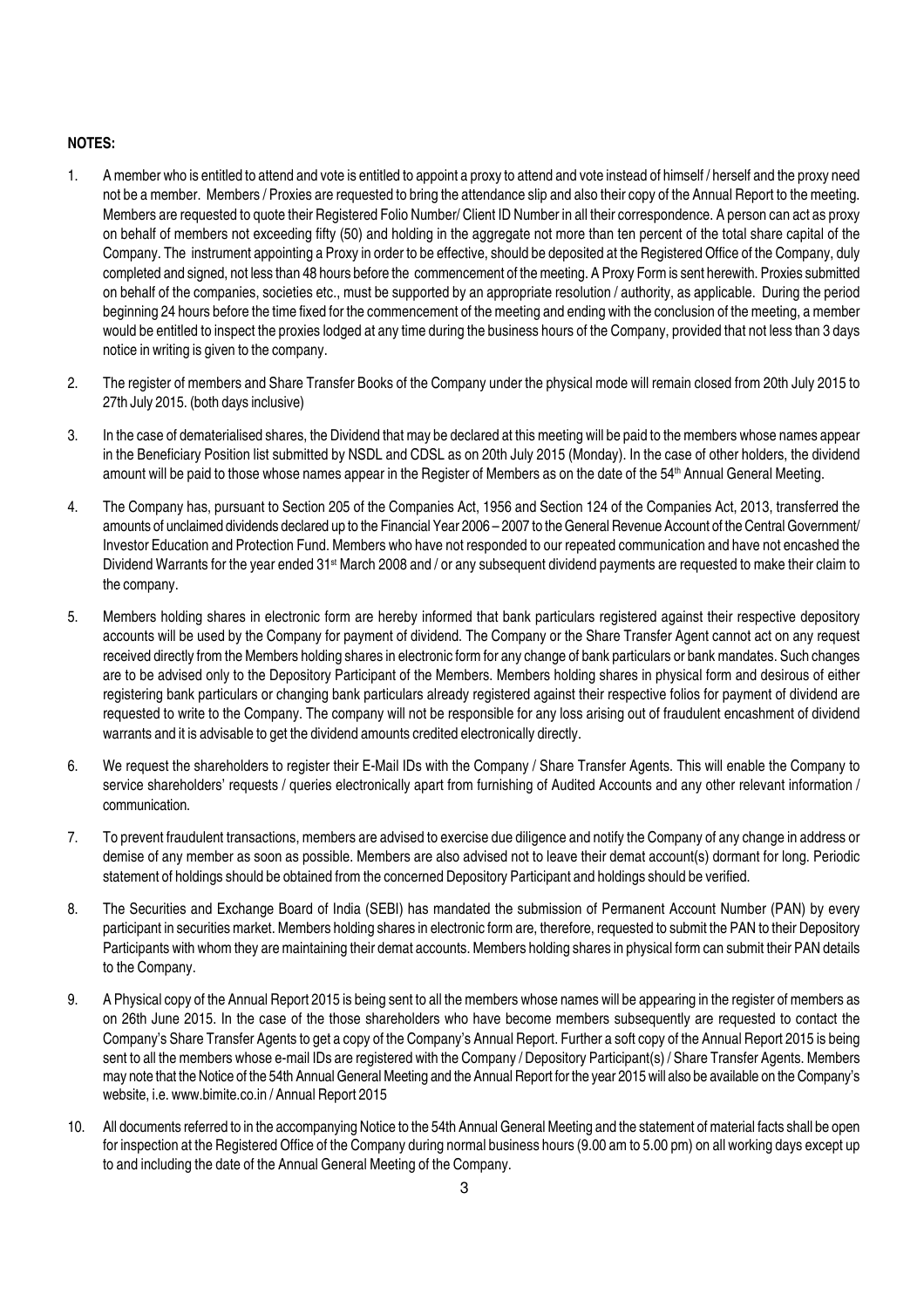#### Statement of Material Facts pursuant to Section 102 of the Companies Act, 2013.

#### For item No.4 :

The members of the Company appointed M/s.Price Waterhouse, Chartered Accountants as Statutory Auditors of the Company at the 53rd Annual General Meeting. They expressed their unwillingness to be appointed as the Statutory Auditors of the Company for the financial year 2015 - 2016. M/s.Price Waterhouse Chartered Accountants LLP (Firm Regn.No. 012754N/N500016 ) have conveyed their willingness to act as Statutory Auditors of the Company for the financial year 2015 – 2016 and accordingly the Board of Directors based on the recommendations of the Audit Committee, appointed M/s.Price Waterhouse Chartered Accountants LLP (Firm Regn.No. 012754N/ N500016) as Statutory Auditors for the financial year 2015 – 2016 to hold office from the conclusion of the 54th Annual General Meeting up to the conclusion of the 55th Annual General Meeting. The necessary resolutions are being passed under the Special Business category and being placed before the members for their consideration and approval. None of the Directors and Key Managerial Personnel of the Company and their relatives is concerned or interested in the resolution.

#### For item No.5 :

The company pursuant to the provisions of Section 148 of the companies Act, 2013 read with the Companies (Audit and Auditors), Rules 2014 had appointed M/s.S.Mahadevan & Co., Cost Accountants (Firm Regn. No. 000007) for the financial year 2015 – 2016 towards carrying out the cost audit of the products manufactured by the company. As per the provisions of the Companies Act, 2013, the remuneration payable to the Cost Auditors should be ratified by the members. The necessary resolution is placed before the members for their consideration and approval. None of the Directors and Key Managerial Personnel of the Company and their relatives is concerned or interested in the resolution.

Details of Mr.S.Narayanan, Whole-time Director who is seeking re-appointment at the ensuing Annual General Meeting (in pursuance to clause 49 of the Listing Agreement)

| Name                                                                        | Mr.S.Narayanan                                                                                                                  |
|-----------------------------------------------------------------------------|---------------------------------------------------------------------------------------------------------------------------------|
| Date of Birth                                                               | 12 <sup>th</sup> July 1960                                                                                                      |
| Date of Appointment                                                         | 1 <sup>st</sup> November 2012                                                                                                   |
| Qualifications                                                              | B.Sc. (Maths) from Madras University<br>B. Tech (Hons) from Anna University<br>M.B.A. from Case Western Reserve University, USA |
| Expertise in specific functional areas                                      | Operations and Business Management                                                                                              |
| Directorships in other companies                                            | <b>BBL Daido Private Limited</b>                                                                                                |
| Member of Committees of the Board of<br>Companies of which he is a Director | Corporate Social Responsibility committee<br>in BBL Daido (P) Limited                                                           |
| Number of shares held in the company                                        | 400                                                                                                                             |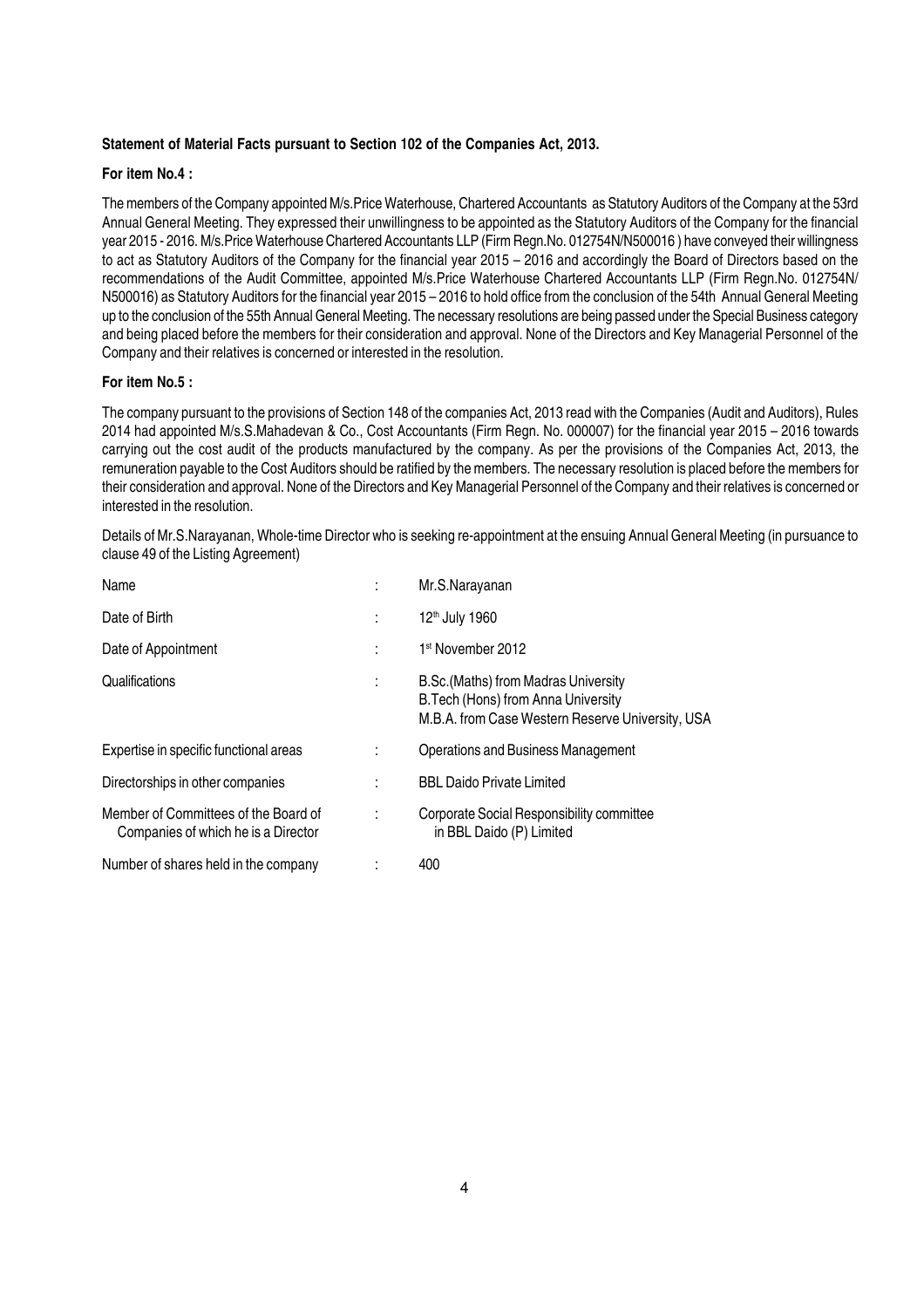CIN: L29130TN1961PLC004466

#### **REPORT OF DIRECTORS**

Your Directors have pleasure in presenting the Fifty Fourth Annual Report covering the operations for the year ended 31st March 2015 together with the accounts and Auditors' Report thereon.

| <b>FINANCIAL RESULTS:</b>                                                  | <b>Year Ended</b><br>31-03-2015<br>$(5 \in \mathsf{In} \text{ Lacs})$ | Year ended<br>31-03-2014<br>$(\bar{\bar{\tau}})$ in Lacs) |
|----------------------------------------------------------------------------|-----------------------------------------------------------------------|-----------------------------------------------------------|
| Net Revenue                                                                | 16,293.67                                                             | 15,115.88                                                 |
| Profit before Interest, Depreciation and Taxation                          | 1,196.10                                                              | 971.11                                                    |
| Interest<br>Less :                                                         | 31.40                                                                 | 27.26                                                     |
| Depreciation                                                               | 424.64                                                                | 441.11                                                    |
| Profit before Tax                                                          | 740.06                                                                | 502.74                                                    |
| <b>Less:</b> Taxation [including Deferred Tax]                             | 181.75                                                                | 116.99                                                    |
| <b>Profit after Tax</b>                                                    | 558.31                                                                | 385.75                                                    |
| Add: Balance brought forward from previous year                            | 209.75                                                                | 287.25                                                    |
| Less: Adjustment towards depreciation on assets whose life is already over | 22.75                                                                 |                                                           |
| Profit available for appropriation                                         | 745.31                                                                | 673.00                                                    |
| <b>Less:</b> Transfer to:                                                  |                                                                       |                                                           |
| Proposed Dividend                                                          | 286.88                                                                | 267.75                                                    |
| Dividend Tax                                                               | 58.40                                                                 | 45.50                                                     |
| <b>General Reserve</b>                                                     | 200.00                                                                | 150.00                                                    |
| <b>Balance Carried to Balance Sheet</b>                                    | 200.03                                                                | 209.75                                                    |

#### Operations :

The growth in net revenue of 7.8% was primarily due to increase in sales to OEMs and export of end-products.

The production of products with higher imported Raw Material had its impact on the profitability of operations which to an extent was offset by operational actions.

It is expected that the demand for the products would improve from the second quarter of the current year and coupled with increase in product range would result in better capacity utilization.

The ongoing cost reduction measures undertaken by the Company and implementation of consolidation of production facilities in a phased manner would support improved results in the future.

The emphasis on export of intermediate products including Powder is planned to augment the results.

#### Dividend

The Directors recommend a dividend of Rs.7.50 per share (Previous Year: Rs.7/- per share) on the paid up capital for the financial year ended 31<sup>st</sup> March 2015. The payment of dividend is subject to the approval of shareholders at the ensuing Annual General Meeting.

#### Compliance under Companies Act, 2013

Pursuant to Section 134 of the Companies Act, 2013 read with the Companies (Accounts) Rules, 2014, your Company complied with the compliance requirements and the details of the compliances under Companies Act, 2013 are enumerated below:

#### Consolidated Financial Statements

The requirement of consolidation of accounts as stipulated under Accounting Standard (AS)-21 on Consolidated Financial Statements read with AS-23 on Accounting for Investments in Associates and AS-27 on Financial Reporting of Interests in Joint Ventures, the audited consolidated financial statement are not applicable to the Company in respect of the financial year ended 31<sup>st</sup> March 2015.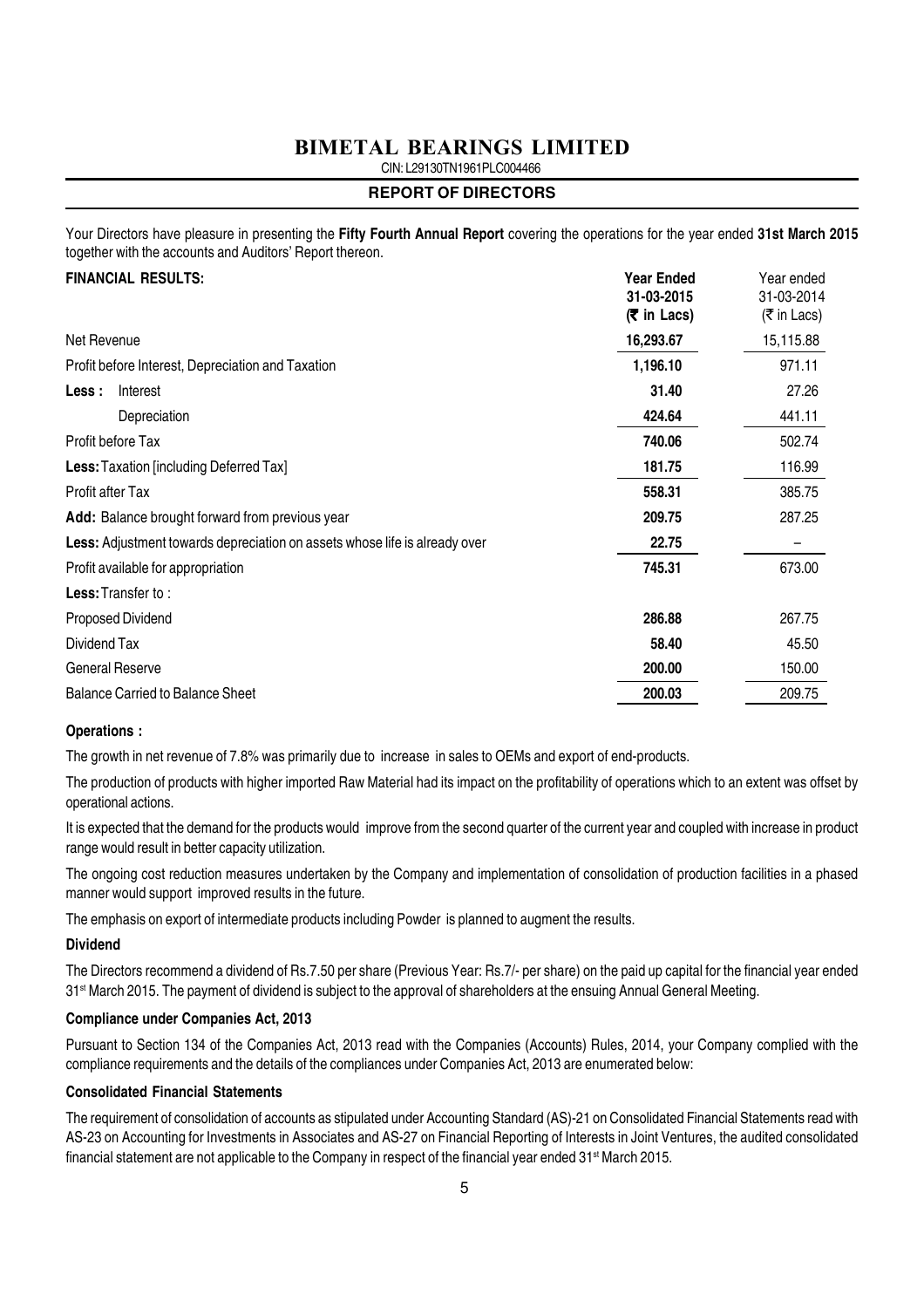#### Subsidiaries, Associates and Joint Ventures

During the year, the Company invested upto 24.19% in the capital of IPL Green Power Limited on 4th August 2014 - making it as an Associate Company as per the provisions of Section 2(6) of the Companies Act, 2013. The Company is yet to commence its commercial production.

BBL Daido Private Limited, a joint-venture company with M/s.Daido Metal Company, Japan has performed with a turn-over of Rs.43.29 Crores and a profit after tax of Rs.2.86 Crores in the year 2014-2015 as against a turnover of Rs.41.02 Crores and a profit after tax of Rs.3.86 Crores in the previous year.

Pursuant to Section 129(3) of the Companies Act, 2013 read with Rule 5 of the Companies (Accounts), Rules, 2014 a statement containing salient features of the financial statements of the Company's Associates (in Form AOC-1) is attached to the financial statements.

#### **Deposits**

The company did not accept any deposits within the meaning of provisions of Chapter V – Acceptance of Deposits by Companies of the Companies Act, 2013 read with the Companies (Acceptance of Deposits) Rules, 2014 and the deposits which remained as on the beginning of the financial year 2014-2015 were repaid during the financial year.

#### Directors and Key Managerial Personnel

During the year under review, Dr.(Mrs.) Sandhya Shekhar was appointed as an additional director under the independent category by the Board of Directors at their meeting held on 14<sup>th</sup> November 2014. Subsequently her appointment was approved for a period of 3 years from 14<sup>th</sup> November 2014 by the members of the Company vide resolutions passed through postal ballot on 22<sup>nd</sup> May 2015.

All the Independent Directors of the Company have declared that they meet the criteria of Independence in terms of Section 149(6) of the Companies Act, 2013 and that there is no change in their status of Independence.

At the Board Meeting held on 14<sup>th</sup> August 2014, Mr. A.Krishnamoorthy, Chairman & Managing Director, Mr.S.Narayanan, Whole-time Director, Mr.N.Venkataraman, Chief Financial Officer and Mr.K.Vidhya Shankar, Company Secretary were designated as "Key Managerial Personnel" of the Company pursuant to Sections 2(51) and 203 of the Companies Act, 2013 read with the Companies (Appointment and Remuneration of Managerial Personnel) Rules, 2014. Further Mr.S.Narayanan, Whole-time Director is retiring at the ensuing Annual General Meeting and being eligible offers himself for re-appointment.

#### Auditors

M/s.Price Waterhouse, Chartered Accountants, the retiring Auditors expressed their unwillingness to continue as Statutory Auditors of the Company. M/s.Price Waterhouse Chartered Accountants LLP (Firm Regn. No. 012754N/N500016) expressed their willingness to be appointed as Statutory Auditors. The company had received a confirmation regarding their consent and eligibility under Sections 139 and 141 of the Companies Act, 2013 read with the Companies (Accounts) Rules, 2014 for appointment as the Auditors of the Company. As required under Clause 41 of the Listing Agreement, the Auditors have also confirmed that they hold a valid certificate issued by the Peer Review Board of the Institute of Chartered Accountants of India. The Audit Committee and the Board of Directors have recommended the appointment of the Auditors for the financial year 2015-2016. The necessary resolution is being placed before the shareholders for approval.

#### Cost Auditor

The Board had appointed M/s.S.Mahadevan & Co., (Regn. No: 000007) Cost Auditors for the financial year 2015-2016 to carry out the cost audit of the products manufactured by the Company. The remuneration payable to the cost auditors for the year 2015 – 2016 is being placed for the approval. The Cost Audit Report for the financial year 2013-14 was filed on 26<sup>th</sup> September 2014.

#### Internal Auditors

M/s.Fraser & Ross, Chartered Accountants, Coimbatore are the Internal Auditors of the Company.

#### Secretarial Audit

Pursuant to provisions of Section 204 of the Companies Act, 2013 read with Rule 9 of the Companies (Appointment and Remuneration of Managerial Personnel) Rules 2014, your Company engaged the services of M/s. KSR & Co. Company Secretaries LLP to conduct the Secretarial Audit of the Company for the financial year ended 31<sup>st</sup> March 2015. The Secretarial Audit Report is attached as **Annexure-G** to this Report.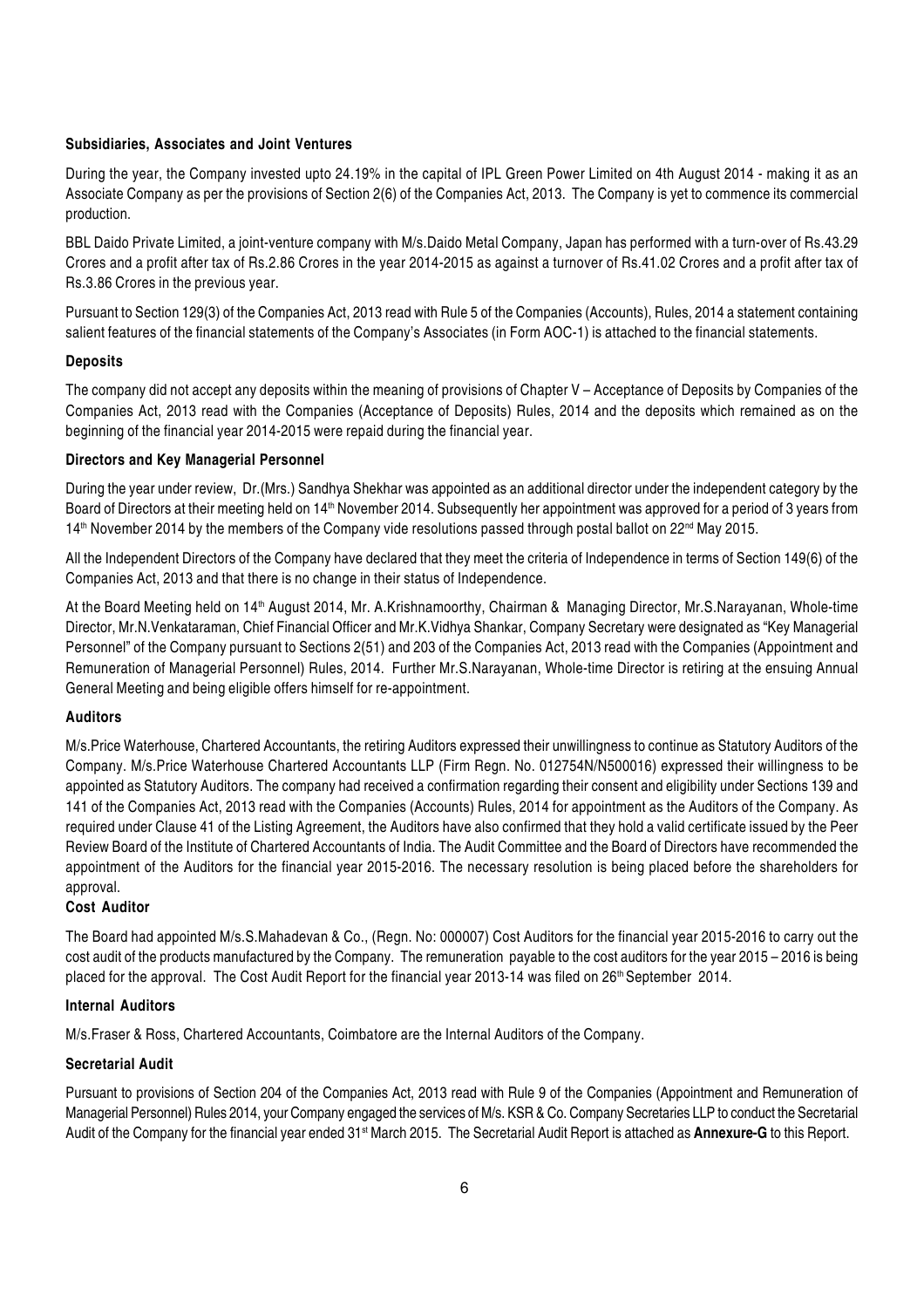#### Policies :

In accordance with the requirements of the Companies Act, 2013 and the Listing Agreement, the Board of Directors of the Company has framed the following policies :

- 
- 
- 
- Criteria for performance evaluation of Board.
- Remuneration Policy  **Policy Policy on Related Party Transactions**
- Risk Management Policy  **Corporate Social Responsibility Policy** Corporate Social Responsibility Policy
- Vigil Mechanism Policy Familiarisation Programme for Directors

The above policies are up-loaded on the Company's webste, under the web-link, http://www.bimite.co.in/policies.

There were no material changes in the commitments affecting the financial position of the Company between the end of the financial year (31st March 2015) and the date of report (30th May 2015).

There were no significant and material orders passed by Regulators or Courts or Tribunals which would impact the going concern status of the Company.

#### Particulars of Employees and related disclosures :

The disclosures pertaining to remuneration and other details as required under Section 197(12) of the Companies Act, 2013 read with Rule 5(1),(2) & (3) of the Companies (Appointment and Remuneration of Managerial Personnel), Rules, 2014 are provided in the Annexure - 1 forming part of the Annual Report.

Having regard to the provisions of Section 136(1) read with and its relevant proviso of the Companies Act, 2013, the Annual Report excluding the aforesaid information is being sent to the members of the Company. The said information is available for inspection at the Registered Office of the Company during working hours and any member is interested in obtaining such information may write to the Company Secretary and the same will be furnished free of cost.

#### Board Meetings held during the year:

During the year ended 31<sup>st</sup> March 2015, 5 meetings of the Board of Directors were held. The details of the meetings are furnished in the Corporate Governance Report which is attached as Annexure-B to this Report.

#### Extract of Annual Return :

An extract of Annual Return in Form MGT-9 as on 31<sup>st</sup> March 2015 is attached as **Annexure-F** to this Report.

#### Particulars of loans, guarantees or investments under Section 186 of the Companies Act, 2013

The details of loans / investments made by the Company are given in the financial statements.

#### Related Party Transactions :

All transactions entered by the Company with Related Parties were in the Ordinary Course of Business and at Arm's Length pricing basis. The Audit Committee granted omnibus approval for the transactions (which are repetitive in nature) and the same was reviewed by the Audit Committee and the Board of Directors. There were no materially significant transactions with Related Parties during the financial year 2014-15 which were in conflict with the interest of the Company. The details of the transactions with related parties are given in the financial statements in Note No.43 of the financial statements.

#### Risk Management :

The Company has constituted a Risk Management Committee. The Committee takes care of the external and internal risk associated with the Company. The Board of Directors oversees the Risk Management process including risk identification, impact assessment, effective implementation of the mitigation plans and risk reporting.

#### Board Evaluation :

Pursuant to the provisions of the Companies Act, 2013 and Clause 49 of the Listing Agreement, Independent Directors at their meeting held on 21<sup>st</sup> March 2015 considered / evaluated the Board's performance, performance of the Chairman and other non-independent Directors. The Board have undergone formal review which comprised Board effectiveness and allied subjects. The Board also reviewed the workings of the various committees and sub-committees without participation of the concerned Directors / members.

#### Code of Conduct:

The Company has adopted a code of conduct for the Board of Directors and senior management of the Company and all of them have affirmed compliance of the same. Further the Independent directors of the Company have separately affirmed code of conduct as per the requirements of the Companies Act, 2013.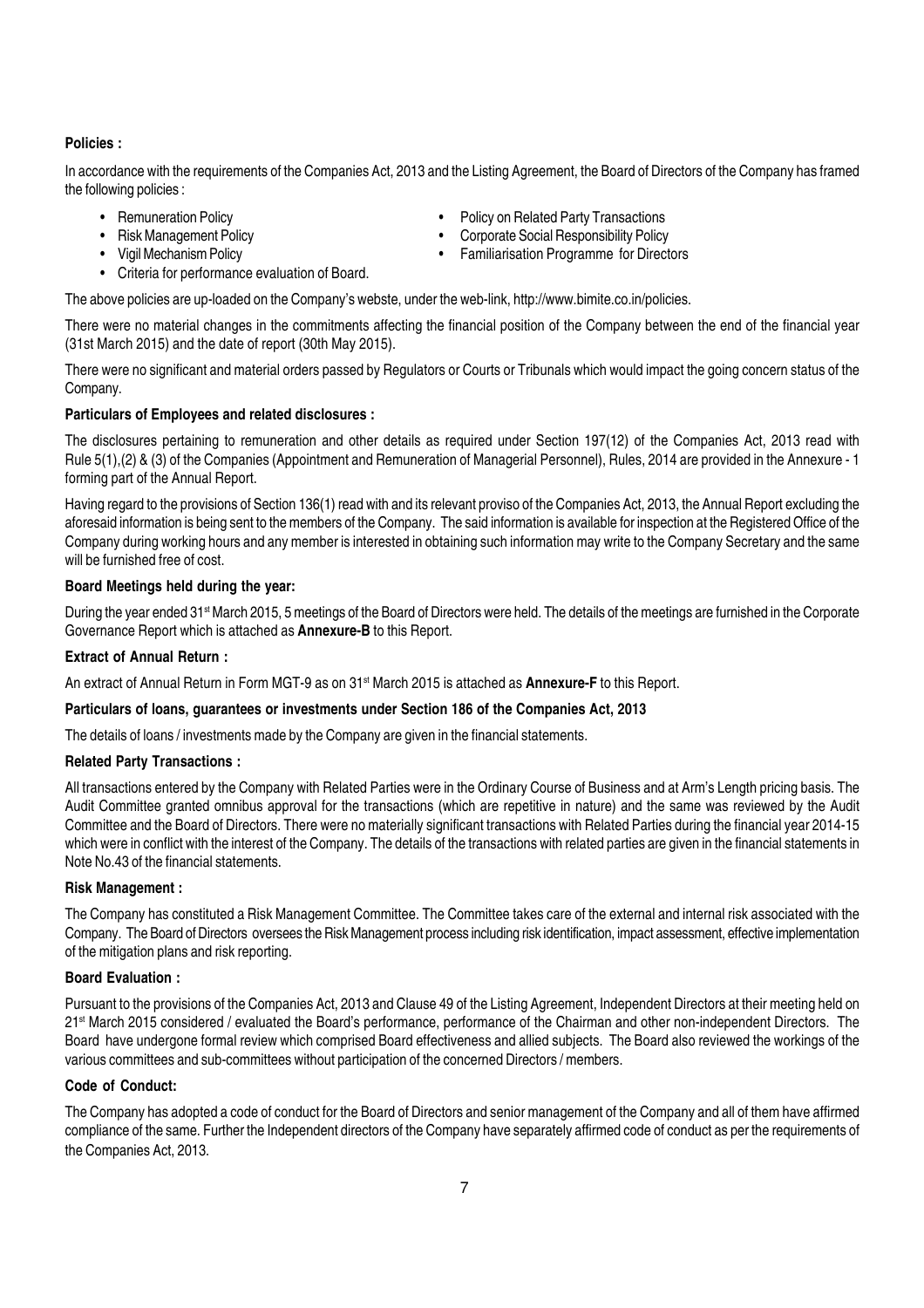#### Internal Control Systems and their Adequacy :

Details of the same are provided in the Management Discussion and Analysis Report attached as **Annexure-D** to this Report.

#### Research and Development, Conservation of Energy, Technology, Absorption, Foreign Exchange Earnings and Outgo

Your Company continues to focus on Research and Development activities with specific reference to fuel efficiency, vehicle performance and enhancement of safety etc,

The particulars prescribed under Section 134 of the Companies Act, 2013 read with Rule 8 (3) of the Companies (Accounts) Rules, 2014, relating to Conservation of Energy, Technology Absorption, Foreign Exchange Earnings and Outgo are furnished in Annexure-A to this Report.

#### Corporate Governance :

Your Company is fully compliant with the Corporate Governance guidelines, as laid out in Clause 49 of the Listing Agreement. All the Directors (and also the members of the Senior Management) have affirmed in writing their compliance with and adherence to the Code of Conduct adopted by the Company. The details of the Code of Conduct are furnished in the Corporate Governance Report attached as **Annexure-B** to this Report.

The Secretarial Auditors of the Company have examined the requirements of Corporate Governance with reference to Clause 49 of the Listing Agreement and have certified the compliance, as required under Clause 49 of the Listing Agreement. The Certificate in this regard is attached as Annexure-C to this Report.

#### CEO / CFO Certification:

As contemplated under Clause 49 of the Listing Agreement, the certificate from Mr.A.Krishnamoorthy, Managing Director and Mr.N.Venkatarman, Chief Financial Officer was placed before the Board of Directors at their meeting held on  $30<sup>th</sup>$  May 2015 which was read and taken on record.

#### Internal Complaints Committee :

The Company has put in place a policy for prevention, prohibition and redressal against sexual harassment of women at the work place to protect women employees and enable them to report sexual harassment at the work place. An Internal Complaints Committee headed by a woman employee has also been constituted for this purpose. No complaints were received from any employee during the year ended 31<sup>st</sup> March 2015.

#### Corporate Social Responsibility (CSR) initiatives :

Pursuant to Section 135 of the Companies Act, 2013 read with the Companies (Corporate Social Responsibility Policy) Rules, 2014, your Company framed a Policy on Corporate Social Responsibility and the required amount of Rs.19.50 lacs was spent towards Corporate Social Responsibility obligations and the details of which are provided in the **Annexure-E** to this Report.

#### Vigil Mechanism :

Pursuant to Section 177(9) of the Companies Act, 2013 read with Rule 7 of the Companies (Meetings of Board and its Powers) Rules, 2014 and Clause 49 of the Listing Agreement, the Board of Directors had approved the Policy on Vigil Mechanism which inter-alia provides a direct access to the Chairman of the Audit Committee.

Your Company hereby affirms that no Director/ employee has been denied access to the Chairman of the Audit Committee and that no complaints were received during the year.

#### Developments in the Madras Stock Exchange Limited :

Pursuant to the exit order Dt.14<sup>th</sup> May 2015 issued by the Securities and Exchanges Board of India (SEBI), the Madras Stock Exchange Limited does not exist as a stock exchange from that date. Your shares will continue to be traded in the BSE Limited (Bombay Stock Exchange Limited, Mumbai), the nation-wide stock exchange where the same is listed.

#### Directors' Responsibility Statement :

The Board of Directors acknowledges the responsibility for ensuring compliance with the provisions of Section 134(3)(c) read with 134(5) of the Companies Act, 2013 in the preparation of financial statements for the year ended 31st March 2015 and state that

- (a) in the preparation of the annual accounts, the applicable Accounting Standards had been followed along with proper explanation relating to material departures;
- (b) the directors had selected such accounting policies and applied them consistently and judgments and estimates that are reasonable and prudent so as to give a true and fair view of the state of affairs of the Company at the end of the financial year and of the Profit of the Company for that period.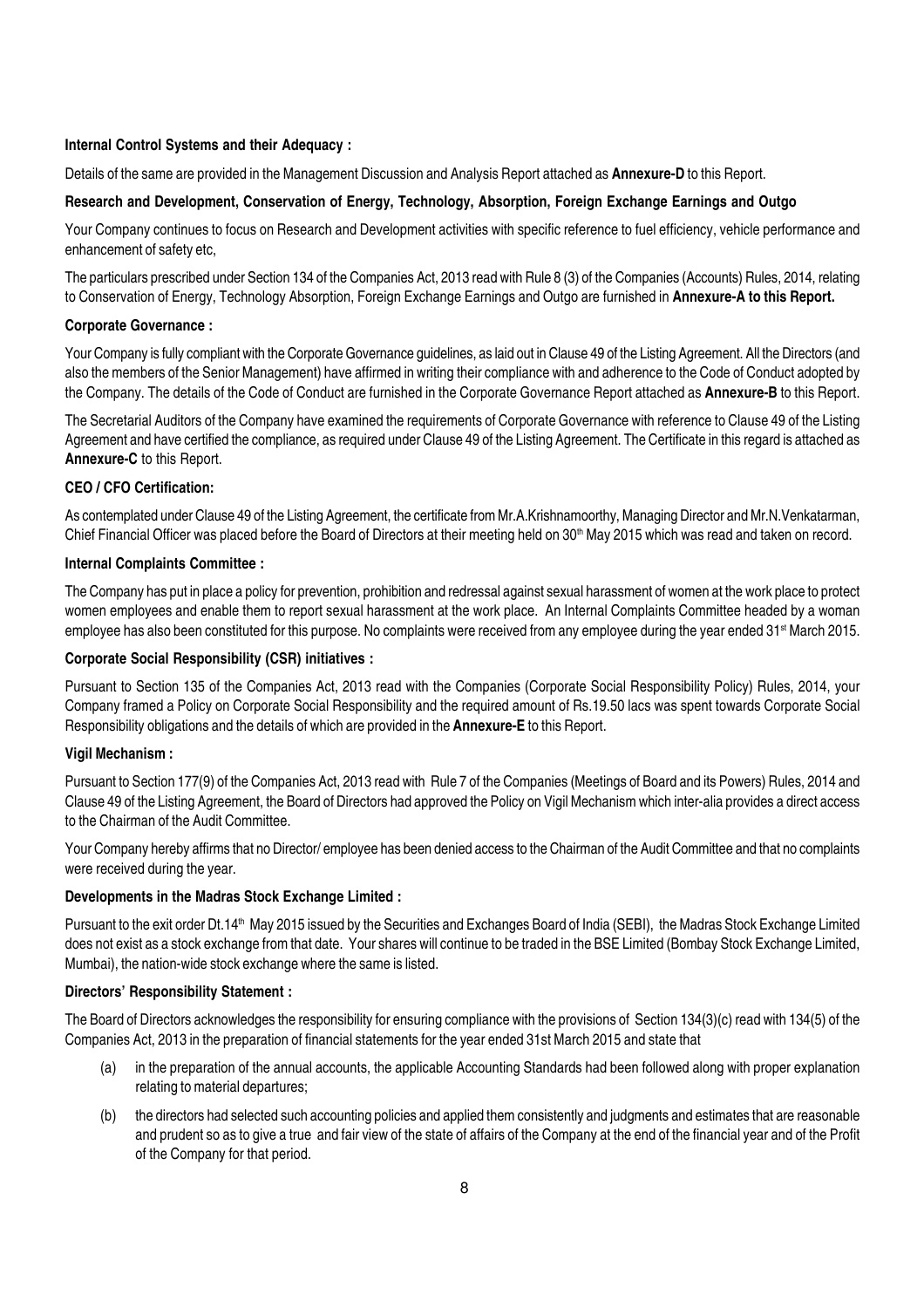- (c) the directors had taken proper and sufficient care for the maintenance of the adequate accounting records in accordance with the provisions of the Companies Act, 2013 for safeguarding the assets of the Company and for preventing and detecting fraud and other irregularities.
- (d) the directors had prepared the annual accounts on a going concern basis,
- (e) the directors, had laid down proper internal financial controls to be followed by the Company and that such internal financial controls are adequate and were operating effectively, and
- (f) the directors had devised proper systems to ensure compliance with the provisions of all applicable laws and that such systems are operating effectively.

#### Transfer of Unclaimed Dividend to Investor Education and Protection Fund :

Pursuant to the provisions of Section 125(2) of the Companies Act, 2013, the Company has transferred the unclaimed dividend amounts referable to the year ended 31<sup>st</sup> March 2007 (both interim and final) to the credit of the Investor Education and Protection Fund during the year under review well before their respective due dates.

#### Acknowledgement :

The Directors wish to express their appreciation for the continued co-operation of the Central and State Governments, Bankers, customers, dealers, suppliers, share-holders and also the valuable support received from M/s.Daido Metal Company, Japan. The Directors also wish to thank all the employees for their contribution, support and continued co-operation throughout the year.

For and on behalf of the Board

Chennai **A. Krishnamoorthy A. Krishnamoorthy** 30th May 2015 Managing Director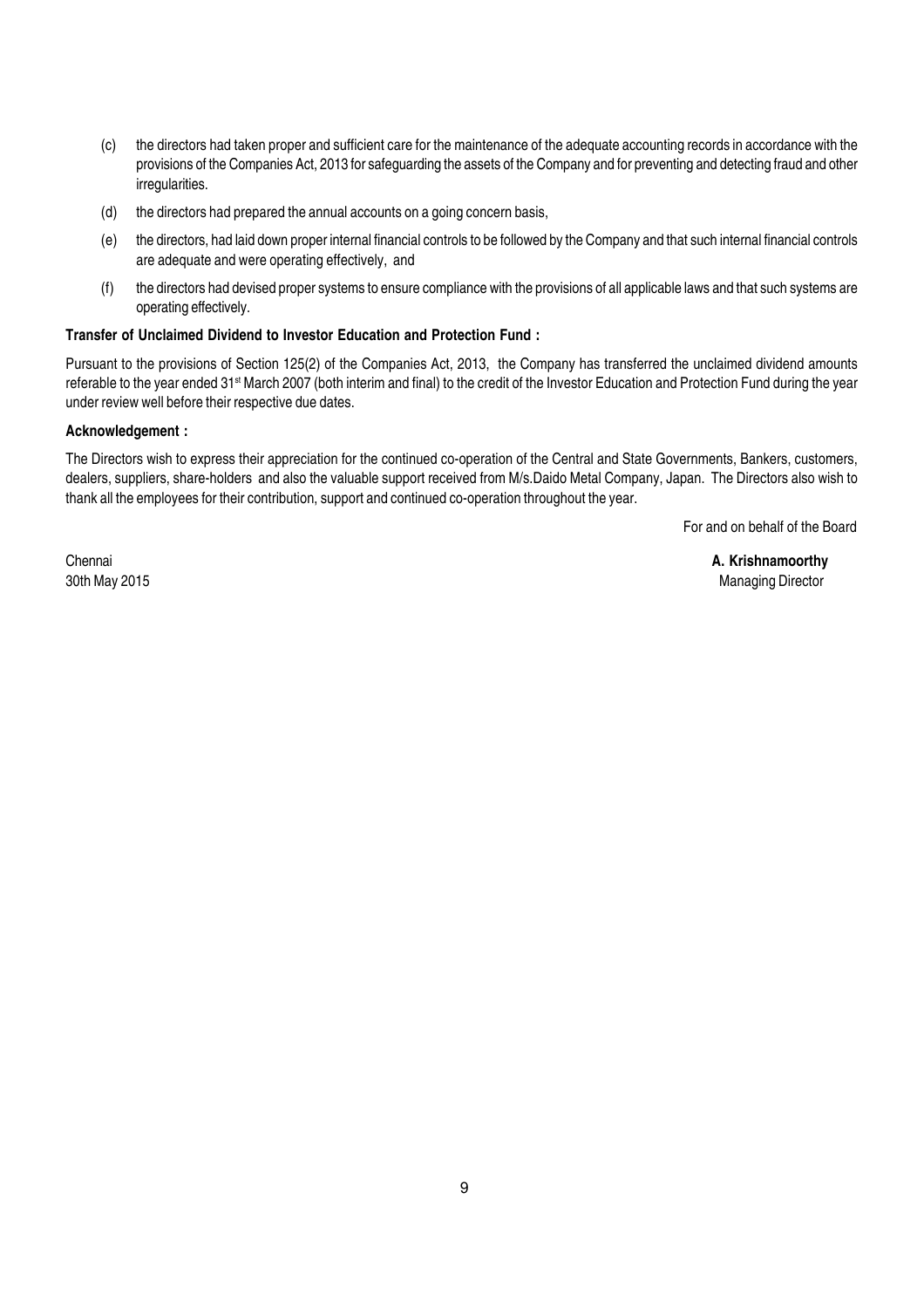#### ANNEXURE A TO THE DIRECTORS' REPORT :

#### PARTICULARS OF CONSERVATION OF ENERGY, TECHNOLOGY ABSORPTION AND FOREIGN EXCHANGE

#### (I) Steps taken for conservation of energy

Energy audits are conducted at all the manufacturing units at regular intervals and findings of the audit are implemented. Apart from regular practices and measures for energy conservation, many new initiatives were driven across the units. The measures taken at all company's manufacturing units which are briefly enumerated as below:

- (1) Alignment of shift timings to overcome the HT shut down period between 6pm / 10pm
- (2) Resizing of pneumatic lines to reduce compressed air use at all locations and eliminating compressors for air generation and removal of unwanted air lines.
- (3) Energy efficient motors for utilities and replacement of capacitor panels to meet the current specifications and requirements.
- (4) Reduction in the size of generators which handles uninterrupted operations like electro plants.
- (5) Recirculating cooling systems have eliminated pumps used in the cooling water lines.

#### (II) The steps taken by the company for utilizing alternate sources of energy

All the manufacturing units will continue to put in effort to reduce specific energy consumption. Some major initiatives include:

- (1) Replacement of conventional light fittings with LED fittings across the manufacturing units
- (2) Share and implement best practices across all plants
- (3) Make guidelines for purchase of energy efficient equipment like chiller, air compressor, motors, Air conditioner, Cooling tower, pumps, transformers etc.
- (4) Sharing of latest updates in field of energy Conservation.

#### (III) The capital investment on energy conservation equipment.

The Company has invested in a project a sum of Rs. 75.00 Lakhs during the year for generation of green power.

#### (A) TECHNOLOGY ABSORPTION

#### (1) The efforts made by the company towards technology absorption.

The Research and Development of the company is carrying out the following activities to fulfill short term and long term business goals of the company.

- Development of high strength Aluminium or Bronze alloys for Engine bearing application
- Development of high strength Bronze application for bushing
- Development of lead free electroplating to replace and comply with norms in the reduction or elimination of lead.

#### (2) The benefits derived like product improvement, cost reduction, product development or Import substitution.

- Improved production methods to achieve higher yield and lower wastage
- Offer of products made from local raw material for new applications.
- Higher presence in new applications and possibility to commence global supply.
- (3) In case of imported technology (imported during the last three years reckoned from the beginning of the financial year) : Not applicable

#### (4) The expenditure incurred on Research and Development

| <b>Particulars</b> | 2013-2014   | 2014-2015         |
|--------------------|-------------|-------------------|
| Capital            | 27.77 lacs  | 19.34 lacs        |
| Revenue            | 79.89 lacs  | <b>73.05 lacs</b> |
| Total              | 107.66 lacs | 92.39 lacs        |

#### Foreign Exchange Earnings and outgo

Foreign exchange earned in terms of actual inflows during the year 2014-2015 was Rs. 3,994.93 lacs (equivalent value of various currencies)

Foreign exchange outgo in terms of actual outflows during the year 2014-2015 was Rs. 5,740.37 lacs (equivalent value of various currencies)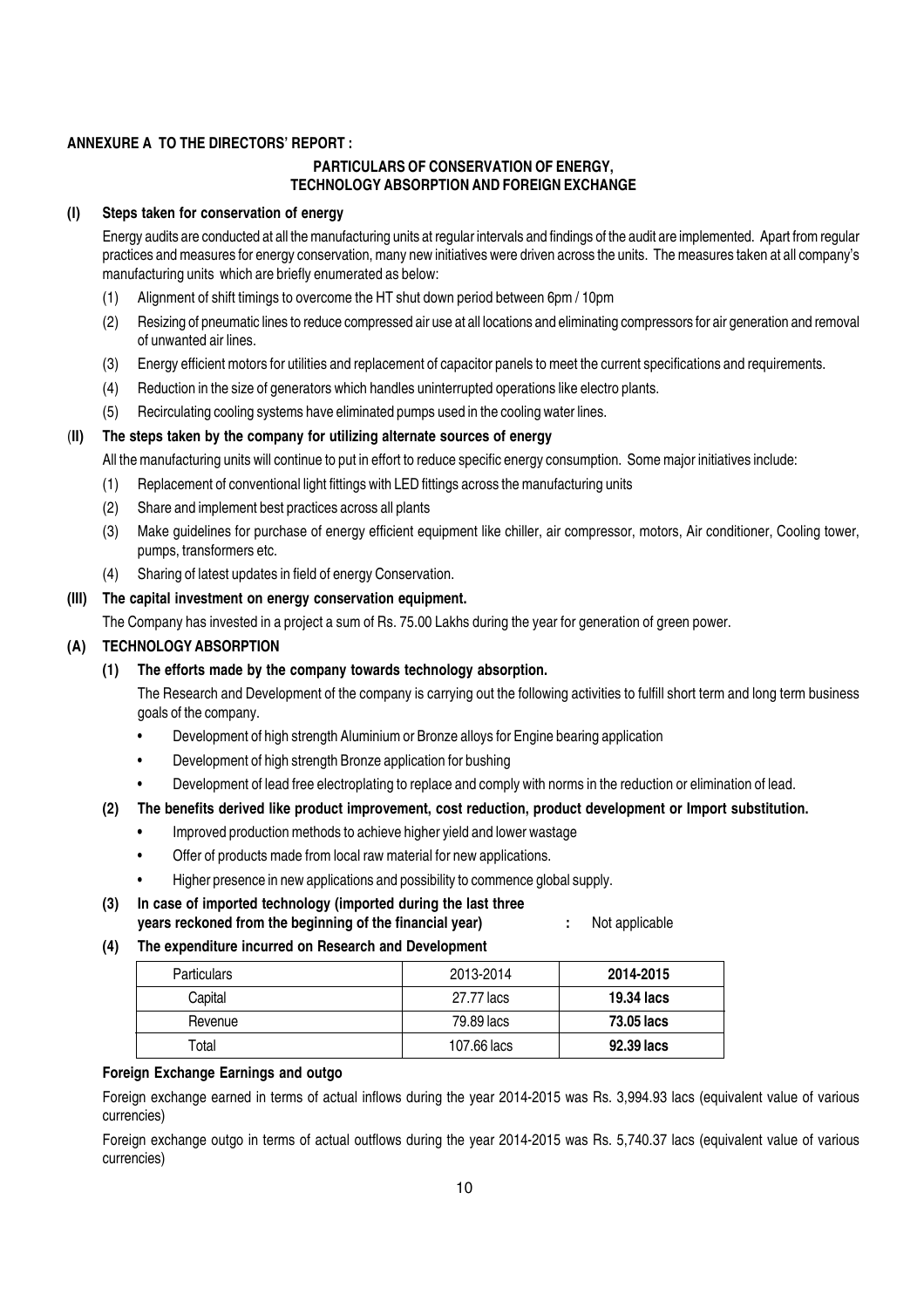#### CIN: L29130TN1961PLC004466

#### ANNEXURE - B TO DIRECTORS' REPORT – REPORT ON CORPORATE GOVERNANCE :

#### 01) Company's Philosophy on code of governance :

With the aim of strengthening corporate governance the Board of Directors would continue:

To strive towards enhancement of shareholder value through prudent business management, sound business decisions with attendant transparency.

To achieve excellence in Corporate Governance by complying in all respects with the mandatory guidelines in this regard and also regularly reviewing management systems for further improvement.

#### 02) Board of Directors :

(a) The Board consisted of the following Directors as on  $31^{st}$  March 2015:

#### Executive Directors:

Mr.A.Krishnamoorthy, Chairman & Managing Director (DIN 00001778)

Mr.S.Narayanan, Whole-time Director (DIN 03564659)

#### Non-Executive Directors:

Mr.N.Venkataramani(DIN 0001639)

Mr.N.P.Mani (DIN 00675741)

#### Independent Directors:

Mr.P.M.Venkatasubramanian (DIN 00124505)

Mr.Krishna Srinivasan (DIN 02629544)

Mr.R.Vijayaraghavan (DIN 00026763)

Dr. (Mrs.) Sandhya Shekhar (DIN 06986369) – appointed w.e.f. 14th November 2014

- (b) The Board met 5 (Five) times during the year i.e., on May 26, 2014, August 14, 2014, November 14, 2014, February 14, 2015 and March 28, 2015. Further a separate meeting of Independent Directors without the presence of the Non-Independent Directors and the executives of the Company was held on 21<sup>st</sup> March 2015.
- (c) The attendance by the Directors at Board Meetings and last Annual General Meeting:

| Name of the Director       | <b>Board Meeting</b> | <b>Annual General Meeting</b> |
|----------------------------|----------------------|-------------------------------|
| Mr.A.Krishnamoorthy        | 5                    | Attended                      |
| Mr.N.Venkataramani         | 5                    | Attended                      |
| Mr.P.M. Venkatasubramanian | 5                    | Attended                      |
| Mr.Krishna Srinivasan      | 5                    | Attended                      |
| Mr.R. Vijayaraghavan       | 5                    | Attended                      |
| Dr.Sandhya Shekhar#        |                      | Not applicable                |
| Mr.N.P.Mani                | 5                    | Attended                      |
| Mr.S. Narayanan            | 5                    | Attended                      |

The time gap between two Board Meetings did not exceed 120 days. The last Annual General Meeting was held on 23rd July 2014.

<sup>#</sup> Dr.Sandhya Shekhar was appointed as an Additional Director of the Company under the Independent category with effect from  $14<sup>th</sup>$  November 2014 and subsequently approved by the share holders through voting through Postal Ballot on 22<sup>nd</sup> May 2015.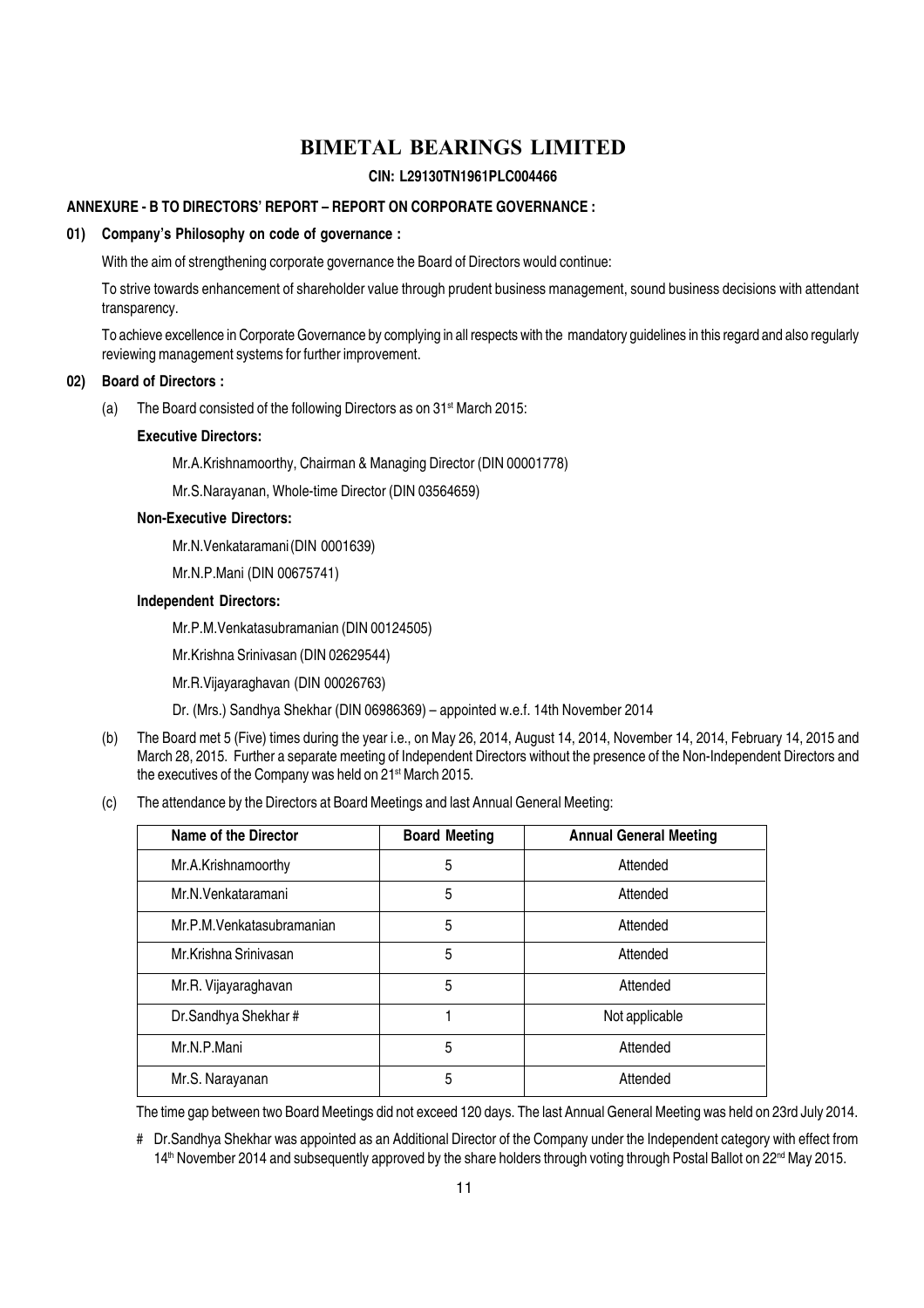(d) Directors' membership as on 31<sup>st</sup> March 2015 in the Board or Committees thereof (excluding foreign companies):

| Name of the Director       | <b>Other Boards</b> | <b>Other Board Committees</b> |
|----------------------------|---------------------|-------------------------------|
| Mr.A.Krishnamoorthy        | 13                  | 5 (of which 3 as chairman)    |
| Mr.N.Venkataramani         | 12                  | 8 (of which 3 as chairman)    |
| Mr.P.M. Venkatasubramanian | 6                   | 13 (of which 8 as chairman)   |
| Mr.Krishna Sriniyasan      |                     | None                          |
| Mr.R.Vijayaraghavan        | 8                   | 10 (of which 5 as chairman)   |
| Dr.(Mrs) Sandhya Shekhar   |                     | None                          |
| Mr.N.P.Mani                | 5                   | 9 (of which 1 as chairman)    |
| Mr.S.Narayanan             |                     |                               |

None of the Independent Directors of the company serve as Independent Directors in more than 7 listed companies and none of the Independent Director is serving as a Whole-time Director in a listed company. Further the committee memberships and Chairmanships are within the limits specified under the applicable laws.

#### 03) Audit Committee:

The powers, role and terms of reference of the Audit Committee covers the areas as contemplated under Clause 49 of the Listing Agreement and Section 177 of the Companies Act, 2013 as applicable. During the year ended March 31, 2015, the Audit Committee met 4 times i.e. on May 26, 2014, August 14, 2014, November 14, 2014 and February 14, 2015 under the Chairmanship of Mr.P.M.Venkatasubramanian. The maximum gap between any two meetings was less than four months.Mr.K.Vidhya Shankar, Company Secretary is the Secretary of the Audit Committee. Apart from the members of the Audit Committee, the Managing Director, Whole-time Director, the Chief Financial Officer, representatives of the statutory and internal audit firms are permanent invitees to the meeting. The composition of the committee and the attendance of its members is given below:

| Name of the Director      | No. of Audit Committee Meetings attended |
|---------------------------|------------------------------------------|
| Mr.P.M.Venkatasubramanian |                                          |
| Mr.N.Venkataramani        |                                          |
| Mr.Krishna Srinivasan     |                                          |
| Mr.R.Vijayaraghavan       |                                          |

#### 04) Nomination & Remuneration Committee:

The powers, role and terms of reference of the Nomination and Remuneration Committee covers the areas as contemplated under Clause 49 of the Listing Agreement and also Section 178 of the Companies Act, 2013 apart from any references made to it by the Board of Directors. During the year ended March 31, 2015 the Committee met 4 times i.e. on May 26, 2014, November 14, 2014, February 14, 2015 and March 28, 2015 under the Chairmanship of Mr.P.M.Venkatasubramanian.The composition of the committee and the attendance of its members is given below:

| Name of the Director      | No. of Committee Meetings attended |
|---------------------------|------------------------------------|
| Mr.P.M.Venkatasubramanian |                                    |
| Mr.Krishna Sriniyasan     |                                    |
| Mr.R.Vijayaraghavan       |                                    |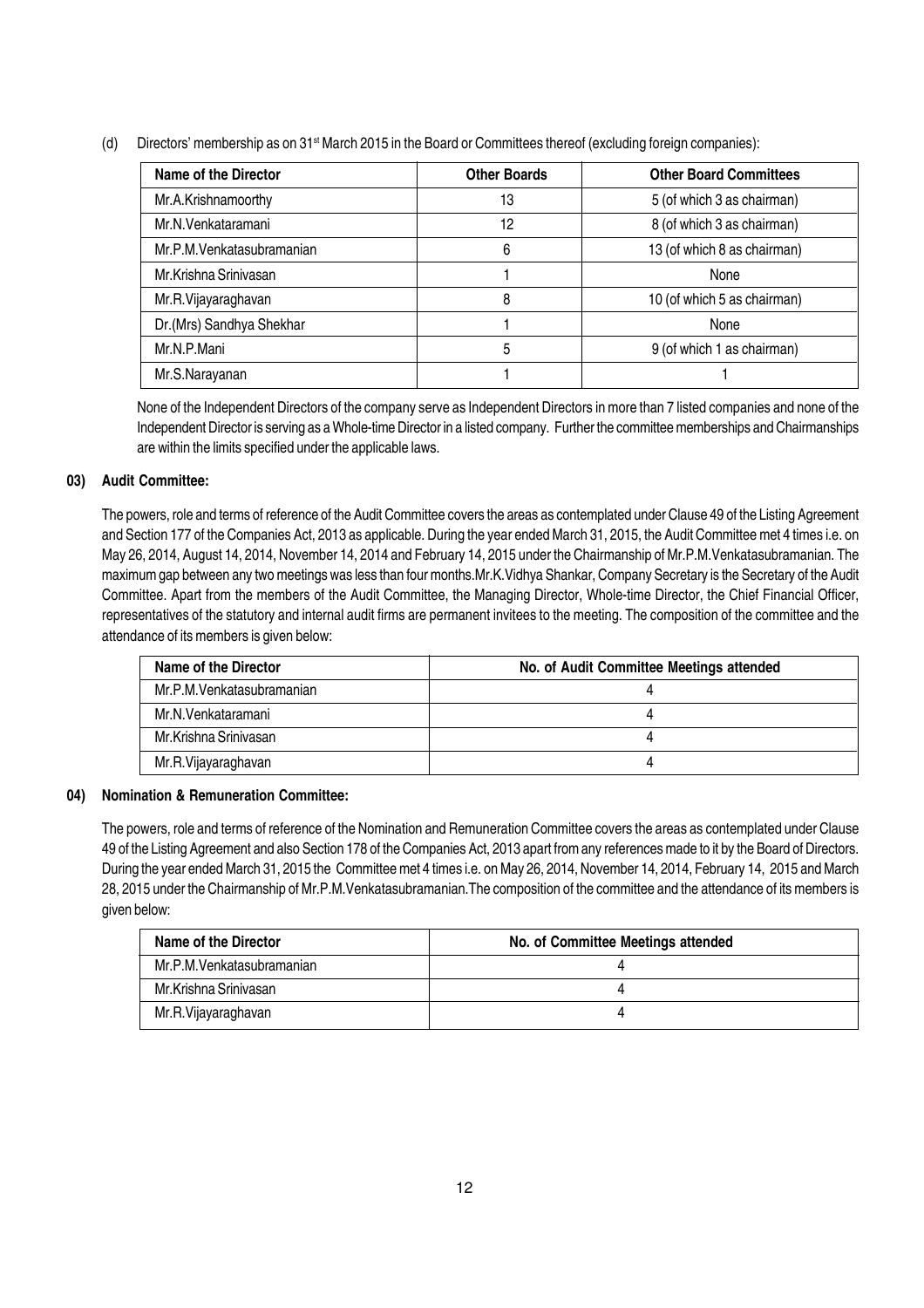| <b>Name of the Director</b>                                                                                                                                                                                                                                                                                                                                                                                                                                                                  |                  | No. of<br>shares held | Amount<br>(5) |
|----------------------------------------------------------------------------------------------------------------------------------------------------------------------------------------------------------------------------------------------------------------------------------------------------------------------------------------------------------------------------------------------------------------------------------------------------------------------------------------------|------------------|-----------------------|---------------|
| Mr. A.Krishnamoorthy (Chairman & Managing Director):                                                                                                                                                                                                                                                                                                                                                                                                                                         |                  | 50                    |               |
| <b>Fixed Component</b>                                                                                                                                                                                                                                                                                                                                                                                                                                                                       |                  |                       |               |
| Salary                                                                                                                                                                                                                                                                                                                                                                                                                                                                                       |                  |                       | 42,00,000/-   |
| Contribution to Provident & Other Funds / Other Benefits                                                                                                                                                                                                                                                                                                                                                                                                                                     |                  |                       | 9,93,747/-    |
| Variable Component - Performance based Commission                                                                                                                                                                                                                                                                                                                                                                                                                                            |                  |                       | Nil           |
| $Sub - Total (a)$                                                                                                                                                                                                                                                                                                                                                                                                                                                                            |                  | 50                    | 51,93,747/-   |
| The Company had entered into a service agreement with Mr. A. Krishnamoorthy, Chairman &<br>Managing Director for a period of 5 years effective 01-04-2010 terminable by either party by<br>giving three calendar months' notice in writing. No severance fee is payable upon termination.<br>Further he was re-appointed as Managing Director for a period of 3 years from 1 <sup>st</sup> April 2015<br>with the approval of the members through postal ballot on 22 <sup>nd</sup> May 2015 |                  |                       |               |
| Mr.S.Narayanan, Whole-time Director:                                                                                                                                                                                                                                                                                                                                                                                                                                                         |                  | 400                   |               |
| <b>Fixed Component</b>                                                                                                                                                                                                                                                                                                                                                                                                                                                                       |                  |                       |               |
| Salary                                                                                                                                                                                                                                                                                                                                                                                                                                                                                       |                  |                       | 19,80,000/-   |
| Contribution to Provident & Other Funds / Other Benefits                                                                                                                                                                                                                                                                                                                                                                                                                                     |                  |                       | 27,50,852/-   |
| Variable Component - Performance Bonus.                                                                                                                                                                                                                                                                                                                                                                                                                                                      |                  |                       | 8,00,000/-    |
| Sub - Total (b)                                                                                                                                                                                                                                                                                                                                                                                                                                                                              |                  | 400                   | 55,30,852/-   |
| The Company had entered into a service agreement with Mr.S.Narayanan, Whole-time Director for<br>a period of 3 years effective 1st November 2012 terminable by either party by giving three calendar<br>months' notice in writing. No severance fee is payable upon termination.                                                                                                                                                                                                             |                  |                       |               |
| <b>Remuneration paid to Non-Executive Directors:</b>                                                                                                                                                                                                                                                                                                                                                                                                                                         | Sitting Fees (₹) |                       | Commission    |
| Mr.N.Venkataramani<br>1,15,000/-                                                                                                                                                                                                                                                                                                                                                                                                                                                             |                  | 150                   | 1,50,000/-    |
| 1,25,000/-<br>Mr.P.M. Venkatasubramanian                                                                                                                                                                                                                                                                                                                                                                                                                                                     |                  |                       | 1,50,000/-    |
| Mr.Krishna Srinivasan<br>1,45,000/-                                                                                                                                                                                                                                                                                                                                                                                                                                                          |                  |                       | 1,50,000/-    |
| 1,25,000/-<br>Mr.R.Vijayaraghavan                                                                                                                                                                                                                                                                                                                                                                                                                                                            |                  |                       | 1,50,000/-    |
| Dr.(Mrs.) Sandhya Shekhar<br>20,000/-                                                                                                                                                                                                                                                                                                                                                                                                                                                        |                  |                       | 55,000/-      |
| Mr.N.P.Mani<br>70,000/-                                                                                                                                                                                                                                                                                                                                                                                                                                                                      |                  |                       | 90,614/-      |
| Sub-Total (c)                                                                                                                                                                                                                                                                                                                                                                                                                                                                                | 6,00,000/-       | 150                   | 7,45,614/-    |
| Grand Total (a+b+c)                                                                                                                                                                                                                                                                                                                                                                                                                                                                          |                  | 600                   | 1,20,70,213/- |

The details of the remuneration payable / paid to Executive and Non-Executive Directors for the year ended 31-03-2015 are given below:

The basis of payment of sitting fees to Non-Executive Directors would depend on the number of meetings attended. There has been no material pecuniary relationship other than as shown above between the Company and the Non-Executive Directors during the year. The Company has not introduced stock option scheme.

#### 05) Stake-holders Relationship cum Investors' Grievance Committee:

The Stake-holders Relationship cum Investors' Grievance Committee of the Company is functioning under the chairmanship of Mr.N.Venkataramani, Director alongwith Mr.A.Krishnamoorthy, Managing Director, Mr.N.P.Mani, Director and Mr.S.Narayanan, Whole-time Director as members of this Committee. The Company Secretary is the Compliance Officer of the Company in matters relating to shareholders, Stock Exchanges, SEBI and other related regulatory matters. During the year 14 complaints /request letters were received from shareholders all of which were satisfactorily disposed off. No Complaint was pending on 31<sup>st</sup> March 2015. As on that date there were no pending share transfers too.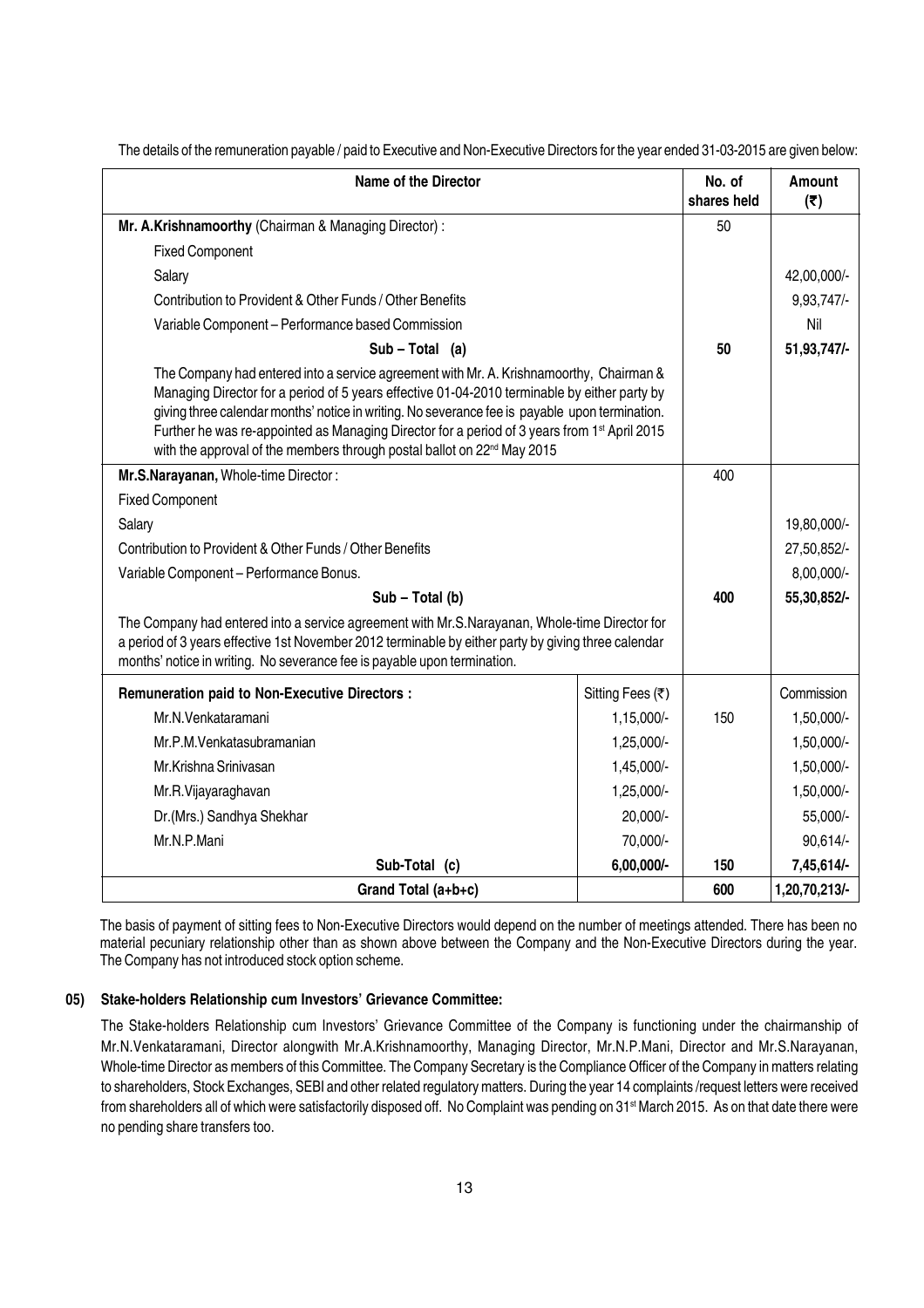#### 06) General Body Meetings:

| Year             | Location                     | Date and Time              |
|------------------|------------------------------|----------------------------|
| 51st AGM $-2012$ | Naradha Gana Sabha, Chennai  | July 23, 2012 - 10.30 a.m. |
| 52nd AGM - 2013  | New Woodlands Hotel, Chennai | July 19, 2013 - 10.15 a.m. |
| 53rd AGM - 2014  | New Woodlands Hotel, Chennai | July 23, 2014 - 10.15 a.m. |

(a) Details of location and time where last three Annual General Meetings were held :

Special resolutions approved at the last 3 Annual General Meetings :

| 23rd July 2012 (51st AGM)              | For re-appointment and approval of remuneration to Mr. N.P. Mani,<br>Whole-time Director and payment of 1% commission to the Non-executive<br>Directors for a period of 5 years with effect from 1st April 2012.                                             |
|----------------------------------------|--------------------------------------------------------------------------------------------------------------------------------------------------------------------------------------------------------------------------------------------------------------|
| 19th July 2013 (52nd AGM)              | For appointment and approval of remuneration to Mr.S.Narayanan,<br>Whole-time Director for a period of 3 years effective 1st November 2012.                                                                                                                  |
| 23rd July 2014 (53rd AGM)              | For appointment of Independent Directors of the Company and also for<br>altering the terms of appointment of Mr.S.Narayanan, Whole-time Director.                                                                                                            |
| 22nd May 2015 through<br>Postal Ballot | For payment of remuneration for the year ended 31st March 2015 to<br>Mr. A. Krishnamoorthy, Chairman and Managing Director and<br>re-appointment of Mr. A. Krishnamoorthy as Managing Director for a term<br>of three years with effect from 1st April 2015. |

#### 07) Disclosures:

- (a) Mr.A.Krishnamoorthy, Managing Director and Mr.N.Venkataramani, Director are related to each other.
- (b) The Company has complied with all mandatory requirements prescribed under Clause 49 of the Listing Agreement.

#### 08) Means of Communication:

- (a) Quarterly results are normally published in "The Economic Times" (English) and "Dinamalar" (Tamil). They are also available in the company's website www.bimite.co.in
- (b) The Company does not display official news releases and no presentation was made to institutional investors or analysts during the previous financial year.
- (c) The Management Discussion and Analysis Report is a part of the Annual Report.

#### 09) GENERAL SHAREHOLDER INFORMATION:

(a) Financial Calendar: Financial Year : 1st April to 31st March

| <b>Annual General Meeting</b>                                           | Date: 27 <sup>th</sup> July 2015<br>Time: 10.15 a.m.<br>Venue: New Woodlands Hotel,<br>Mylapore, Chennai - 600 004. |
|-------------------------------------------------------------------------|---------------------------------------------------------------------------------------------------------------------|
| Unaudited results for the Quarter ending June 30, 2015                  | On or before 14th August 2015                                                                                       |
| Unaudited results for the Quarter / Half Year ending September 30, 2015 | On or before 14th November 2015                                                                                     |
| Unaudited results for the Quarter ending December 31, 2015              | On or before 14th February 2016                                                                                     |
| Audited Results for the year ending March 31, 2016.                     | During the month of May 2016                                                                                        |
|                                                                         |                                                                                                                     |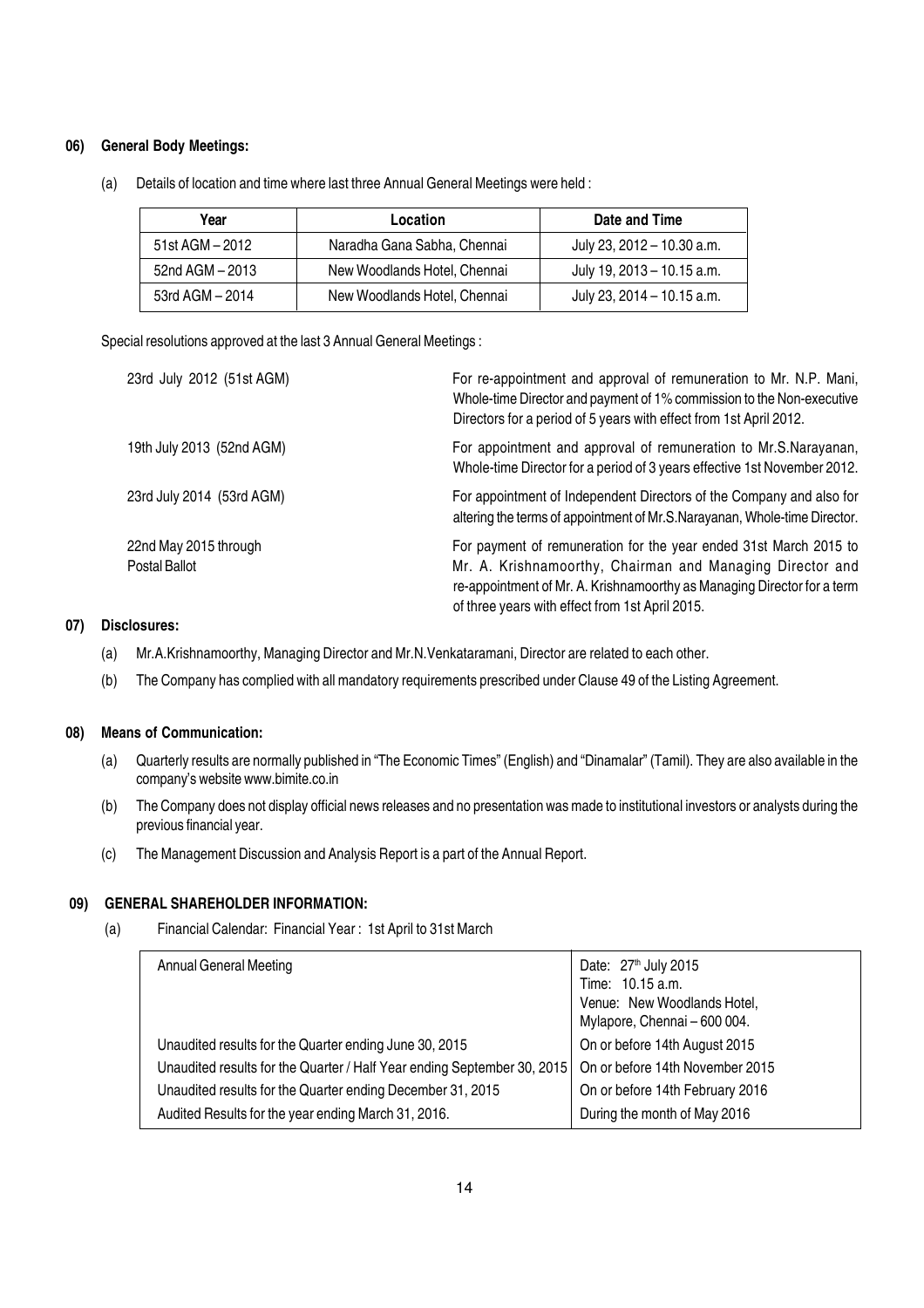#### (b) Others:

| Date of Book Closure       | 20th July 2015 to 27th July 2015                        |
|----------------------------|---------------------------------------------------------|
| Dividend Payment date      | Around 10th August 2015                                 |
| Listing on Stock Exchanges | BSE Limited (The Bombay Stock Exchange Limited, Mumbai) |
| Stock code                 | 505681                                                  |

(c) Market price data of the Company's shares in BSE Limited and comparison of performance in comparison to broad-based indices :

|                   |           | <b>BSE Indices</b> |             | <b>Bimetal Share Price (BSE)</b> |
|-------------------|-----------|--------------------|-------------|----------------------------------|
| Month & Year      | High      | Low                | High $( ₹)$ | Low $( ₹)$                       |
| April 2014        | 22,939.31 | 22,197.51          | 240.00      | 219.00                           |
| May 2014          | 25.375.63 | 22,277.04          | 260.00      | 202.30                           |
| June 2014         | 25,725.12 | 24,270.20          | 283.95      | 233.00                           |
| <b>July 2014</b>  | 26,300.17 | 24,892.00          | 314.90      | 264.20                           |
| August 2014       | 26,674.38 | 25,232.82          | 287.00      | 255.00                           |
| September 2014    | 27,354.99 | 26,220.49          | 344.80      | 269.00                           |
| October 2014      | 27,894.32 | 25,910.77          | 385.00      | 282.20                           |
| November 2014     | 28,822.37 |                    | 400.00      | 310.00                           |
| December 2014     | 28,809.64 | 26,469.42          | 424.00      | 340.00                           |
| January 2015      | 29,844.16 | 26,776.12          | 499.20      | 385.00                           |
| February 2015     | 29,560.32 | 28,044.49          | 485.00      | 340.00                           |
| <b>March 2015</b> | 30,024.74 | 27,248.45          | 363.70      | 292.50                           |

#### (d) Registrars and Share Transfer Agents :

M/s.GNSA Infotech Limited, Chennai are the company's common Registrars and Share Transfer Agents for handling the share transfer work (for shares held in physical and demat form). Their contact address is given below:

#### GNSA Infotech Limited, Ph.: (044) 4296 2025

Nelson Chambers, "F"- Block E-Mail: sta@gnsaindia.com No.115, Nelson Manickam Road, Aminthakarai, Chennai – 600 029.

STA Department, 4th Floor, Contact Person : Mr.N.Krishnakumar, Director

(e) Share Transfer System :

Share Transfer Committee has directors, officers and representatives of the Share Transfer Agents. In order to ensure speedy attention, a Sub-Committee has been formed to attend to transfers and investors related subject. The Sub-Committee meets once in every 15 working days. Shares of the Company are also processed in the demat form. Secretarial Auditors verify the transactions placed before the Committee.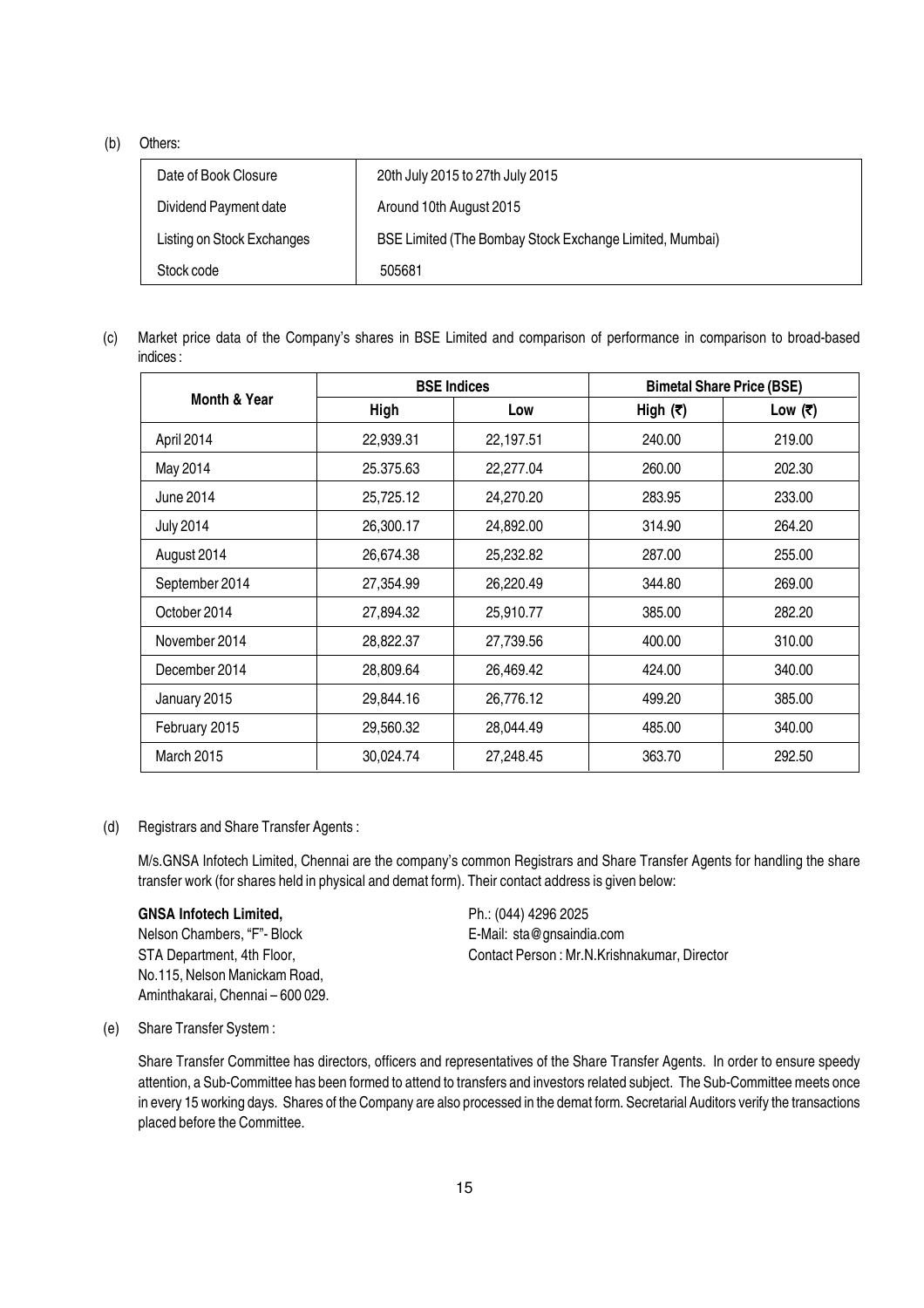#### (f) Distribution of Shareholding :

| Category                                |                    | As on 31-03-2015 | As on 31-03-2014 |              |  |
|-----------------------------------------|--------------------|------------------|------------------|--------------|--|
|                                         | <b>Shares Held</b> | % on Capital     | Shares Held      | % on Capital |  |
| Bodies Corporate in the same management | 28,63,926          | 74.87            | 28,63,926        | 74.87        |  |
| <b>Directors</b>                        | 600                | 0.02             | 600              | 0.02         |  |
| <b>Public Financial Institutions</b>    | 209                | 0.01             | 209              | 0.01         |  |
| Non-Residents                           | 7,256              | 0.19             | 7.889            | 0.21         |  |
| <b>Other Bodies Corporate</b>           | 48.876             | 1.27             | 34.072           | 0.89         |  |
| Other resident Public shareholders      | 9,04,133           | 23.64            | 9,18,304         | 24.00        |  |
| <b>TOTAL</b>                            | 38,25,000          | 100.00           | 38,25,000        | 100.00       |  |

| Number of<br><b>Shares</b> | No. of<br><b>Shareholders</b> | Percentage | <b>Total number</b><br>of shares | Percentage |
|----------------------------|-------------------------------|------------|----------------------------------|------------|
| <b>Upto 1000</b>           | 7144                          | 98.72      | 6,13,571                         | 16.04      |
| $1001 - 2000$              | 52                            | 0.72       | 75,572                           | 1.97       |
| $2001 - 3000$              | 17                            | 0.24       | 40,407                           | 1.06       |
| $3001 - 4000$              | 3                             | 0.04       | 10,791                           | 0.28       |
| $4001 - 5000$              | 7                             | 0.09       | 32,521                           | 0.85       |
| $5001 - 10000$             | 5                             | 0.06       | 43,131                           | 1.13       |
| Above 10000                | 9                             | 0.13       | 30,09,007                        | 78.67      |
| Total                      | 7,237                         | 100.00     | 38,25,000                        | 100.00     |

(g) Dematerialisation of shares and liquidity:

The Company's shares are already available in the dematerialised form and the ISIN Number allotted to the company is INE469A01019. At present, the Company's shares are to be traded compulsorily in the Demat form only. As on 31st March 2015, out of the total number of 38,25,000 shares, 35,66,198 (93.23%) are in dematerialized form.

(h) The company does not have any outstanding GDRs / ADRs / Warrants or any other convertible instruments.

#### (i) Plant locations :

|     | Strip Mill / Powder Plants            |   | Huzur Gardens, Sembium, Chennai - 600 011                                   |  |  |  |  |
|-----|---------------------------------------|---|-----------------------------------------------------------------------------|--|--|--|--|
|     | <b>Bearing Plants</b>                 |   | 371, Marudhamalai Road, Coimbatore - 641 041                                |  |  |  |  |
|     |                                       |   | Hosur-Krishnagiri Road, Hosur East - 635 125                                |  |  |  |  |
|     | <b>Bushing Plant</b>                  | ÷ | 5/186, Old Mahabalipuram Road, Oggiyam,<br>Thoraipakkam, Chennai - 600 096. |  |  |  |  |
| (i) | Address for Correspondence:           |   |                                                                             |  |  |  |  |
|     | Mr K Vidbuo Chapkar Campany Cooratoru |   |                                                                             |  |  |  |  |

Mr. K. Vidhya Shankar, Company Secretary Bimetal Bearings Limited No.18, Race Course Road, Coimbatore - 641 018 Tel. Nos.: (0422) 222 1159 E - Mail : vidhyashankar@bimite.co.in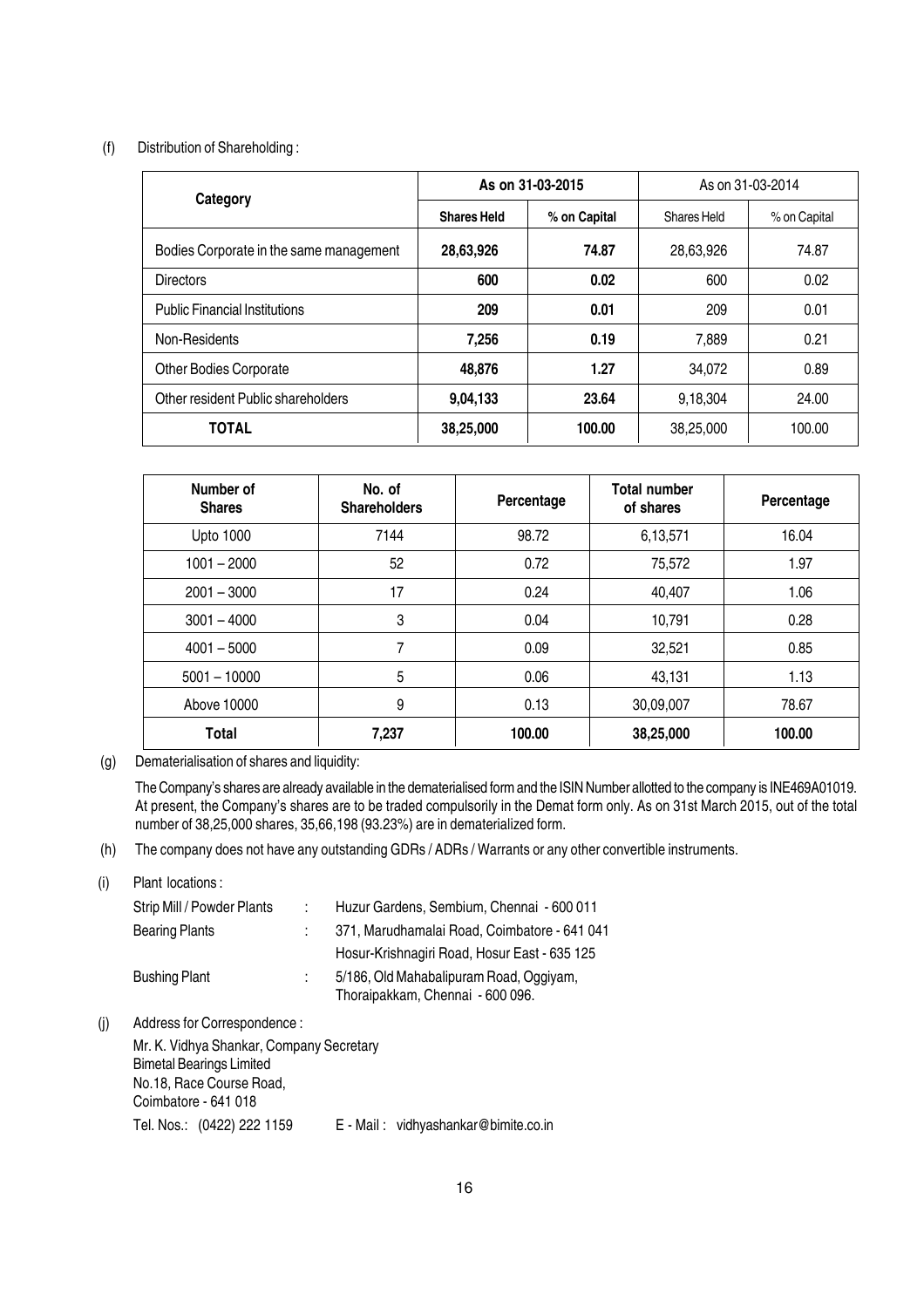#### ANNEXURE - C TO THE DIRECTORS' REPORT :

#### CERTIFICATE ON CORPORATE GOVERNANCE

The Share holders Bimetal Bearings Limited Huzur Gardens, Sembiam, Chennai – 600 011.

We have examined all the relevant records for certifying the compliance of conditions of Corporate Governance by Bimetal Bearings Limited (the Company) for the year ended 31<sup>st</sup> March, 2015, as stipulated in Clause 49 of the Listing Agreement entered into by the said Company with Bombay Stock Exchange (BSE Limited) and The Madras Stock Exchange Limited.

The compliance of conditions of Corporate Governance is the responsibility of the management. Our examination was limited to implementation of the conditions thereof and adopted by the Company for ensuring the compliance of the conditions of the Corporate Governance as stipulated in the said Clause. It is neither an audit nor an expression of opinion on the financial statements of the Company.

In our opinion and on the basis of our examination of the records produced, explanations and information furnished, we certify that the Company has complied with

- (i) all the mandatory conditions of the Clause 49 of the Listing Agreement
- (ii) the following non-mandatory requirements of the Clause 49:
	- (a) The Company has moved to a regime of unqualified financial statements.
	- (b) The Company has voluntarily complied with provisions of Clause 49 (VI) (C) of the Listing Agreement relating to constitution of Risk Management Committee.

This certificate is neither an assurance as to the future viability of the Company nor of the efficacy or effectiveness with which the management has conducted the affairs of the Company.

For KSR & CO COMPANY SECRETARIES LLP C V MADHUSUDHANAN Coimbatore Partner 30th May 2015 FCS: 5367 CP: 4408

#### ANNEXURE - D TO THE DIRECTORS' REPORT :

#### MANAGEMENT DISCUSSION AND ANALYSIS

#### Industry Structure and Development:

This segment of Industries has well established Companies with levels of Technology and capabilities. India having established itself as a hub for manufacture of automobiles for exports and for requirement of domestic market, the requirement of auto ancillary products is expected to increase in the near future with higher volume, which business could be shared with strict adherence to quality coupled with competitive pricing.

#### Opportunities and Threats:

The increase in new generation of vehicle conforming to required emission norms call for manufacture of Bearings suited to such vehicles, which would become mandatory and which have to be complied with suitable action. Your Company is positioned to meet the opportunities.

#### Outlook :

The outlook for the coming years is expected to be better with improvement in demand situation for HCV, Tractors and Strips with anticipated reduction in interest rates and the ongoing Government measures would be conducive for the growth of Business.

#### Internal Control System:

The Company maintains adequate internal control systems and the internal audit is handled by M/s. Fraser & Ross, Chartered Accountants.

#### Financial Performance:

The management of both short term and long term financial assets is expected to be satisfactory with overall measures taken by the Company. The support coming from the Company's treasury operations and the planned capital expenditure would result in improved financial performance of the Company.

#### Human Resources and Industrial Relations:

During the year under review, the industrial relations in the Company were cordial. The Company's resource base in terms of personnel at all levels is fully engaged towards higher productivity and active participation in quality upgradation movements. The average number of employees of the Company was 422 during the year.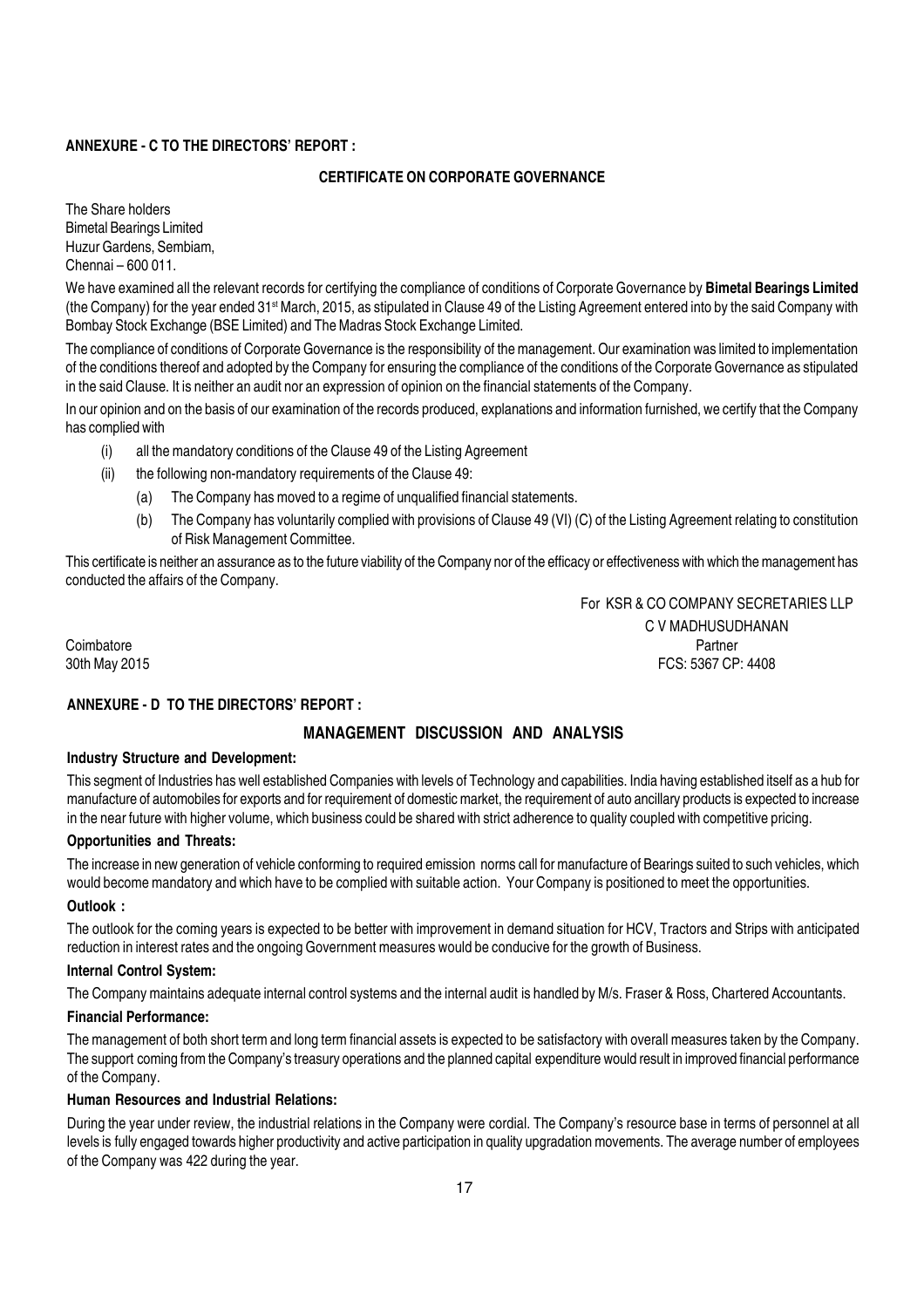#### ANNEXURE - E TO THE DIRECTORS' REPORT :

#### Annual Report on Corporate Social Responsibilities (CSR) Activities

|   | A brief outline of the company's CSR Policy including overview<br>of projects or programs proposed to be undertaken and a<br>reference to the web-link to the CSR Policy and projects or<br>programs | The company has framed the CSR policy which among other things<br>covers Education, Health, Poverty alleviation and Rural development<br>(Website: www.bimite.co.in/policies)                                |  |  |
|---|------------------------------------------------------------------------------------------------------------------------------------------------------------------------------------------------------|--------------------------------------------------------------------------------------------------------------------------------------------------------------------------------------------------------------|--|--|
| 2 | Composition of CSR Committee.                                                                                                                                                                        | Mr.N. Venkataramani, Director and Chairman of the Committee<br>Mr.S.Narayanan, Whole-time Director and Member of the Committee<br>Mr.Krishna Srinivasan, Independent Director and member of the<br>Committee |  |  |
| 3 | Average Net profit of the Company for last three financial years:                                                                                                                                    | Rs.9.56 Crores                                                                                                                                                                                               |  |  |
| 4 | Prescribed CSR expenditure (Two percent of the amount as in<br>item 3 above)                                                                                                                         | <b>Rs.19.12 lacs</b>                                                                                                                                                                                         |  |  |
| 5 | Details of CSR spent during the financial year:                                                                                                                                                      |                                                                                                                                                                                                              |  |  |
|   | Total amount to be spent for the Financial year<br>(a)                                                                                                                                               | Rs. 19,50,000/-                                                                                                                                                                                              |  |  |
|   | (b)<br>Amount unspent, if any:                                                                                                                                                                       | Nil                                                                                                                                                                                                          |  |  |
|   | (c)<br>Manner in which the amount spent during the Financial<br>year:                                                                                                                                | The manner in which the amount spent is given below.                                                                                                                                                         |  |  |

CSR Activities – Manner in which the amount was spent.

| SI.<br>No. | Projects /<br><b>Activities</b>                                | <b>Sector</b>                          | Locations   | Amount outlay<br>(Rs.lacs) | Amount<br>spent<br>(Rs. Lacs) | <b>Cumulative</b><br>Expenditure up<br>to the reporting<br>period<br>(Rs. Lacs) | Amount spent:<br>Direct or<br>through<br>implementing<br>agency* |
|------------|----------------------------------------------------------------|----------------------------------------|-------------|----------------------------|-------------------------------|---------------------------------------------------------------------------------|------------------------------------------------------------------|
|            | Contribution to<br>Paramakalyani<br><b>Educational Society</b> | Educational<br>Literacy/Health<br>care | Tirunelveli | 15.00                      | 15.00                         | 15.00                                                                           | Direct to the<br>Institution.                                    |
| 2          | Contribution to<br><b>PMNRF</b>                                | National relief                        | New Delhi   | 4.50                       | 4.50                          | 4.50                                                                            | Direct to the<br><b>PMNRF</b>                                    |

In case the company has failed to spend the two per cent of the average net profit of the last three financial years or any part thereof, the company shall provide the reasons for not spending the amount in its Board report – Not applicable.

The CSR Committee of the Board of Directors acknowledges the responsibility for the implementation and monitoring of CSR Policy and accordingly state that the same is in compliance with CSR objectives and Policy of the company and the company has complied with all the requirements in this regard.

N.Venkataramani S.Narayanan S.Narayanan Krishna Srinivasan Corporate Social Responsibility Committee Members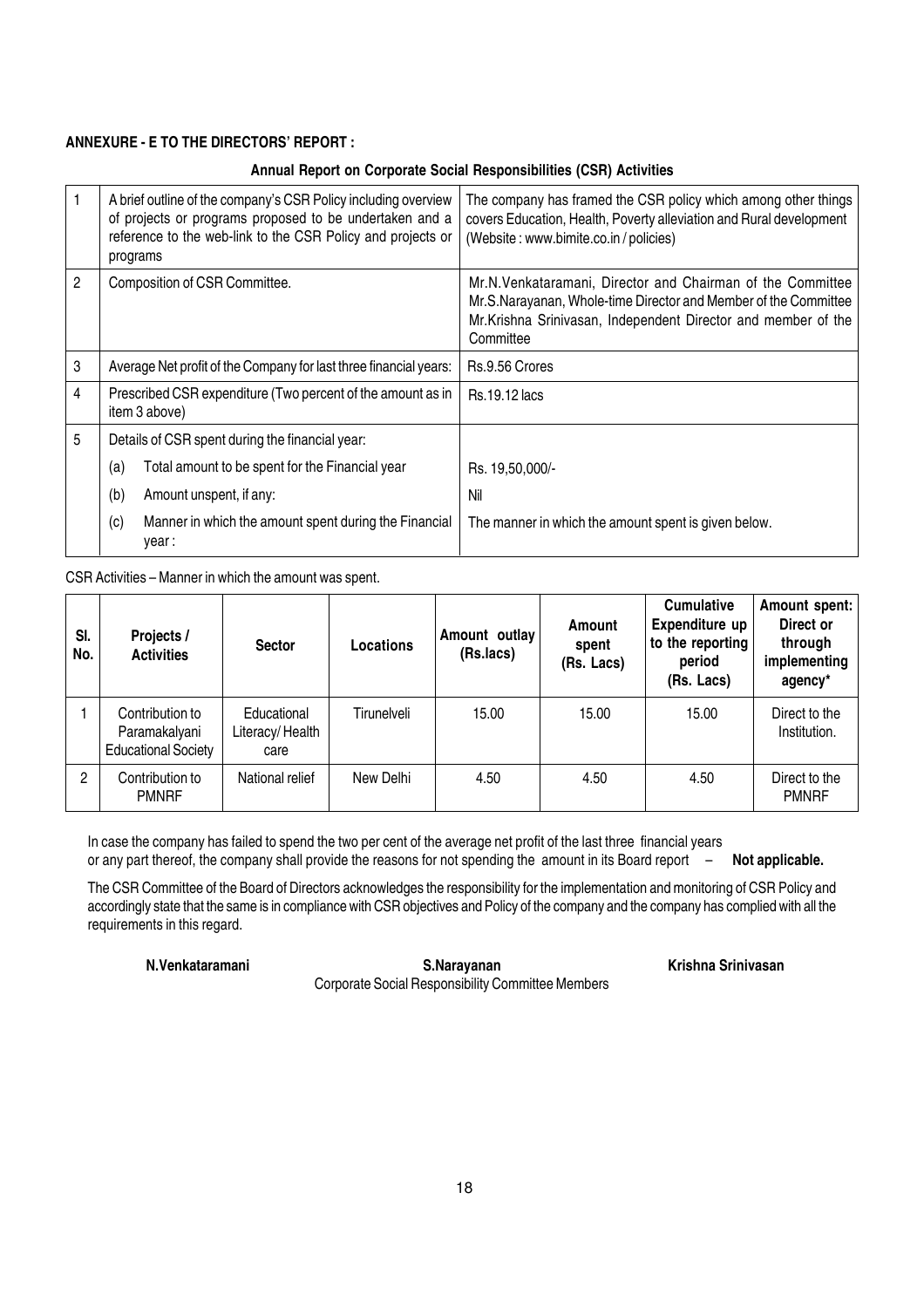#### ANNEXURE F TO THE DIRECTORS' REPORT :

#### Form No. MGT-9 Extract of Annual Return as on the financial year ended on 31<sup>st</sup> March 2015 [Pursuant to section 92(3) of the Companies Act, 2013 and rule 12(1) of the Companies (Management and Administration) Rules, 2014]

#### I. REGISTRATION AND OTHER DETAILS:

| (i)   | <b>Corporate Identity Number</b>                                             | L29130TN1961PLC004466                                                                                                                                                     |
|-------|------------------------------------------------------------------------------|---------------------------------------------------------------------------------------------------------------------------------------------------------------------------|
| (ii)  | <b>Registration Date</b>                                                     | 19th April 1961                                                                                                                                                           |
| (iii) | Name of the Company                                                          | <b>Bimetal Bearings Limited</b>                                                                                                                                           |
| (iv)  | Category / Sub-Category of the Company                                       | Company Limited by shares / Indian Non-Government Company                                                                                                                 |
| (v)   | Address of the Registered office & contact details                           | "Huzur Gardens", Sembiam, Chennai - 600 011.<br>Ph.: (044) 2537 5581 /(0422) 222 1159<br>E-Mail: vidhyashankar@bimite.co.in                                               |
| (vi)  | Whether listed company Yes / No                                              | Yes (At BSE Limited, Mumbai)                                                                                                                                              |
| (vii) | Name, Address and Contact details of Registrar<br>and Transfer Agent, if any | M/s. GNSA Infotech Limited<br>"Nelson Chambers", STA Dept., 4 <sup>th</sup> Floor,<br>115, Nelson Manickam Road, Aminthakarai, Chennai - 600 029.<br>Tel.: 044 - 42962025 |

#### II. PRINCIPAL BUSINESS ACTIVITIES OF THE COMPANY:

All the business activities contributing 10 % or more of the total turnover of the company shall be stated:-

| No. | Name and Description of main<br>products / services | NIC Code of the<br>Product / service | % to total turnover of the<br>company |
|-----|-----------------------------------------------------|--------------------------------------|---------------------------------------|
| (1) | Bearings, Bushes & Thrust Washers                   | 2814                                 | 86%                                   |
| (2) | Alloy Powder                                        | 2591                                 | 11%                                   |

#### III. PARTICULARS OF HOLDING, SUBSIDIARY AND ASSOCIATE COMPANIES :

| No. | Name of the<br>Company                  | Address of the Company                                                         | <b>Corporate Identity Number</b> | Holding/<br>Subsidiary/<br>Associate<br>Company | $%$ of<br><b>Shares</b><br>held | Applicable<br>section of the<br>Companies<br>Act, 2013 |
|-----|-----------------------------------------|--------------------------------------------------------------------------------|----------------------------------|-------------------------------------------------|---------------------------------|--------------------------------------------------------|
| 01. | Amalgamations<br><b>Private Limited</b> | No. 124 (Old No. 81),<br>Dr. Radhakrishnan Salai,<br>Mylapore, Chennai 600 004 | U35999TN1938PTC000019            | <b>Ultimate Holding</b><br>Company              | 25.33                           | 2(46)                                                  |
| 02. | <b>BBL Daido Private</b><br>Limited     | No. .861, Anna Salai,<br>Chennai 600 002                                       | U34300TN2001PTC048109            | Joint Venture &<br>Associate<br>Company         | 20.00                           | 2(6)                                                   |
| 03. | <b>IPL Green Power</b><br>Limited       | "Huzur Gardens"<br>Sembium, Chennai 600 011                                    | U40107TN2011PLC083540            | Associate<br>Company                            | 24.19                           | 2(6)                                                   |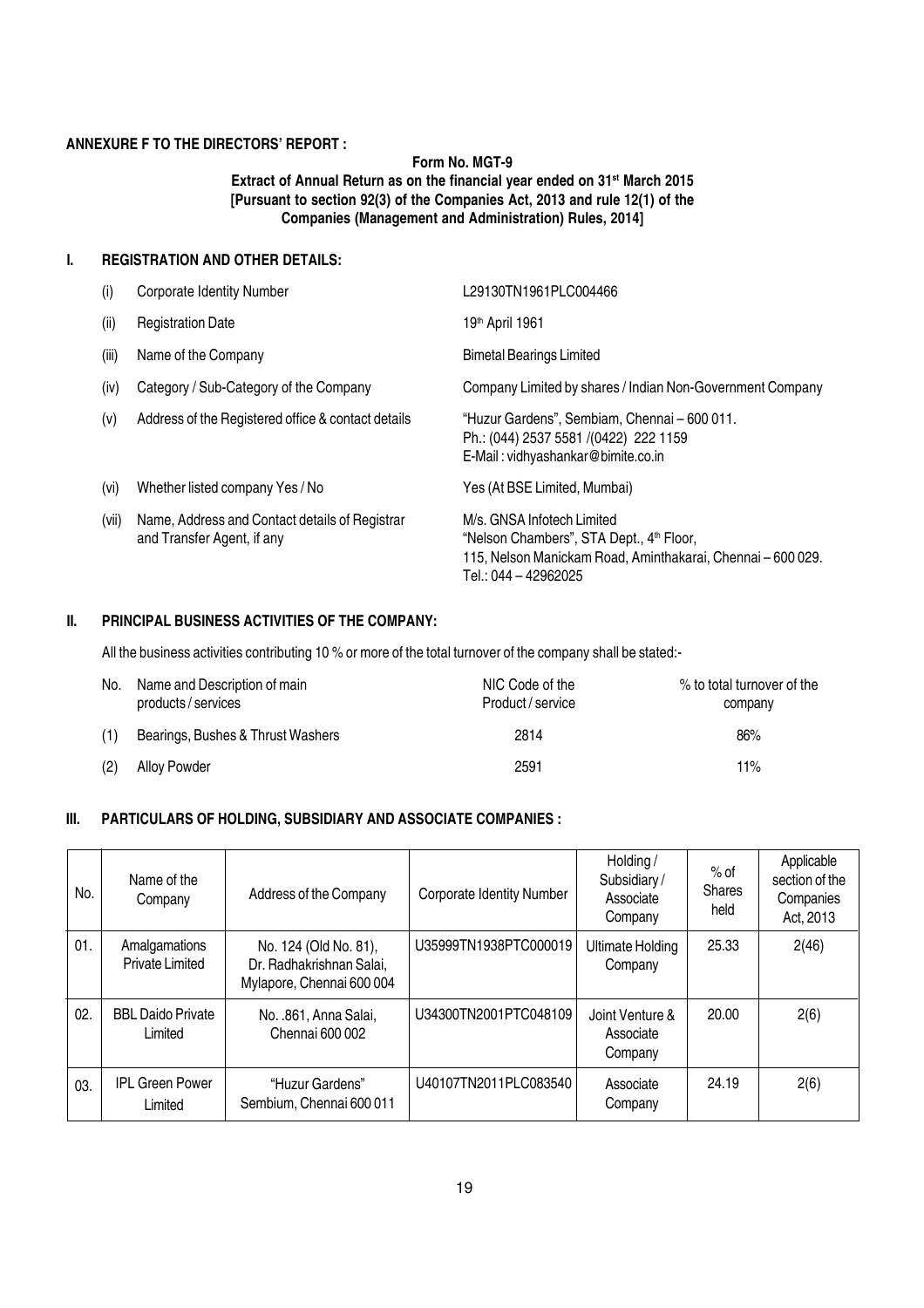#### IV. SHARE HOLDING PATTERN (Equity Share Capital Breakup as percentage of Total Equity):

#### i. Category-wise Share Holding

|                                               |           | No. of Shares held at the beginning of the year |           |                          | No. of Shares held at the end of the year |                              |           | % Change                 |                    |
|-----------------------------------------------|-----------|-------------------------------------------------|-----------|--------------------------|-------------------------------------------|------------------------------|-----------|--------------------------|--------------------|
| <b>Category of Shareholders</b>               | Demat     | Physical                                        | Total     | % of Total<br>Shares     | Demat                                     | Physical                     | Total     | % of Total<br>Shares     | during the<br>year |
| <b>Promoters</b><br>А.                        |           |                                                 |           |                          |                                           |                              |           |                          |                    |
| $(1)$ Indian                                  |           |                                                 |           |                          |                                           |                              |           |                          |                    |
| Individual / HUF<br>(a)                       | 200       |                                                 | 200       | 0.01                     | 200                                       |                              | 200       | 0.01                     |                    |
| <b>Central Government</b><br>(b)              |           |                                                 |           |                          |                                           |                              |           |                          |                    |
| State Government(s)<br>(c)                    |           |                                                 |           |                          |                                           |                              |           |                          |                    |
| <b>Bodies Corporate</b><br>(d)                | 28,63,926 | $\overline{\phantom{0}}$                        | 28,63,926 | 74.87                    | 28,63,926                                 | $\overline{\phantom{0}}$     | 28,63,926 | 74.87                    |                    |
| Banks / Fl<br>(e)                             |           |                                                 |           |                          |                                           |                              |           |                          |                    |
| (f) Any Other                                 |           |                                                 |           |                          |                                           | $\overline{\phantom{0}}$     |           |                          |                    |
| Sub-total (A) $(1)$ :-<br>$(2)$ Foreign       | 28,64,126 | $\qquad \qquad -$                               | 28,64,126 | 74.88                    | 28,64,126                                 | $\overline{\phantom{0}}$     | 28,64,126 | 74.88                    |                    |
| NRIs-Individuals                              |           |                                                 |           | $\overline{\phantom{0}}$ |                                           | $\overline{\phantom{0}}$     |           |                          |                    |
| (a)<br>Other-Individuals<br>(b)               |           |                                                 |           | $\overline{\phantom{0}}$ |                                           |                              |           |                          |                    |
| <b>Bodies Corporate</b><br>(c)                |           |                                                 |           | ▃                        |                                           |                              |           |                          |                    |
| Banks / Fl<br>(d)                             |           |                                                 |           | -                        |                                           | -                            |           | -                        |                    |
| Any Other<br>(e)                              |           |                                                 |           | $\qquad \qquad -$        |                                           | $\overline{\phantom{0}}$     |           |                          |                    |
| Sub-total (A) (2):-                           |           |                                                 |           |                          |                                           | $\overline{a}$               |           |                          |                    |
| <b>Total Shareholding of</b>                  |           |                                                 |           |                          |                                           |                              |           |                          |                    |
| Promoter $(A)=(A)(1)+(A)(2)$                  | 28,64,126 | $\overline{\phantom{0}}$                        | 28,64,126 | 74.88                    | 28,64,126                                 | $\qquad \qquad \blacksquare$ | 28,64,126 | 74.88                    |                    |
| <b>B.</b> Public Shareholding                 |           |                                                 |           |                          |                                           |                              |           |                          |                    |
| (1) Institutions                              |           |                                                 |           |                          |                                           |                              |           |                          |                    |
| <b>Mutual Funds</b><br>(a)                    |           |                                                 |           |                          |                                           | -                            |           |                          |                    |
| Banks / Fl<br>(b)                             | 74        | 85                                              | 159       |                          | 74                                        | 85                           | 159       |                          |                    |
| Central Government<br>(c)                     |           |                                                 |           | -                        |                                           |                              |           | $\overline{\phantom{0}}$ |                    |
| State Government(s)<br>(d)                    |           |                                                 |           |                          |                                           |                              |           |                          |                    |
| Venture Capital Funds<br>(e)                  |           |                                                 |           |                          |                                           |                              |           |                          |                    |
| Insurance Companies<br>(f)                    |           |                                                 |           |                          |                                           |                              |           |                          |                    |
| FIIs<br>(g)                                   |           | 50                                              | 50        | -                        | -                                         | 50                           | 50        | $\equiv$                 |                    |
| Foreign Venture<br>(h)                        |           |                                                 |           |                          |                                           |                              |           |                          |                    |
| Capital Funds                                 |           | $\overline{\phantom{0}}$                        |           | $\overline{\phantom{0}}$ | $\overline{\phantom{0}}$                  | $\overline{\phantom{0}}$     |           | $\overline{\phantom{0}}$ |                    |
| Others (specify)<br>(i)                       |           |                                                 |           |                          |                                           |                              |           |                          |                    |
| Sub-total $(B)(1)$ :-                         | 74        | 135                                             | 209       | -                        | 74                                        | 135                          | 209       | $\overline{\phantom{0}}$ |                    |
| <b>B.</b> Public Shareholding                 |           |                                                 |           |                          |                                           |                              |           |                          |                    |
| <b>Non-Institutions</b><br>(2)                |           |                                                 |           |                          |                                           |                              |           |                          |                    |
| <b>Bodies Corporate</b><br>(a)                | 28,542    | 5,530                                           | 34,072    | 0.89                     | 45,671                                    | 3,205                        | 48,876    | 1.28                     | 0.39               |
| Indian<br>(i)                                 |           |                                                 |           |                          |                                           |                              |           |                          |                    |
| (ii) Overseas                                 | 7,143     | 746                                             | 7,889     | 0.21                     | 7,031                                     | 225                          | 7,256     | 0.19                     | $-0.02$            |
| Individuals<br>(b)                            |           |                                                 |           |                          |                                           |                              |           |                          |                    |
| (i) Individual shareholders                   |           |                                                 |           |                          |                                           |                              |           |                          |                    |
| holding nominal share                         |           |                                                 |           |                          |                                           |                              |           |                          |                    |
| capital upto Rs.1 lakh                        | 6,17,139  | 1,25,730                                        | 7,42,869  | 19.43                    | 6,32,185                                  | 1,19,141                     | 7,51,326  | 19.65                    | 0.22               |
| (ii) Individual share holders                 |           |                                                 |           |                          |                                           |                              |           |                          |                    |
| holding nominal share<br>capital in excess of |           |                                                 |           |                          |                                           |                              |           |                          |                    |
| Rs.1 lakh                                     | 37,628    | 1,36,096                                        | 1,73,724  | 4.54                     | 15,000                                    | 1,36,096                     | 1,51,096  | 3.95                     | $-0.59$            |
| (c) Others                                    | 2,111     |                                                 | 2,111     | 0.05                     | 2,111                                     |                              | 2,111     | 0.05                     |                    |
| Sub-total $(B)(2)$ :-                         | 6,92,563  | 2,68,102                                        | 9,60,665  | 25.12                    | 7,01,998                                  | 2,58,667                     | 9,60,665  | 25.12                    |                    |
| <b>Total Public Shareholding</b>              |           |                                                 |           |                          |                                           |                              |           |                          |                    |
| $(B)=(B)(1)+(B)(2)$                           | 6,92,637  | 2,68,237                                        | 9,60,874  | 25.12                    | 7,02,072                                  | 2,58,802                     | 9,60,874  | 25.12                    |                    |
| C. Shares held by Custodian for               |           |                                                 |           |                          |                                           |                              |           |                          |                    |
| <b>GDRs &amp; ADRs</b>                        |           |                                                 |           |                          |                                           |                              |           |                          |                    |
| Grand Total (A+B+C)                           | 35,56,763 | 2,68,237                                        | 38,25,000 | 100.00                   | 35,66,198                                 | 2,58,802                     | 38,25,000 | 100.00                   |                    |
|                                               |           |                                                 |           |                          |                                           |                              |           |                          |                    |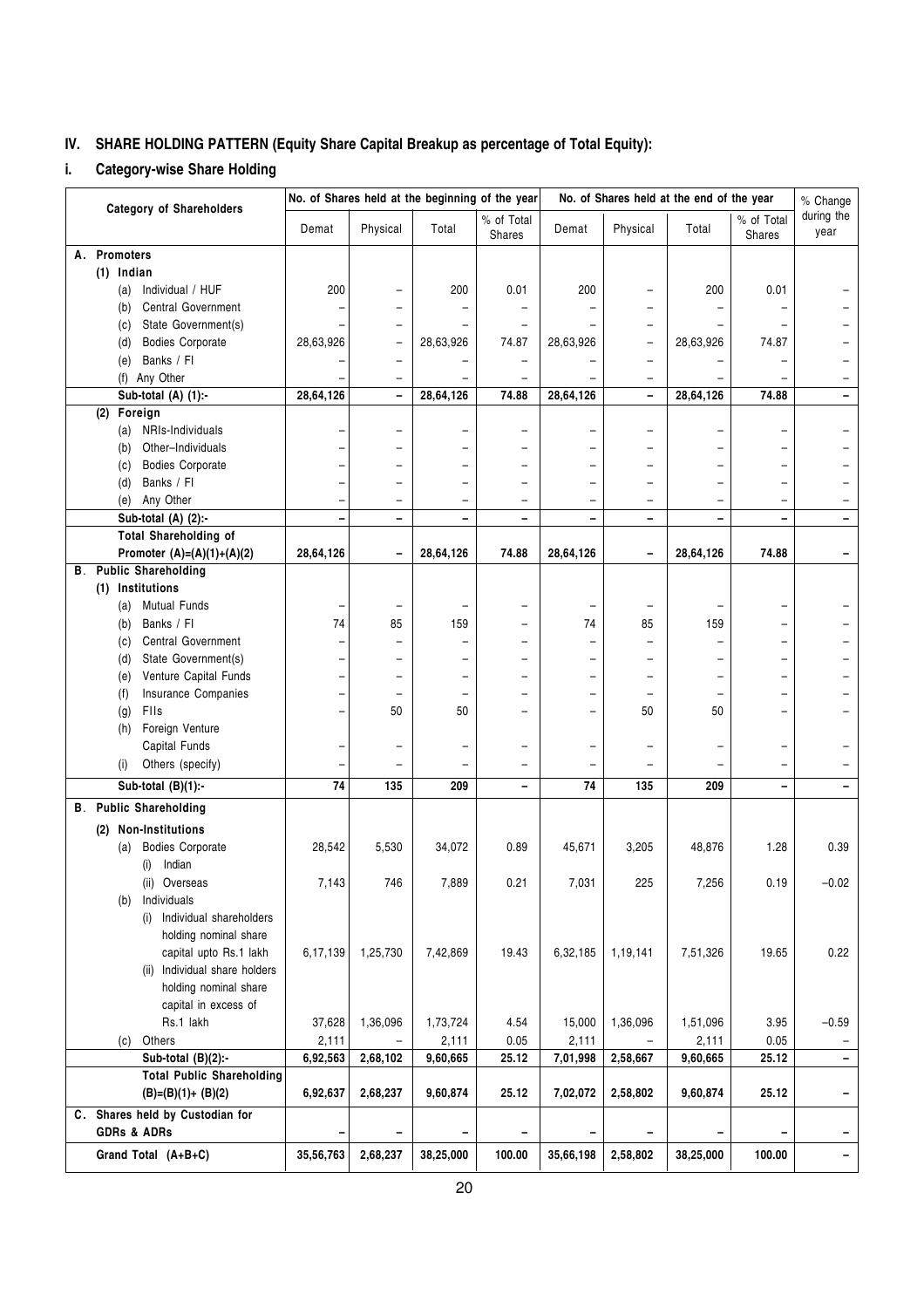#### (ii) Shareholding of Promoters

| Shareholder's Name |                                        |                         | No. of Shares held at the<br>beginning of the year |                                                          | No. of Shares held at the<br>end of the year |                                        |                                                          |                                |
|--------------------|----------------------------------------|-------------------------|----------------------------------------------------|----------------------------------------------------------|----------------------------------------------|----------------------------------------|----------------------------------------------------------|--------------------------------|
|                    |                                        | No. of<br><b>Shares</b> | % of total<br>Shares of the<br>company             | % of Shares<br>Pledged/<br>encumbered<br>to total shares | No. of<br>Shares                             | % of total<br>Shares of the<br>company | % of Shares<br>Pledged/<br>encumbered<br>to total shares | % Change<br>during the<br>year |
|                    | A. Krishnamoorthy                      | 50                      | 0.00                                               |                                                          | 50                                           | 0.00                                   |                                                          |                                |
|                    | N.Venkataramani                        | 150                     | 0.00                                               |                                                          | 150                                          | 0.00                                   |                                                          |                                |
| 3.                 | India Pistons Limited                  | 12,72,348               | 33.27                                              |                                                          | 12.72.348                                    | 33.27                                  |                                                          |                                |
| 4.                 | Amalgamations (P) Limited              | 9.69.000                | 25.33                                              |                                                          | 9.69.000                                     | 25.33                                  |                                                          |                                |
| 5.                 | Simpson & Company Limited              | 6.04.063                | 15.80                                              |                                                          | 6.04.063                                     | 15.80                                  |                                                          |                                |
| 6.                 | Sri Rama Vilas Service Ltd             | 12,500                  | 0.33                                               |                                                          | 12,500                                       | 0.33                                   |                                                          |                                |
|                    | Higginbothams (P) Ltd.,                | 3.975                   | 0.10                                               |                                                          | 3.975                                        | 0.10                                   |                                                          |                                |
| 8.                 | Associated Printers (Madras) (P) Ltd., | 2.040                   | 0.05                                               |                                                          | 2.040                                        | 0.05                                   |                                                          |                                |
|                    | Total                                  | 2864126                 | 74.88                                              |                                                          | 2864126                                      | 74.88                                  |                                                          |                                |

#### (iii) Change in Promoters' Shareholding (please specify, if there is no change) :

| Shareholder's Name                                                                                                                     |            | Shares held at the<br>beginning of the year |                  | <b>Cumulative Shareholding</b><br>during the year |  |
|----------------------------------------------------------------------------------------------------------------------------------------|------------|---------------------------------------------|------------------|---------------------------------------------------|--|
|                                                                                                                                        |            | % of total<br>Shares of the<br>company      | No. of<br>Shares | % of total<br>Shares of the<br>company            |  |
| At the beginning of the year                                                                                                           | 28,64,126  | 74.88                                       | 28,64,126        | 74.88                                             |  |
| Date wise Increase / Decrease in Promoters                                                                                             | <b>NIL</b> | NIL                                         | <b>NIL</b>       | NIL                                               |  |
| Share holding during the year specifying the reasons for increase / decrease<br>(e.g. allotment / transfer / bonus/ sweat equity etc): | N.A.       | N.A.                                        | N.A.             | N.A.                                              |  |
| At the end of the year                                                                                                                 | 28,64,126  | 74.88                                       | 28,64,126        | 74.88                                             |  |

#### iv. Shareholding Pattern of top ten Shareholders (other than Directors, Promoters and Holders of GDRs and ADRs): -

|        | Shares held at the<br>beginning of the year                                                                              |                         |                                        | <b>Cumulative Shareholding</b><br>during the year |                                        |  |
|--------|--------------------------------------------------------------------------------------------------------------------------|-------------------------|----------------------------------------|---------------------------------------------------|----------------------------------------|--|
| SI.No. | For each of the Top 10 Shareholders                                                                                      | No. of<br><b>Shares</b> | % of total<br>Shares of the<br>company | No. of<br><b>Shares</b>                           | % of total<br>Shares of the<br>company |  |
| 1.     | Mr.S.Ramasubramanian                                                                                                     |                         |                                        |                                                   |                                        |  |
|        | At the beginning of the year<br>Date-wise increase / decrease in share-holding during the year<br>At the end of the year | 38150<br>38150          | 0.99<br>0.99                           | -                                                 |                                        |  |
| 2.     | Mr.S.Subramanian                                                                                                         |                         |                                        |                                                   |                                        |  |
|        | At the beginning of the year<br>Date-wise increase / decrease in share-holding during the year<br>At the end of the year | 38000<br>38000          | 0.99<br>0.99                           |                                                   |                                        |  |
| 3.     | Mr.P.V.Sundaram                                                                                                          |                         |                                        |                                                   |                                        |  |
|        | At the beginning of the year<br>23-02-2015 - Entered his name as a Trustee of aTrust<br>At the end of the year           | 38000                   | 0.99                                   | 38000<br>38000                                    | 0.99<br>0.99                           |  |
| 4.     | R. Badrinarayanan                                                                                                        |                         |                                        |                                                   |                                        |  |
|        | At the beginning of the year<br>Date-wise increase / decrease in share-holding during the year<br>At the end of the year | 21946<br>21946          | 0.57<br>0.57                           | Ξ.                                                |                                        |  |
| 5.     | Ajay Giridharlal Bhartiya                                                                                                |                         |                                        |                                                   |                                        |  |
|        | At the beginning of the year<br>Date-wise increase / decrease in share-holding during the year<br>At the end of the year | 15000<br>15000          | 0.39<br>0.39                           | -<br>-                                            |                                        |  |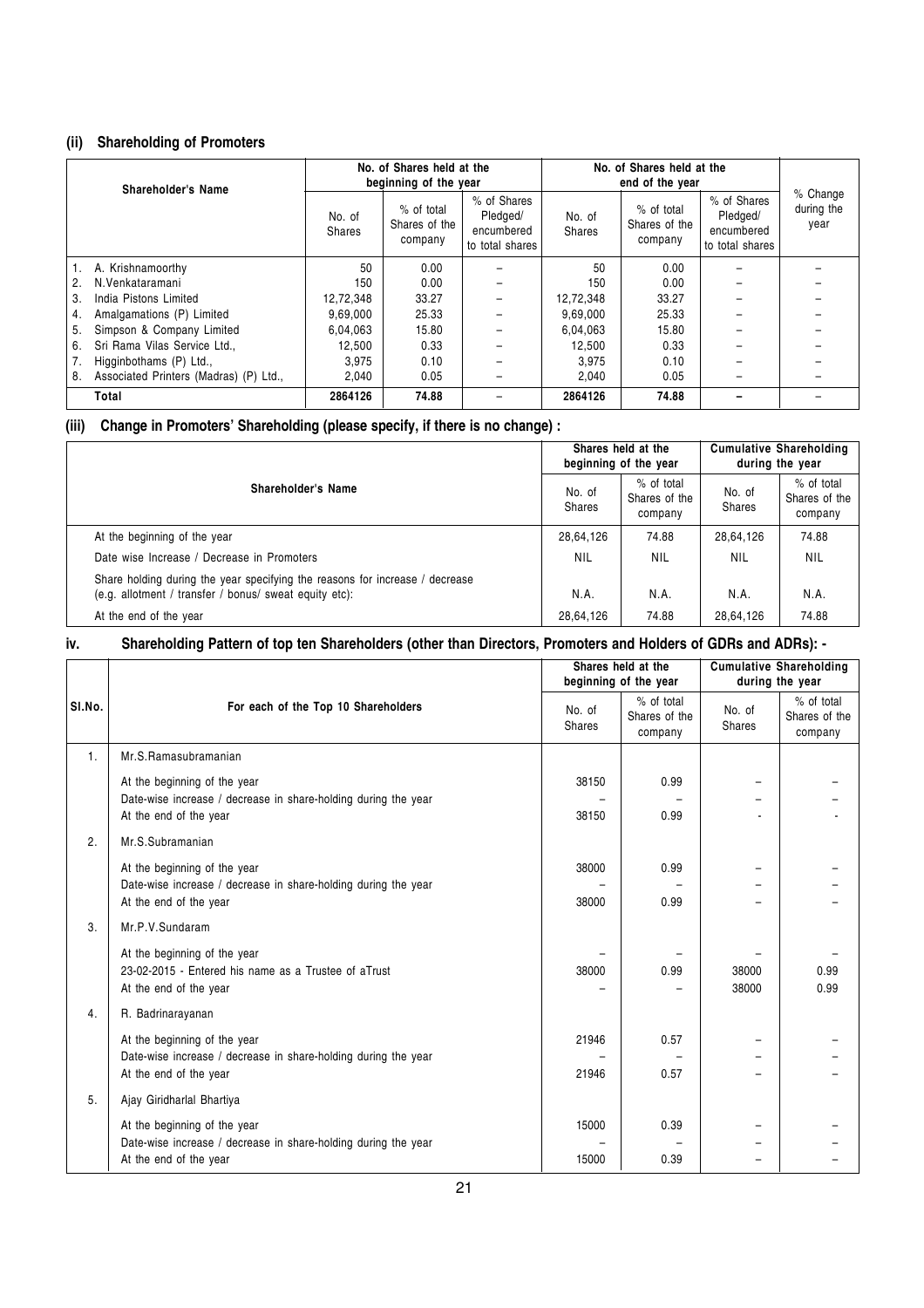|        |                                                                                                |          |                         | Shares held at the                     |                          | <b>Cumulative Shareholding</b>         |
|--------|------------------------------------------------------------------------------------------------|----------|-------------------------|----------------------------------------|--------------------------|----------------------------------------|
|        |                                                                                                |          |                         | beginning of the year                  |                          | during the year                        |
| SI.No. | For each of the Top 10 Shareholders                                                            |          | No. of<br><b>Shares</b> | % of total<br>Shares of the<br>company | No. of<br><b>Shares</b>  | % of total<br>Shares of the<br>company |
| 6.     | Priti Haresh Poladia                                                                           |          |                         |                                        |                          |                                        |
|        | At the beginning of the year<br>Date-wise increase / decrease in share-holding during the year |          | 10000                   | 0.26                                   | -                        |                                        |
|        | At the end of the year                                                                         |          | 10000                   | 0.26                                   |                          |                                        |
| 7.     | Jyoti Haresh Shah                                                                              |          |                         |                                        |                          |                                        |
|        | At the beginning of the year                                                                   |          | Nil                     | Nil                                    | Nil                      | Nil                                    |
|        | 25th July 2014                                                                                 | Transfer | 2590                    | 0,07                                   | 2590                     | 0.07                                   |
|        | 8 <sup>th</sup> August 2014                                                                    | Transfer | 3198                    | 0.08                                   | 5788                     | 0.15                                   |
|        | 14th August 2014                                                                               | Transfer | 1599                    | 0.04                                   | 7387                     | 0.19                                   |
|        | 30th September 2014                                                                            | Transfer | 2613                    | 0.07                                   | 10000                    | 0.26                                   |
|        | At the end of the year                                                                         |          |                         |                                        | 10000                    | 0.26                                   |
| 8.     | Mr.A.Krishnamoorthy                                                                            |          |                         |                                        |                          |                                        |
|        | At the beginning of the year                                                                   |          | 9618                    | 0.25                                   | $\overline{\phantom{0}}$ |                                        |
|        | Date-wise increase / decrease in share-holding during the year                                 |          |                         |                                        | $\overline{\phantom{0}}$ |                                        |
|        | At the end of the year                                                                         |          | 9618                    | 0.25                                   |                          |                                        |
| 9.     | Usha Amritlal Jain                                                                             |          |                         |                                        |                          |                                        |
|        | At the beginning of the year                                                                   |          | 8100                    | 0.21                                   | -                        |                                        |
|        | Date-wise increase / decrease in share-holding during the year                                 |          |                         |                                        |                          |                                        |
|        | At the end of the year                                                                         |          | 8100                    | 0.21                                   | $\overline{\phantom{0}}$ |                                        |
| 10.    | Rajesh Modi                                                                                    |          |                         |                                        |                          |                                        |
|        | At the beginning of the year                                                                   |          | 5413                    | 0.14                                   |                          |                                        |
|        | Date-wise increase / decrease in share-holding during the year                                 |          |                         |                                        |                          |                                        |
|        | At the end of the year                                                                         |          | 5413                    | 0.14                                   |                          |                                        |

#### iv. Shareholding Pattern of top ten Shareholders (other than Directors, Promoters and Holders of GDRs & ADRs) – (Contd.) : -

#### v. Shareholding of Directors and Key Managerial Personnel:

|        |                                                                                                |     | Shares held at the<br>beginning of the year |                         | <b>Cumulative Shareholding</b><br>during the year |  |
|--------|------------------------------------------------------------------------------------------------|-----|---------------------------------------------|-------------------------|---------------------------------------------------|--|
| SI.No. | For each of the Directors of the Company and<br>Key Managerial Personnel (KMPs)                |     | % of total<br>Shares of the<br>company      | No. of<br><b>Shares</b> | % of total<br>Shares of the<br>company            |  |
| 1.     | Mr.A.Krishnamoorthy, Managing Director                                                         |     |                                             |                         |                                                   |  |
|        | At the beginning of the year<br>Date-wise increase / decrease in share-holding during the year | 50  | 0.001                                       | $\qquad \qquad$         |                                                   |  |
|        | At the end of the year                                                                         | 50  | 0.001                                       |                         |                                                   |  |
| 2.     | Mr.S.Narayanan, Whole-time Director                                                            |     |                                             |                         |                                                   |  |
|        | At the beginning of the year<br>Date-wise increase / decrease in share-holding during the year | 400 | 0.005                                       |                         |                                                   |  |
|        | At the end of the year                                                                         | 400 | 0.005                                       |                         |                                                   |  |
| 3.     | Mr.N.Venkataramani, Director                                                                   |     |                                             |                         |                                                   |  |
|        | At the beginning of the year                                                                   | 150 | 0.004                                       |                         |                                                   |  |
|        | Date-wise increase / decrease in share-holding during the year<br>At the end of the year       | 150 | 0.004                                       |                         |                                                   |  |
| 4.     | Mr.N.Venkataraman, Chief Financial Officer                                                     |     |                                             |                         |                                                   |  |
|        | At the beginning of the year                                                                   |     |                                             |                         |                                                   |  |
|        | Date-wise increase / decrease in share-holding during the year<br>At the end of the year       |     |                                             |                         |                                                   |  |
| 5.     | Mr.K.Vidhya Shankar, Company Secretary                                                         |     |                                             |                         |                                                   |  |
|        | At the beginning of the year                                                                   |     |                                             |                         |                                                   |  |
|        | Date-wise increase / decrease in share-holding during the year                                 |     |                                             |                         |                                                   |  |
|        | At the end of the year                                                                         |     |                                             |                         |                                                   |  |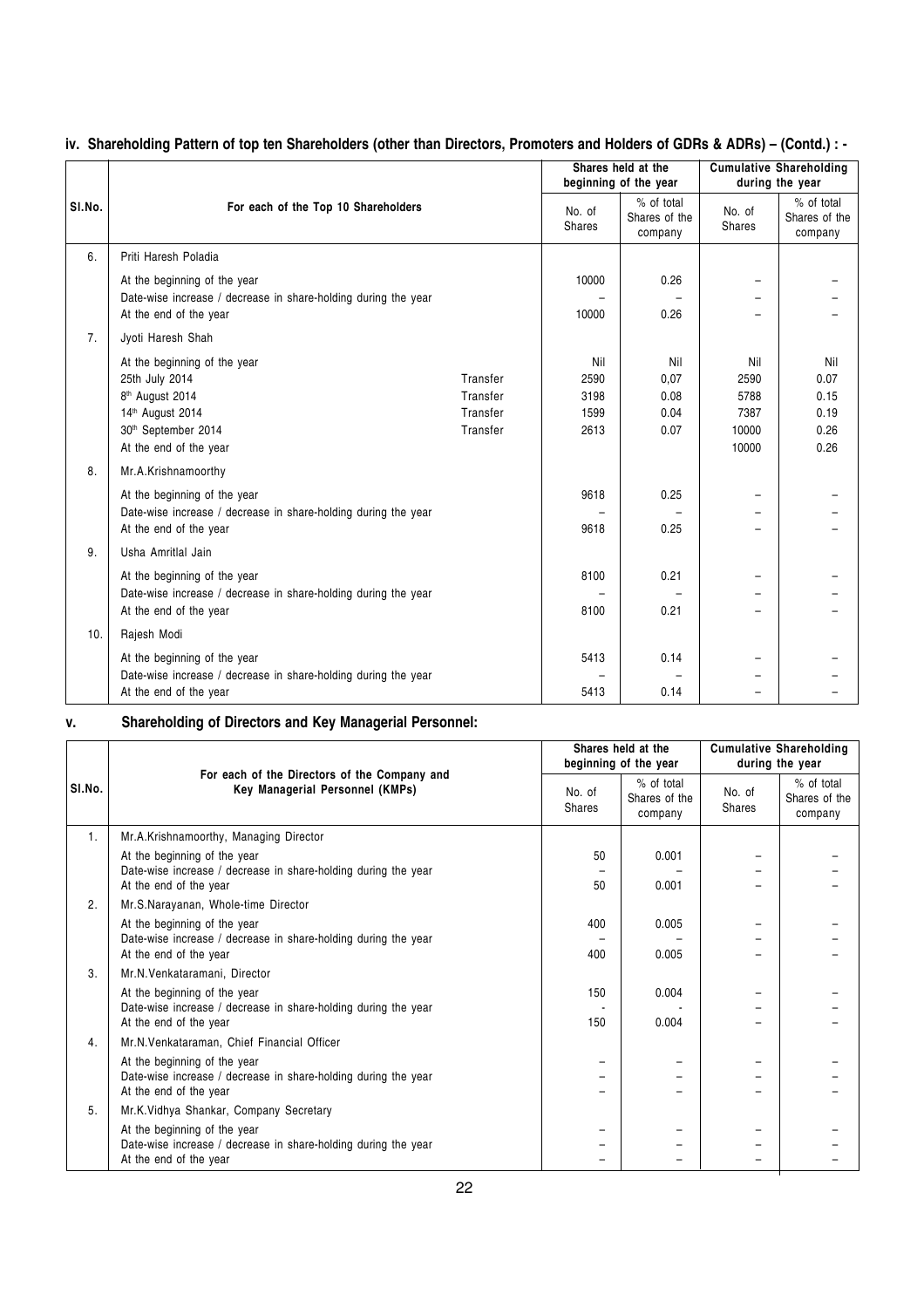#### V. INDEBTEDNESS:

| Indebtedness of the Company including interest outstanding/accrued but not due for payment | (Amount in Rs.) |
|--------------------------------------------------------------------------------------------|-----------------|
|--------------------------------------------------------------------------------------------|-----------------|

|                                                     |                                               | Secured Loans<br>Excluding deposits | Unsecured<br>Loans | Deposits      | Total<br>Indebtedness |
|-----------------------------------------------------|-----------------------------------------------|-------------------------------------|--------------------|---------------|-----------------------|
| Indebtedness at the beginning of the financial year |                                               |                                     |                    |               |                       |
| (i)                                                 | <b>Principal Amount</b>                       | Nil                                 | Nil                | 1,48,00,000/- | 1,48,00,000/-         |
| (ii)                                                | Interest due but not paid                     | Nil                                 | Nil                | Nil           | Nil                   |
| (iii)                                               | Interest accrued but not due                  | Nil                                 | Nil                | Nil           | Nil                   |
| Changes in indebtedness during the year             |                                               |                                     |                    |               |                       |
| Addition                                            |                                               | Nil @ @                             | Nil                | Nil           | @ @                   |
| Deletion                                            |                                               | Nil @ @                             | Nil                | 1,48,00,000/- | 1,48,00,000/-         |
|                                                     | Indebtedness at the end of the financial year |                                     |                    |               |                       |
| (i)                                                 | <b>Principal Amount</b>                       | Nil                                 | Nil                | Nil           | Nil                   |
| (ii)                                                | Interest due but not paid                     | Nil                                 | Nil                | Nil           | Nil                   |
| (iii)                                               | Interest accrued but not due                  | Nil                                 | Nil                | Nil           | Nil                   |

@@ The Company was sanctioned a working capital facility of Rs.5.50 Crores by the company's Bankers which was sparingly used to meet the working capital requirements.

#### VI. REMUNERATION OF DIRECTORS AND KEY MANAGERIAL PERSONNEL

#### (A) Remuneration to Managing Director and Whole-time Director :

| No. | Particulars of Remuneration |                                                                                    | Mr.A.Krishnamoorthy<br>Chairman and<br><b>Managing Director</b>      | Mr.S. Narayanan<br><b>Whole-time Director</b>                                  | <b>Total Amount</b> |
|-----|-----------------------------|------------------------------------------------------------------------------------|----------------------------------------------------------------------|--------------------------------------------------------------------------------|---------------------|
|     |                             |                                                                                    | (Rs.)                                                                | (Rs.)                                                                          | (Rs.)               |
|     |                             | <b>Gross Salary</b>                                                                |                                                                      |                                                                                |                     |
|     | (a)                         | Salary as per provisions contained in Section<br>17(1) of the Income-tax Act, 1961 | 51,54,147/-                                                          | 52,72,775/-                                                                    | 1,04,26,922/-       |
|     | (b)                         | Value of perquisites u/s 17(2) of the Income<br>tax Act, 1961                      | 39,600/-                                                             | 2,58,077/-                                                                     | 2,97,677/-          |
|     | (c)                         | Profits in lieu of salary under section 17(3) of<br>the Income-tax Act, 1961       | Nil                                                                  | Nil                                                                            | Nil                 |
| 2   |                             | <b>Stock Option</b>                                                                | Nil                                                                  | Nil                                                                            | Nil                 |
| 3   |                             | <b>Sweat Equity</b>                                                                | Nil                                                                  | Nil                                                                            | Nil                 |
| 4   |                             | Commission                                                                         | Nil                                                                  | Nil                                                                            | Nil                 |
| 5   |                             | Others, please specify                                                             | Nil                                                                  | Nil                                                                            | Nil                 |
|     |                             | Total (A)                                                                          | 51,93,747/-                                                          | 55,30,852/-                                                                    | 1,07,24,599/-       |
|     |                             | Ceiling as per the Act                                                             | As per Schedule V<br>to the Companies<br>Act, 2013-<br>Rs.60.00 lacs | As per Schedule V<br>to the Companies<br>Act, $2013 -$<br><b>Rs.60.00 lacs</b> | Rs.120.00 lacs      |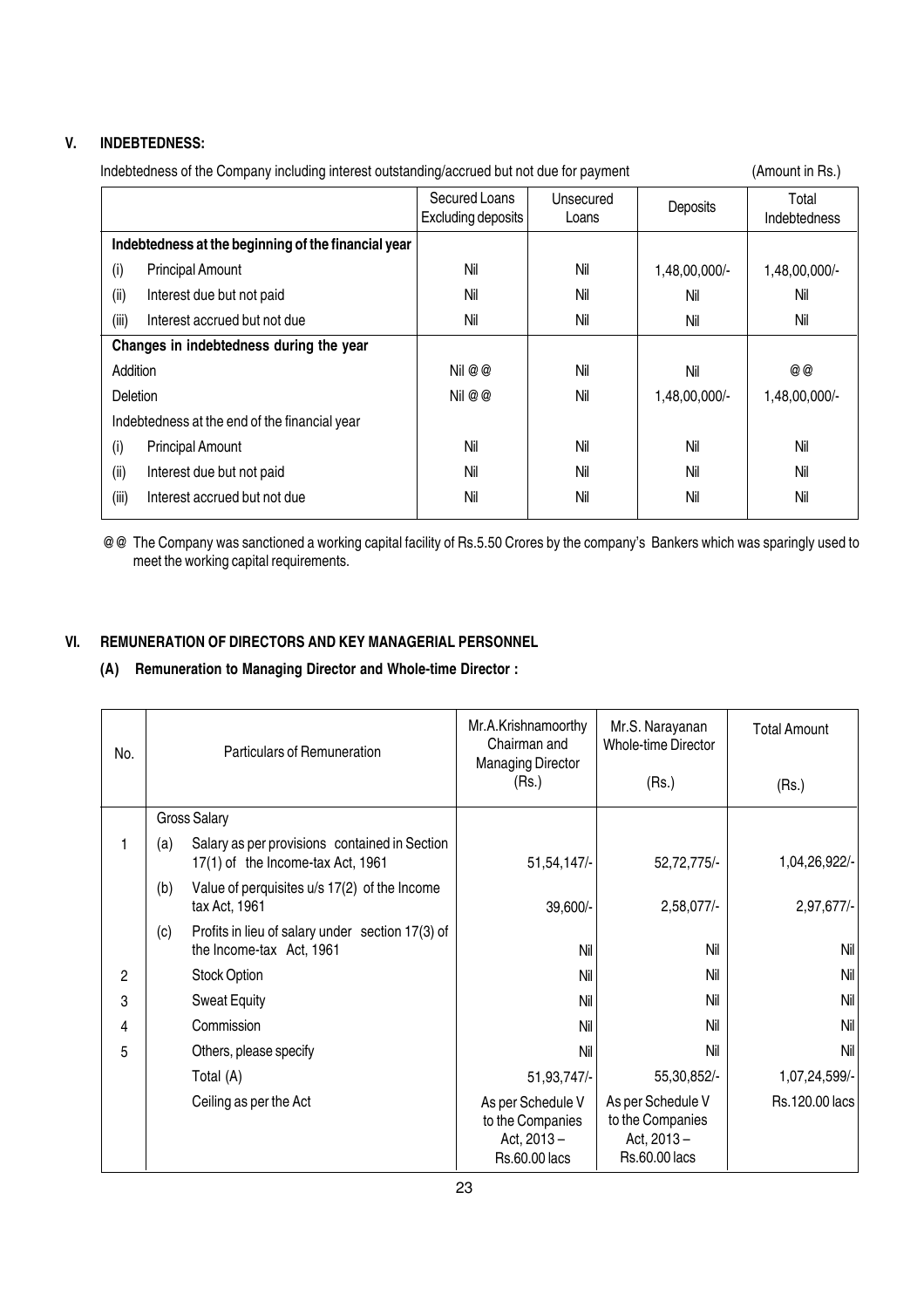#### B. Remuneration to other Directors:

#### (i) Independent Directors

| No. | Particulars of Remuneration                     | Name of the Directors                                                                                  | <b>Sitting Fees</b><br>(Rs.)                           | <b>Total Amount</b><br>(Rs.)                           |
|-----|-------------------------------------------------|--------------------------------------------------------------------------------------------------------|--------------------------------------------------------|--------------------------------------------------------|
|     | Fee for attending Board /<br>Committee meetings | Mr.P.M.Venkatasubramanian<br>Mr.Krishna Srinivasan<br>Mr.R.Vijayaraghavan<br>Dr.(Mrs.) Sandhya Shekhar | $1,15,000/-$<br>1,35,000/-<br>1,15,000/-<br>$10,000/-$ | $1,15,000/-$<br>1,35,000/-<br>1,15,000/-<br>$10,000/-$ |
|     | Commission                                      | Mr.P.M.Venkatasubramanian<br>Mr.Krishna Sriniyasan<br>Mr.R.Vijayaraghavan<br>Dr.(Mrs.) Sandhya Shekhar | 1,50,000/-<br>1,50,000/-<br>1,50,000/-<br>55,000/-     | 1,50,000/-<br>1,50,000/-<br>1,50,000/-<br>55,000/-     |
|     | Others - Independent Directors<br>Meeting       | Mr.P.M.Venkatasubramanian<br>Mr.Krishna Srinivasan<br>Mr.R.Vijayaraghavan<br>Dr.(Mrs.) Sandhya Shekhar | $10,000/-$<br>$10,000/-$<br>$10,000/-$<br>$10,000/-$   | 10,000/-<br>10,000/-<br>10,000/-<br>10,000/-           |
|     | Total (1)                                       |                                                                                                        | $9,20,000/-$                                           | $9,20,000/-$                                           |

#### (ii) Other Non-Executive Directors

| No. | Particulars of Remuneration                      | Name of the Directors             | <b>Sitting Fees</b><br>(Rs.) | <b>Total Amount</b><br>(Rs.) |
|-----|--------------------------------------------------|-----------------------------------|------------------------------|------------------------------|
| 1.  | Fees for attending Board /<br>Committee meetings | Mr.N.Venkataramani<br>Mr.N.P.Mani | 1,15,000/-<br>70,000/-       | 1,15,000/-<br>70,000/-       |
|     | Commission                                       | Mr.N.Venkataramani<br>Mr.N.P.Mani | 1,50,000/-<br>90,614/        | 1,50,000/-<br>90,614/        |
|     | Others, please specify                           |                                   | Nil                          | Nil                          |
|     | Total (2)                                        |                                   | 4,25,614/-                   | 4,25,614/-                   |
|     | Total $(B)=(1+2)$                                |                                   | 13,45,614/-                  | 13,45,614/-                  |
|     | <b>Total Managerial Remuneration</b>             |                                   |                              | 1,20,70,213/-                |
|     | Overall Ceiling as per Act                       |                                   |                              | 1,28,,50,000/-               |

#### C. Remuneration to Key Managerial Personnel other than Managing Director / Whole-time Director / Manager:

| No. | Particulars of Remuneration                                                            | Key Managerial Personnel       |                          |               |  |
|-----|----------------------------------------------------------------------------------------|--------------------------------|--------------------------|---------------|--|
|     |                                                                                        | <b>Chief Financial Officer</b> | <b>Company Secretary</b> | Total         |  |
| 1.  | <b>Gross Salary</b>                                                                    |                                |                          |               |  |
|     | (a) Salary as per provisions contained in Section<br>17(1) of the Income-tax Act, 1961 | 22,96,629/-                    | 8,23,409/-               | 31,20,038/-   |  |
|     | Value of perquisites u/s 17(2) of the Income-tax<br>(b)<br>Act. 1961                   | 44,379/-                       | 38,294/-                 | 82,673/-      |  |
|     | Profits in lieu of salary under section 17(3) of the<br>(c)<br>Income-tax Act, 1961    | Nil                            | Nil                      | Nil           |  |
| 2.  | <b>Stock Option</b>                                                                    | Nil                            | Nil                      | Nil           |  |
| 3.  | <b>Sweat Equity</b>                                                                    | Nil                            | Nil                      | Nil           |  |
| 4.  | Commission                                                                             | Nil                            | Nil                      | Nil           |  |
| 5   | Others, please specify                                                                 | Nil                            | Nil                      | Nil           |  |
|     | Total                                                                                  | 23,41,008/-                    | 8,61,703/-               | $32,02,711/-$ |  |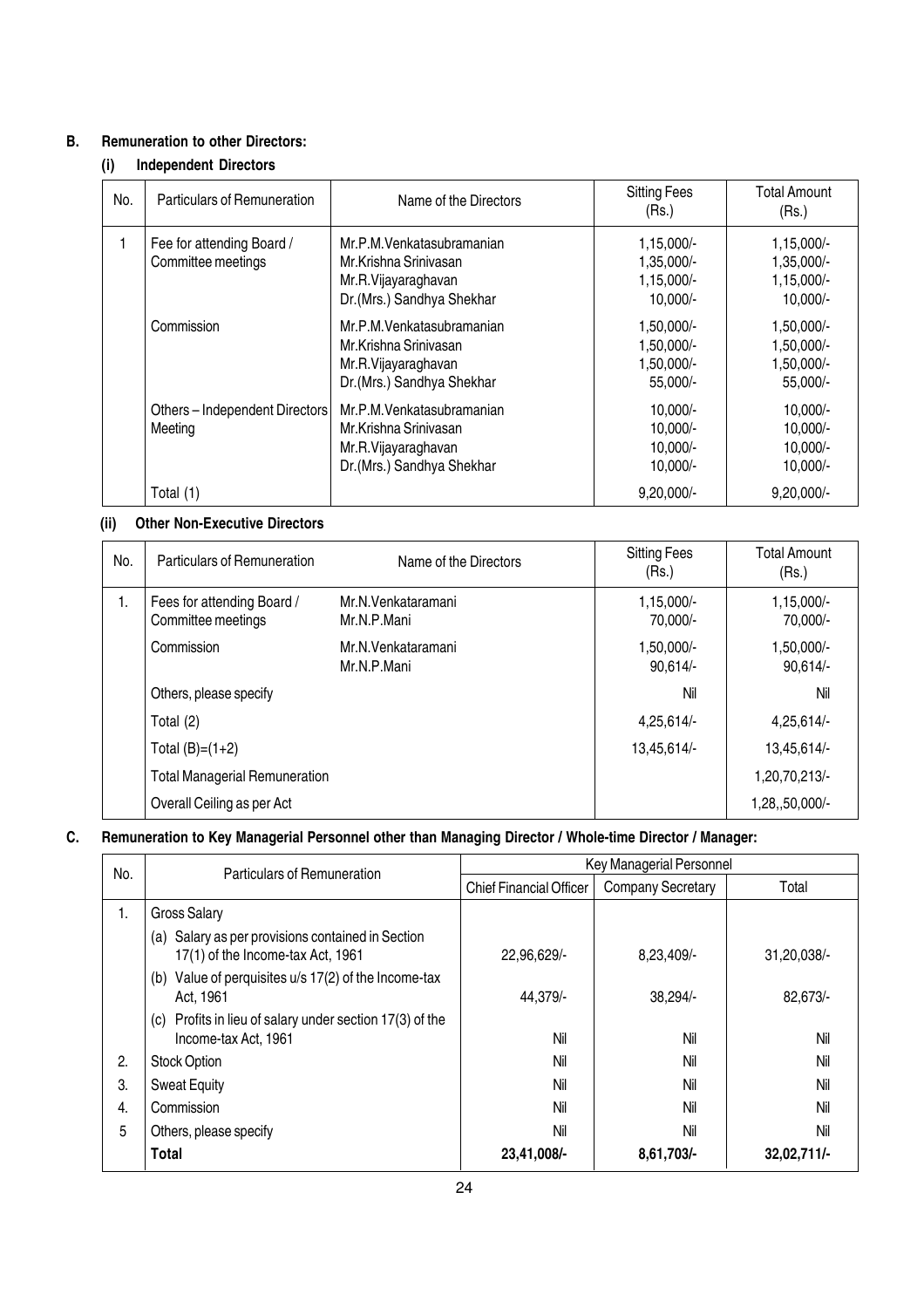#### VII. Penalties / Punishment / Compounding of offences

| Type        | Section of the<br>Companies Act | <b>Brief Description</b> | Details of Penalty/<br>Punishment/<br>compounding fees<br>imposed | Authority (RD /<br>NCLT/Court) | Appeal made, if<br>any (give details) |
|-------------|---------------------------------|--------------------------|-------------------------------------------------------------------|--------------------------------|---------------------------------------|
| Penalty     |                                 |                          |                                                                   |                                |                                       |
| Punishment  |                                 |                          | Nil                                                               |                                |                                       |
| Compounding |                                 |                          |                                                                   |                                |                                       |

#### Other officers in default

| Type        | Section of the<br>Companies Act | <b>Brief Description</b> | Details of Penalty/<br>Punishment/<br>compounding fees<br>imposed | Authority (RD /<br>NCLT/Court) | Appeal made, if<br>any (give details) |
|-------------|---------------------------------|--------------------------|-------------------------------------------------------------------|--------------------------------|---------------------------------------|
| Penalty     |                                 |                          |                                                                   |                                |                                       |
| Punishment  |                                 |                          | Nil                                                               |                                |                                       |
| Compounding |                                 |                          |                                                                   |                                |                                       |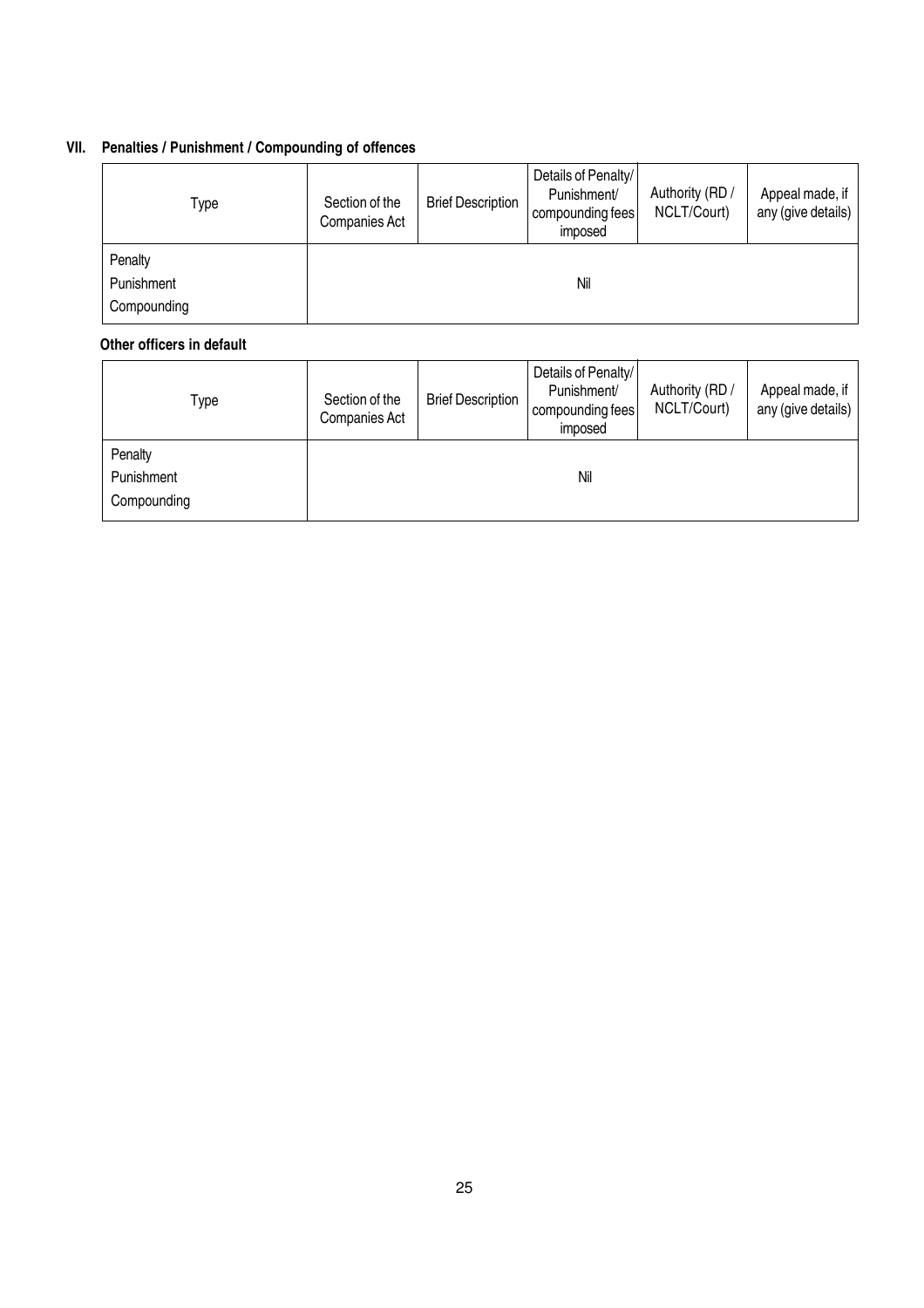#### ANNEXURE - G TO THE DIRECTORS' REPORT :

#### **SECRETARIAL AUDIT REPORT** (Pursuant to Section 204(1) of the Companies Act, 2013 read with Rule 9 of the Companies (Appointment and Remuneration of Managerial Personnel) Rules, 2014 for the Financial Year ended 31<sup>st</sup> March, 2015

To,

The Members, Bimetal Bearings Limited, Hozur Gardens, Sembiam, Chennai – 600 011.

We have conducted the Secretarial Audit of the compliance of applicable statutory provisions and the adherence to good corporate practices by Bimetal Bearings Limited (hereinafter called "the Company"). Secretarial Audit was conducted for the financial year ended on 31<sup>st</sup> March, 2015 in a manner that provided us reasonable basis for evaluating the corporate conduct / statutory compliances and expressing our opinion thereon.

On the basis of the above and on our verification of documents, books, papers, minutes, forms and returns filed and other records maintained by the Company and also the information provided by the Company, its officers, agents and authorised representatives during the conduct of the Audit, We hereby report that in our opinion, the Company has, during the period covered under the Audit as aforesaid, complied with the statutory provisions listed hereunder and also that the Company has proper Board processes and compliance mechanism in place to the extent, in the manner and subject to the reporting made hereinafter.

We have examined the books, papers, minute books, forms and returns filed and other records maintained by the Company for the financial year ended 31<sup>st</sup> March, 2015 according to the provisions of:

- (i) The Companies Act, 1956 and the Rules made there under to the extent applicable.
- (ii) The Companies Act, 2013 and the Rules made there under.
- (iii) The Securities Contracts (Regulation) Act, 1956 and the Rules made there under.
- (iv) The Depositories Act, 1996 and the Regulations and Bye-Laws framed there under.
- (v) The Foreign Exchange Management Act, 1999 and the Rules and Regulations made there under to the extent of Foreign Direct Investment, Overseas Direct Investment and External Commercial Borrowings.
- (vi) The following Regulations and Guidelines prescribed under Securities and Exchange Board of India Act, 1992:-
	- (a) The Securities and Exchange Board of India (Substantial Acquisition of Shares and Takeovers) Regulations, 2011.
	- (b) The Securities and Exchange Board of India (Prohibition of Insider Trading) Regulations, 1992.
	- (c) The Securities and Exchange Board of India (Issue of Capital and Disclosure Requirements) Regulations, 2009
	- (d) The Securities and Exchange Board of India (Employee Stock Option Scheme and Employee Stock Purchase Scheme) Guidelines, 1999;
	- (e) The Securities and Exchange Board of India (Issue and Listing of Debt Securities) Regulations, 2008.
	- (f) The Securities and Exchange Board of India (Registrar to an Issue and Share Transfer Agents) Regulations, 1993 regarding Companies Act and dealing with client.
	- (g) The Securities and Exchange Board of India (Delisting of Equity Shares) Regulations, 2009.
	- (h) The Securities and Exchange Board of India (Buy Back of Securities) Regulations, 1998.
- (vii) On consideration of the business undertaken by the Company, in our opinion, we do not find any specific Law, Rule or Regulation, that specifically governs or regulates the business of the Company. Hence the question of an audit of the compliance of the same and reporting does not arise.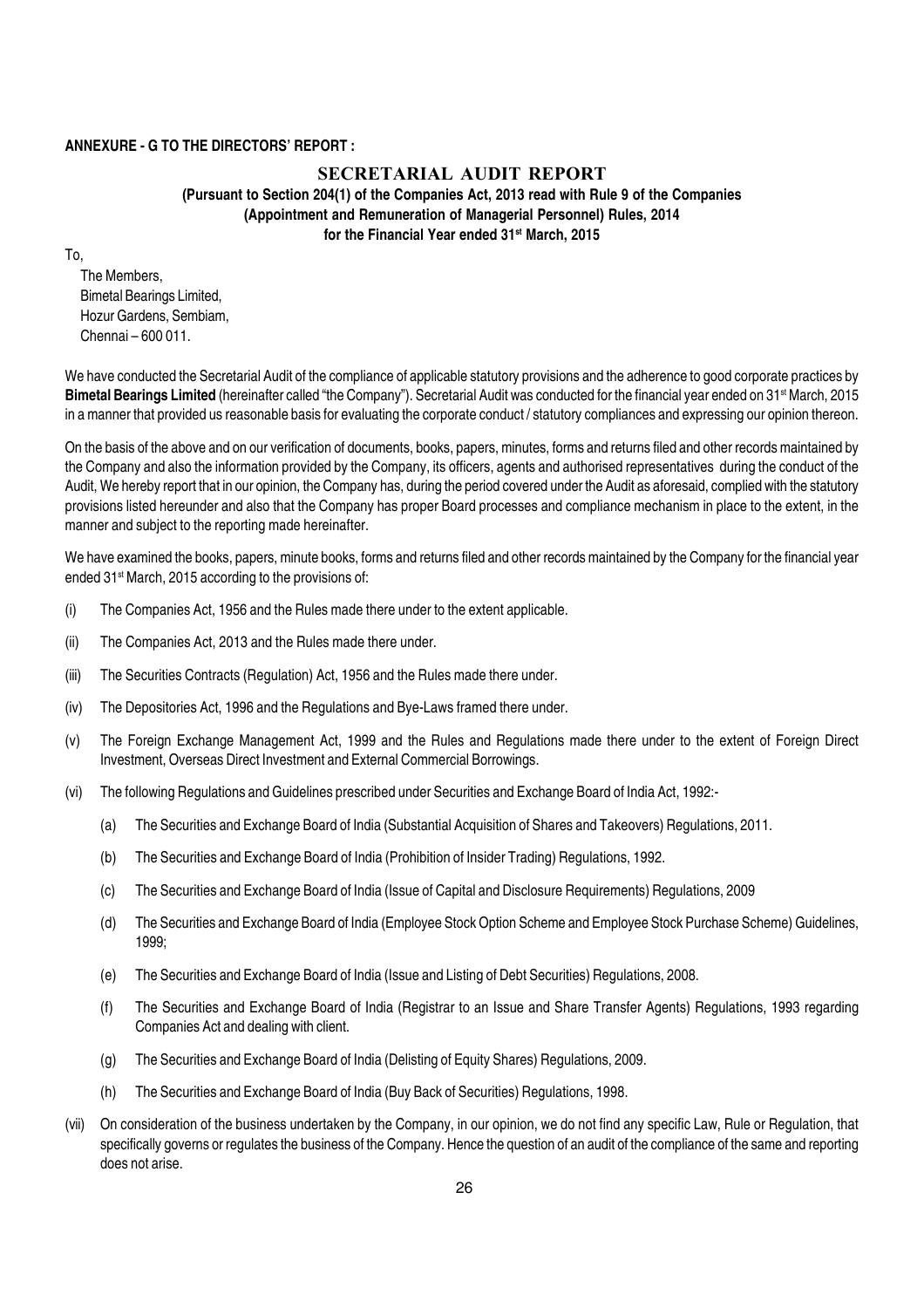We have also examined the compliance with applicable clauses of the following:

- (i) Listing Agreement entered into with Stock Exchanges.
- (ii) The compliance of Secretarial Standards does not arise as the same has not been notified under Section 118 of the Companies Act, 2013 for being applicable during the period covered under the Audit.

On the basis of the information and explanation provided, the Company had no transaction during the period under Audit requiring the compliance of applicable the provisions of Act / Regulations / Directions as mentioned above in respect of:

- (i) Foreign Direct Investment, External Commercial Borrowings and Overseas Direct Investment.
- (ii) Delisting of equity shares.
- (iii) Buy-back of securities.

#### We further report that

The Board of Directors of the Company is duly constituted with the proper balance of Executive Directors, Non-Executive Directors and Independent Directors. The changes in the composition of the Board of Directors that took place during the period covered under the Audit were carried out in compliance with the provisions of the Act.

Adequate notice is given to all directors to schedule the Board Meetings, agenda and detailed notes on agenda were sent in advance and a system exists for seeking and obtaining further information and clarifications on the agenda items before the meeting and for meaningful participation at the meeting. In the absence of any statutory requirement to send agenda or detailed notes on agenda seven days in advance, reporting on compliance of the same does not arise.

Majority decision is carried through and recorded as part of the minutes. We understand that there were no dissenting views for being captured in the minutes.

We further report that there are adequate systems and processes in the Company commensurate with the size and operations of the Company to monitor and ensure compliance with applicable laws, rules, regulations and guidelines.

We further report that during the period covered under the Audit, the Company has made the following specific actions having a major bearing on the company's affairs in pursuance of the above referred laws, rules, regulations, guidelines, referred to above \*:

- (i) The Company has been empowered by the Board of Directors vide resolutions dated 14th August 2014 for making fresh investment to the tune of Rs.4.50 Crores in IPL Green Power Limited out of which a sum of Rs.75.00 lacs was invested in the said company during the financial year to acquire a stake of 24.19%.
- (ii) The Company has empowered by the Board of Directors vide resolutions dated 14th November 2014 for making investment to the tune of Rs.3.00 Crores in BBL Daido Private Limited, a Joint Venture Company and out of which Rs.2.40 Crores was invested in the said Company during the financial year.

For KSR & Co Company Secretaries LLP C.V.Madhusudhanan Coimbatore **Partner** 30th May 2015 (FCS: 5367: CP: 4408)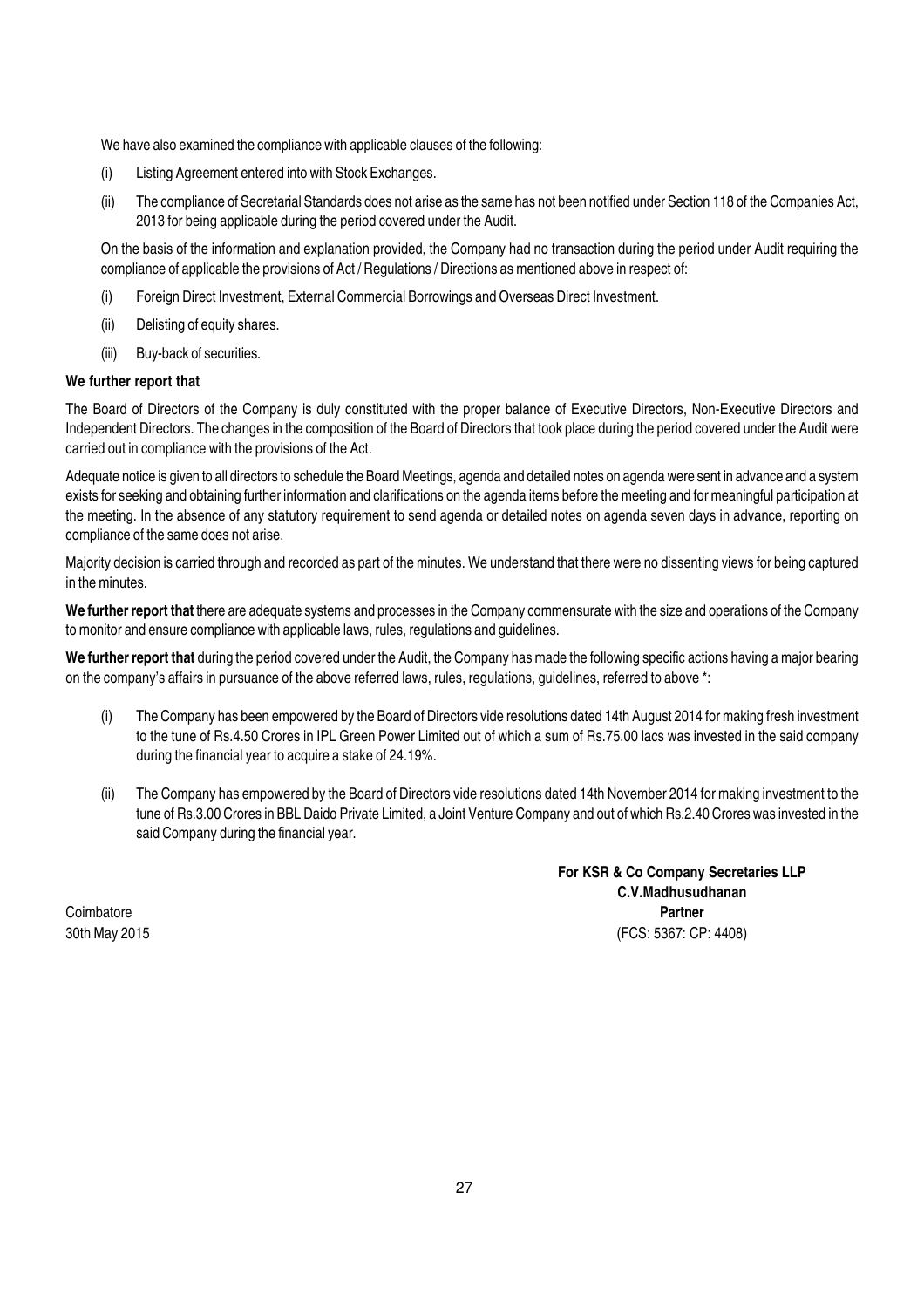#### INDEPENDENT AUDITORS' REPORT

#### To the Members of Bimetal Bearings Limited

#### Report on the Financial Statements

1. We have audited the accompanying financial statements of Bimetal Bearings Limited ("the Company"), which comprise the Balance Sheet as at March 31, 2015, the Statement of Profit and Loss, the Cash Flow Statement for the year then ended, and a summary of the significant accounting policies and other explanatory information.

#### Management's Responsibility for the Financial Statements

2. The Company's Board of Directors is responsible for the matters stated in Section 134(5) of the Companies Act, 2013 ("the Act") with respect to the preparation of these financial statements to give a true and fair view of the financial position, financial performance and cash flows of the Company in accordance with the accounting principles generally accepted in India, including the Accounting Standards specified under Section 133 of the Act, read with Rule 7 of the Companies (Accounts) Rules, 2014. This responsibility also includes maintenance of adequate accounting records in accordance with the provisions of the Act for safeguarding of the assets of the Company and for preventing and detecting frauds and other irregularities; selection and application of appropriate accounting policies; making judgements and estimates that are reasonable and prudent; and design, implementation and maintenance of adequate internal financial controls, that were operating effectively for ensuring the accuracy and completeness of the accounting records, relevant to the preparation and presentation of the financial statements that give a true and fair view and are free from material misstatement, whether due to fraud or error.

#### Auditor's Responsibility

- 3. Our responsibility is to express an opinion on these financial statements based on our audit.
- 4. We have taken into account the provisions of the Act and the Rules made thereunder including the accounting standards and matters which are required to be included in the audit report.
- 5. We conducted our audit in accordance with the Standards on Auditing specified under Section 143(10) of the Act and other applicable authoritative pronouncements issued by the Institute of Chartered Accountants of India. Those Standards and pronouncements require that we comply with ethical requirements and plan and perform the audit to obtain reasonable assurance about whether the financial statements are free from material misstatement.
- 6. An audit involves performing procedures to obtain audit evidence about the amounts and the disclosures in the financial statements. The procedures selected depend on the auditor's judgement, including the assessment of the risks of material misstatement of the financial statements, whether due to fraud or error. In making those risk assessments, the auditor considers internal financial control relevant to the Company's preparation of the financial statements that give a true and fair view, in order to design audit procedures that are appropriate in the circumstances, but not for the purpose of expressing an opinion on whether the Company has in place an adequate internal financial controls system over financial reporting and the operating effectiveness of such controls. An audit also includes evaluating the appropriateness of the accounting policies used and the reasonableness of the accounting estimates made by the Company's Directors, as well as evaluating the overall presentation of the financial statements.
- 7. We believe that the audit evidence we have obtained is sufficient and appropriate to provide a basis for our audit opinion on the financial statements.

#### Opinion

8. In our opinion and to the best of our information and according to the explanations given to us, the aforesaid financial statements give the information required by the Act in the manner so required and give a true and fair view in conformity with the accounting principles generally accepted in India, of the state of affairs of the Company as at March 31, 2015, and its profit and its cash flows for the year ended on that date.

#### Report on Other Legal and Regulatory Requirements

9. As required by 'the Companies (Auditor's Report)Order, 2015', issued by the Central Government of India in terms of sub-section (11) of section 143 of the Act (hereinafter referred to as the "Order"), and on the basis of such checks of the books and records of the Company as we considered appropriate and according to the information and explanations given to us, we give in the Annexure a statement on the matters specified in paragraphs 3 and 4 of the Order.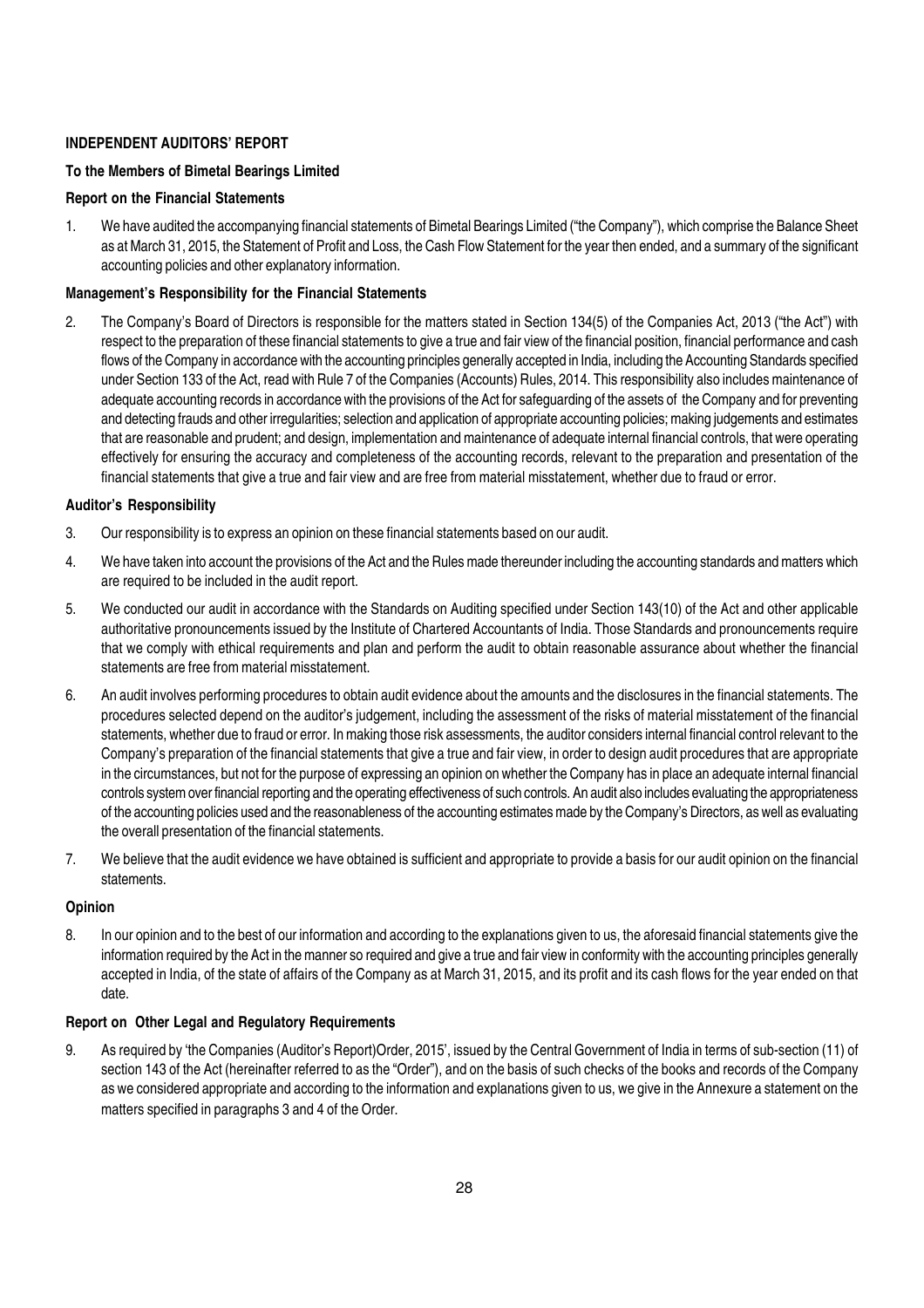- 10. As required by Section 143 (3) of the Act, we report that:
	- (a) We have sought and obtained all the information and explanations which to the best of our knowledge and belief were necessary for the purposes of our audit.
	- (b) In our opinion, proper books of account as required by law have been kept by the Company so far as it appears from our examination of those books.
	- (c) The Balance Sheet, the Statement of Profit and Loss, and the Cash Flow Statement dealt with by this Report are in agreement with the books of account.
	- (d) In our opinion, the aforesaid financial statements comply with the Accounting Standards specified under Section 133 of the Act, read with Rule 7 of the Companies (Accounts) Rules, 2014.
	- (e) On the basis of the written representations received from the directors as on March 31, 2015 taken on record by the Board of Directors, none of the directors is disqualified as on March 31, 2015 from being appointed as a director in terms of Section 164 (2) of the Act.
	- (f) With respect to the other matters to be included in the Auditor's Report in accordance with Rule 11 of the Companies (Audit and Auditors) Rules, 2014, in our opinion and to the best of our knowledge and belief and according to the information and explanations given to us:
		- (i) The Company has disclosed the impact, of pending litigations as at March 31, 2015 on its financial position in its financial statements – Refer Note 22;
		- (ii) The Company has no long-term contracts. The company has derivative contracts as at March 31, 2015 for which there were no material foreseeable losses.
		- (iii) There has been no delay in transferring amounts, required to be transferred, to the Investor Education and Protection Fund by the Company during the year ended March 31, 2015.

For Price Waterhouse Firm Registration Number: 301112E Chartered Accountants

Subramanian Vivek May 30, 2015 Membership Number : 100332

Chennai Partner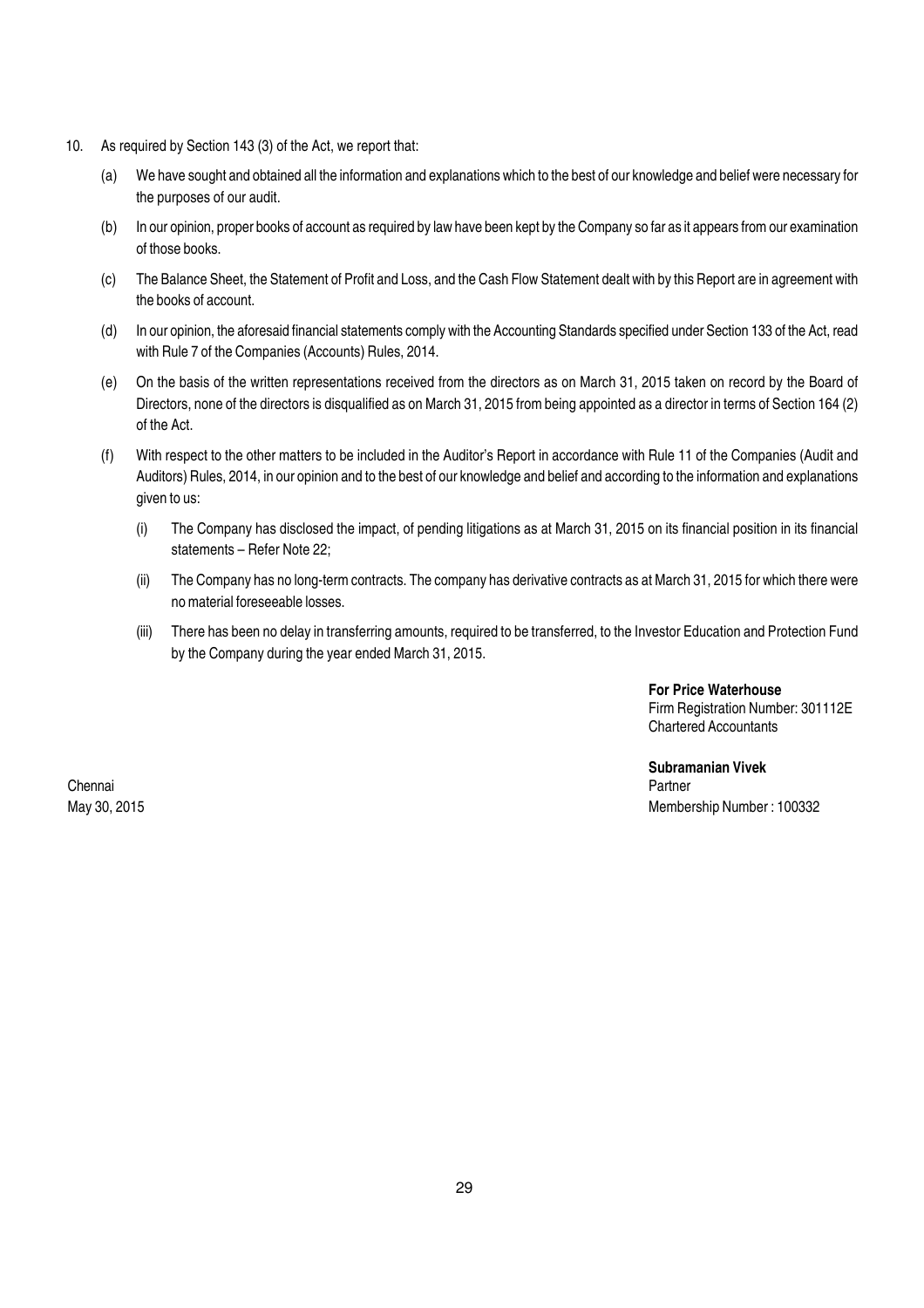#### Annexure to Independent Auditors' Report

Referred to in paragraph 9 of the Independent Auditors' Report of even date to the members of Bimetal Bearings Limited on the financial statements as of and for the year ended March 31, 2015

- i. (a) The Company is maintaining proper records showing full particulars, including quantitative details and situation, of fixed assets.
	- (b) The fixed assets are physically verified by the Management according to a phased programme designed to cover all the items over a period of 3 years which, in our opinion, is reasonable having regard to the size of the Company and the nature of its assets. Pursuant to the programme, a portion of the fixed assets has been physically verified by the Management during the year and no material discrepancies have been noticed on such verification.
- ii. (a) The inventory excluding stocks with third parties has been physically verified by the Management during the year. In respect of inventory lying with third parties, these have substantially been confirmed by them. In our opinion, the frequency of verification is reasonable.
	- (b) In our opinion, the procedures of physical verification of inventory followed by the Management are reasonable and adequate in relation to the size of the Company and the nature of its business.
	- (c) On the basis of our examination of the inventory records, in our opinion, the Company is maintaining proper records of inventory. The discrepancies noticed on physical verification of inventory as compared to book records were not material.
- iii. The Company has not granted any loans, secured or unsecured, to companies, firms or other parties covered in the register maintained under Section 189 of the Act. Therefore, the provisions of Clause 3(iii), (iii)(a) and (iii)(b) of the said Order are not applicable to the Company.
- iv. In our opinion and according to the information and explanations given to us, there is an adequate internal control system commensurate with the size of the Company and the nature of its business for the purchase of inventory and fixed assets, and for the sale of goods. The Company's operations do not involve sale of services. Further, on the basis of our examination of the books and records of the Company, and according to the information and explanations given to us, we have neither come across, nor have been informed of, any continuing failure to correct major weaknesses in the aforesaid internal control system.
- v. The Company has not accepted any deposits from the public within the meaning of Sections 73, 75 and 76 of the Act and the rules framed there under to the extent notified. In our opinion and according to the information and explanations given to us, the Company has complied with the provisions of Section 74 of the Act in connection with repayment of deposits accepted before the commencement of the Companies Act, 2013. According to the information and explanations given to us, no order has been passed by the Company Law Board or National Company Law Tribunal or Reserve Bank of India or any Court or any other Tribunal on the Company in respect of the aforesaid deposits.
- vi. We have broadly reviewed the books of account maintained by the Company in respect of products where, pursuant to the rules made by the Central Government of India, the maintenance of cost records has been specified under sub-section (1) of Section 148 of the Act, and are of the opinion that, prima facie, the prescribed accounts and records have been made and maintained. We have not, however, made a detailed examination of the records with a view to determine whether they are accurate or complete.
- vii. (a) According to the information and explanations given to us and the records of the Company examined by us, in our opinion, the Company is generally regular in depositing undisputed statutory dues in respect of employees' state insurance though there has been a slight delay in a few cases, and is regular in depositing undisputed statutory dues, including provident fund, sales tax, income tax, wealth tax, service tax, duty of customs, duty of excise, cess and other material statutory dues, as applicable, with the appropriate authorities.
	- (b) According to the information and explanations given to us and the records of the Company examined by us, there are no dues of wealth-tax, service tax, duty of customs, cess which have not been deposited on account of any dispute. The particulars of dues of income tax, sales tax and duty of excise as at March 31, 2015 which have not been deposited on account of a dispute, are as follows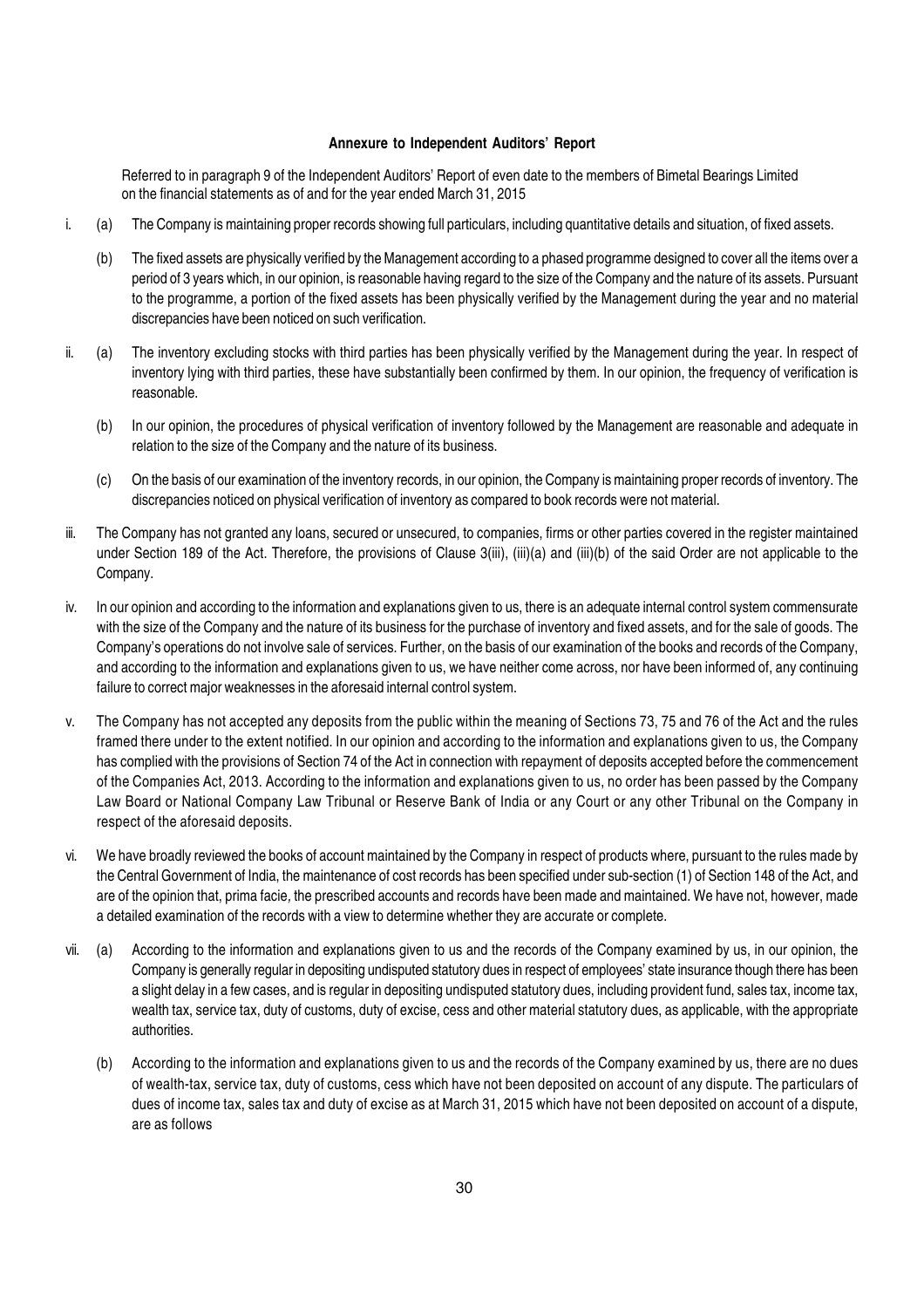| Name of the<br><b>Statute</b>             | Nature of<br>dues | Amount<br>(₹) | Period to which the<br>amount relates                                | Forum where the dispute<br>is pending                 |
|-------------------------------------------|-------------------|---------------|----------------------------------------------------------------------|-------------------------------------------------------|
| Income Tax Act, 1961                      | Income Tax        | 1,20,21,633   | Assessment Year 2004-05,<br>2006-07, 2007-08, 2008-09<br>and 2010-11 | IncomeTax Appellate<br>Tribunal                       |
| Income Tax Act, 1961                      | Income Tax        | 85,54,390     | Assessment Year 2011-12,<br>and 2012-13                              | Commissioner of IncomeTax<br>(Appeals)                |
| Tamil Nadu General<br>Sales Tax Act, 1959 | Sales Tax         | 6,86,324      | 1997-1998 and 1998-1999                                              | Sales Tax Appellate Tribunal                          |
| Central Sales Tax, 1956                   | Sales Tax         | 2,02,294      | 1997-1998 and 1998-1999                                              | Sales Tax Appellate Tribunal                          |
| Central Sales Tax, 1956                   | Sales Tax         | 58,72,778     | 2011-12                                                              | Appellate Joint Commissioner<br>of Commercial Taxes   |
| Central Excise Act, 1944                  | Duty of Excise    | 67,92,196     | 2007-2008 to 2011-2012                                               | Customs, Excise and Service<br>tax Appellate Tribunal |
| Central Excise Act, 1944                  | Duty of Excise    | 6,52,230      | 2012-13                                                              | <b>Commissioner of Central</b><br>Excise (Appeals)    |

- (c) The amount required to be transferred to Investor Education and Protection Fund has been transferred within the stipulated time in accordance with the provisions of the Companies Act, 1956 and the rules made thereunder.
- viii. The Company has no accumulated losses as at the end of the financial year and it has not incurred any cash losses in the financial year ended on that date or in the immediately preceding financial year.
- ix. As the Company does not have any borrowings from any financial institution or bank nor has it issued any debentures as at the balance sheet date, the provisions of Clause 3(ix) of the Order are not applicable to the Company.
- x. In our opinion, and according to the information and explanations given to us, the Company has not given any guarantee for loans taken by others from banks or financial institutions during the year. Accordingly, the provisions of Clause 3(x) of the Order are not applicable to the **Company**
- xi. The Company has not raised any term loans. Accordingly, the provisions of Clause 3(xi) of the Order are not applicable to the Company.
- xii. During the course of our examination of the books and records of the Company, carried out in accordance with the generally accepted auditing practices in India, and according to the information and explanations given to us, we have neither come across any instance of material fraud on or by the Company, noticed or reported during the year, nor have we been informed of such case by the management. However, refer to note 25 regarding the dues of Rs. 176 lakhs from an overseas customer and the Company not receiving the remittance and the consequent management's action for recovering the amount.

For Price Waterhouse Firm Registration Number: 301112E Chartered Accountants

Subramanian Vivek May 30, 2015 Membership Number : 100332

Chennai Partner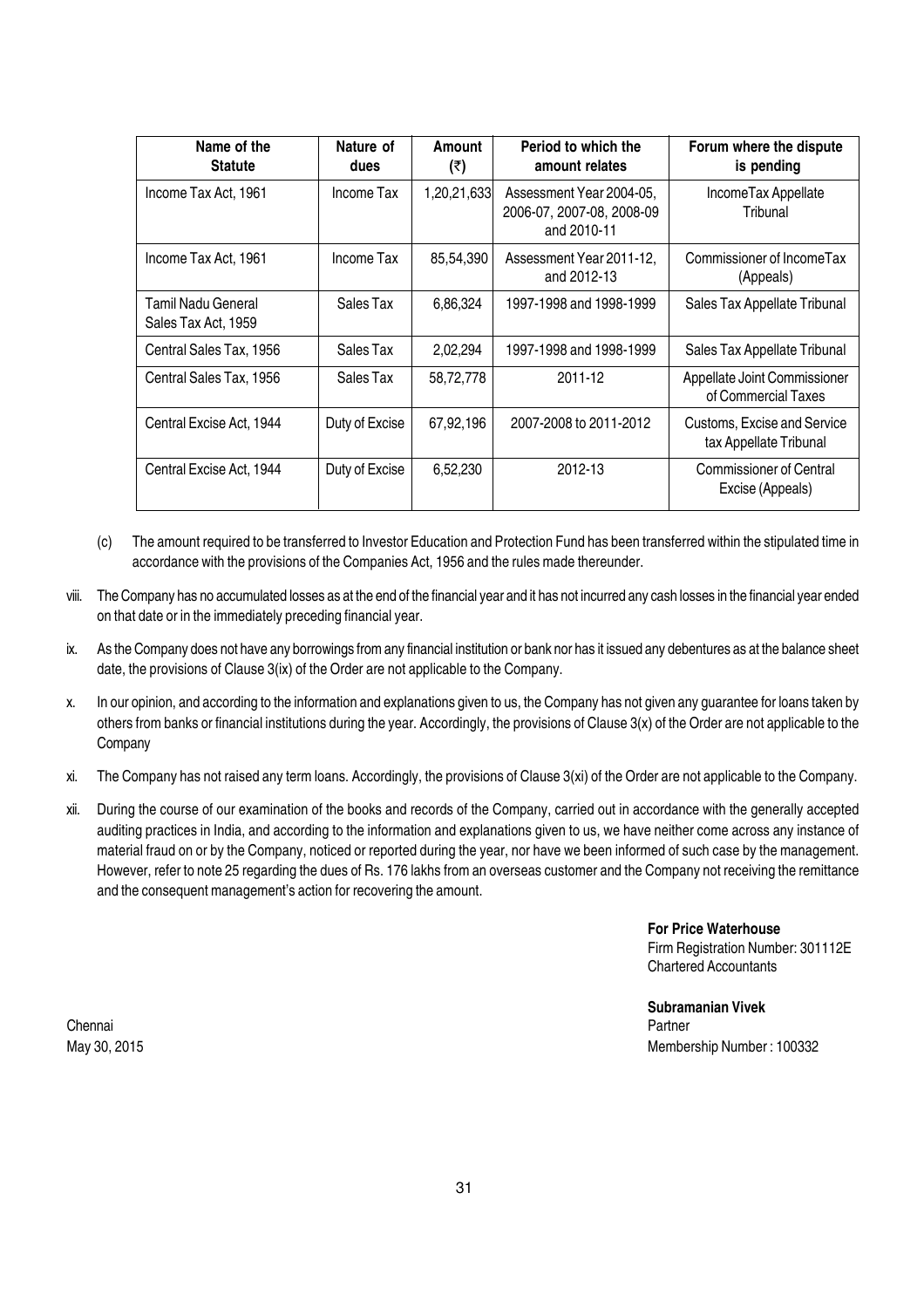**Balance Sheet**

(All amounts are in Indian Rupees, unless otherwise stated)

|                                                               |                | As at            |                  |
|---------------------------------------------------------------|----------------|------------------|------------------|
|                                                               | <b>Note</b>    | 31 March 2015    | 31 March 2014    |
| <b>Equity and Liabilities</b>                                 |                |                  |                  |
| Shareholders' funds                                           |                |                  |                  |
| Share capital                                                 | 3              | 3,82,50,000      | 3,82,50,000      |
| Reserves and surplus                                          | 4              | 135,53,84,126    | 133,63,55,865    |
|                                                               |                | 139,36,34,126    | 137,46,05,865    |
| <b>Non-current liabilities</b>                                |                |                  |                  |
| Long-term borrowings                                          | 5              |                  | 1,03,50,000      |
| Deferred tax liabilities (Net)                                | 6              | 3,50,77,300      | 3,83,36,000      |
| Long-term provisions                                          | $\overline{7}$ | 1,01,32,800      | 1,24,79,947      |
|                                                               |                | 4,52,10,100      | 6,11,65,947      |
| <b>Current Liabilities</b>                                    |                |                  |                  |
| Trade payables                                                | 8              | 13,37,12,730     | 10,84,12,212     |
| Other current liabilities                                     | 9              | 5,97,97,962      | 7,35,24,302      |
| Short-term provisions                                         | 10             | 5,10,89,854      | 4,53,05,301      |
|                                                               |                | 24,46,00,546     | 22,72,41,815     |
| <b>TOTAL</b>                                                  |                | 168, 34, 44, 772 | 166,30,13,627    |
| <b>Assets</b>                                                 |                |                  |                  |
| <b>Non-current assets</b>                                     |                |                  |                  |
| <b>Fixed assets</b>                                           |                |                  |                  |
| Tangible assets                                               | 11             | 33,89,59,317     | 35,42,84,180     |
| Intangible assets                                             | 12             | 1,41,09,052      | 1,66,98,296      |
| Capital work-in-progress                                      |                | 1,27,52,744      | 2,50,52,842      |
| Intangible assets under development                           |                | 9,41,352         | 22,89,672        |
| Non-current investments                                       | 13             | 16,70,03,171     | 14,84,43,300     |
| Long-term loans and advances                                  | 14             | 6,54,79,663      | 4,90,47,559      |
| Other non-current assets                                      | 15             | 4,80,00,000      | 4,55,00,000      |
|                                                               |                | 64,72,45,299     | 64, 13, 15, 849  |
| <b>Current assets</b>                                         |                |                  |                  |
| <b>Current investments</b>                                    | 16             | 1,09,57,276      | 5,50,78,803      |
| Inventories                                                   | 17             | 47,55,85,296     | 40, 17, 45, 158  |
| Trade receivables                                             | 18             | 40, 10, 75, 463  | 33, 35, 31, 247  |
| Cash and bank balances                                        | 19             | 6,58,74,249      | 6,30,56,827      |
| Short-term loans and advances                                 | 20             | 3,44,32,994      | 3,55,80,214      |
| Other current assets                                          | 21             | 4,82,74,195      | 13,27,05,529     |
|                                                               |                | 103,61,99,473    | 102, 16, 97, 778 |
| <b>TOTAL</b>                                                  |                | 168, 34, 44, 772 | 166, 30, 13, 627 |
| The notes are an integral part of these financial statements. |                |                  |                  |

This is the Balance Sheet referred to in our report of even date.

| <b>For Price Waterhouse</b><br>Firm Registration No: 301112E<br><b>Chartered Accountants</b> | For and on behalf of the Board<br>A.KRISHNAMOORTHY<br><b>Managing Director</b> |
|----------------------------------------------------------------------------------------------|--------------------------------------------------------------------------------|
| <b>SUBRAMANIAN VIVEK</b><br>Partner                                                          | S. NARAYANAN<br>Whole-time Director                                            |
| Membership Number: 100332                                                                    | K. VIDHYA SHANKAR<br><b>Company Secretary</b>                                  |
| Place: Chennai                                                                               | Place: Chennai                                                                 |
| Date: May 30, 2015                                                                           | Date: May 30, 2015                                                             |
|                                                                                              | 32                                                                             |

N.VENKATARAMANI Director N.VENKATARAMAN Chief Financial Officer P.M.VENKATASUBRAMANIAN **Director**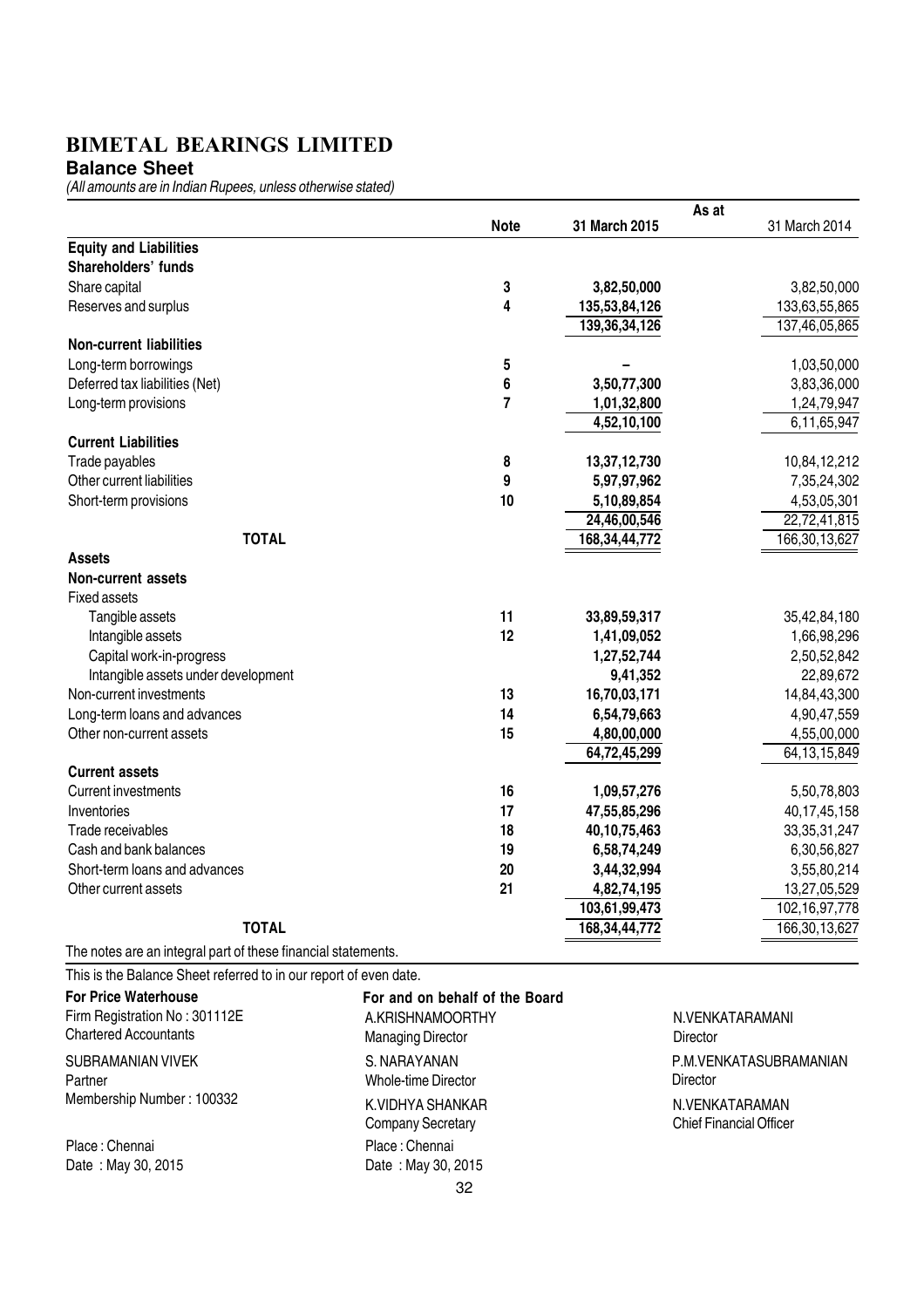#### **Statement of Profit and Loss**

(All amounts are in Indian Rupees, unless otherwise stated)

|                                                                                                    |             |                  | <b>Year Ended</b> |
|----------------------------------------------------------------------------------------------------|-------------|------------------|-------------------|
| <b>Particulars</b>                                                                                 | <b>Note</b> | 31 March 2015    | 31 March 2014     |
| Revenue from operations (gross)                                                                    | 26          | 171,20,55,768    | 160,37,36,696     |
| Less: Excise duty                                                                                  |             | 13,97,29,119     | 14,31,81,283      |
| Revenue from operations (net)                                                                      |             | 157,23,26,649    | 146,05,55,413     |
| Other income                                                                                       | 27          | 5,70,40,666      | 5,10,32,189       |
| <b>TOTAL</b>                                                                                       |             | 162,93,67,315    | 151, 15, 87, 602  |
| <b>Expenses:</b>                                                                                   |             |                  |                   |
| Cost of materials consumed                                                                         | 28          | 86, 16, 54, 220  | 79,52,35,346      |
| Changes in inventories of finished goods, work-in-progress                                         |             |                  |                   |
| and stock-in-trade                                                                                 | 29          | 96,61,172        | (15, 17, 087)     |
| Purchase of stock in trade                                                                         |             | 19,51,818        | 10,40,646         |
| Employee benefits expense                                                                          | 30          | 21, 12, 35, 167  | 21,00,88,036      |
| Finance costs                                                                                      | 31          | 31,40,346        | 27,25,863         |
| Depreciation and amortisation expense                                                              | 32          | 4,24,63,920      | 4,41,11,088       |
| Other expenses                                                                                     | 33          | 42,54,90,591     | 40,96,29,288      |
| <b>TOTAL</b>                                                                                       |             | 155, 55, 97, 234 | 146, 13, 13, 180  |
| Profit before extraordinary items and tax                                                          |             | 7,37,70,081      | 5,02,74,422       |
| Extraordinary items                                                                                | 34          | 2,36,850         |                   |
| Profit before tax                                                                                  |             | 7,40,06,931      | 5,02,74,422       |
| Tax expense:                                                                                       |             |                  |                   |
| Current tax (Net of reversal relating to earlier years<br>₹. 27,38,628, Previous year ₹.31,54,959) |             | 2,03,11,372      | 96,05,041         |
| Deferred tax<br>-                                                                                  |             | (21, 35, 700)    | 20,94,200         |
| Profit for the year                                                                                |             | 5,58,31,259      | 3,85,75,181       |
| Earnings per equity share (Face value per share ₹.10)                                              | 41          |                  |                   |
| <b>Excluding extraordinary items</b>                                                               |             |                  |                   |
| <b>Basic</b>                                                                                       |             | 14.55            | 10.09             |
| <b>Diluted</b>                                                                                     |             | 14.55            | 10.09             |
| Including extraordinary items                                                                      |             |                  |                   |
| Basic                                                                                              |             | 14.60            | 10.09             |
| <b>Diluted</b>                                                                                     |             | 14.60            | 10.09             |
| The notes are an integral part of these financial statements.                                      |             |                  |                   |
| This is the Statement of Profit and Loss referred to in our report of even date.                   |             |                  |                   |

33 For and on behalf of the Board For Price Waterhouse Firm Registration No: 301112E Chartered Accountants A.KRISHNAMOORTHY Managing Director S. NARAYANAN Whole-time Director K.VIDHYA SHANKAR Company Secretary SUBRAMANIAN VIVEK Partner Membership Number : 100332 Place : Chennai Date : May 30, 2015 Place : Chennai Date : May 30, 2015

N.VENKATARAMANI **Director** N.VENKATARAMAN Chief Financial Officer P.M.VENKATASUBRAMANIAN **Director**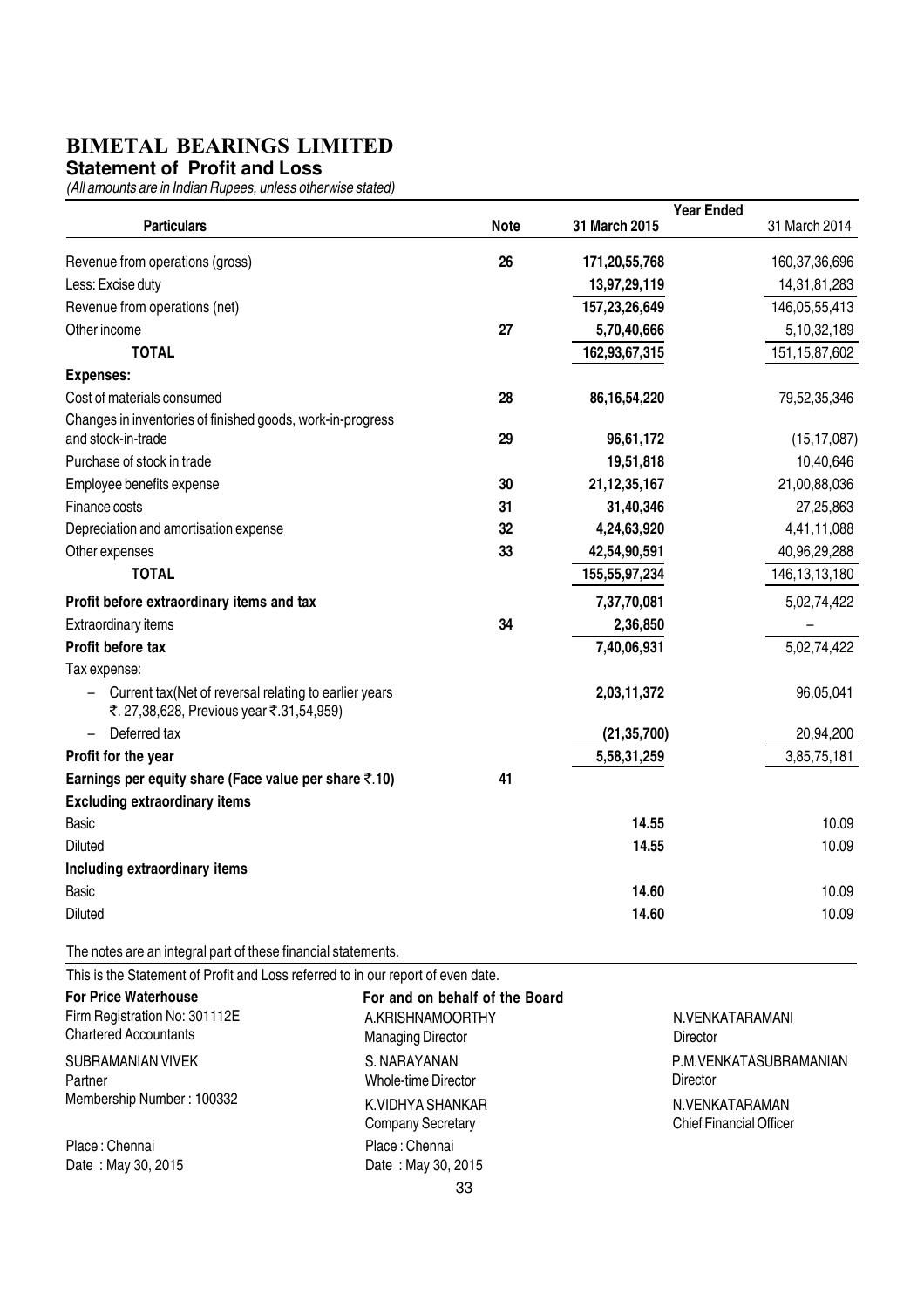**Cash Flow Statement**

|                                                                                    |                   | Year ended |                   |
|------------------------------------------------------------------------------------|-------------------|------------|-------------------|
|                                                                                    | 31 March 2015     |            | 31 March 2014     |
| A. Cash Flow from Operating Activities :                                           |                   |            |                   |
| Profit before taxation and extraordinary items                                     | 7,37,70,081       |            | 5,02,74,422       |
| Adjustment for :                                                                   |                   |            |                   |
| Depreciation and amortization                                                      | 4,24,63,920       |            | 4,41,11,088       |
| Interest expenditure                                                               | 31,40,346         |            | 27,25,863         |
| Interest income                                                                    | (1,50,56,340)     |            | (1,43,77,459)     |
| Dividend income                                                                    | (99, 60, 916)     |            | (1,26,52,601)     |
| (Profit) / Loss on sale of tangible assets                                         | (3,96,034)        |            | (12, 53, 407)     |
| (Profit) / Loss on sale of investments (net)                                       | (54, 21, 449)     |            | (45,00,251)       |
| Bad and doubtful debts written off                                                 | 32,340            |            | 4,788             |
| Provision for Diminution no longer required written back                           | (4,75,000)        |            |                   |
| Provisions no longer required written back                                         | (73, 97, 951)     |            | (30, 54, 565)     |
|                                                                                    | 69,28,916         |            | 1,10,03,456       |
| Operating profit before working capital changes                                    | 8,06,98,997       |            | 6,12,77,878       |
| Adjustments for changes in working capital :                                       |                   |            |                   |
| Increase / (Decrease) in Long term provisions                                      | (23, 47, 147)     |            | 47,08,792         |
| Increase / (Decrease) in Trade payables                                            | 2,53,00,518       |            | (16, 70, 920)     |
| Increase / (Decrease) in Other current liabilities                                 | (20, 50, 903)     |            | 20,06,450         |
| Increase / (Decrease) in Short term provisions                                     | 25,81,689         |            | 47,07,948         |
| (Increase) / Decrease in Long term loans and advances                              | (26, 17, 506)     |            | (3,03,195)        |
| (Increase) / Decrease in Other non - current assets                                | (15,00,000)       |            | 57,00,000         |
| (Increase) / Decrease in Inventories                                               | (7, 38, 40, 138)  |            | 12,24,58,143      |
| (Increase) / Decrease in Trade receivables                                         | (6,75,76,556)     |            | 1,52,70,612       |
| (Increase) / Decrease in Short term loans and advances                             | 11,47,220         |            | 49,91,593         |
| (Increase) / Decrease in Other current assets                                      | (43, 81, 349)     |            | 66,84,610         |
|                                                                                    | (12, 52, 84, 172) |            | 16,45,54,033      |
| Cash generated from / (used in) operations                                         | (4, 45, 85, 175)  |            | 22,58,31,911      |
| Taxes paid (net of refunds)                                                        | (3,26,23,307)     |            | (2,52,76,456)     |
| Net cash generated from / (used in) operating activities                           |                   |            |                   |
| before extraordinary items                                                         | (7, 72, 08, 482)  |            | 20,05,55,455      |
| Extraordinary items                                                                | 13,12,321         |            |                   |
| Net cash generated from / (used in) operating activities                           | (7,58,96,161)     |            | 20,05,55,455      |
| <b>B.</b> Cash Flow from Investing Activities                                      |                   |            |                   |
| Purchase of assets                                                                 | (2,67,13,347)     |            | (5,71,96,752)     |
| Sale of tangible assets / consideration on Insurance claim                         | 1,02,32,131       |            | 17,73,132         |
| Investment in inter-corporate deposits                                             | (9,88,00,000)     |            | (18, 64, 00, 000) |
| Maturity of inter-corporate deposits                                               | 18,83,00,000      |            | 11,21,00,000      |
| Purchase of investments                                                            | (8, 11, 85, 573)  |            | (16, 94, 66, 377) |
| Sale of investments                                                                | 11,26,43,675      |            | 12,27,64,730      |
| Investment in fixed deposits with Banks with maturity period of more than 3 months | (26,00,000)       |            | (90,00,000)       |
| Maturity of fixed deposits with Banks with maturity period of more than 3 months   | 35,00,000         |            | 45,00,000         |
| Interest received                                                                  | 1,59,69,024       |            | 1,27,58,682       |
| Dividend received                                                                  | 99,60,916         |            | 1,26,52,601       |
| Net Cash from / (used in) Investing Activities                                     | 13,13,06,826      |            | (15, 55, 13, 984) |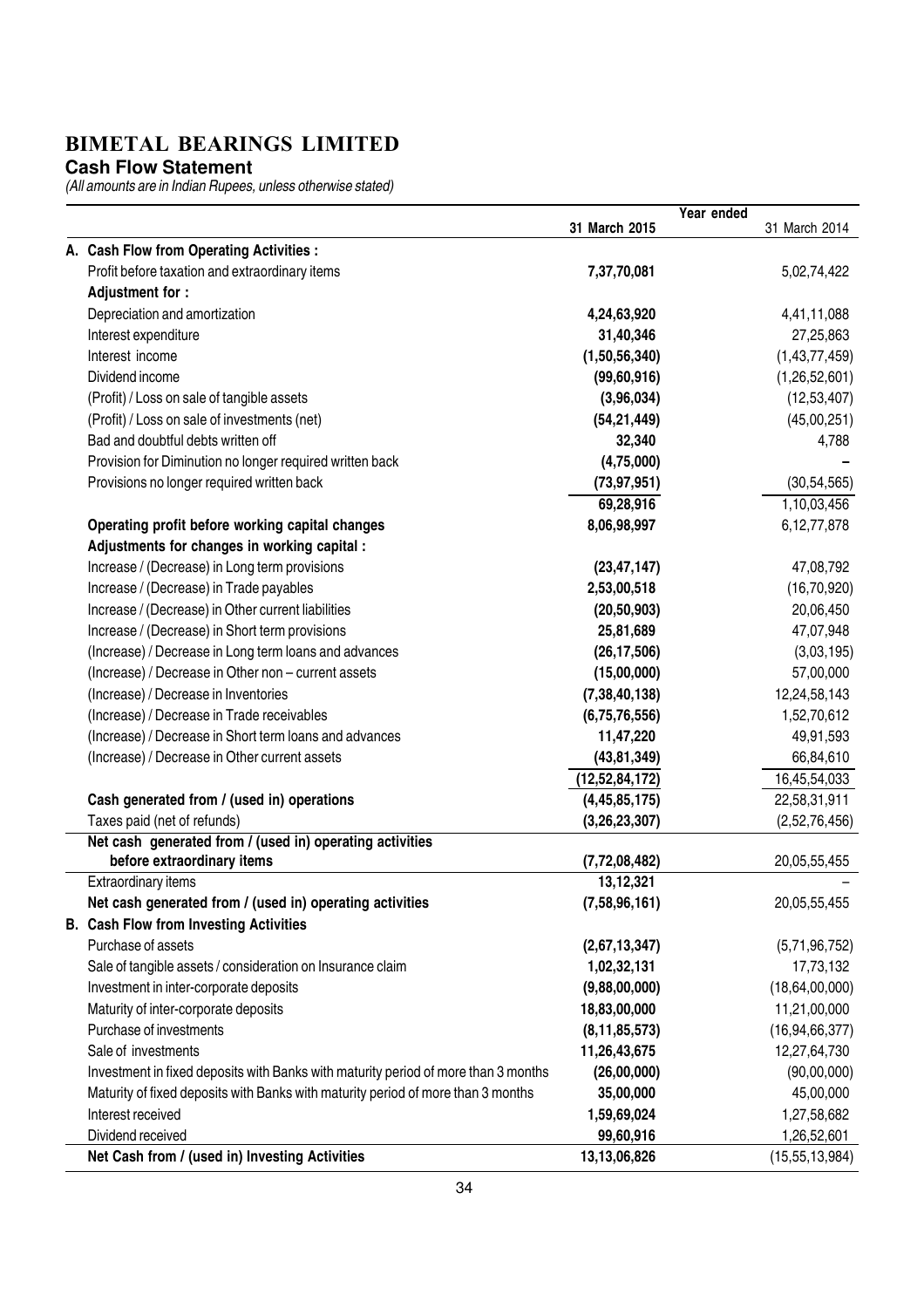**Cash Flow Statement – (Contd.)**

(All amounts are in Indian Rupees, unless otherwise stated)

|                                                                                 |               | Year ended |                  |
|---------------------------------------------------------------------------------|---------------|------------|------------------|
| C. Cash from Financing Activities                                               | 31 March 2015 |            | 31 March 2014    |
|                                                                                 |               |            |                  |
| Repayment of borrowings                                                         | (1,48,00,000) |            | (24,00,000)      |
| Renewal of borrowings                                                           |               |            | 24,00,000        |
| Interest paid                                                                   | (29, 41, 531) |            | (24, 63, 612)    |
| Dividend paid                                                                   | (2,68,01,301) |            | (3, 44, 15, 875) |
| Dividends distribution tax paid                                                 | (45,50,411)   |            | (58, 50, 529)    |
| Net Cash from / (used in) Financing Activities                                  | (4,90,93,243) |            | (4, 27, 30, 016) |
| Net Increase / (Decrease) in Cash and Cash Equivalents (A+B+C)                  | 63,17,422     |            | 23,11,455        |
| Cash and Cash Equivalents at the beginning of the year                          | 5,85,56,827   |            | 5,62,45,372      |
| Cash and Cash Equivalents at the end of the year                                | 6,48,74,249   |            | 5,85,56,827      |
| Cash and cash equivalents comprise of:                                          |               |            |                  |
| Cash on hand                                                                    | 1,20,351      |            | 94,275           |
| Cheques on hand                                                                 | 86,23,256     |            | 1,08,14,533      |
| Balances with banks in current accounts*                                        | 5,36,30,642   |            | 3,26,48,019      |
| Balances with banks in deposit accounts original maturity of less than 3 months | 25,00,000     |            | 1,50,00,000      |
| <b>Total</b>                                                                    | 6,48,74,249   |            | 5,85,56,827      |
| *Includes the following balances which are not available for use by the company |               |            |                  |
| Unpaid dividend account                                                         | 23,45,712     |            | 23,72,013        |

This is the Cash Flow Statement referred to in our report of even date.

| <b>For Price Waterhouse</b><br>Firm Registration No: 301112E | For and on behalf of the Board<br>A.KRISHNAMOORTHY | N.VENKATARAMANI                |
|--------------------------------------------------------------|----------------------------------------------------|--------------------------------|
| <b>Chartered Accountants</b>                                 | <b>Managing Director</b>                           | Director                       |
| SUBRAMANIAN VIVEK                                            | S. NARAYANAN                                       | P.M.VENKATASUBRAMANIAN         |
| Partner                                                      | Whole-time Director                                | Director                       |
| Membership Number: 100332                                    |                                                    |                                |
|                                                              | K.VIDHYA SHANKAR                                   | N.VENKATARAMAN                 |
|                                                              | <b>Company Secretary</b>                           | <b>Chief Financial Officer</b> |
| Place: Chennai                                               | Place: Chennai                                     |                                |
| Date: May 30, 2015                                           | Date: May 30, 2015                                 |                                |
|                                                              | 35                                                 |                                |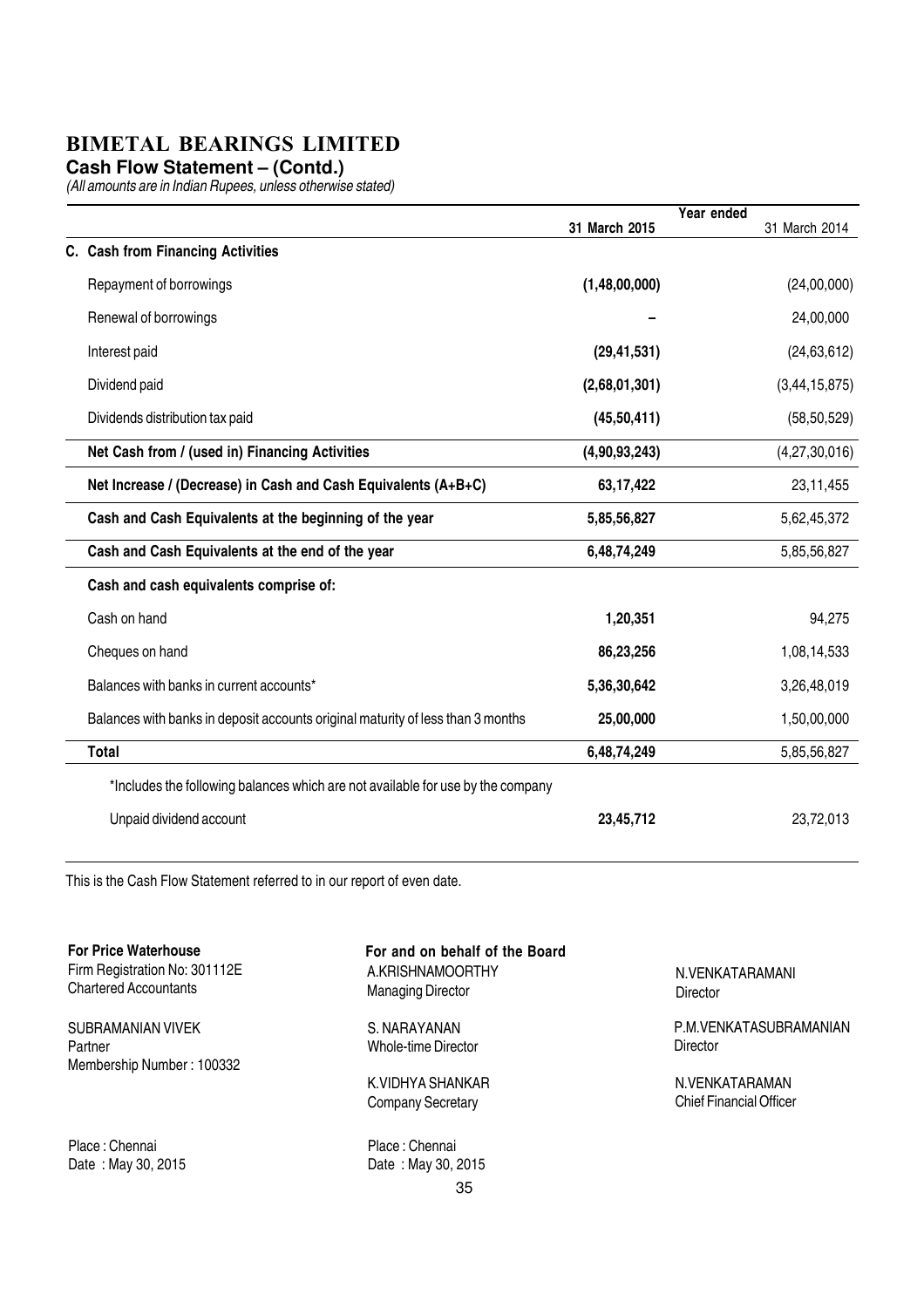#### 1. General information

Bimetal Bearings Limited ("The Company" or "BBL") is manufacturing Engine Bearings, Bushings, Thrust Washers, Alloy Powder and Bimetallic Strips. The Company has manufacturing plants at Coimbatore, Hosur, Chennai (Sembium and Thoraipakkam). The company is a public listed company and listed on The Bombay Stock Exchange.

#### 2. Summary of significant accounting policies

#### 2.1 Basis of preparation of Financial statements

These financial statements have been prepared in accordance with the generally accepted accounting principles in India under the historical cost convention on accrual basis, except for certain tangible assets which are being carried at revalued amounts. Pursuant to section 133 of the Companies Act, 2013 read with Rule 7 of the Companies (Accounts) Rules, 2014, till the standards of accounting or any addendum thereto are prescribed by Central Government in consultation and recommendation of the National Financial Reporting Authority, the existing Accounting Standards notified under the Companies Act, 1956 shall continue to apply.

Consequently, these financial statements have been prepared to comply in all material aspects with the accounting standards notified under Section 211(3C) [Companies (Accounting Standards) Rules, 2006, as amended] and other relevant provisions of the Companies Act, 2013.

All assets and liabilities have been classified as current or non-current as per the Company's operating cycle and other criteria set out in the Schedule III to the Companies Act, 2013. Based on the nature of products and the time between the acquisition of assets for processing and their realisation in cash and cash equivalents, the Company has ascertained its operating cycle as 12 months for the purpose of current – non current classification of assets and liabilities.

#### 2.2 Use of estimates

The preparation of financial statements in conformity with the generally accepted accounting principles requires the management to make estimates and assumptions that affect the reported amount of assets, liabilities, revenue and expenses and disclosure of contingent liabilities as of the date of the financial statements. The estimates and assumptions used in the accompanying financial statements are based upon the management's evaluations of the relevant facts and circumstances as of the date of the financial statements. Actual results could differ from these estimates.

#### 2.3 Tangible assets

Tangible Assets are stated at acquisition cost, net of accumulated depreciation and accumulated impairment losses, if any, except in case of plant and machineries which were revalued in 1991. Cost includes related duties, freight etc. and interest on borrowed funds, if any, attributable to acquistion/construction of qualifying fixed assets and is net of CENVAT and VAT credits.

Subsequent expenditures related to an item of fixed asset are added to its book value only if they increase the future benefits from the existing asset beyond its previously assessed standard of performance

Items of fixed assets that have been retired from active use and are held for disposal are stated at the lower of their net book value and net realisable value and are shown separately in the financial statements. Any expected loss is recognised immediately in the Statement of Profit and Loss.

Losses arising from the retirement of, and gains or losses arising from disposal of fixed assets which are carried at cost are recognised in the Statement of Profit and Loss.

Depreciation on tangible assets (other than revalued assets which have been fully depreciated) is provided on a pro-rata basis on the straight-line method over the estimated useful lives of the assets which are generally in accorandce with those specified in Schedule II to the Companies Act, 2013. However, the estimates of useful lives of certain assets, based on a technical evaluation, are different from those specified in Schedule II which are set out below:

| Assets                     | Useful Life |
|----------------------------|-------------|
| <b>Plant and Machinery</b> | 20 years    |

Assets costing individually upto  $\bar{\tau}$ . 5,000/- are fully depreciated in the year of purchase.

Pursuant to the enactment of the Companies Act, 2013 (the 'Act'), the Company has, effective 1st April 2014, reviewed and revised the estimated useful lives of its fixed assets, generally in accordance with the provisions of Schedule II to the Act and in certain cases based on technical evaluation, longer lives than those indicated in Schedule II consequently,

- (a) the depreciation charge and profit before tax for the year ended March 31, 2015 is lower by  $\overline{\tau}$ . 2,99,356.
- (b) In case of fixed assets where there is no remaining useful life, as determined above, the Company has adjusted the written down value (net of residual value) as at April 01, 2014 aggregating to  $\bar{\tau}$ , 22,74,723 (net of tax) to the Retained Earnings, as allowed by the Act.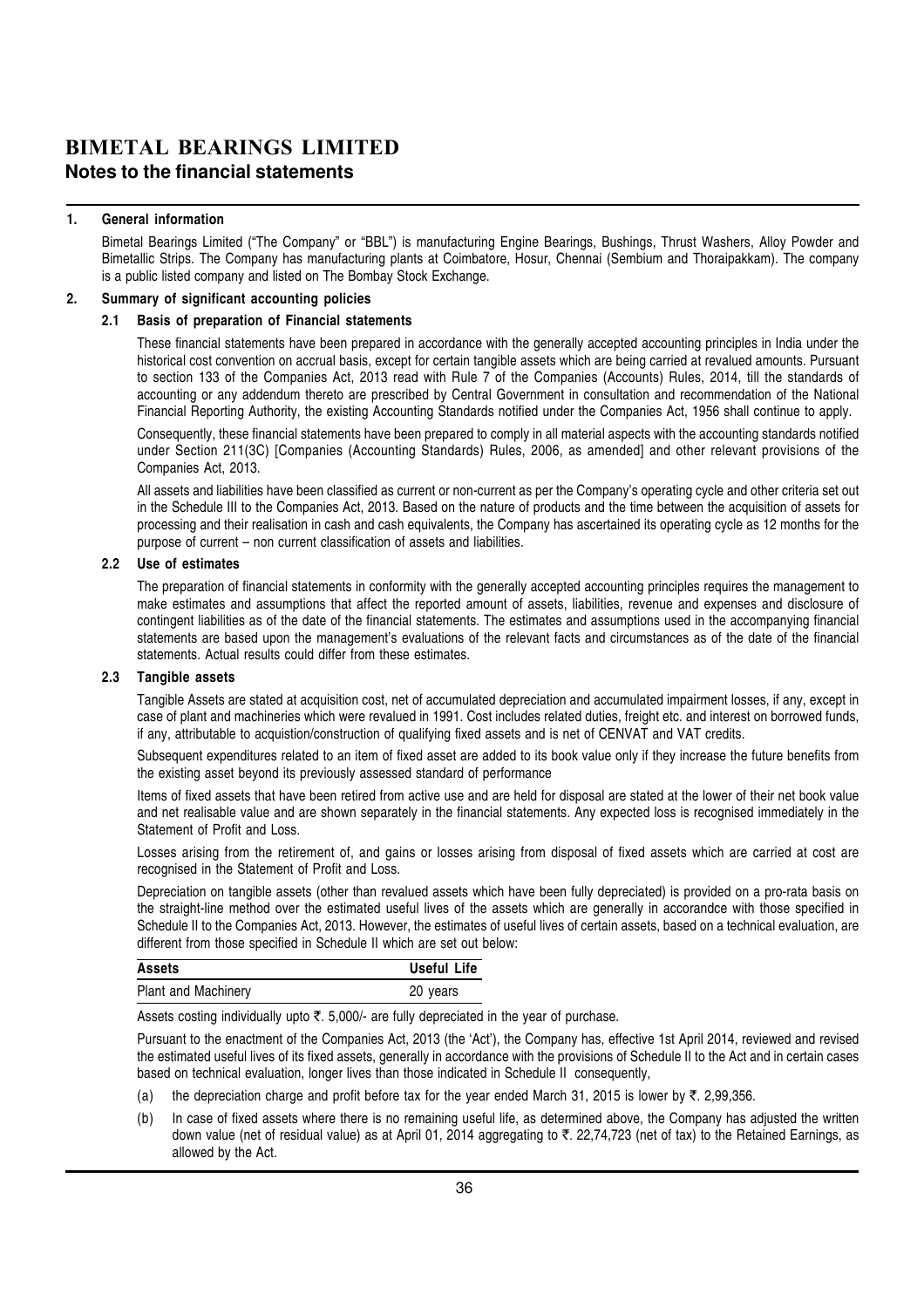#### 2.4 Intangible assets

Intangible assets are stated at acquisition cost, net of accumulated amortization and accumulated impairment losses, if any. Intangible assets are amortised on a straight line basis over their estimated useful lives. A rebuttable presumption that the useful life of an intangible asset will not exceed ten years from the date when the asset is available for use is considered by the management.

Gains or losses arising from the retirement or disposal of an intangible asset are determined as the difference between the net disposal proceeds and the carrying amount of the asset and recognised as income or expense in the Statement of Profit and Loss. The amortization rates used are:

| <b>Assets</b>             | Useful Life |
|---------------------------|-------------|
| <b>Technical Know-how</b> | 5 years     |
| Computer Software         | 6 years     |

#### 2.5 Impairment

Assessment is done at each balance sheet date as to whether there is any indication that an asset (tangible and intangible) may be impaired. For the purpose of assessing impairment, the smallest identifiable group of assets that generates cash inflows from continuing use that are largely independent of the cash inflows from other assets or groups of assets, is considered as a cash generating unit. If any such indication exists, an estimate of the recoverable amount of the asset/cash generating unit is made. Assets whose carrying value exceeds their recoverable amount are written down to the recoverable amount. Recoverable amount is higher of an asset's or cash generating unit's net selling price and its value in use. Value in use is the present value of estimated future cash flows expected to arise from the continuing use of an asset and from its disposal at the end of its useful life. Assessment is also done at each balance sheet date as to whether there is any indication that an impairment loss recognised for an asset in prior accounting periods may no longer exist or may have decreased.

#### 2.6 Investments

Investments that are readily realisable and are intended to be held for not more than one year from the date, on which such investments are made, are classified as current investments. All other investments are classified as long term investments. Current investments are carried at cost or fair value, whichever is lower. Long-term investments are carried at cost. However, provision for diminution is made to recognise a decline, other than temporary, in the value of the investments, such reduction being determined and made for each investment individually.

#### 2.7 Inventories

Inventories are valued at cost or net realisable value, whichever is low. Costs is determined using weighted average method. Cost includes cost of purchase excluding credits availed under CENVAT and VAT scheme, cost of conversion and other costs incurred in bringing the inventories to their present location and condition. Provision is made for slow moving and obsolete items of inventories.

#### 2.8 Revenue recognition

Revenue from sale of goods is recognised when the significant risks and rewards of ownership in the goods are transferred to the buyer as per the terms of the contract and are recognised net of trade discounts, rebates, sales taxes and excise duties. Income from duty drawback is recognised on an accrual basis.

#### 2.9 Other Income

Interest: Interest income is recognised on a time proportion basis taking into account the amount outstanding and the rate applicable. Dividend: Dividend income is recognised when the right to receive dividend is established.

Insurance claim: Insurance claims are recognised when the claims are assessed to be receivable.

#### 2.10 Foreign currency transactions

Foreign Currency transactions are recorded at the exchange rates prevailing on the date of the transactions. At the year end all monetary assets and liabilities denominated in foreign currency are restated at the closing exchange rate. Exchange differences arising out of actual payments / realisations and from the year end restatement are recognised in the Statement of Profit and Loss.

#### Forward Exchange Contracts

The premium or discount arising at the inception of forward exchange contracts entered into to hedge an existing asset/liability, is amortised as expense or income over the life of the contract. Exchange differences on such a contract are recognised in the Statement of Profit and Loss in the reporting period in which the exchange rates change. Any profit or loss arising on cancellation or renewal of such a forward exchange contract are recognised as income or as expense for the period. Forward exchange contracts outstanding as at the year end on account of firm commitment / highly probable forecast transactions are marked to market and the losses, if any, are recognised in the Statement of Profit and Loss and gains are ignored in accordance with the Announcement of Institute of Chartered Accountants of India on 'Accounting for Derivatives' issued in March 2008.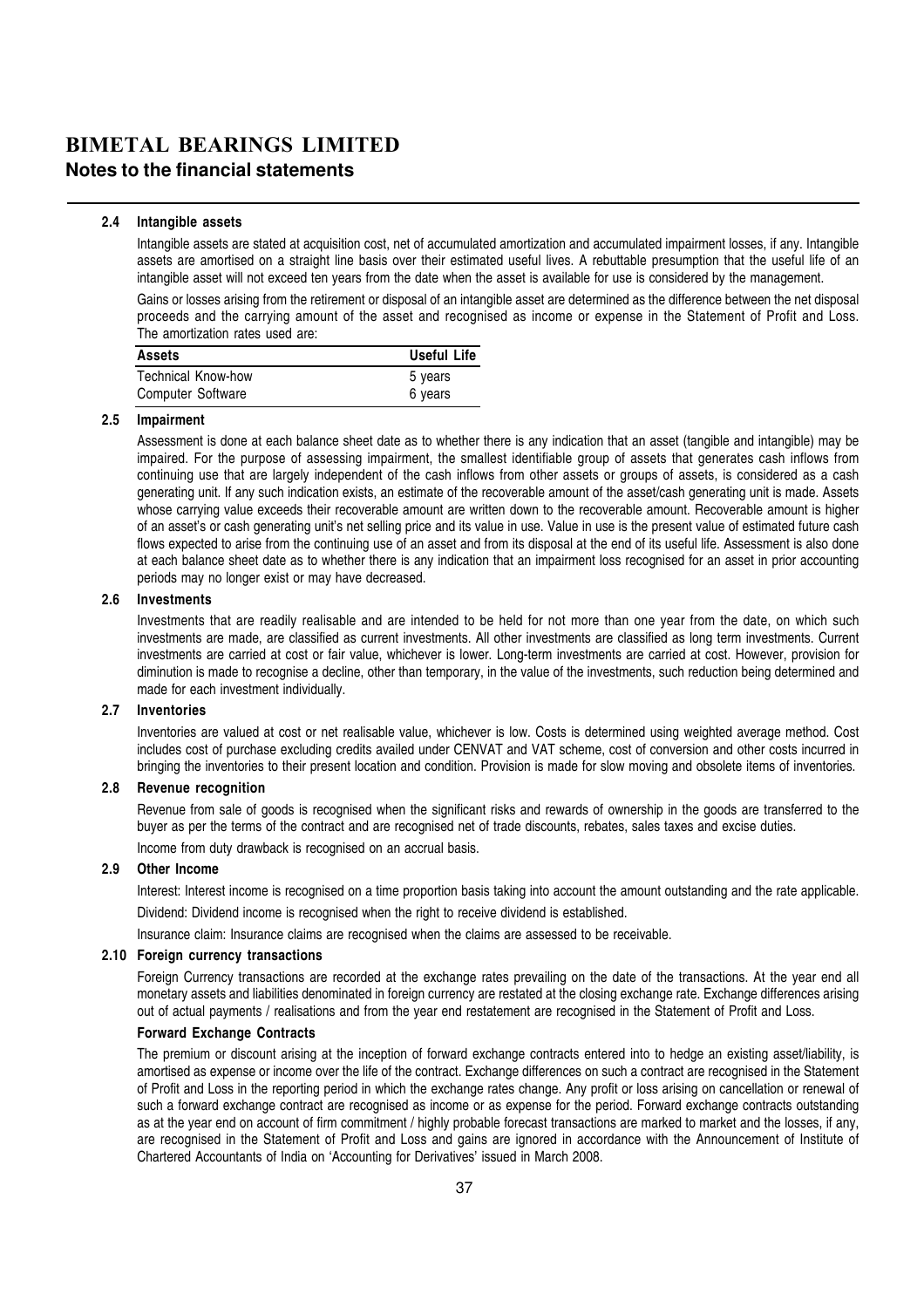#### 2.11 Employee benefits

#### Short term:

Short term employee benefits represents compensated absences which are expected to be availed or encashed within 12 months from the end of the year and are recognised as expense as per the Company's Scheme based on expected obligation.

#### Post Retirement :

Post Retirement Benefits comprise of Provident Fund, Gratuity and Superannuation fund which are accounted as follows:

#### (i) Provident fund

This is a defined contribution plan. Contributions made towards provident fund, in accordance with applicable rules/statutes, is charged to the Statement of Profit and Loss. The Company has no further obligations for future provident fund benefits other than the contributions made to the fund.

#### (ii) Gratuity

This is a defined benefit plan. Contributions are made to the fund administered by Life Insurance Corporation of India (LIC). Gratuity liability is charged to the Statement of Profit and Loss based on actuarial valuation using Projected Unit Credit Method as at the balance sheet date. Actuarial gains / losses comprising of experience adjustments and the effects of changes in actuarial assumptions, are recognised immediately in the Statement of Profit and Loss in the year in which they arise.

#### (iii) Superannuation

This is a defined contribution plan. Contributions in accordance with the company's scheme are made to the fund administered by LIC and charged to Statement of Profit and Loss. The Company has no further obligations for future superannuation fund benefits other than the contributions made to the fund.

#### Termination benefits:

Termination benefits represent compensation towards Voluntary Retirement Scheme which is expensed as incurred.

#### Long term:

Long Term employee benefits represent compensated absences which are expected to be availed or encashed beyond 12 months from the end of the year and are provided based on actuarial valuation using Projected Unit Credit Method as at the balance sheet date. Actuarial gain/losses are recognised in the Statement of Profit and Loss.

#### 2.12 Current and Deferred Tax

Tax expense for the year, comprising current tax and deferred tax, are included in the determination of the net profit or loss for the period. Current tax is measured at the amount expected to be paid to the tax authorities in accordance with the taxation laws prevailing in the respective jurisdictions.

Deferred tax is recognised for all the timing differences, subject to the consideration of prudence in respect of deferred tax assets. Deferred tax assets are recognised and carried forward only to the extent that there is a reasonable / virtual certainty, as applicable, that sufficient future taxable income will be available against which such deferred tax assets can be realised. Deferred tax assets and liabilities are measured using the tax rates and tax laws that have been enacted or substantively enacted by the Balance Sheet date. At each Balance Sheet date, the Company reassesses unrecognised deferred tax assets, if any.

Current tax assets and current tax liabilities are offset when there is a legally enforceable right to set off the recognised amounts and there is an intention to settle the asset and the liability on a net basis. Deferred tax assets and deferred tax liabilities are offset when there is a legally enforceable right to set off assets against liabilities representing current tax and where the deferred tax assets and the deferred tax liabilities relate to taxes on income levied by the same governing taxation laws.

#### 2.13 Earnings per share

Basic earnings per share is calculated by dividing the net profit or loss for the period attributable to equity shareholders by the weighted average number of equity shares outstanding during the period. Earnings considered in ascertaining the Company's earnings per share is the net profit for the period attributable to equity shareholders.

The weighted average number of equity shares outstanding during the period and for all periods presented is adjusted for events, such as bonus shares, other than the conversion of potential equity shares, that have changed the number of equity shares outstanding, without a corresponding change in resources.

For the purpose of calculating diluted earnings per share, the net profit or loss for the period attributable to equity shareholders and the weighted average number of shares outstanding during the period is adjusted for the effects of all dilutive potential equity shares.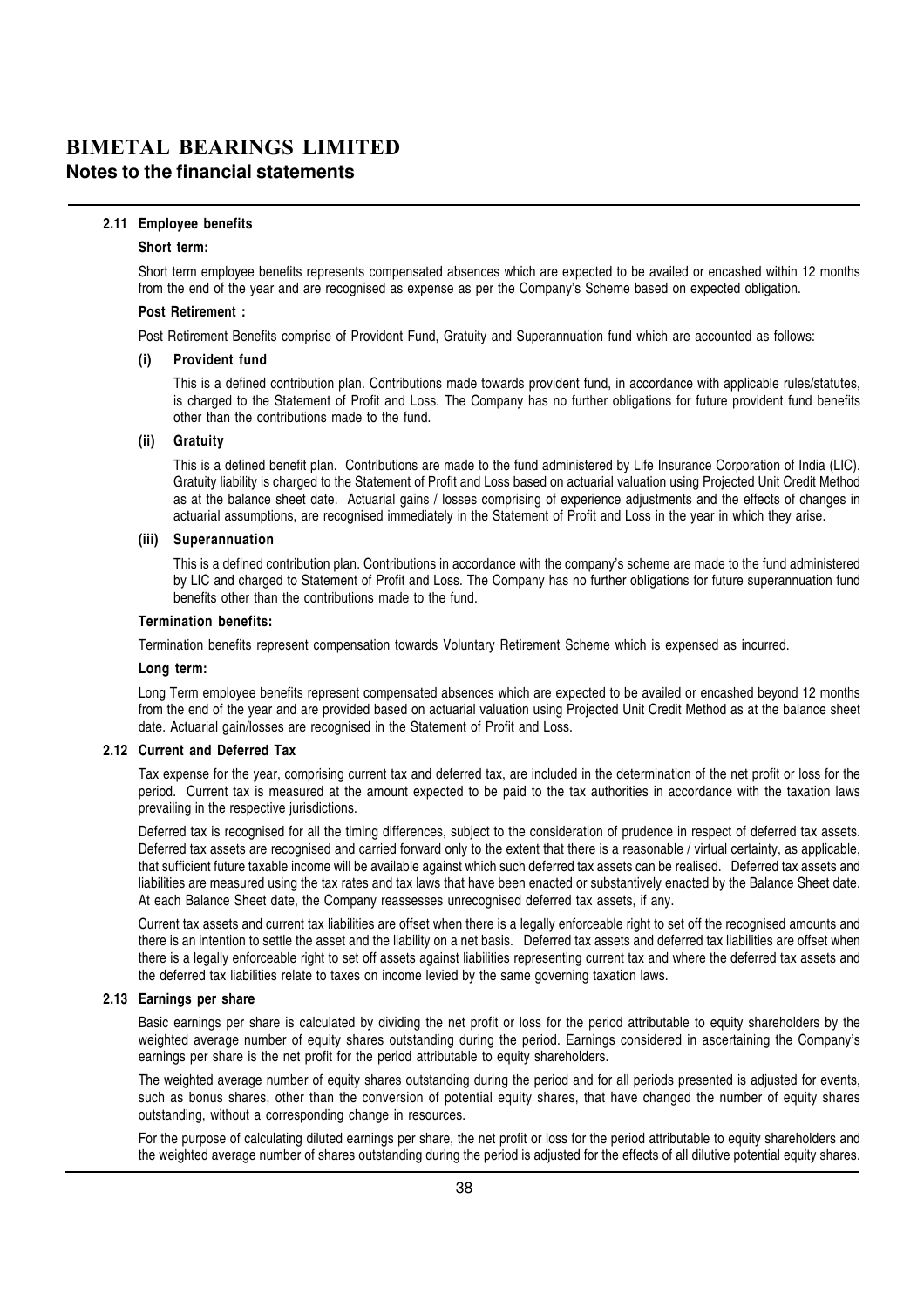#### 2.14 Provision and contingent liabilities

Provisions are recognised when there is a present obligation as a result of a past event, it is probable that an outflow of resources embodying economic benefits will be required to settle the obligation and there is a reliable estimate of the amount of the obligation. Provisions are measured at the best estimate of the expenditure required to settle the present obligation at the Balance sheet date and are not discounted to its present value.

Contingent liabilities are disclosed when there is a possible obligation arising from past events, the existence of which will be confirmed only by the occurrence or non occurrence of one or more uncertain future events not wholly within the control of the company or a present obligation that arises from past events where it is either not probable that an outflow of resources will be required to settle or a reliable estimate of the amount cannot be made, is termed as a contingent liability.

#### 2.15 Leases

#### As a lessee:

Leases in which a significant portion of the risks and rewards of ownership are retained by the lessor are classified as operating leases. Payments made under operating leases are charged to the Statement of Profit and Loss on a straight-line basis over the period of the lease.

#### 2.16 Cash and Cash equivalents

In the cash flow statement, cash and cash equivalents includes cash in hand, demand deposits with banks, other short-term highly liquid investments with original maturities of three months or less.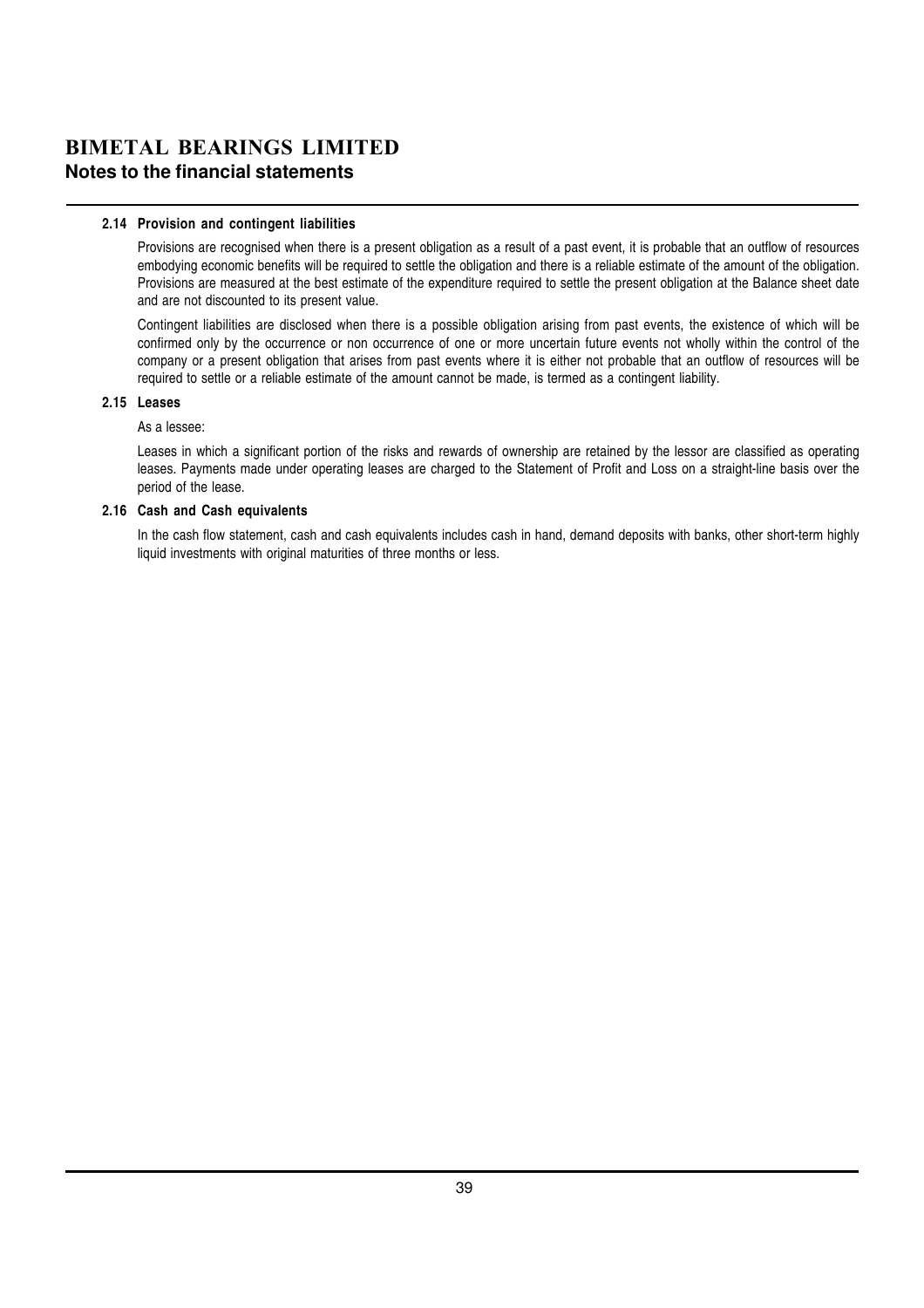#### **Notes to the financial statements**

(All amounts are in Indian Rupees, unless otherwise stated)

|    |                                                                                          |               | As at         |
|----|------------------------------------------------------------------------------------------|---------------|---------------|
|    |                                                                                          | 31 March 2015 | 31 March 2014 |
| 3. | <b>Share Capital</b>                                                                     |               |               |
|    | Authorised:                                                                              |               |               |
|    | 62,50,000 (Previous year: 62,50,000) Equity shares of ₹.10 each                          | 6,25,00,000   | 6,25,00,000   |
|    | 1,25,000 (Previous year: 1,25,000) Redeemable cumulative preference shares of ₹.100 each | 1,25,00,000   | 1,25,00,000   |
|    | <b>Issued:</b>                                                                           |               |               |
|    | 38,25,000 (Previous year: 38,25,000) Equity shares of ₹.10 each                          | 3,82,50,000   | 3,82,50,000   |
|    | Subscribed and Paid up:                                                                  |               |               |
|    | 38,25,000 (Previous year: 38,25,000) Equity shares of ₹.10 each (fully paid)             | 3,82,50,000   | 3,82,50,000   |
|    | Reconciliation of number of shares<br>(a)                                                |               |               |
|    | Number of shares at the beginning of the Year                                            | 38,25,000     | 38,25,000     |
|    | Number of shares at the end of the Year                                                  | 38,25,000     | 38,25,000     |
|    |                                                                                          |               |               |

#### (b) Rights, preferences and restrictions attached to share

The Company has one class of Equity share having a par value of  $\bar{\tau}$ .10 per share. Each share holder is eligible for one vote per share held. The dividend proposed by the Board of Directors is subject to the approval of the shareholder in the ensuing Annual General Meeting, except in case of interim dividend. In the event of liquidation, the equity sharehoders are eligible to receive the remaining assets of the Company after distribution of all preferential amounts, in proportion to their shareholding.

|     |                                                                                                                                         | As at         | As at         |
|-----|-----------------------------------------------------------------------------------------------------------------------------------------|---------------|---------------|
| (c) | Shares held by holding company and subsidiaries of holding company                                                                      | 31 March 2015 | 31 March 2014 |
|     | 9,69,000 Equity shares (Previous year: 9,69,000) Amalgamations Private Limited,<br>the holding company                                  | 96,90,000     | 96,90,000     |
|     | 12,72,348 Equity shares (Previous year: 12,72,348) India Pistons Limited,<br>step down subsidiary of Amalgamations Private Limited      | 1,27,23,480   | 1,27,23,480   |
|     | 6,04,063 Equity shares (Previous year: 6,04,063) Simpson & Co. Limited,<br>a subsidiary of Amalgamations Private Limited                | 60,40,630     | 60,40,630     |
|     | 2,040 Equity shares (Previous year: 2,040) Associated Printers (Madras) (P) Limited,<br>a subsidiary of Amalgamations Private Limited   | 20,400        | 20,400        |
|     | 3,975 Equity shares (Previous year: 3,975) Higginbothams Private Limited,<br>a subsidiary of Amalgamations Private Limited              | 39,750        | 39,750        |
|     | 12,500 Equity shares (Previous year: 12,500) Sri Rama Vilas Service Limited,<br>a step down subsidiary of Amalgamations Private Limited | 1,25,000      | 1,25,000      |
|     |                                                                                                                                         | 2,86,39,260   | 2,86,39,260   |
|     |                                                                                                                                         | .  .          |               |

|  |  |  | (d) Details of shares held by shareholder holding more than 5% of the aggregate shares in the Company |  |
|--|--|--|-------------------------------------------------------------------------------------------------------|--|
|--|--|--|-------------------------------------------------------------------------------------------------------|--|

| <b>Equity Shares:</b>         |                    |                    |
|-------------------------------|--------------------|--------------------|
| Amalgamations Private Limited | 9,69,000<br>(25%)  | 9,69,000<br>(25%)  |
| India Pistons Limited         | 12,72,348<br>(33%) | 12,72,348<br>(33%) |
| Simpson & Co Limited          | 6,04,063<br>(16%)  | 6,04,063<br>(16%)  |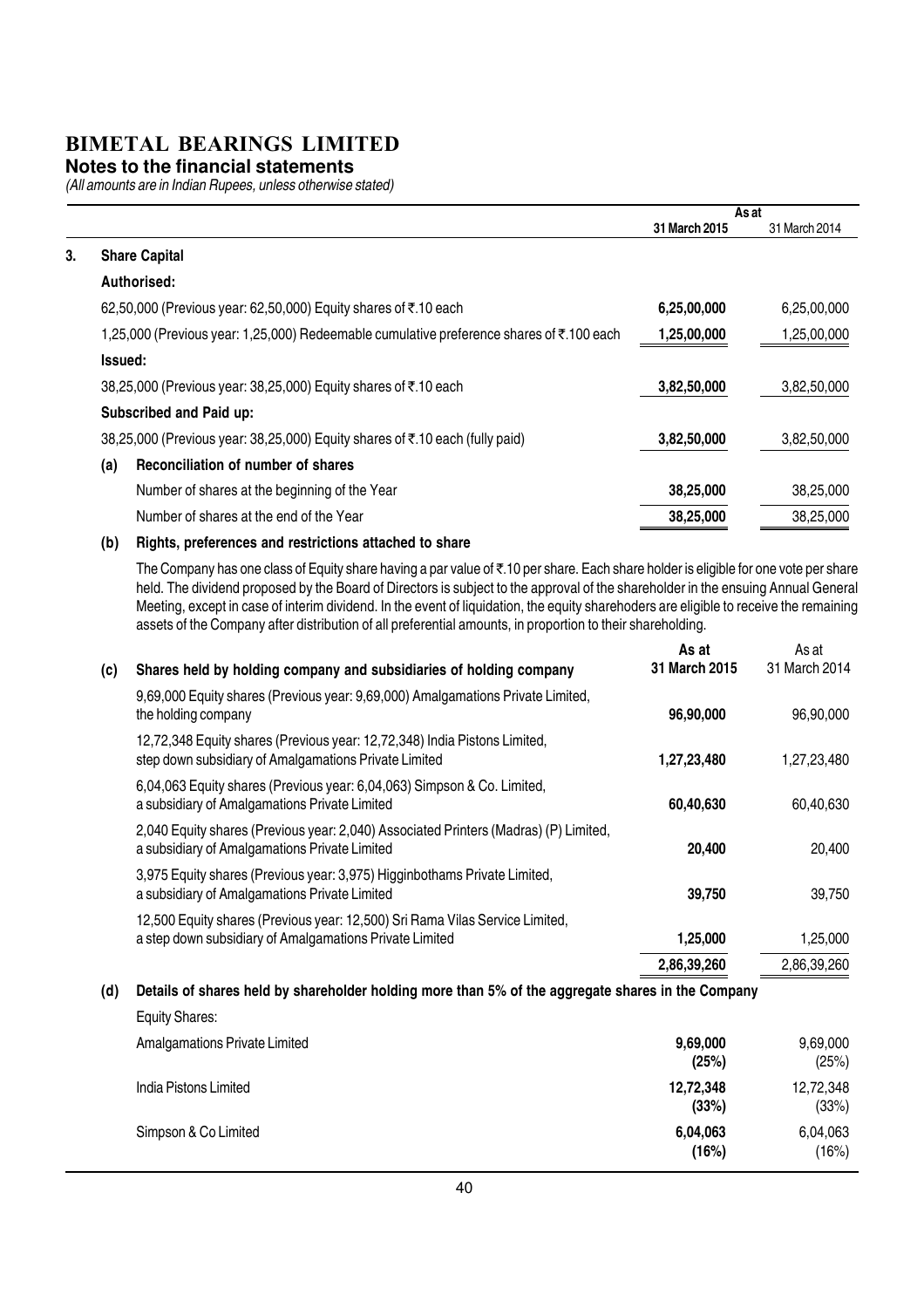#### **Notes to the financial statements**

(All amounts are in Indian Rupees, unless otherwise stated)

|    |                                                                                   | As at<br>31 March 2015 | 31 March 2014 |
|----|-----------------------------------------------------------------------------------|------------------------|---------------|
| 4. | <b>Reserves and Surplus</b>                                                       |                        |               |
|    | <b>Capital reserve</b>                                                            |                        |               |
|    | Balance as at the beginning of the year                                           | 3,81,147               | 3,81,147      |
|    | Balance as at the end of the year                                                 | 3,81,147               | 3,81,147      |
|    | <b>General reserve</b>                                                            |                        |               |
|    | Balance as at the beginning of the year                                           | 131,50,00,000          | 130,00,00,000 |
|    | Add: Transferred from Statement of Profit and Loss                                | 2,00,00,000            | 1,50,00,000   |
|    | Balance as at the end of the year                                                 | 133,50,00,000          | 131,50,00,000 |
|    | Surplus in Statement of Profit and Loss                                           |                        |               |
|    | Balance as at the beginning of the year                                           | 2,09,74,718            | 2,87,24,948   |
|    | Less: Adjustment on account of depreciation (Refer Note 2.3)                      | 22,74,723              |               |
|    | Profit for the year                                                               | 5,58,31,259            | 3,85,75,181   |
|    | Less: Appropriations                                                              |                        |               |
|    | Proposed dividend on equity shares for the year                                   | 2,86,87,500            | 2,67,75,000   |
|    | Dividend distribution tax on proposed dividend on equity shares                   | 58,40,775              | 45,50,411     |
|    | Transferred to general reserve                                                    | 2,00,00,000            | 1,50,00,000   |
|    | Balance as at the end of the year                                                 | 2,00,02,979            | 2,09,74,718   |
|    |                                                                                   | 135,53,84,126          | 133,63,55,865 |
| 5. | Long-term borrowings (Unsecured)                                                  |                        |               |
|    | Fixed deposits [Refer note (a) and (b) below]                                     |                        | 1,03,50,000   |
|    |                                                                                   |                        | 1,03,50,000   |
|    | Fixed deposit includes fixed deposit held by Managing Director<br>(a)             |                        | 56,50,000     |
|    | Fixed Deposit are repayable as under (i.e. 3 years from the date of issue)<br>(b) |                        |               |
|    | During 2015-16                                                                    |                        | 79,50,000     |
|    | During 2016-17                                                                    |                        | 24,00,000     |
|    | During the year the Company has repaid all the fixed deposits<br>(c)              |                        |               |
| 6. | Deferred tax liabilities (Net)                                                    |                        |               |
|    | Deferred Tax liabilities                                                          |                        |               |
|    | Depreciation                                                                      | 4,04,73,700            | 4,41,24,000   |
|    | <b>Deferred Tax assets</b>                                                        |                        |               |
|    | Provision for compensated absences                                                | 46,40,000              | 47,80,000     |
|    | Other timing differences                                                          | 7,56,400               | 10,08,000     |
|    |                                                                                   | 3,50,77,300            | 3,83,36,000   |

Deferred tax assets and Deferred tax liabilities have been offset as they relate to the same governing taxation laws.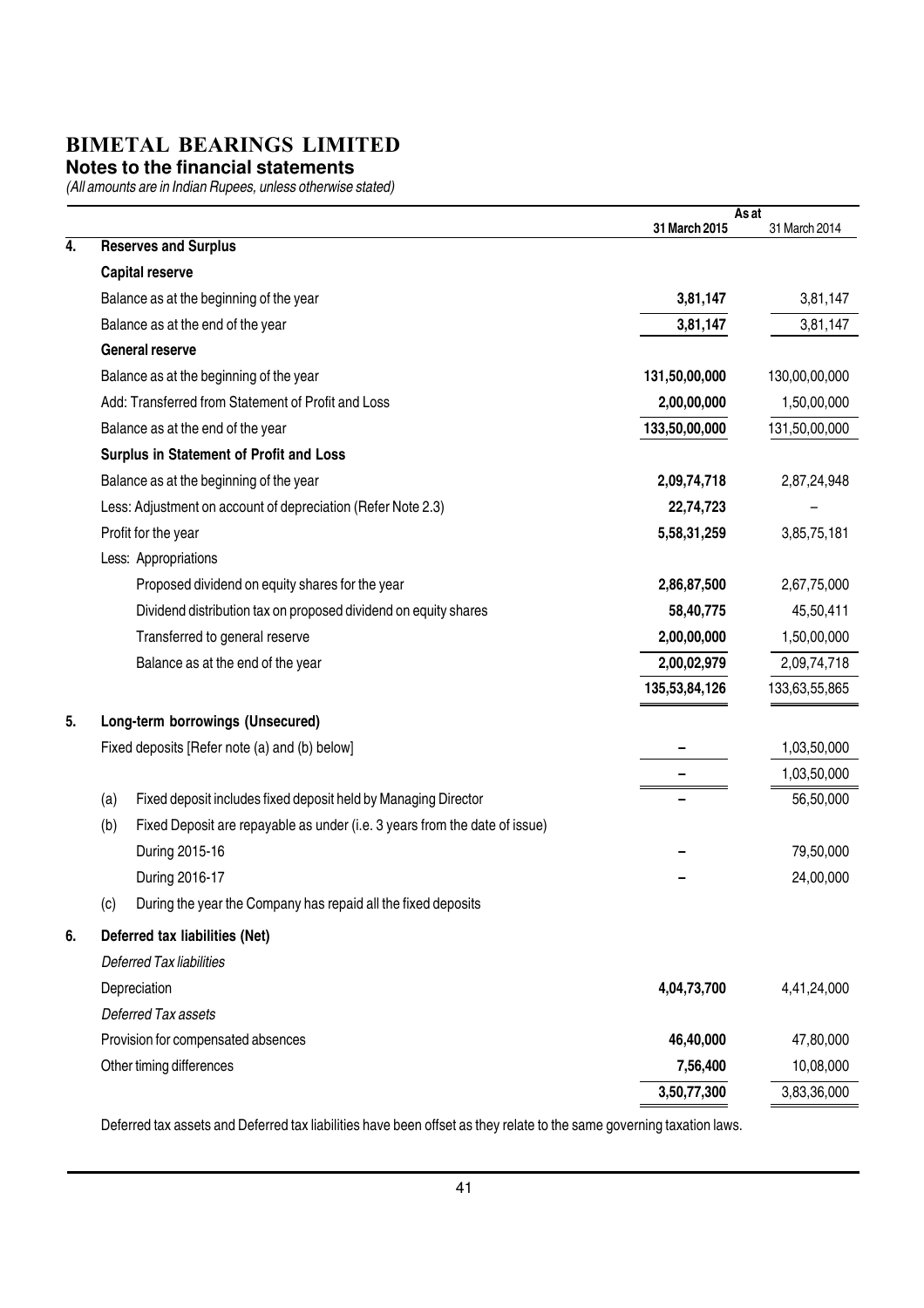#### **Notes to the financial statements**

|     |       |                                                                                                                                                                                                | As at         |               |
|-----|-------|------------------------------------------------------------------------------------------------------------------------------------------------------------------------------------------------|---------------|---------------|
| 7.  |       | Long-term provisions                                                                                                                                                                           | 31 March 2015 | 31 March 2014 |
|     |       | Provision for employee benefits                                                                                                                                                                |               |               |
|     |       | - Provisoin for compensated absences                                                                                                                                                           | 1,01,32,800   | 1,24,79,947   |
|     |       |                                                                                                                                                                                                | 1,01,32,800   | 1,24,79,947   |
|     |       |                                                                                                                                                                                                |               |               |
| 8.  |       | Trade payables                                                                                                                                                                                 |               |               |
|     |       | Trade payables (Refer note below)                                                                                                                                                              | 13,37,12,730  | 10,84,12,212  |
|     |       |                                                                                                                                                                                                | 13,37,12,730  | 10,84,12,212  |
|     | Note: |                                                                                                                                                                                                |               |               |
|     |       | The Company has certain dues to suppliers registered under Micro, Small and Medium Enterprises Development Act, 2006 (MSMED Act).<br>The disclosure pursuant to said MSMED Act are as follows: |               |               |
|     |       | Principal amount due to suppliers registered under the MSMED Act and                                                                                                                           |               |               |
|     |       | remaining unpaid as at the year end                                                                                                                                                            | 63,93,403     | 73,28,980     |
|     |       | Interest due to suppliers registered under the MSMED Act and remaining unpaid as at year end                                                                                                   | 9,60,757      | 7,61,942      |
|     |       | Principal amounts paid to suppliers registered under the MSMED Act<br>beyond the appointed day during the year                                                                                 | 12,28,730     |               |
|     |       |                                                                                                                                                                                                |               | 36,11,447     |
|     |       | Interest paid, under Section 16 of MSMED Act to suppliers registered under the MSMED Act,<br>beyond the appointed date during the year                                                         | 1,98,815      | 2,62,251      |
|     |       | Further interest remaining due and payable for earlier years                                                                                                                                   | 7,61,942      | 4,99,691      |
| 9.  |       | <b>Other current liabilities</b>                                                                                                                                                               |               |               |
|     |       | Unpaid dividend [Refer note(a)]                                                                                                                                                                | 23,45,712     | 23,72,013     |
|     |       | Advances from customers                                                                                                                                                                        | 21,40,195     | 6,99,553      |
|     |       |                                                                                                                                                                                                |               | 44,50,000     |
|     |       | Current maturities of long term borrowings [Refer note(b)]                                                                                                                                     |               |               |
|     |       | Employee dues payable                                                                                                                                                                          | 1,47,41,842   | 1,56,38,628   |
|     |       | Statutory dues including provident fund and tax deducted at source                                                                                                                             | 1,01,46,214   | 1,53,53,003   |
|     |       | Other payables                                                                                                                                                                                 | 3,04,23,999   | 3,50,11,105   |
|     |       |                                                                                                                                                                                                | 5,97,97,962   | 7,35,24,302   |
|     | (a)   | There are no amounts due for payment to the Investor Education and Protection Fund Under Section 205C of The Companies Act,<br>1956 as at year end.**                                          |               |               |
|     |       | **Section 125 of Companies Act 2013 which corresponds to section 205C of Companies Act, 1956 has not yet been enforced.                                                                        |               |               |
|     | (b)   | Represents public deposits and includes deposit received from Managing Director                                                                                                                |               | 28,00,000     |
| 10. |       | <b>Short-term provisions</b>                                                                                                                                                                   |               |               |
|     |       | Provision for employee benefits                                                                                                                                                                |               |               |
|     |       | - Provision for gratuity                                                                                                                                                                       | 70,69,202     | 69,08,676     |
|     |       | - Provision for compensated absences                                                                                                                                                           | 39, 12, 377   | 14,94,214     |
|     |       | Provision for wealth tax                                                                                                                                                                       | 55,80,000     | 55,77,000     |
|     |       | Provision for proposed dividend on equity shares                                                                                                                                               | 2,86,87,500   | 2,67,75,000   |
|     |       | Provision for dividend distribution tax on proposed dividend on equity shares                                                                                                                  | 58,40,775     | 45,50,411     |
|     |       |                                                                                                                                                                                                | 5,10,89,854   | 4,53,05,301   |
|     |       |                                                                                                                                                                                                |               |               |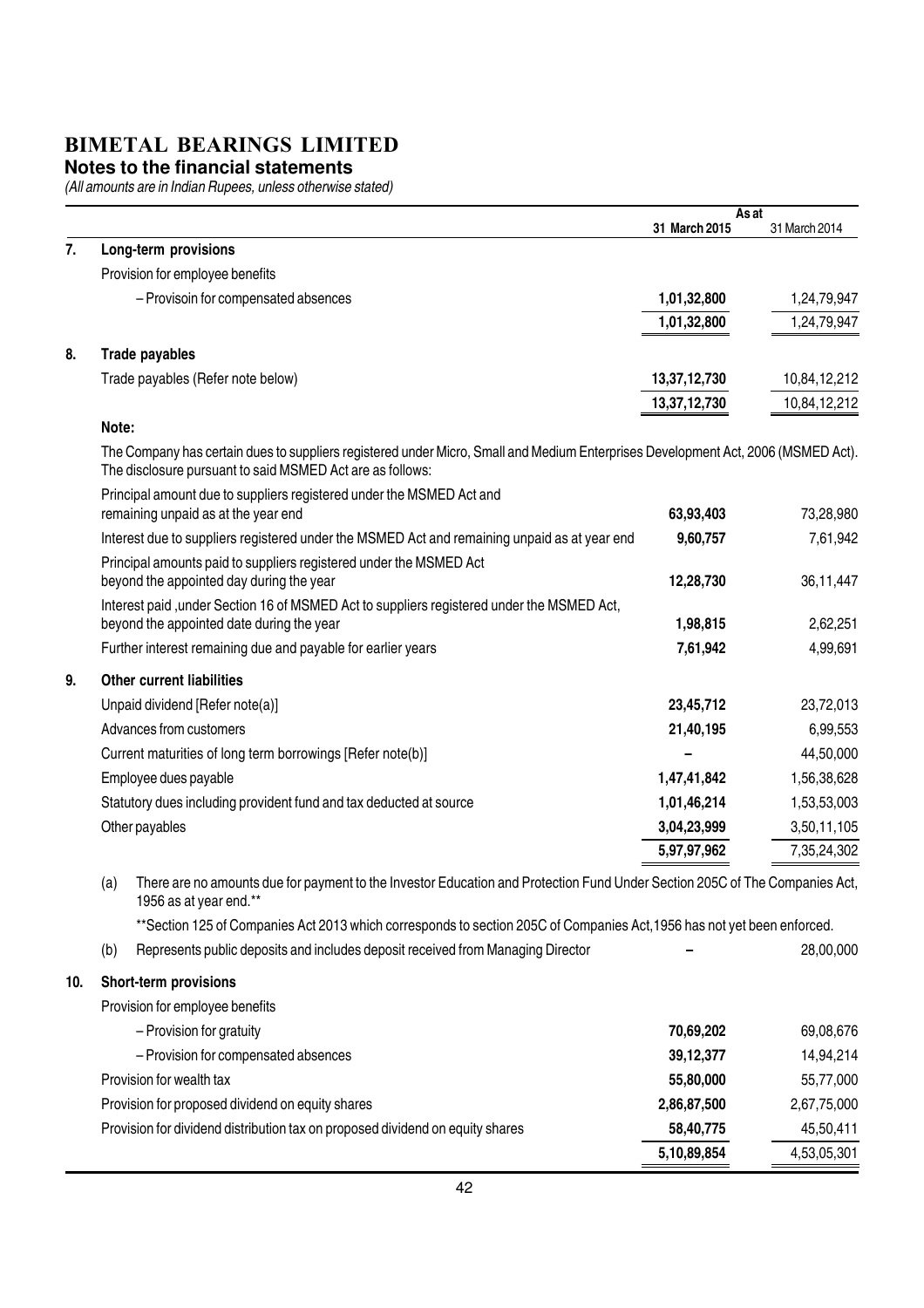# BIMETAL BEARINGS LIMITED **BIMETAL BEARINGS LIMITED** Notes to the Financial Statements **Notes to the Financial Statements**

(All amounts are in Indian Rupees, unless otherwise stated) (All amounts are in Indian Rupees, unless otherwise stated)

## 11. Tangible Assets **11. Tangible Assets**

|                                        |                             | <b>GROSS BLO</b>             | క                                |                                                  |             |              | DEPRECIATION |                         |                                                                                              | <b>NET BLOCK</b> |              |
|----------------------------------------|-----------------------------|------------------------------|----------------------------------|--------------------------------------------------|-------------|--------------|--------------|-------------------------|----------------------------------------------------------------------------------------------|------------------|--------------|
| <b>DESCRIPTION</b>                     | 01 April 2014<br>Cost as at | <b>Additions</b>             | (Refer Note iv)<br>letions<br>ළි | 31 March 2015   01 April 2014<br>Cost as at      | <u>Jpto</u> | For the year | Adjustment   | Withdrawn               | [Refer Note iii)   (Refer Note iv)   31 March 2015   31 March 2015   31 March 2014  <br>Upto | As at            | As at        |
| Land                                   | 23,48,614                   | I                            | I                                | 23,48,614                                        |             | ı            | Ī            | I                       | I                                                                                            | 23,48,614        | 23,48,614    |
| Buildings (Refer Note i)               | 9,18,44,622                 | I                            | Ī                                | 9,18,44,622                                      | 5,06,56,770 | 19,21,214    | 11,23,870    | I                       | 5,37,01,854                                                                                  | 3,81,42,768      | 4,11,87,852  |
| Plant and equipment<br>(Refer Note ii) | 101, 97, 15, 137            | 3,59,66,048                  |                                  | 4,95,28,819   100,61,52,366   72,15,80,499       |             | 3,29,03,857  | 17,02,731    | 3,86,17,253             | 71,75,69,834 28,85,82,532                                                                    |                  | 29,81,34,638 |
| Furniture and fixtures                 | 1,09,76,531                 | 9,88,017                     | ı                                | 1,19,64,548                                      | 77,67,088   | 12,35,734    | 5,11,855     | ı                       | 95,14,677                                                                                    | 24,49,871        | 32,09,443    |
| Vehicles                               | 1,43,72,836                 |                              | ı                                | 1,43,72,836                                      | 49,69,203   | 19,08,834    | 59,267       |                         | 69,37,304                                                                                    | 74,35,532        | 94,03,633    |
| Total                                  |                             | $ 13,92,57,740 $ 3,69,54,065 |                                  | 4,95,28,819   112,66,82,986   78,49,73,560       |             | 3,79,69,639  |              | $33,97,723$ 3,86,17,253 | 78,77,23,669 33,89,59,317                                                                    |                  | 35,42,84,180 |
| Previous year                          | 110,85,77,352               | 3,92,66,519                  |                                  | 85, 86, 131   113, 92, 57, 740   75, 13, 56, 379 |             | 4,16,83,587  |              | 80,66,406               | 78,49,73,560 35,42,84,180                                                                    |                  | ı            |

# 12. Intangible Assets **12. Intangible Assets**

|                    |                               | <b>GROSSBLOCK</b>             |           |                                           |                             | AMORTISATION |                                   | <b>NET BLOCK</b>                                   |             |
|--------------------|-------------------------------|-------------------------------|-----------|-------------------------------------------|-----------------------------|--------------|-----------------------------------|----------------------------------------------------|-------------|
| <b>DESCRIPTION</b> | 01 April 2014<br>ಹ<br>Cost as | Additions                     | Deletions | 31 March 2015 01 April 2014<br>Cost as at | <u>bto</u>                  | For the year | g<br>P                            | 31 March 2015 31 March 2015 31 March 2014<br>As at | As at       |
| Technical know-how | 2,82,63,936                   | 13,48,320                     |           |                                           | 2,96,12,256 2,69,55,285     | 10,02,864    | 2,79,58,149                       | 16,54,107                                          | 13,08,651   |
| Software           | ,71,77,076                    | 5,56,717                      |           | 1,77,33,793                               | 17,87,431                   | 34,91,417    |                                   | 52,78,848   1,24,54,945                            | ,53,89,645  |
| Total              | 4,54,41,012                   | 19,05,037                     |           |                                           | 4,73,46,049 2,87,42,716     | 44,94,281    |                                   | 3,32,36,997   1,41,09,052                          | 1,66,98,296 |
| Previous year      |                               | 3, 17, 45, 799 1, 36, 95, 213 |           |                                           | $4,54,41,012$ $2,63,15,215$ |              | 24,27,501 2,87,42,716 1,66,98,296 |                                                    |             |

## Notes:<br>①

- Cost of Buildings includes (i) Cost of Buildings includes
- ₹. 7,45,837 (Previous year ₹. 7,45,837) representing cost of HIG and MIG flats at Hosur (a) `. 7,45,837 (Previous year – `. 7,45,837) representing cost of HIG and MIG flats at Hosur  $\mathbf{a}$ 
	- ₹. 23, 12, 756 (Previous year ₹. 23, 12, 756) representing cost of an apartment (b) `. 23,12,756 (Previous year – `. 23,12,756) representing cost of an apartment  $\widehat{\mathbf{e}}$
- ₹. 64,63,728 (Previous year ₹. 64,63,728) being cost of buildings on leasehold land (c) で、64,63,728 (Previous year – ₹. 64,63,728) being cost of buildings on leasehold land  $\widehat{\mathbf{C}}$ 
	- Plant and Machinery, Equipment etc. were revalued as on March 31, 1991 (ii) Plant and Machinery, Equipment etc. were revalued as on March 31, 1991
	- Refer note 2.3 (iii) Refer note 2.3  $\widehat{\mathbb{E}}$   $\widehat{\mathbb{E}}$   $\widehat{\mathbb{E}}$
- Includes written down value of assets damaged due to fire ₹. 1,05,88,415- Refer note 34 (iv) Includes written down value of assets damaged due to fire  $\bar{\bf e}$ . 1,05,88,415- Refer note 34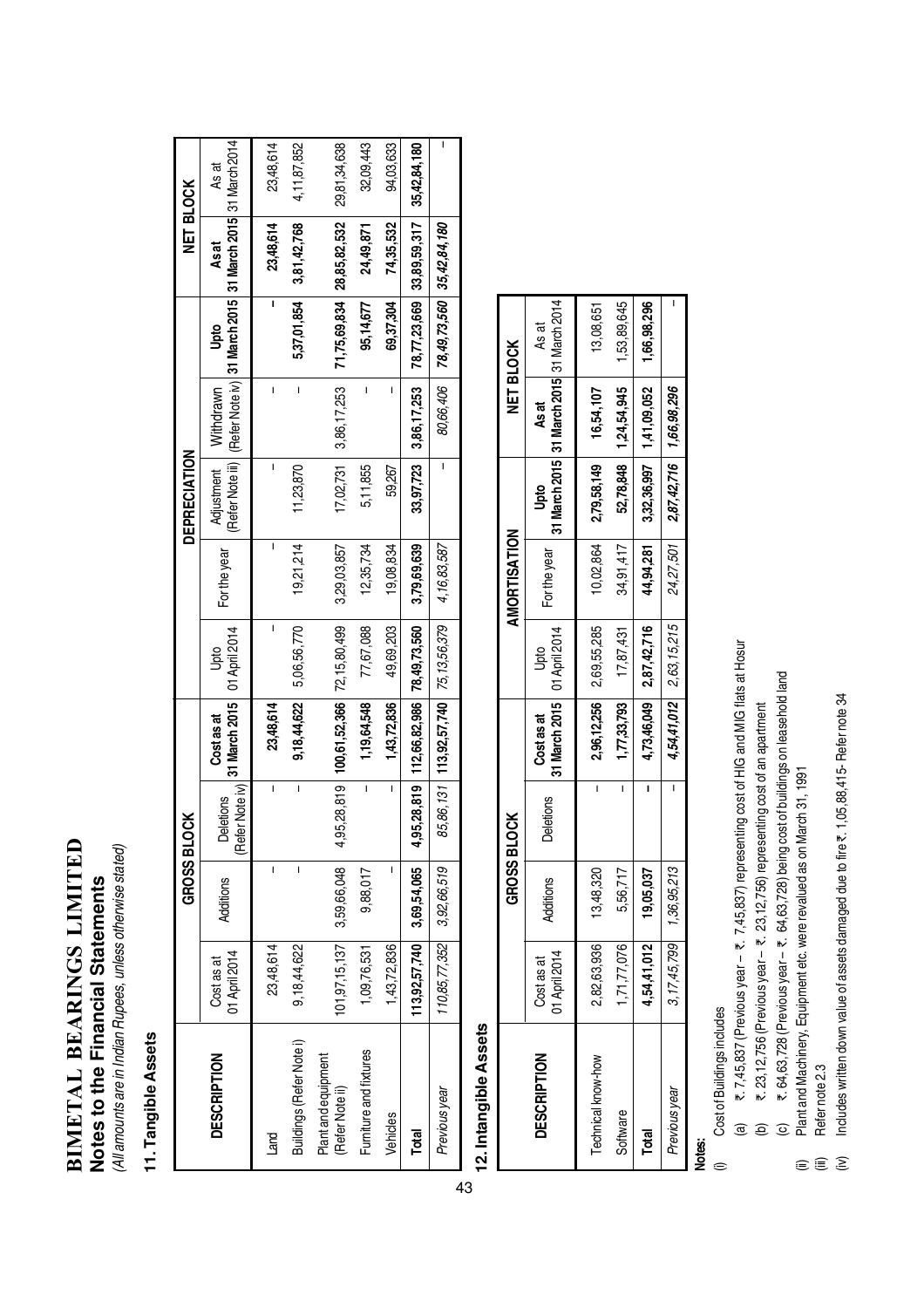#### **Notes to the financial statements**

|       | 13. Non-Current Investments                                                             | <b>Face Value</b>       |                | As at March 31 2015 | As at March 31 2014 |                    |
|-------|-----------------------------------------------------------------------------------------|-------------------------|----------------|---------------------|---------------------|--------------------|
| ı.    |                                                                                         | ₹                       | Nos.           | ₹                   | Nos.                | ₹                  |
|       | Trade Investments (Valued at Cost)<br>Investment in Equity Instruments (Unquoted)       |                         |                |                     |                     |                    |
|       | In Associates<br>(i)                                                                    |                         |                |                     |                     |                    |
|       | <b>IPL Green Power Limited</b>                                                          | 10                      | 7,50,000       | 75,00,000           |                     |                    |
|       | In Joint Ventures<br>(ii)                                                               |                         |                |                     |                     |                    |
|       | <b>BBL Daido Private Limited</b>                                                        | 10                      | 24,80,000      | 4,40,00,500         | 20,00,000           | 2,00,00,500        |
|       | (iii) Others                                                                            |                         |                |                     |                     |                    |
|       | Amalgamations Repco Limited                                                             | 10                      | 1,20,750       | 14,79,900           | 1,20,750            | 14,79,900          |
|       | Arkay Energy (Rameswarm) Limited                                                        | 10                      | 2,80,000       | 28,00,000           | 2,80,000            | 28,00,000          |
| II. I | Others Investments (Valued at Cost)                                                     |                         |                |                     |                     |                    |
|       | Investment in Equity Instruments (Quoted)<br>(a)                                        |                         |                |                     |                     |                    |
|       | Aditya Birla Nuvo Limited                                                               | 10                      | 1,400          | 3,59,071            | 1,400               | 3,59,071           |
|       | Allahabad Bank                                                                          | 10                      |                |                     | 2,000               | 1,39,997           |
|       | Andhra Bank                                                                             | 10                      |                |                     | 3,500               | 2,05,268           |
|       | Ashok Leyland Limited                                                                   | 1                       | 11,000         | 45,650              | 11,000              | 45,650             |
|       | Asian Paints (India) Limited                                                            | 1                       | 7,000          | 41,073              | 7,000               | 41,073             |
|       | Axis Bank Limited (New FV ₹.2/- Each, previous year - ₹.10)                             | $\mathbf 2$             | 1,950          | 8,149               | 400                 | 8,358              |
|       | Bajaj Finance Limited (Rights Issue 92 Shares)                                          | 10                      | 670            | 2,06,313            | 670                 | 2,06,313           |
|       |                                                                                         | 10                      | 950            |                     | 950                 |                    |
|       | Bajaj Holdings and Investment Limited                                                   | 10                      |                | 78,001              |                     | 78,001             |
|       | Bajaj Auto Limited<br>Bajaj Finserve Limited (Rights Issue 95 Shares)                   | 10                      | 1,900<br>1,040 | 61,455              | 1,900<br>1,040      | 61,455             |
|       |                                                                                         |                         |                |                     |                     |                    |
|       | Bank of Baroda (New FV ₹.2/- Each, previous year - ₹.10)                                | $\overline{2}$          | 18,500         | 7,30,126            | 3,750               | 7,39,993           |
|       | Bank of India                                                                           | 10                      | 900            | 43,900              | 1,500               | 73,162             |
|       | Bank of Maharashtra                                                                     | 10                      |                |                     | 500                 | 13,115             |
|       | Bharat Petroleum Corporation Limited (Bonus 1:1)                                        | 10                      | 4,270          | 7,23,711            | 4,270               | 7,23,711           |
|       | <b>Biocon Limited</b>                                                                   | 5                       | 300            | 47,250              | 300                 | 47,250             |
|       | Canfin Homes Ltd                                                                        | 10                      | 200            | 8,043               | 200                 | 8,043              |
|       | Central Bank of India                                                                   | 10                      |                |                     | 750                 | 76,781             |
|       | Colgate-Palmolive (India) Limited                                                       | 1                       | 1,400          | 2,24,078            | 1,400               | 2,24,078           |
|       | Computer Maintenance Corporation (CMC) Limited                                          | 10                      | 800            | 1,98,730            | 800                 | 1,98,730           |
|       | Cummins India Ltd (Bonus 2:5)                                                           | $\overline{\mathbf{2}}$ | 1,960          | 1,27,705            | 1,960               | 1,27,705           |
|       | Dena Bank                                                                               | 10                      |                |                     | 2,000               | 63,028             |
|       | FAG Bearings (India) Limited                                                            | 10                      | 600            | 44,371              | 600                 | 44,371             |
|       | <b>GIC Housing Finance Limited</b>                                                      | 10                      | 2,500          | 74,763              | 2,500               | 74,763             |
|       | Gas Authority of India Limited<br>Glaxo Smithkline Beecham Consumer Health Care Limited | 10<br>10                | 1,120<br>750   | 1,19,088            | 1,120<br>750        | 1,19,088           |
|       | Grasim Industries Limited                                                               | 10                      | 300            | 88,353              | 300                 | 88,353             |
|       |                                                                                         | 10                      | 171            |                     | 171                 |                    |
|       | Ultratech Cement Limited                                                                | 10                      |                |                     |                     |                    |
|       | Great Eastern Shipping Corporation Limited<br><b>Great Offshore Limited</b>             | 10                      | 1,080<br>270   | 34,262              | 1,080<br>270        | 34,262             |
|       | <b>HDFC Bank Limited</b>                                                                | $\overline{2}$          | 2,000          | 8,566               |                     | 8,566              |
|       |                                                                                         |                         | 400            | 14,242<br>44,326    | 2,000<br>400        | 14,242<br>44,326   |
|       | Hindustan Unilever Limited<br>Hindustan Petroleum Corporation Limited                   | 10<br>$10$              |                |                     | 250                 |                    |
|       | Housing Development Finance Corporation Limited                                         | 10                      | 30,000         | 7,26,997            | 30,000              | 83,997<br>7,26,997 |
|       |                                                                                         |                         |                |                     |                     |                    |
|       | ICICI Bank Limited (New FV ₹.2/- Each, previous year - ₹.10)                            | $\boldsymbol{2}$        | 16,700         | 8,35,718            | 3,340               | 8,35,718           |
|       | Indian Oil Corporation Limited                                                          | 10                      | 4,000          | 9,35,717            | 4,000               | 9,35,717           |
|       | Indian Overseas Bank                                                                    | 10                      |                |                     | 2,500               | 64,140             |
|       | Indraprasth Gas Limited                                                                 | $10\,$                  | 500            | 29,104              | 500                 | 29,104             |
|       | Indusind Bank Limited                                                                   | 10                      | 1,500          | 32,016              | 1,500               | 32,016             |
|       | <b>IDBI Bank Limited</b>                                                                | 10                      | 1,560          | 64,276              | 5,560               | 2,35,680           |
|       | The Karnataka Bank Limited                                                              | 10                      |                |                     | 1,750               | 97,744             |
|       | L.I.C. Housing Finance Limited                                                          | $\boldsymbol{2}$        | 3,750          | 97,456              | 3,750               | 97,456             |
|       | Mahindra and Mahindra Limited                                                           | 5                       | 2,000          | 39,241              | 2,000               | 39,241             |
|       | Maruti Suzuki India                                                                     | 5                       | 200            | 25,000              | 200                 | 25,000             |
|       | National Aluminium Company Limited                                                      | 5                       | 4,500          | 1,46,205            | 4,500               | 1,46,205           |
|       | <b>NTPC Limited</b>                                                                     | $10\,$                  | 1,500          | 1,99,565            | 1,980               | 2,63,426           |
|       | Neyveli Lignite Corporation Limited                                                     | 10                      | 600            | 27,444              | 600                 | 27,444             |
|       | Nilkamal Plastics Limited                                                               | 10                      | 700            | 25,343              | 700                 | 25,343             |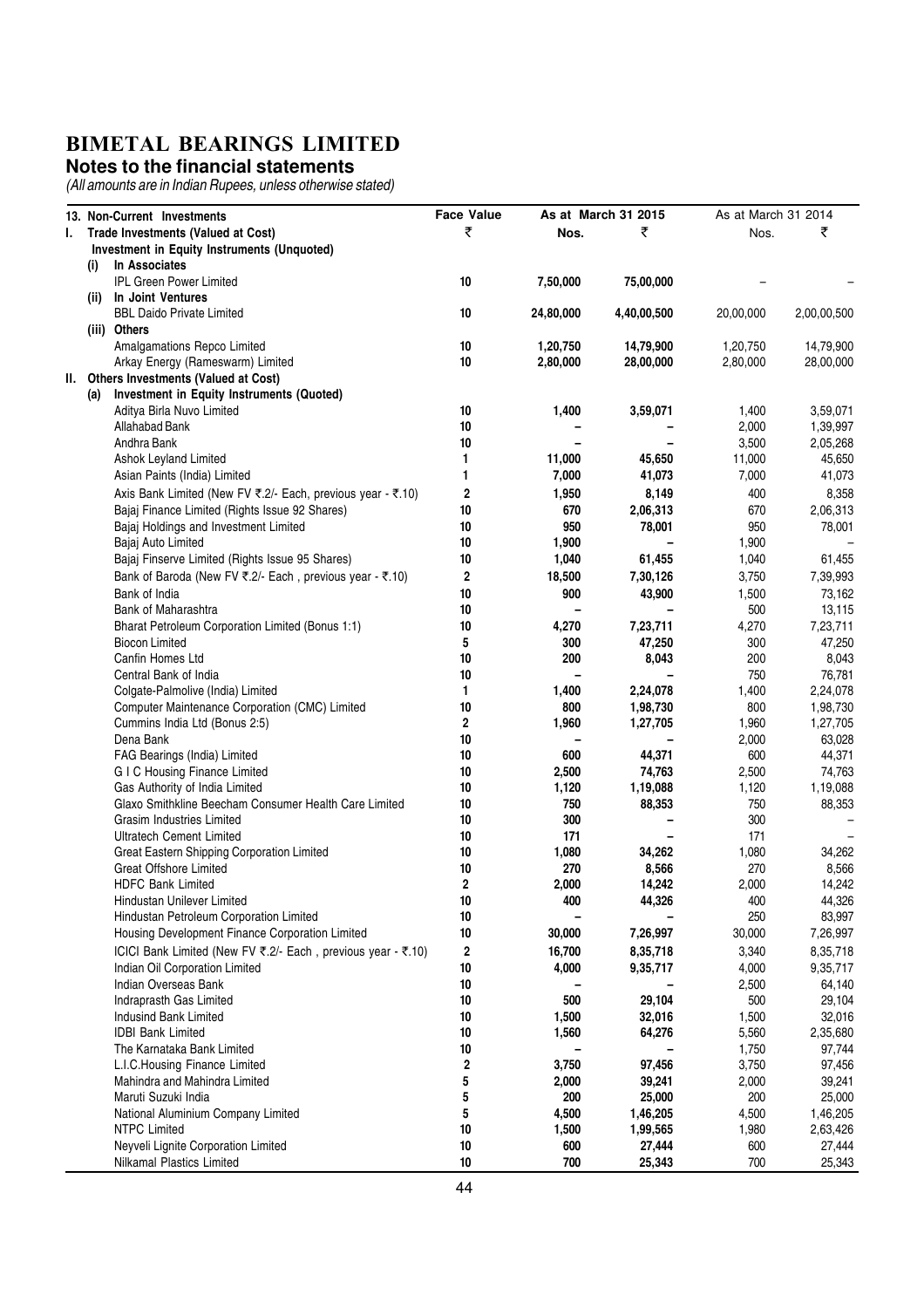#### **Notes to the financial statements**

| Ш.  |                 | <b>Investments (Valued at Cost)</b>                                                                                         | <b>Face Value</b> |          | As at March 31, 2015 | As at March 31, 2014 |           |
|-----|-----------------|-----------------------------------------------------------------------------------------------------------------------------|-------------------|----------|----------------------|----------------------|-----------|
| (a) |                 | Investment in equity instruments (Quoted) - (Contd.)                                                                        | ₹                 | Nos.     | ₹                    | Nos.                 | ₹         |
|     |                 | Oil and Natural Gas Corporation Limited                                                                                     | 5                 | 10,200   | 12,32,995            | 10,200               | 12,32,995 |
|     |                 | Oriental Bank of Commerce                                                                                                   | 10                |          |                      | 2,500                | 6,25,000  |
|     |                 | <b>Petronet LNG Limited</b>                                                                                                 | 10                | 1,000    | 15,066               | 1,000                | 15,066    |
|     |                 | Punjab National Bank (New FV ₹.2/- Each, previous year - ₹.10)                                                              | 10                | 8,750    | 6,60,173             | 1,850                | 6,97,897  |
|     |                 | Reliance Industries Limited                                                                                                 | 10                | 1,335    | 5,86,345             | 1,335                | 5,86,345  |
|     |                 | Rural Electrification Corporation of India                                                                                  | 10                | 1,060    | 1,22,038             | 1,060                | 1,22,038  |
|     |                 | State Bank of India (New FV ₹.1/- Each, previous year - ₹.10)                                                               | 1                 | 11,500   | 7,95,296             | 1,150                | 7,95,296  |
|     |                 | Sundaram Finance Limited-Bonus 1:1                                                                                          | 10                | 13,200   | 5,21,222             | 13,200               | 5,21,222  |
|     |                 | Stanes Amalgamated Estates Limited                                                                                          | 10                |          |                      | 6,380                | 4,13,055  |
|     |                 | Syndicate Bank                                                                                                              | 10                |          |                      | 2,250                | 65,625    |
|     |                 | Tata Chemicals Ltd                                                                                                          | 10                | 1,400    | 74,971               | 1,400                | 74,971    |
|     |                 | Tata Consultancy Services Limited                                                                                           | 1                 | 200      | 42,500               | 200                  | 42,500    |
|     |                 | Tata Motors Limited                                                                                                         | $\boldsymbol{2}$  | 9,000    | 1,64,864             | 9,000                | 1,64,864  |
|     |                 | <b>Tata Steel Limited</b>                                                                                                   | 10                | 1,700    | 3,41,592             | 1,700                | 3,41,592  |
|     |                 | Tata Global Beverages Limited                                                                                               | 1                 | 13,000   | 2,94,415             | 13,000               | 2,94,415  |
|     |                 | The United Nilgiri Tea Estates Limited                                                                                      | 10                | 17,264   | 4,35,117             | 17,264               | 4,35,117  |
|     | <b>UCO Bank</b> |                                                                                                                             | 10                |          |                      | 250                  | 4,728     |
|     |                 | Union Bank of India                                                                                                         | 10                |          |                      | 2,000                | 94,549    |
|     | Vijaya Bank     |                                                                                                                             | 10                |          |                      | 1,200                | 32,852    |
|     |                 | (b) Investment in Equity Instruments - Non trade (Unquoted)                                                                 |                   |          |                      |                      |           |
|     |                 | Adyar Property Holding Company Limited (paid up ₹.65 per share)                                                             | 100               | 55       | 3,575                | 55                   | 3,575     |
|     |                 | Madras Stock Exchange Ltd                                                                                                   | 1                 | 4,55,620 | 11,99,000            | 455,620              | 11,99,000 |
|     |                 | <b>NTTF Industries Limited</b>                                                                                              | 10                |          |                      | 25,000               | 5,00,000  |
|     |                 | South Asian Financial Exchange Limited                                                                                      | 10                | 20,000   | 2,00,000             | 20,000               | 2,00,000  |
|     |                 | <b>Stanes Amalgamated Estates Limited</b>                                                                                   | 10                | 6,380    | 413,055              |                      |           |
|     |                 | (c) Investment in Bonds (Quoted)                                                                                            |                   |          |                      |                      |           |
|     | 8.00%           | Indian Railway Finance Corporation Limited Tax Free Secured,<br>Redeemable, Non-convertible Bonds                           | 1,000             | 1,088    | 10,88,000            | 1,088                | 10,88,000 |
|     | 8.20%           | Power Finance Corporation Limited Tax Free Secured Redeemable<br>Non-convertible Bonds                                      | 1,000             | 1,424    | 14,24,000            | 1,424                | 14,24,000 |
|     | 7.19%           | Power Finance Corporation Limited : Tax Free Secured Bonds                                                                  | 1,000             | 1,200    | 12,00,000            | 1,200                | 12,00,000 |
|     | 7.22%           | Rural Electrification Corporation Limited : Tax Free, Secured Bonds                                                         | 1,000             | 1,000    | 10,00,000            | 1,000                | 10,00,000 |
|     |                 | (d) Investment in Debentures (Quoted)                                                                                       |                   |          |                      |                      |           |
|     | 8.49%           | SR-54 Non-Convertible Debentures of NTPC Ltd (Bonus for Shares) 12.50                                                       |                   | 1,500    |                      |                      |           |
|     |                 | (e) Investment in Bonds (Unquoted)                                                                                          |                   |          |                      |                      |           |
|     | $9.20\%$        | Central Bank of India Tier II Bonds (Series XII)                                                                            | 10,00,000         | 1        | 10,00,000            | 1                    | 10,00,000 |
| (1) |                 | Investment in Debentures (Unquoted)                                                                                         |                   |          |                      |                      |           |
|     | $9.50\%$        | Unsecured Non-Convertible Debentures under 2006 Series - I -<br>of Infrastructure Leasing & Financial Services Ltd          | 1,000             | 1,200    | 12,00,000            | 1,200                | 12,00,000 |
|     | 9.65%           | Secured Redeemable Non-Convertible Debentures under 2010<br>Series -VI - of Infrastructure Leasing & Financial Services Ltd | 1,000             |          |                      | 1,000                | 10,00,000 |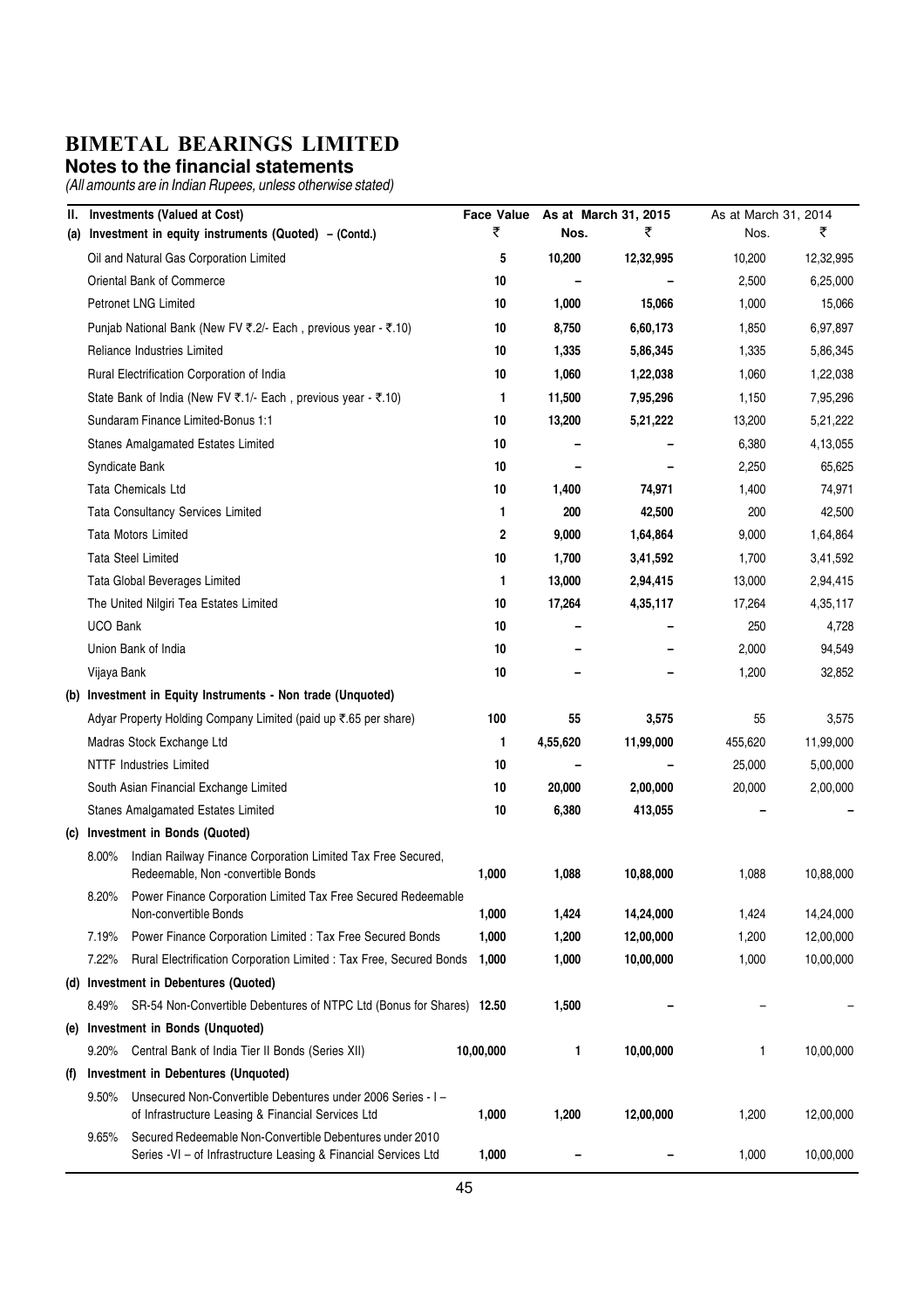#### **Notes to the financial statements**

|     |                                                                            | <b>Face Value</b> |          | As at March 31, 2015 | As at March 31, 2014 |           |
|-----|----------------------------------------------------------------------------|-------------------|----------|----------------------|----------------------|-----------|
|     | II. Others (Valued at Cost) - (Contd.)                                     | ₹                 | Nos.     | ₹                    | Nos.                 | ₹         |
| (g) | Investment in Mutual Funds (Unquoted)                                      |                   |          |                      |                      |           |
|     | Birla Sun Life Income Plus - Quarterly Dividend                            | 10                | 1,64,411 | 20,90,211            | 4,95,569             | 63,26,996 |
|     | DSP Black Rock FTP-Series 11-36 M - Dividend                               | 10                |          |                      | 90,366               | 9,03,656  |
|     | DSP Black Rock Income Opportunities Fund - Regular Plan - Dividend         | 10                |          |                      | 46,132               | 4,99,900  |
|     | DSP Black Rock Dual Advantage Fund - Series - 18 34 M                      |                   |          |                      |                      |           |
|     | Regular Dividend                                                           | 10                | 60,000   | 6,00,000             | 60,000               | 6,00,000  |
|     | DSP BlackRock Income Opportunities Fund - Regular Plan - Growth            | 10                | 51,560   | 10,00,000            | 51,560               | 10,00,000 |
|     | HDFC CPO - 136 Months September 2013                                       | 10                | 90,000   | 9,00,000             | 90,000               | 9,00,000  |
|     | HDFC CPO II -36 Months January 2014                                        | 10                | 90,000   | 9,00,000             | 90,000               | 9,00,000  |
|     | ICICI Prudential Multiple Yield Fund Plan D - Dividend                     | 10                |          |                      | 1,54,002             | 15,40,017 |
|     | ICICI Prudential Capital Protection Oriented Fund-Series IX - 36 Months    | 10                |          |                      | 3,00,000             | 30,00,000 |
|     | ICICI Prudential Corporate Bond Fund B-Quarterly Dividend                  | 10                | 492,750  | 49,99,600            | 4,92,750             | 49,99,600 |
|     | ICICI Prudential Capital Protection Oriented Fund III Plan A               | 10                |          |                      | 60,000               | 6,00,000  |
|     | <b>ICICI Prudential Capital Protection Oriented Fund III Plan C</b>        | 10                |          |                      | 60,000               | 6,00,000  |
|     | ICICI Prudential Capital Protection Oriented Fund III Plan D               | 10                |          |                      | 60,000               | 6,00,000  |
|     | ICICI Prudential Interval III - Qtrly Regular Plan Growth                  | 10                | 4,317    | 55,539               | 4,317                | 55,539    |
|     | ICICI Prudential Corporate Bond Fund - Regular Quarterly Dividend          | 10                | 95,771   | 9,99,900             | 95,771               | 9,99,900  |
|     | ICICI Prudential Income Plan Regular Quarterly Dividend                    | 10                |          |                      | 89,572               | 12,00,000 |
|     | ICICI Prudential Interval Fund II - Quarterly Plan                         | 10                |          |                      | 90,000               | 9,00,000  |
|     | <b>ICICI Prudential Regular Savings Fund</b>                               | 10                | 99,086   | 10,00,000            | 1,94,744             | 20,00,000 |
|     | ICICI Prudential Value Fund - Series 2 - Regular Plan - Dividend           | 10                | 89,990   | 99,900               | 89,990               | 8,99,900  |
|     | <b>ICICI Prudential Balanced Fund</b>                                      | 10                | 53,154   | 8,99,900             | 53,154               | 8,99,900  |
|     | ICICI Prudential Multiple Yield Fund Series 6 - Plan A- Growth             | 10                | 1,20,000 | 12,00,000            | 1,20,000             | 12,00,000 |
|     | ICICI Prudential Multiple Yield Fund Series 6 - Plan - F - Growth          | 10                | 1,20,000 | 12,00,000            |                      |           |
|     | ICICI Prudential Growth Fund Series 1                                      | 10                | 1,12,848 | 11,28,470            |                      |           |
|     | ICICI Capital Protection Oriented Fund VI - 1100 Days Plan H               | 10                | 90,000   | 9,00,000             |                      |           |
|     | ICICI Prudential Multiple Yield Fund - Series VII - Plan F - 1100 Days     | 10                | 90,000   | 9,00,000             |                      |           |
|     | <b>ICICI Prudential Growth Fund Series 4</b>                               | 10                | 60,000   | 6,00,000             |                      |           |
|     | ICICI Prudential Capital Protection Oriented Fund - Series VII -           |                   |          |                      |                      |           |
|     | Plan A - 1285 Days                                                         | 10                | 90,000   | 900,000              |                      |           |
|     | ICICI Capital Protection Oriented Fund Series VII - 1284 Days - Plan H     | 10                | 100,000  | 1,000,000            |                      |           |
|     | IDFC Super Saver Income Fund - Investment Plan - Dividend Quarterly        | 10                |          |                      | 1,06,007             | 12,00,000 |
|     | IDFC Fixed Term Plan - Series 72 - Growth                                  | 10                | 1,20,000 | 12,00,000            | 1,20,000             | 12,00,000 |
|     | Kotak Bond-Deposit-Quarterly Dividend                                      | 10                | 5,67,360 | 69,93,917            | 5,67,360             | 69,93,917 |
|     | LICMF Interval Fund-Series 1- Monthly Dividend                             | 10                |          |                      | 60,000               | 6,00,000  |
|     | LIC Nomura CPOF Series -1 - Dividend                                       | 10                | 90,000   | 9,00,000             | 90,000               | 9,00,000  |
|     | LIC Nomura CPOF Series -11 - Dividend                                      | 10                | 90,000   | 9,00,000             | 90,000               | 9,00,000  |
|     | LIC Nomura MF FMP Series 75 - Growth                                       | 10                |          |                      | 1,20,000             | 12,00,000 |
|     | LIC Nomura MF FMP Series 80 - Growth                                       | 10                | 1,50,000 | 15,00,000            |                      |           |
|     | LIC Nomura MF CPOF Series 3 - Growth                                       | 10                | 60,000   | 6,00,000             |                      |           |
|     | Reliance Dual Advantage Fixed Tenure Fund-II-Plan G- Dividend              | 10                | 1,17,277 | 11,72,771            | 1,17,277             | 11,72,771 |
|     | Reliance Regular Savings Fund-Debt Plan-Quarterly Dividend                 | 10                | 3,95,366 | 50,00,000            | 6,03,966             | 76,21,998 |
|     | Reliance Dynamic Bond Fund -Quarterly Dividend Plan                        | 10                |          |                      | 55,821               | 6,00,000  |
|     | Reliance Dynamic Bond Fund - Dividend Plan                                 | 10                | 1,07,489 | 15,05,004            | 6,21,086             | 86,67,885 |
|     | Reliance Dual Advantage Fixed Tenure Fund - III -                          |                   |          |                      |                      |           |
|     | Plan C - Dividend Payout                                                   | 10                | 5,73,163 | 57,31,630            | 5,73,163             | 57,31,630 |
|     | Reliance Dual Advantage Fixed Tenure Fund - IV - Plan D - Dividend Plan 10 |                   | 2,55,730 | 25,57,300            | 2,55,730             | 25,57,300 |
|     | Reliance Monthly Interval Fund - Series 2                                  | 10                | 2,49,875 | 25,00,000            | 2,49,875             | 25,00,000 |
|     | Reliance Dual Advantage Fixed Tenure Fund V Plan B - Growth                | 10                | 1,20,000 | 12,00,000            | 1,20,000             | 12,00,000 |
|     | Reliance Dual Advantage Fixed Tenure Fund V Plan G - Growth                | 10                | 1,00,000 | 10,00,000            |                      |           |
|     | Reliance Fixed Horizon Fund - XXVI - Series 14 - Growth Plan               | 10                | 1,20,000 | 12,00,000            | -                    |           |
|     | Reliance Regular Savings Fund-Balanced Plan - Dividend Plan                | 10                | 1,52,715 | 24,00,000            |                      |           |
|     | Reliance Dual Advantage Fixed Tenure Fund VI - Plan A - Growth             | 10                | 2,40,000 | 24,00,000            |                      |           |
|     | Reliance Regular Saving Fund - Balanced - Dividend                         | 10                | 45,906   | 8,00,000             |                      |           |
|     | Reliance Regular Saving Fund - Balanced - Dividend                         | 10                | 97,550   | 17,00,000            |                      |           |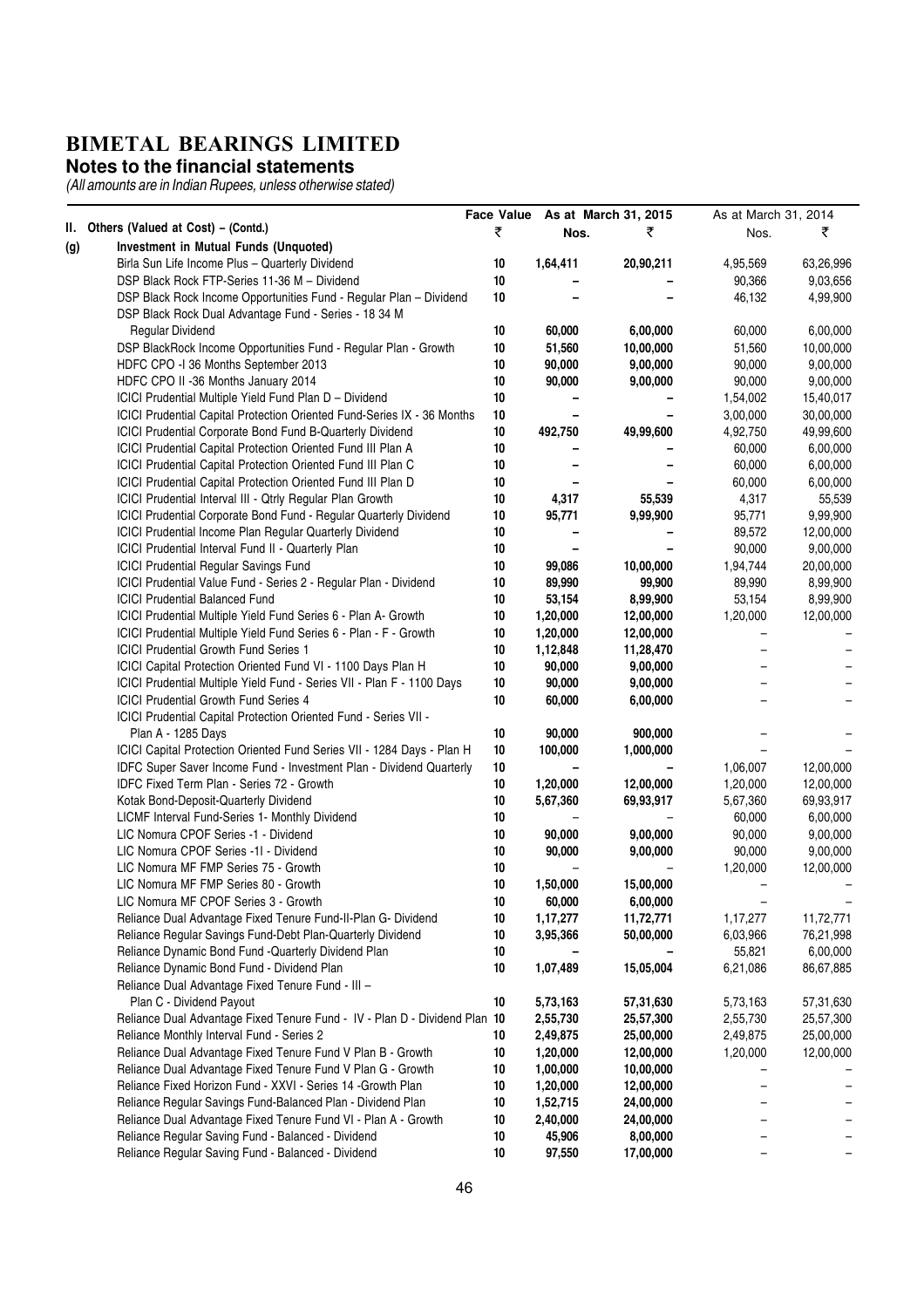#### **Notes to the financial statements**

|       |                                                                                                                                        | <b>Face Value</b> |          | As at March 31, 2015 | As at March 31, 2014 |              |
|-------|----------------------------------------------------------------------------------------------------------------------------------------|-------------------|----------|----------------------|----------------------|--------------|
| II. I | Others (Valued at Cost) - (Contd.)                                                                                                     | ₹                 | Nos.     | ₹                    | Nos.                 | ₹            |
|       | (g) Investment in Mutual Funds (Unquoted)                                                                                              |                   |          |                      |                      |              |
|       | SBI Mutual Fund- Gold Exchange Traded Scheme- Growth                                                                                   | 10                | 200      | 2,95,567             | 300                  | 4,43,350     |
|       | SBI-Magnum Income Fund-1998-Dividend Option                                                                                            | 10                | 87,306   | 9,99,900             | 2,42,900             | 27,99,900    |
|       | SBI Magnum Income Fund                                                                                                                 | 10                | 96,546   | 12,00,000            | 96,546               | 12,00,000    |
|       | SBI Dynamic Bond Fund                                                                                                                  | 10                | 99,728   | 12,00,000            | 99,728               | 12,00,000    |
|       | SBI Dual Advantage Fund Series I - Dividend                                                                                            | 10                | 90,000   | 9,00,000             | 90,000               | 9,00,000     |
|       | SBI Debt Fund Series A - 8 30 Days Regular Dividend Plan                                                                               | 10                |          |                      | 2,40,000             | 24,00,000    |
|       | SBI Magnum Balanced Fund                                                                                                               | 10                | 1,03,492 | 24,00,000            |                      |              |
|       | SBI Dual Advantage Fund Series II - Growth                                                                                             | 10                | 1,20,000 | 12,00,000            |                      |              |
|       | SBI Equity Opportunities Fund                                                                                                          | 10                | 60,000   | 6,00,000             |                      |              |
|       | SBI Dual Advantage Fund Series IV - Growth                                                                                             | 10                | 2,10,000 | 21,00,000            |                      |              |
|       | Sundaram Capital Protection Oriented Fund - 3Years- Series 9 -Dividend                                                                 | 10                |          |                      | 89,990               | 8,99,900     |
|       | Sundaram Monthly Income Plan - Aggressive Regular - Quarterly Dividend                                                                 | 10                |          |                      | 94,716               | 10,05,065    |
|       | Sundaram Monthly Income Plan - Aggressive Reg - Quarterly Dividend                                                                     | 10                | 1,48,516 | 15,13,201            | 1,48,516             | 15,13,201    |
|       | Sundaram Capital Protection Oriented Fund - Series 2 - 5Dividend                                                                       | 10                |          |                      | 3,35,372             | 33,53,720    |
|       | Sundaram Hybrid Fund - Series D 3 Years Regular Half yearly                                                                            | 10                | 60,000   | 6,00,000             | 60,000               | 6,00,000     |
|       | Sundaram Monthly Income Plan - Moderate Reg - Quarterly Dividend                                                                       | 10                | 1,59,148 | 18,00,000            |                      |              |
|       | TATA-Fixed Income Portfolio Fund Scheme A2 Regular Monthly                                                                             | 10                |          |                      | 1,40,074             | 14, 18, 237  |
|       | <b>Tata Balanced Fund</b>                                                                                                              | 10                | 20,245   | 14,00,000            |                      |              |
|       | Tata Dual Advantage Fund - Series 2 - Scheme A - Plan A - Growth                                                                       | 10                | 1,20,000 | 12,00,000            |                      |              |
|       | Templeton India Corporate Bond Opportunities Fund-Dividend Growth                                                                      | 10                | 8,57,842 | 91,50,429            | 8,09,540             | 86,24,935    |
|       | UTI-Fixed Income Interval Fund- IV-Quarterly Interval Plan<br>UTI-Capital Protection Oriented Fund Scheme - Series V- I (1,163 Days) - | 10                |          |                      | 90,000               | 9,00,000     |
|       | Regular Plan - Growth                                                                                                                  | 10                | 90,000   | 9,00,000             |                      |              |
|       |                                                                                                                                        |                   |          | 16,72,03,171         |                      | 14,91,18,300 |
|       | Less : Provision for diminution in value of investments                                                                                |                   |          | 2,00,000             |                      | 6,75,000     |
|       |                                                                                                                                        |                   |          | 16,70,03,171         |                      | 14,84,43,300 |
|       | Aggregate Amount of Quoted Investments                                                                                                 |                   |          | 1,65,13,903          |                      | 1,88,06,109  |
|       | Market Value of Quoted Investments                                                                                                     |                   |          | 14,41,65,400         |                      | 10,36,87,877 |
|       | Aggregate Amount of Unquoted Investments                                                                                               |                   |          | 15,04,89,268         |                      | 12,96,37,191 |
|       | Aggregate provision for diminution in value of investments                                                                             |                   |          | 2,00,000             |                      | 6,75,000     |
|       | Uncalled Liability on partly paid shares                                                                                               |                   |          | 1,925                |                      | 1,925        |
|       | 14. Long term loans and advances                                                                                                       |                   |          |                      |                      |              |
|       | Unsecured and considered good:                                                                                                         |                   |          |                      |                      |              |
|       | Capital advances                                                                                                                       |                   |          | 16,07,663            |                      | 1,05,000     |
|       |                                                                                                                                        |                   |          |                      |                      |              |
|       | Security deposits                                                                                                                      |                   |          | 1,26,27,329          |                      | 99,94,347    |
|       | Advance income tax (Net of Provisions: ₹. 45,98,35,200 Previous year: ₹.49,40,60,000)                                                  |                   |          | 5, 12, 07, 288       |                      | 3,88,95,353  |
|       | Advance fringe benefit tax (Net of Provisions ₹. 73,50,000, Previous year: ₹. 73,50,000)                                               |                   |          | 37,383               |                      | 37,383       |
|       | Other loans and advances                                                                                                               |                   |          |                      |                      | 15,476       |
|       |                                                                                                                                        |                   |          | 6,54,79,663          |                      | 4,90,47,559  |
|       | 15. Other non-current assets                                                                                                           |                   |          |                      |                      |              |
|       | Intercorporate deposits                                                                                                                |                   |          | 4,24,00,000          |                      | 4,40,00,000  |
|       | Margin Money deposit (Refer note below)                                                                                                |                   |          | 30,00,000            |                      | 15,00,000    |
|       | Long term deposits with banks with maturity period more than 12 months                                                                 |                   |          | 26,00,000            |                      |              |
|       |                                                                                                                                        |                   |          |                      |                      | 4,55,00,000  |
|       | Note:                                                                                                                                  |                   |          | 4,80,00,000          |                      |              |
|       | Balances with banks held as margin money for borrowings, guarantees or other commitments                                               |                   |          | 30,00,000            |                      | 15,00,000    |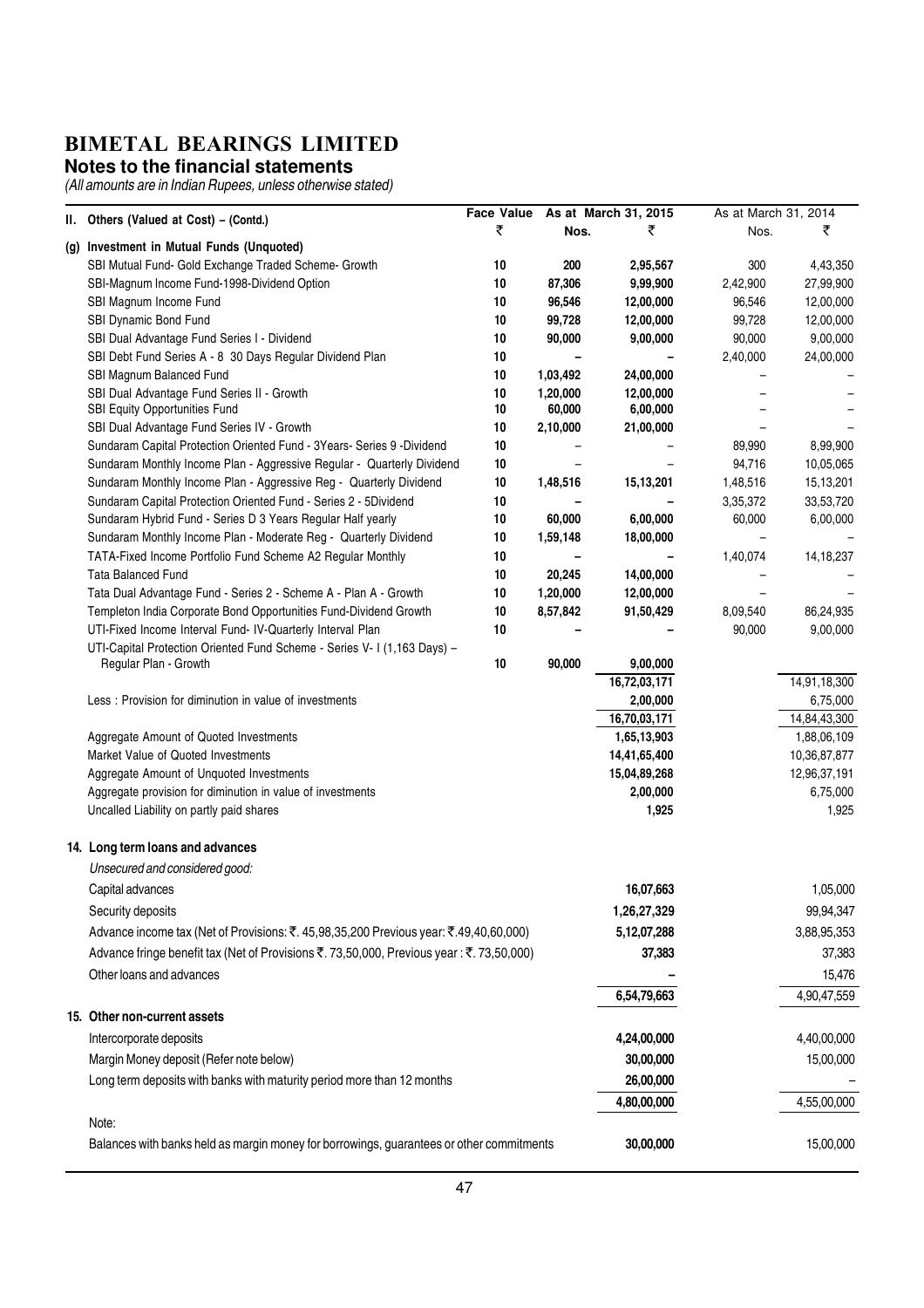#### **Notes to the financial statements**

| 16. Current Investments                                                                                                           |       |          | Face Value As at March 31, 2015 | As at March 31, 2014 |             |
|-----------------------------------------------------------------------------------------------------------------------------------|-------|----------|---------------------------------|----------------------|-------------|
| Current Portion of Long term Investments (Valued at Cost)                                                                         | ₹     | Nos.     | ₹                               | Nos.                 | ₹           |
| <b>Investment in Debentures (Unquoted)</b>                                                                                        |       |          |                                 |                      |             |
| 9.65% Secured Redeemable Non-Convertible Debentures under<br>2010 Series-VI - of Infrastructure Leasing & Financial Services Ltd. | 1,000 | 1,000    | 10,00,000                       |                      |             |
| <b>Mutual Funds (Unquoted)</b>                                                                                                    |       |          |                                 |                      |             |
| DSP Black Rock FTP-Series 11-36M - Dividend                                                                                       | 10    | 90,366   | 9,03,656                        |                      |             |
| <b>ICICI Prudential Capital Protection Oriented Fund-Series IV</b>                                                                | 10    |          |                                 | 1,48,986             | 14,89,858   |
| ICICI Prudential Capital Protection Oriented Fund-Series IX-36 Months                                                             | 10    | 3,00,000 | 30,00,000                       |                      |             |
| ICICI Prudential Capital Protection Oriented Fund III Plan A                                                                      | 10    | 60,000   | 6,00,000                        |                      |             |
| ICICI Prudential Capital Protection Oriented Fund III Plan C                                                                      | 10    | 60,000   | 6,00,000                        |                      |             |
| ICICI Prudential Capital Protection Oriented Fund III Plan D                                                                      | 10    | 60,000   | 6,00,000                        |                      |             |
| Reliance Dual Advantage Fixed Tenure Fund-1 - Plan J - Dividend                                                                   | 10    |          |                                 | 1,62,848             | 16,28,480   |
| Reliance Dual Advantage Fixed Tenure Fund-II - Plan A - Dividend                                                                  | 10    |          |                                 | 2,67,284             | 26,72,844   |
| SBI Capital Protection Oriented Fund - Series III                                                                                 | 10    |          |                                 | 2,10,000             | 21,00,000   |
| Sundaram Capital Protection Oriented Fund - 3 Years - Series 5                                                                    | 10    |          |                                 | 1,80,046             | 18,00,460   |
| Sundaram Capital Protection Oriented Fund - 3Years - Series 9 - Dividend                                                          | 10    | 89,990   | 8,99,900                        |                      |             |
| Sundaram Capital Protection Oriented Fund - Series 2 - 5 Years Plan Dividend                                                      | 10    | 3,35,372 | 33,53,720                       |                      |             |
| TATA Fixed Tenure Fund - Series 2-Scheme B - Dividend                                                                             | 10    |          |                                 | 1,87,263             | 18,72,630   |
| <b>Current Investments</b>                                                                                                        |       |          |                                 |                      |             |
| At cost or market value, whichever is less:                                                                                       |       |          |                                 |                      |             |
| <b>Mutual Funds (Unquoted)</b>                                                                                                    |       |          |                                 |                      |             |
| Birla Sun Life Fixed Term Plan - Series KL (30D) - Regular Plan                                                                   | 10    |          |                                 | 1,50,000             | 15,00,000   |
| Birla Sun Life Fixed Term Plan - Series KL (30D) - Regular Plan                                                                   | 10    |          |                                 | 1,20,000             | 12,00,000   |
| Birla Sun Life Treasury Optimizer Plan - Growth                                                                                   | 10    |          |                                 | 24,363               | 37,67,080   |
| Birla Sun Life Cash Plus Fund                                                                                                     | 10    |          |                                 | 10,385               | 10,40,532   |
| Birla Sunlife Cash Plus - Dividend Reinvestment                                                                                   | 10    |          |                                 | 12,246               | 12,27,005   |
| HDFC Cash Management Fund                                                                                                         | 10    |          | -                               | 1,07,144             | 11,39,630   |
| ICICI Prudential Flexible Income Fund - Dividend                                                                                  | 10    |          | $\blacksquare$                  | 10,250               | 10,40,124   |
| ICICI Prudential Liquid Fund - Dividend Payout                                                                                    | 10    |          |                                 | 26,848               | 27,00,000   |
| IDFC Cash Fund - Weekly Dividend                                                                                                  | 10    |          |                                 | 1,038                | 10,38,804   |
| Kotak Floater Short Term Fund - Dividend Payout                                                                                   | 10    |          |                                 | 2,508                | 25,25,814   |
| Kotak Bond Fund - Short Term - Monthly Dividend                                                                                   | 10    |          |                                 | 2,18,736             | 22,18,268   |
| LIC Nomura Liquid Fund                                                                                                            | 10    |          |                                 | 2,904                | 31,88,682   |
| Reliance Fixed Horizon Fund 25 - Series 29 - Dividend Plan                                                                        | 10    |          |                                 | 2,40,000             | 24,00,000   |
| SBI Premier Liquid Fund Regular plan daily dividend                                                                               | 10    |          |                                 | 1,036                | 10,39,221   |
| SBI Magnum Insta Cash Fund                                                                                                        | 10    |          |                                 | 3,260                | 54,59,781   |
| SBI Magnum Insta Cash Fund Liquid Floater                                                                                         | 10    |          |                                 | 2,484                | 25,08,939   |
| Sundaram Ultra Short Term Fund                                                                                                    | 10    |          |                                 | 84,625               | 8,98,772    |
| Sundaram Money Fund - Regular Daily                                                                                               | 10    |          |                                 | 1,52,619             | 15,40,733   |
| Sundaram Flexible Fund - Short Term - Regular dividend                                                                            | 10    |          |                                 | 3,80,575             | 40,00,000   |
| Tata Liquid Fund - Plan A - Daily Dividend                                                                                        | 10    |          |                                 | 2,765                | 30,81,146   |
|                                                                                                                                   |       |          | 1,09,57,276                     |                      | 5,50,78,803 |
| Aggregate Amount of Unquoted Investments                                                                                          |       |          | 1,09,57,276                     |                      | 5,50,78,803 |
| Aggregate provision for diminution in value of investments                                                                        |       |          |                                 |                      |             |
| Total long term investments included in current portion                                                                           |       |          | 1,09,57,276                     |                      | 1,15,64,272 |
|                                                                                                                                   |       |          |                                 |                      |             |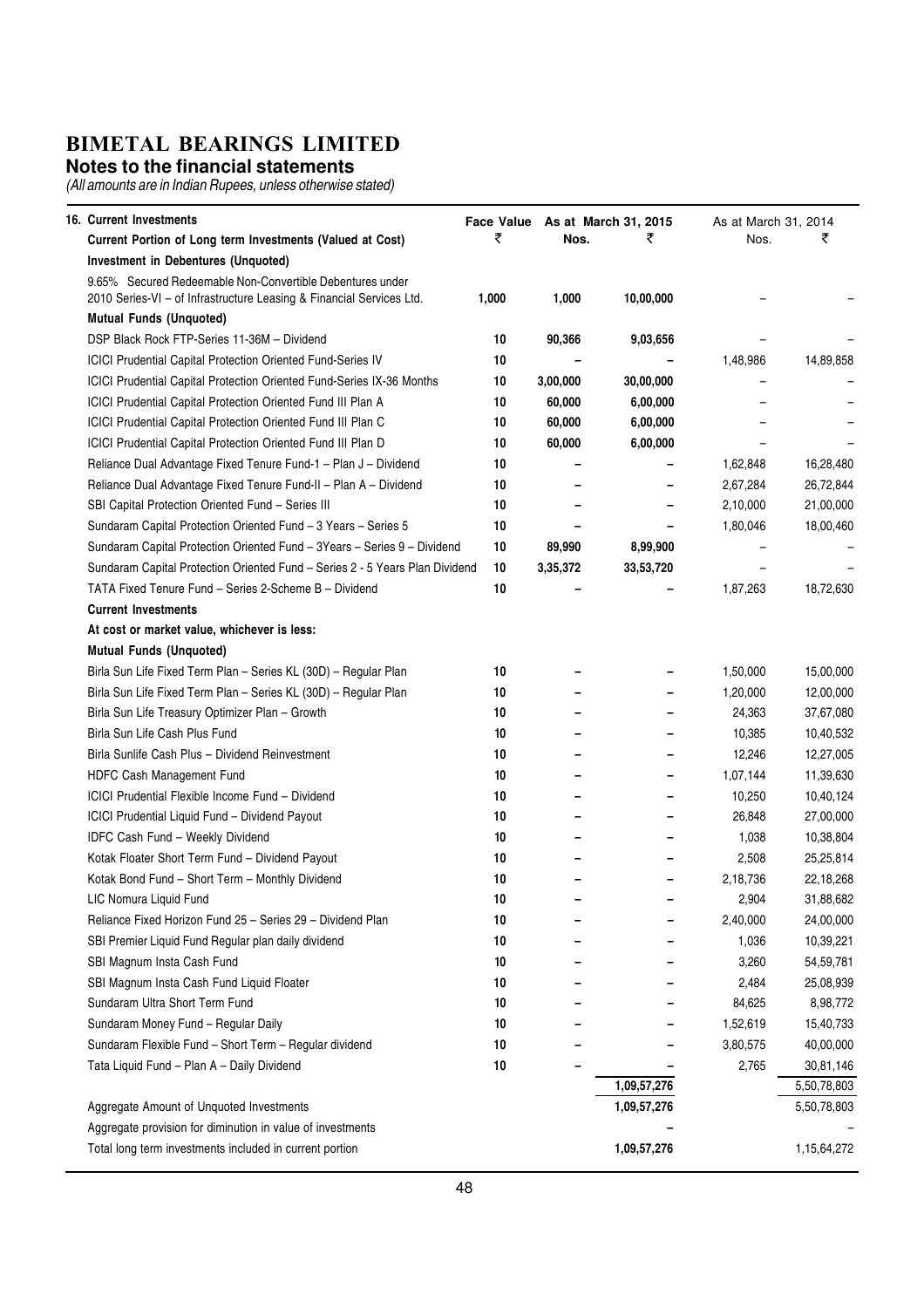#### **Notes to the financial statements**

|     |                                                                                    |                 | As at           |
|-----|------------------------------------------------------------------------------------|-----------------|-----------------|
|     |                                                                                    | 31 March 2015   | 31 March 2014   |
| 17. | Inventories                                                                        |                 |                 |
|     | Stores, spares & packing material                                                  | 2,20,49,282     | 1,89,28,303     |
|     | Raw materials (includes in transit ₹.3,87,28,125, Previous Year ₹.1,90,44,788)     | 32,01,68,472    | 23,97,88,141    |
|     | Work-in-progress                                                                   | 3,47,53,879     | 3,92,74,571     |
|     | Traded goods                                                                       | 8,09,378        | 29,67,067       |
|     | Finished goods                                                                     | 9,78,04,285     | 10,07,87,076    |
|     |                                                                                    | 47,55,85,296    | 40, 17, 45, 158 |
| 18. | <b>Trade receivables</b>                                                           |                 |                 |
|     | Unsecured and Considered good:                                                     |                 |                 |
|     | Outstanding for a period exceeding 6 months from the date they are due for payment | 1,38,06,181     | 37,29,601       |
|     | <b>Others</b>                                                                      | 38,72,69,282    | 32,98,01,646    |
|     |                                                                                    | 40, 10, 75, 463 | 33, 35, 31, 247 |
|     | Trade receivables stated above includes:                                           |                 |                 |
|     | Debts due by private companies in which directors are directors                    | 92,05,916       | 2,73,65,843     |
| 19. | <b>Cash and bank Balances</b>                                                      |                 |                 |
|     | Cash and Cash equivalents                                                          |                 |                 |
|     | Cash on hand                                                                       | 1,20,351        | 94,275          |
|     | Cheques on hand                                                                    | 86,23,256       | 1,08,14,533     |
|     | <b>Bank balances</b>                                                               |                 |                 |
|     | In current account                                                                 | 5,12,84,930     | 3,02,76,006     |
|     | In demand deposit                                                                  |                 |                 |
|     | Deposits with original maturity of less than 3 months                              | 25,00,000       | 1,50,00,000     |
|     |                                                                                    | 6,25,28,537     | 5,61,84,814     |
|     | Other bank balances                                                                |                 |                 |
|     | Long term deposits with maturity more than 3 months but less than 12 months        | 10,00,000       | 45,00,000       |
|     | Unpaid dividend account*                                                           | 23,45,712       | 23,72,013       |
|     |                                                                                    | 6,58,74,249     | 6,30,56,827     |
|     | * Earmarked for payment of unclaimed dividend                                      |                 |                 |
| 20  | Short term loans and advances                                                      |                 |                 |
|     | Unsecured, Considered good:                                                        |                 |                 |
|     | Loans and advances to related parties                                              | 1,85,461        | 4,51,960        |
|     | Advance to vendors                                                                 | 27, 12, 579     | 25,66,804       |
|     | Balance with customs and central excise authorities                                | 1,10,37,571     | 84,23,112       |
|     | Prepaid expenses                                                                   | 80,84,420       | 55,81,084       |
|     | Employees advances                                                                 | 8,58,003        | 18, 17, 778     |
|     | Other advances                                                                     | 52, 17, 885     | 74,39,204       |
|     | Cenvat credit balances                                                             | 63,37,075       | 93,00,272       |
|     |                                                                                    | 3,44,32,994     | 3,55,80,214     |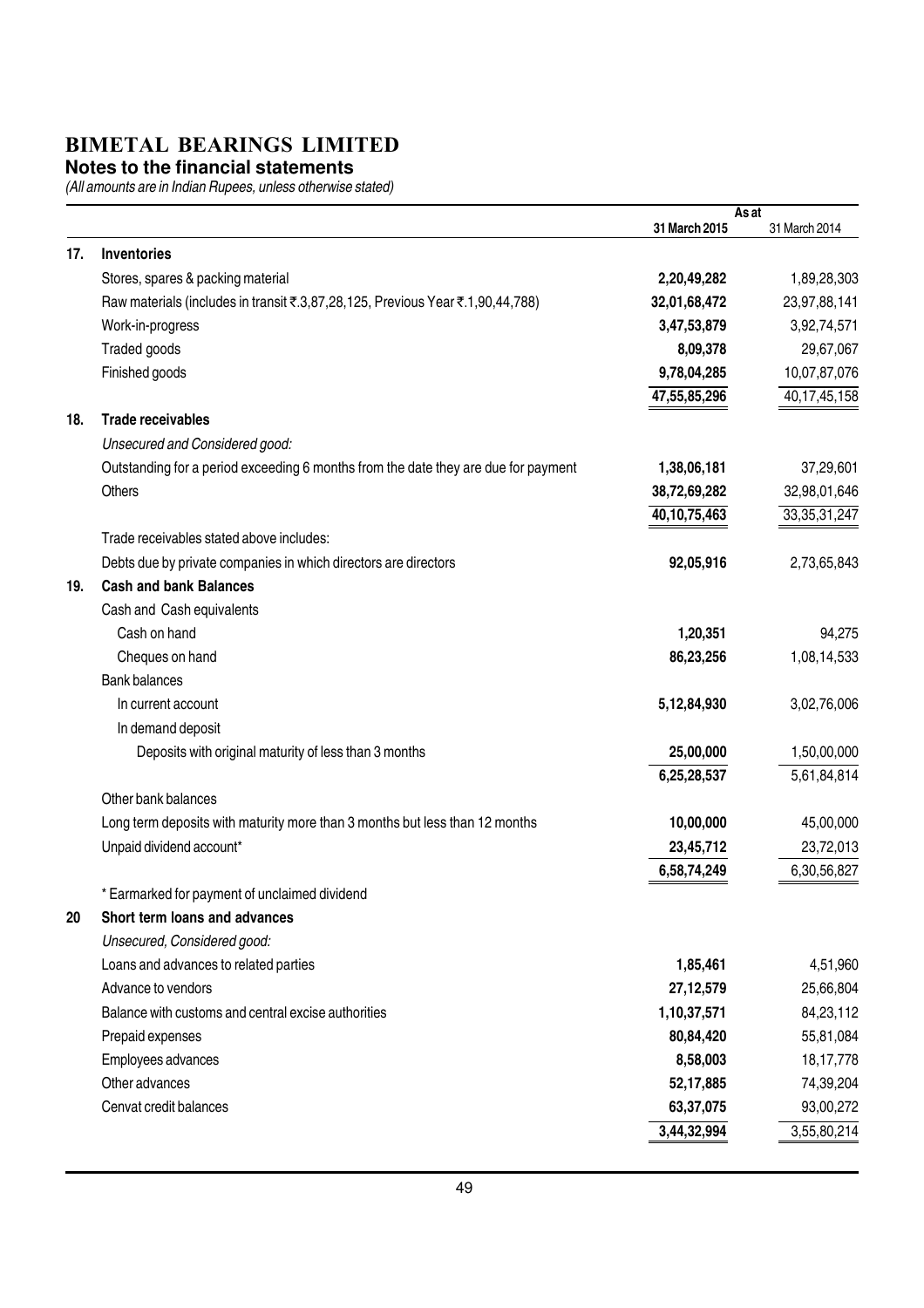#### **Notes to the financial statements**

(All amounts are in Indian Rupees, unless otherwise stated)

|     |                                                                                                                                          |               | As at         |
|-----|------------------------------------------------------------------------------------------------------------------------------------------|---------------|---------------|
|     |                                                                                                                                          | 31 March 2015 | 31 March 2014 |
| 21. | Other current assets                                                                                                                     |               |               |
|     | Unsecured, Considered good:                                                                                                              |               |               |
|     | Interest accrued on deposits                                                                                                             | 15,51,273     | 24,63,956     |
|     | Interest accrued on investments                                                                                                          | 3,38,839      | 3,38,839      |
|     | Intercorporate deposits                                                                                                                  | 3,79,00,000   | 12,58,00,000  |
|     | Export benefit receivable                                                                                                                | 13,54,048     | 13,33,180     |
|     | <b>Others</b>                                                                                                                            | 71,30,035     | 27,69,554     |
|     |                                                                                                                                          | 4,82,74,195   | 13,27,05,529  |
| 22. | <b>Contingent liabilities</b>                                                                                                            |               |               |
|     | Claim against the company not acknowledged as debt:                                                                                      |               |               |
|     | Income tax matters                                                                                                                       | 4,86,04,302   | 3,18,97,244   |
|     | Sales tax matters                                                                                                                        | 8,88,618      | 8,88,618      |
|     | <b>Electricity matters</b>                                                                                                               | 4,27,71,390   | 2,73,52,860   |
|     | Claims by workmen pending before labour court                                                                                            | 6,65,029      | 6,65,029      |
| 23. | <b>Capital and other commitments</b>                                                                                                     |               |               |
|     | <b>Captial Commitments</b><br>(a)                                                                                                        |               |               |
|     | Estimated value of contracts in capital account remaining to be executed                                                                 | 35,65,885     | 9,49,552      |
|     | Investment partly paid - equity shares of ₹.100 each in Adyar Property<br>Holding Company Limited (₹.65 paid up)                         | 1,925         | 1,925         |
|     | <b>Other Commitments</b><br>(b)                                                                                                          |               |               |
|     | Commitment towards investment in JV                                                                                                      | 3,60,00,000   |               |
|     | Commitment towards investment in Associate                                                                                               | 3,75,00,000   | 4,50,00,000   |
| 24. | Proposed dividend                                                                                                                        |               |               |
|     | The final dividend proposed for the year is as follows:                                                                                  |               |               |
|     | Amount of Proposed dividend                                                                                                              | 2,86,87,500   | 2,67,75,000   |
|     | Ordinary dividend per Equity Shares of ₹. 10 each                                                                                        | 7.50          | 7.00          |
| ባደ  | The Company has taken appropriate stape to resource an amount of $\bar{x}$ 1.76.25.005 from an overseas quetamer, as the Company has not |               |               |
|     |                                                                                                                                          |               |               |

25. The Company has taken appropriate steps to recover an amount of ₹.1,76,35,905 from an overseas customer as the Company has not received the remittance and consequent to a comprehensive review undertaken by the Company in this regard, no adjustments are considered necessary in the financial statements.

|     |                                   | <b>Year Ended</b> |               |  |
|-----|-----------------------------------|-------------------|---------------|--|
| 26. | Revenue from operations           | 31 March 2015     | 31 March 2014 |  |
|     | Sale of products - finished goods | 165,73,43,821     | 155,33,20,501 |  |
|     | Sale of traded goods              | 44,63,680         | 52,51,644     |  |
|     | Other operating revenues          |                   |               |  |
|     | Duty Drawback                     | 35,21,687         | 26,43,200     |  |
|     | Scrap sales                       | 6,35,48,006       | 5,77,99,152   |  |
|     |                                   | 172,88,77,194     | 161,90,14,497 |  |
|     | Less: Discounts and rebates       | 1,68,21,426       | 1,52,77,801   |  |
|     |                                   | 171,20,55,768     | 160,37,36,696 |  |
|     | Less: Excise duty                 | 13,97,29,119      | 14,31,81,283  |  |
|     |                                   | 157,23,26,649     | 146,05,55,413 |  |
|     |                                   |                   |               |  |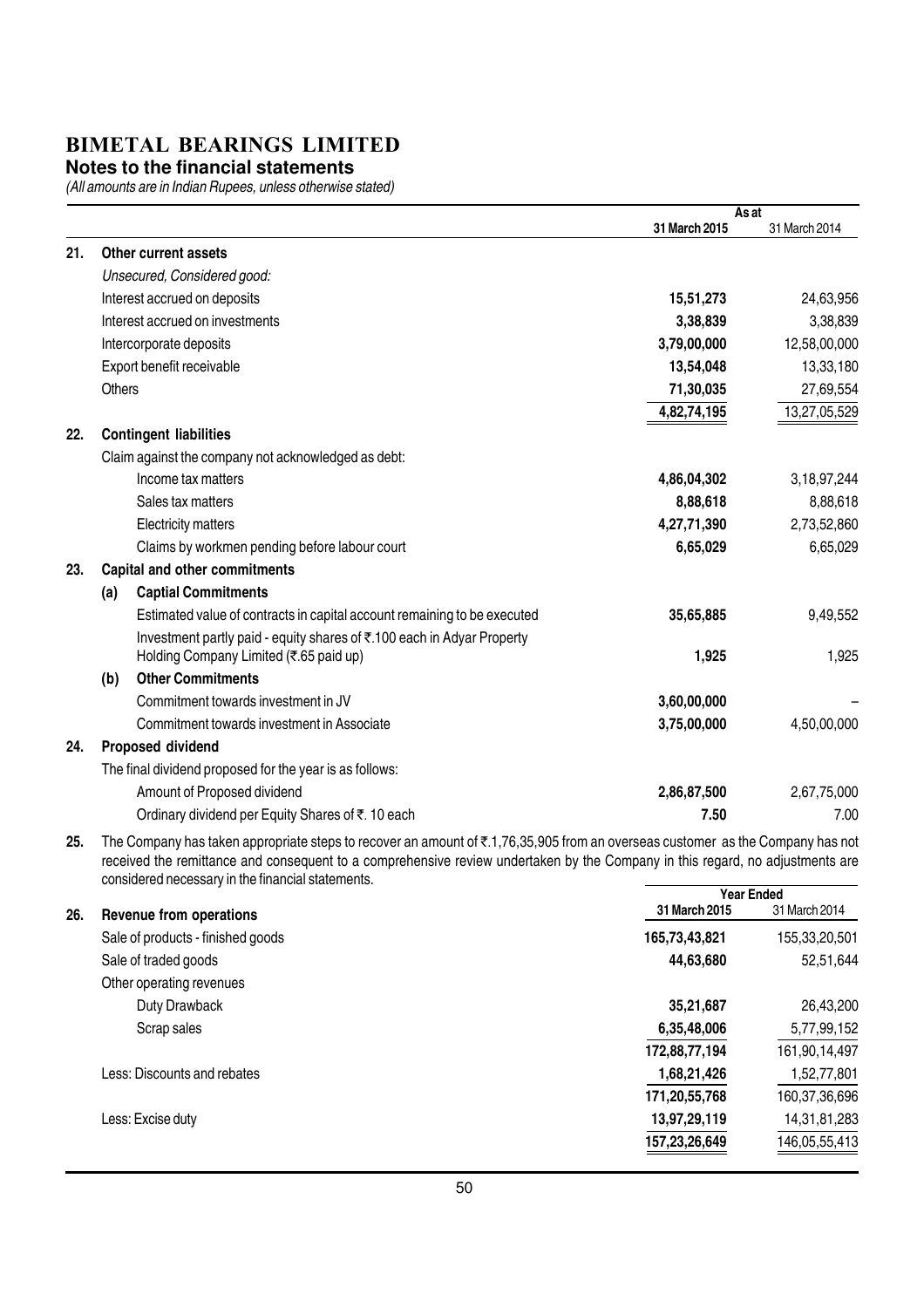#### **Notes to the financial statements**

|     |                                                                               | <b>Year Ended</b> |                 |
|-----|-------------------------------------------------------------------------------|-------------------|-----------------|
|     |                                                                               | 31 March 2015     | 31 March 2014   |
| 27. | Other income                                                                  |                   |                 |
|     | Interest on deposit (Gross)                                                   | 1,43,91,552       | 1,35,89,559     |
|     | Income from investments - Trade                                               |                   |                 |
|     | Dividend (Gross)                                                              | 20,00,000         | 35,00,000       |
|     | Income from investments - Non trade                                           |                   |                 |
|     | - Profit on sale / disposal [Refer note (a)]                                  | 54,21,449         | 45,00,251       |
|     | - Dividend (Gross) [Refer note (b)]                                           | 79,60,916         | 91,52,601       |
|     | - Interest (Gross)                                                            | 6,64,788          | 7,87,900        |
|     | Net gain on foreign currency transactions and translations                    | 1,82,84,380       | 1,49,92,855     |
|     | Profit on sale of tangible assets (Net)                                       | 3,96,034          | 12,53,407       |
|     | Provision for diminution of investments no longer required written back       | 4,75,000          |                 |
|     | Liabilities / provisions no longer required written back                      | 73,97,951         | 30,54,565       |
|     | Other non-operating income                                                    | 48,596            | 2,01,051        |
|     |                                                                               | 5,70,40,666       | 5, 10, 32, 189  |
|     | Includes profit on sale / disposal of current investments<br>(a)              | 7,648             | 2,83,889        |
|     | Includes dividend from current investments<br>(b)                             | 15,27,898         | 14,70,742       |
|     |                                                                               |                   |                 |
| 28. | Cost of material consumed                                                     |                   |                 |
|     | Raw material consumed                                                         |                   |                 |
|     | Opening inventory                                                             | 22,07,43,353      | 35,66,89,841    |
|     | Add: Purchases (net)                                                          | 85,44,20,918      | 61,37,68,534    |
|     | Less: Closing inventory                                                       | 28, 14, 40, 347   | 22,07,43,353    |
|     | Cost of material consumed during the year                                     | 79, 37, 23, 924   | 74,97,15,022    |
|     | Processing charges to contractors                                             | 6,57,49,728       | 4,65,29,543     |
|     | Change in excise duty                                                         | 21,80,568         | (10,09,219)     |
|     |                                                                               | 86, 16, 54, 220   | 79,52,35,346    |
| 29. | Changes in inventories of finished goods, work-in-progress and stock-in-trade |                   |                 |
|     | (Increase)/ Decrease in stock                                                 |                   |                 |
|     | Stock at end of the year                                                      |                   |                 |
|     | Finished goods                                                                | 9,78,04,285       | 10,07,87,076    |
|     | Stock-in-trade                                                                | 8,09,378          | 29,67,067       |
|     | Work-in-progress                                                              | 3,47,53,879       | 3,92,74,571     |
|     |                                                                               | 13,33,67,542      | 14,30,28,714    |
|     | Less: Stock at beginning of the year                                          |                   |                 |
|     | Finished goods                                                                | 10,07,87,076      | 10,04,52,433    |
|     | Stock in trade                                                                | 29,67,067         | 64,16,582       |
|     | Work-in-progress                                                              | 3,92,74,571       | 3,46,42,612     |
|     |                                                                               | 14,30,28,714      | 14, 15, 11, 627 |
|     | (Increase) /Decrease in stock                                                 | 96,61,172         | (15, 17, 087)   |
| 30. | <b>Employee benefits expense</b>                                              |                   |                 |
|     | Salaries, wages, bonus and commission                                         | 17,10,33,835      | 17,00,80,017    |
|     | Contribution to provident fund                                                | 88,30,746         | 85,93,649       |
|     | Contribution to employees' state insurance                                    | 3,28,145          | 2,79,010        |
|     | Gratuity [Refer note (a) below]                                               | 71,61,808         | 1,13,86,849     |
|     | Superannuation fund                                                           | 17,47,362         | 26,29,439       |
|     | Staff welfare expenses                                                        | 2,55,18,909       | 2,22,25,896     |
|     |                                                                               | 21,46,20,805      | 21,51,94,860    |
|     | Less: Recovery for services seconded                                          | 31,46,862         | 31,46,689       |
|     | Expense related to self constructed assets                                    | 2,38,776          | 19,60,135       |
|     |                                                                               | 21, 12, 35, 167   | 21,00,88,036    |
|     |                                                                               |                   |                 |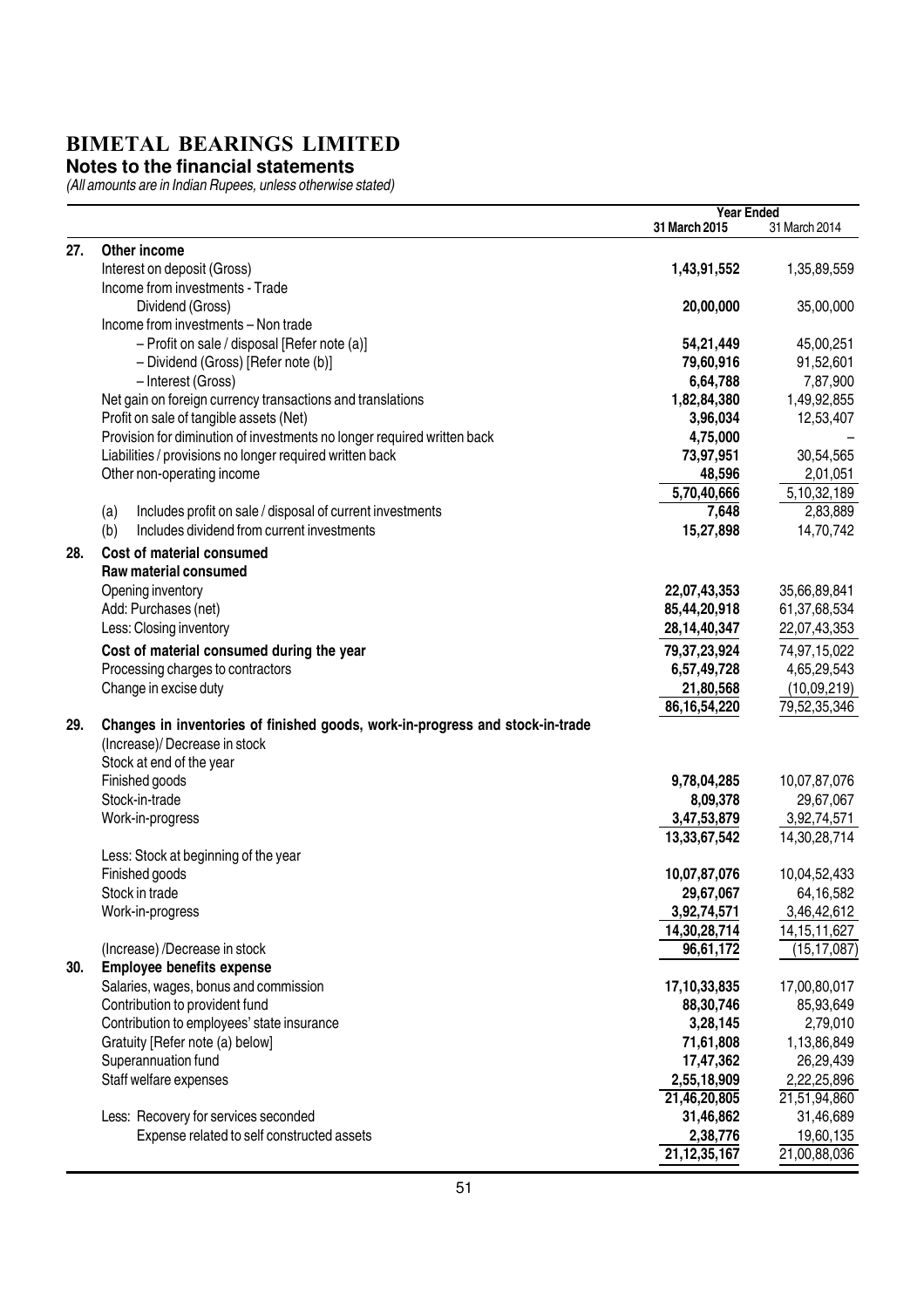**Notes to the financial statements**

(All amounts are in Indian Rupees, unless otherwise stated)

#### (a) Defined benefit plan

#### Gratuity:

As at The Company operates a gratuity plan through the "Bimetal Bearings Limited Employees Gratuity Fund". Every employee is entitled to a benefit equivalent to fifteen days salary last drawn for each completed year of service in line with the Payment of Gratuity Act, 1972. The same is payable at the time of separation from the Company or retirement, whichever is earlier. The benefits vest after five years of continuous service.

|       |                                                        | 31 March 2015     | 31 March 2014 |
|-------|--------------------------------------------------------|-------------------|---------------|
| (i)   | Present value of defined benefit obligation            |                   |               |
|       | Balance at the beginning of the year                   | 5,24,50,462       | 4,20,16,938   |
|       | Current service cost                                   | 30,56,044         | 28,63,958     |
|       | Interest cost                                          | 44,83,817         | 32,13,363     |
|       | Actuarial (gains) / losses                             | 38,91,997         | 90,47,784     |
|       | Benefits paid                                          | (52,60,538)       | (46, 91, 581) |
|       | Balance at the end of the year                         | 5,86,21,782       | 5,24,50,462   |
| (ii)  | Fair value of plan assets                              |                   |               |
|       | Balance at the beginning of the year                   | 4,55,41,786       | 4,12,32,803   |
|       | Expected return on plan assets                         | 40,61,064         | 33,21,453     |
|       | Actuarial gains / (losses)                             | 2,08,986          | 4,16,803      |
|       | Contribution by the company                            | 70,01,282         | 52,62,308     |
|       | Benefits paid                                          | (52,60,538)       | (46, 91, 581) |
|       | Balance at the end of the year                         | 5, 15, 52, 580    | 4,55,41,786   |
|       | Actual return on plan assets                           | 42,70,050         | 37,38,256     |
| (iii) | Assets and liabilities recognised in balance sheet     |                   |               |
|       | Present value of defined benefit obligation            | 5,86,21,782       | 5,24,50,462   |
|       | Less: fair value of plan assets                        | 5,15,52,580       | 4,55,41,786   |
|       | Amounts recognised as (liability)/asset                |                   |               |
|       | Recognised under: Short term Provisions                | 70,69,202         | 69,08,676     |
|       |                                                        | <b>Year Ended</b> |               |
| (iv)  | Expense recognised in the Statement of Profit and Loss | 31 March 2015     | 31 March 2014 |
|       | Current service cost                                   | 30,56,044         | 28,63,958     |
|       | Interest cost                                          | 44,83,817         | 32,13,363     |
|       | Expected return on plan assets                         | (40, 61, 064)     | (33, 21, 453) |
|       | Actuarial (gains) / losses                             | 36,83,011         | 86,30,981     |
|       | Total expense                                          | 71,61,808         | 1,13,86,849   |
|       |                                                        |                   |               |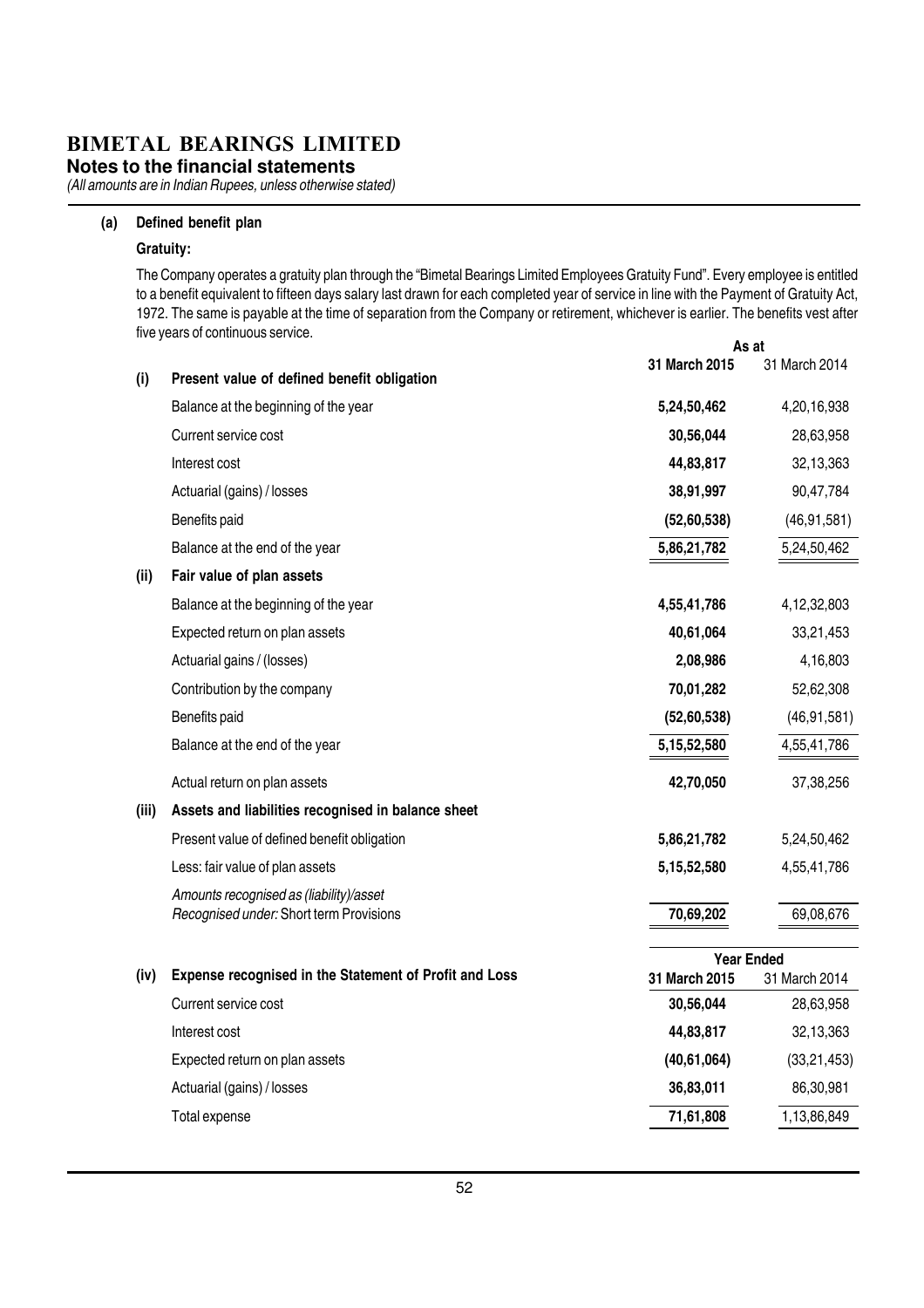#### **Notes to the financial statements**

L.

(All amounts are in Indian Rupees, unless otherwise stated)

|       | <b>Year Ended</b>                                                                                                                                                                                                                                                                                         |                            |
|-------|-----------------------------------------------------------------------------------------------------------------------------------------------------------------------------------------------------------------------------------------------------------------------------------------------------------|----------------------------|
|       | 31 March 2015                                                                                                                                                                                                                                                                                             | 31 March 2014              |
| (a)   | Defined benefit plan - (Contd.)                                                                                                                                                                                                                                                                           |                            |
| (v)   | Major Category of Plan Assets as a % of total Plan Assets                                                                                                                                                                                                                                                 |                            |
|       | Balance with LIC of India<br>100.00%                                                                                                                                                                                                                                                                      | 100.00%                    |
|       | 100.00%                                                                                                                                                                                                                                                                                                   | 100.00%                    |
|       | The expected rate of return on assets is determined based on the assessment made at the beginning of the year on the return<br>expected on its existing portfolio, along with the estimated increment to the plan assets and expected yield on the respective assets<br>in the portfolio during the year. |                            |
|       |                                                                                                                                                                                                                                                                                                           |                            |
|       | <b>Actuarial Assumptions</b>                                                                                                                                                                                                                                                                              |                            |
|       | 7.80%<br>Discount rate                                                                                                                                                                                                                                                                                    |                            |
|       | 8.75%<br>Expected return on plan assets                                                                                                                                                                                                                                                                   |                            |
|       | 6.55%<br>Salary growth rate                                                                                                                                                                                                                                                                               | $9.00\%$<br>8.75%<br>6.70% |
|       | Attrition rate<br>6.77%                                                                                                                                                                                                                                                                                   |                            |
| (vi)  | The estimates of future salary increases, considered in actuarial valuation, takes into account, inflation, seniority, promotions and<br>other relevant factors, such as demand and supply in the employment market.                                                                                      |                            |
| (vii) | Amounts recognised in current year and previous four years                                                                                                                                                                                                                                                | 6.65%                      |

| Defined benefit obligation                 | 5,86,21,782  | 5.24.50.462  | 4,20,16,938 | 3,66,40,726   | 3,44,84,903   |
|--------------------------------------------|--------------|--------------|-------------|---------------|---------------|
| Plan Asset                                 | 5,15,52,580  | 4.55.41.786  | 4,12,32,803 | 4,01,60,918   | 3,69,49,090   |
| (Surplus) / Deficit                        | 70.69.202    | 69.08.676    | 7.84.135    | (35, 20, 192) | (24, 64, 187) |
| Experience adjustments in plan liabilities | (5, 47, 363) | (4, 17, 859) | -           |               |               |
| Experience adjustments in plan assets      | 2,08,986     | 4,16,803     | -           | -             |               |

#### (viii) Expected contribution to the gratuity fund in the next year:  $\bar{\tau}$  1,00,00,000 (Previous year: ₹ 95,00,000)

| <b>Compensated absences</b>  |          |                             |  |
|------------------------------|----------|-----------------------------|--|
| <b>Actuarial assumptions</b> |          |                             |  |
| Discount rate                | 7.80%    | $9.00\%$                    |  |
| Salary growth rate           | 6.55%    | 6.70%                       |  |
| Attrition rate               | $6.77\%$ | 6.65%                       |  |
|                              |          | 31 March 2015 31 March 2014 |  |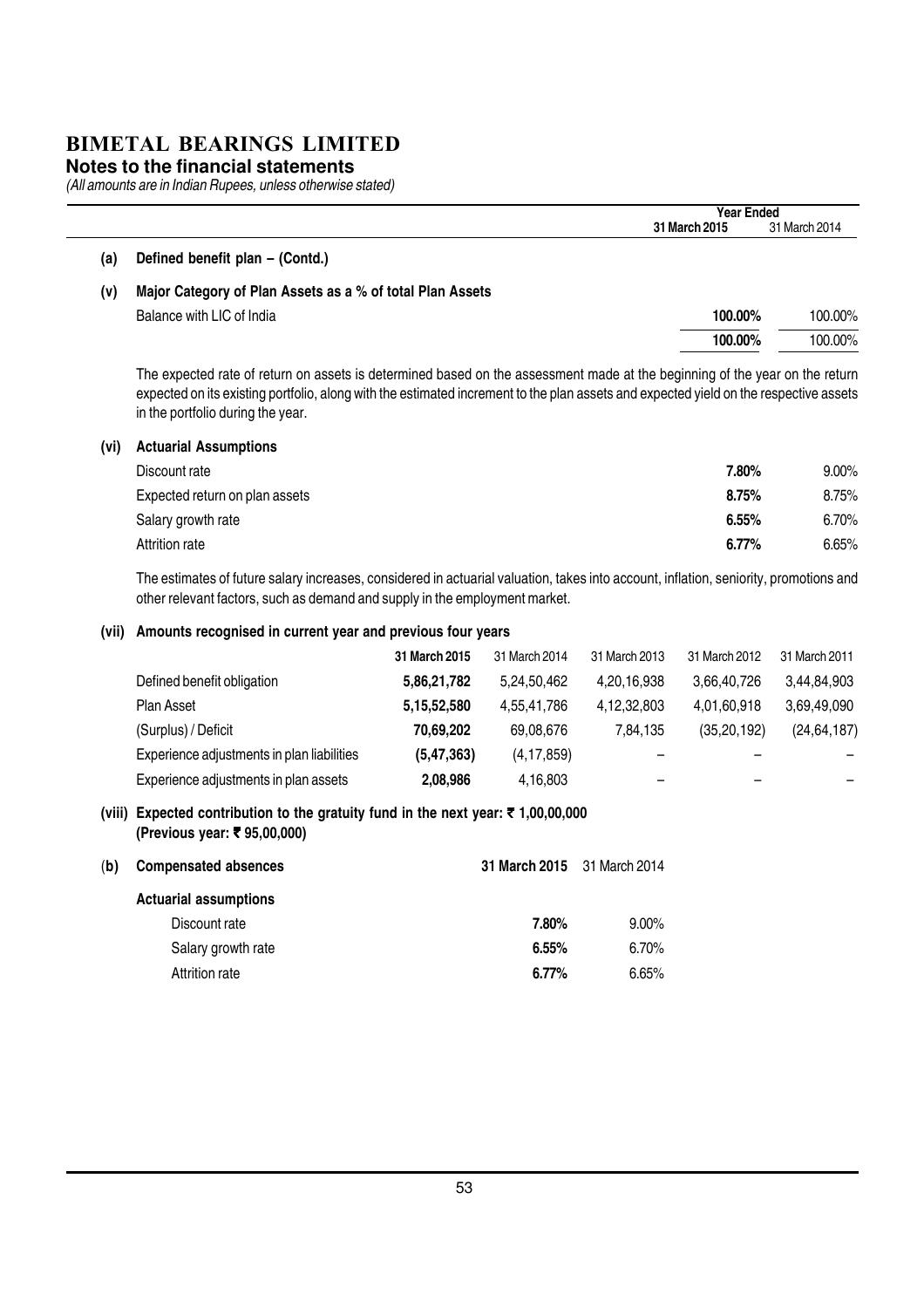#### **Notes to the financial statements**

|     |                                                                                             |                 | <b>Year Ended</b> |
|-----|---------------------------------------------------------------------------------------------|-----------------|-------------------|
|     |                                                                                             | 31 March 2015   | 31 March 2014     |
| 31. | <b>Finance cost</b>                                                                         |                 |                   |
|     | Interest on deposits                                                                        | 11,65,328       | 14,80,000         |
|     | Interest-others                                                                             | 19,75,018       | 12,45,863         |
|     |                                                                                             | 31,40,346       | 27,25,863         |
| 32. | Depreciation and amortisation expense                                                       |                 |                   |
|     | Depreciation on tangible assets                                                             | 3,79,69,639     | 4, 16, 83, 587    |
|     | Amortisation on intangible assets                                                           | 44,94,281       | 24,27,501         |
|     |                                                                                             | 4,24,63,920     | 4,41,11,088       |
| 33. | Other expenses                                                                              |                 |                   |
|     | Stores and spare parts consumed                                                             | 6,35,73,011     | 6,14,12,974       |
|     | Tools consumed                                                                              | 83,59,018       | 76,99,002         |
|     | Power & Fuel                                                                                | 11, 11, 97, 254 | 12,45,29,814      |
|     | Rent                                                                                        | 29,44,976       | 28,72,634         |
|     | Repairs and maintenance                                                                     |                 |                   |
|     | <b>Buildings</b>                                                                            | 76,96,025       | 63,73,068         |
|     | Machinery                                                                                   | 1,38,24,434     | 1,28,78,930       |
|     | Others                                                                                      | 69,66,363       | 59,70,850         |
|     | Contract labour cost                                                                        | 1,52,21,679     | 1, 16, 12, 140    |
|     | Insurance                                                                                   | 50,96,159       | 48,86,469         |
|     | Rates and taxes                                                                             | 1,22,25,563     | 1,08,31,192       |
|     | Wealth tax                                                                                  | 55,80,000       | 55,77,000         |
|     | Travelling expenses                                                                         | 2,81,27,656     | 2,65,08,540       |
|     | Communication costs                                                                         | 48,81,263       | 45,71,580         |
|     | Packing and forwarding expenses                                                             | 3,19,25,009     | 2,81,67,114       |
|     | Packing materials consumed                                                                  | 3,25,95,393     | 2,98,56,920       |
|     | Payment to auditor                                                                          |                 |                   |
|     | As auditor:                                                                                 |                 |                   |
|     | Statutory audit fee                                                                         | 11,75,000       | 9,75,000          |
|     | Limited review fee                                                                          | 6,00,000        | 4,50,000          |
|     | Certification fee                                                                           |                 | 25,000            |
|     | Reimbursement of expenses                                                                   | 72,954          | 74,836            |
|     | Directors' sitting fees                                                                     | 6,00,000        | 2,20,000          |
|     | Sales promotional expenses                                                                  | 2,51,56,227     | 2,72,34,924       |
|     | Bank charges and commission                                                                 | 26,87,751       | 25,08,069         |
|     | Professional and consultancy charges                                                        | 2,15,56,123     | 1,48,66,841       |
|     | Expenditure towards Corporate Social Responsibility (CSR) activities (refer note below)     | 19,50,000       |                   |
|     | Donations                                                                                   | 16,500          | 11,09,500         |
|     | Watch and ward expenses                                                                     | 97,94,734       | 72,60,249         |
|     | Miscellaneous expenses                                                                      | 1,17,50,993     | 1,17,41,702       |
|     |                                                                                             | 42,55,74,085    | 41,02,14,348      |
|     | Less: Expense related to self constructed assets                                            | 83,494          | 5,85,060          |
|     |                                                                                             | 42,54,90,591    | 40,96,29,288      |
|     | Note on CSR expenditure                                                                     |                 |                   |
|     | The Company is required to spend ₹.19,12,248 in the current year on account of CSR.<br>(a)  |                 |                   |
|     | CSR expenses in the current year comprises of payment made to the following parties:<br>(b) |                 |                   |
|     | Sri Paramakalyani Educational Society                                                       | 15,00,000       |                   |
|     | Prime Minister's National Relief Fund                                                       | 4,50,000        |                   |
|     |                                                                                             |                 |                   |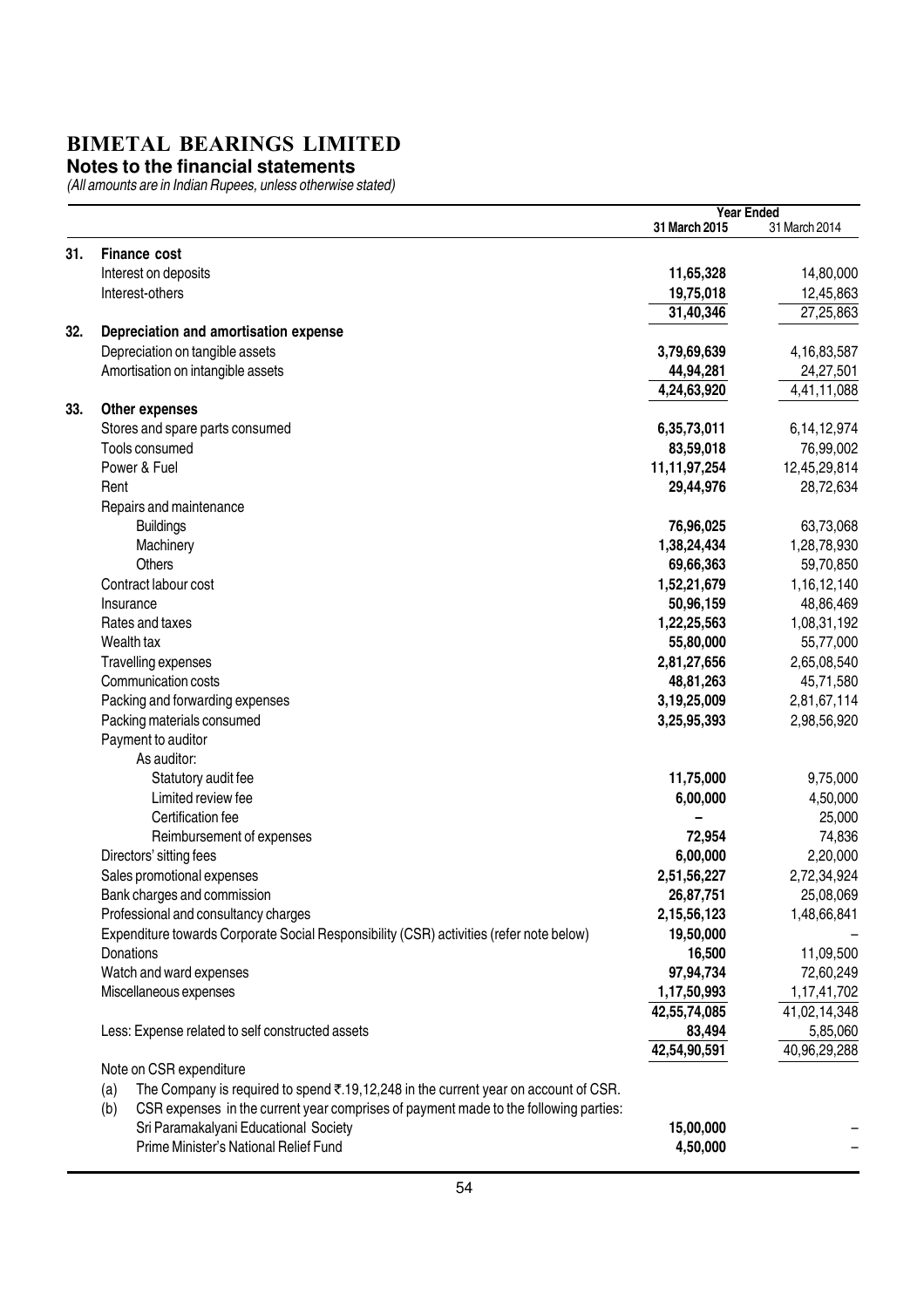#### **Notes to the financial statements**

|     |                            |                                                                    | <b>Year Ended</b> |                 |
|-----|----------------------------|--------------------------------------------------------------------|-------------------|-----------------|
|     |                            |                                                                    | 31 March 2015     | 31 March 2014   |
| 34  | <b>Extraordinary Items</b> |                                                                    |                   |                 |
|     |                            | Written down value of tangible assets damaged due to fire accident | (1,05,88,415)     |                 |
|     |                            | Expenses incurred on repair of damaged assets                      | (19, 47, 003)     |                 |
|     |                            | Raw materials damaged                                              | (29, 67, 070)     |                 |
|     |                            |                                                                    | (1,55,02,488)     |                 |
|     |                            | Insurance claim receivable (partial settlement)                    | 1,57,39,338       |                 |
|     |                            |                                                                    | 2,36,850          |                 |
| 35  |                            | CIF value of imports                                               |                   |                 |
|     | Raw materials              |                                                                    | 55,92,29,684      | 33,42,04,256    |
|     |                            | Spares and Consumables etc.                                        | 17,70,298         | 29,04,096       |
|     | Capital goods              |                                                                    | 60,48,893         | 2,51,01,676     |
|     |                            |                                                                    | 56,70,48,875      | 36,22,10,028    |
| 36  |                            | Expenditure in foreign currency                                    |                   |                 |
|     | Travelling expenses        |                                                                    | 4,92,696          | 6,19,726        |
|     | Commission                 |                                                                    | 9,06,148          | 2,75,784        |
|     |                            | Professional and consultancy charges                               | 51,48,645         | 29,27,934       |
|     | <b>Others</b>              |                                                                    | 4,40,604          | 1,40,773        |
|     |                            |                                                                    | 69,88,093         | 39,64,217       |
| 37. |                            | Earnings in foreign currency                                       |                   |                 |
|     |                            | Revenue from exports on F.O.B. basis                               | 39,94,93,429      | 35, 14, 94, 371 |
|     |                            |                                                                    | 39,94,93,429      | 35, 14, 94, 371 |
|     |                            |                                                                    |                   |                 |
| 38. |                            | Opening and closing stocks and sales:                              | As at             |                 |
|     | (a)                        | Details of inventory                                               | 31, March 2015    | 31, March 2014  |
|     | (i)                        | Finished goods                                                     |                   |                 |
|     |                            | Thinwalled bearings (main and conrod)                              | 7,85,48,259       | 8,14,38,222     |
|     |                            | <b>Bushings</b>                                                    | 1,49,25,102       | 1,41,65,538     |
|     |                            | Thrust washers                                                     | 43,30,924         | 51,83,316       |
|     |                            |                                                                    | 9,78,04,285       | 10,07,87,076    |
|     | (ii)                       | Work-in-progress                                                   |                   |                 |
|     |                            | Thinwalled bearings (main and conrod)                              | 2,35,16,011       | 2,80,98,893     |
|     |                            | <b>Bushings</b>                                                    | 81,47,048         | 79,62,191       |
|     |                            | Thrust washers                                                     | 1,65,207          | 13,96,379       |
|     |                            | <b>Bimetalic strips</b>                                            | 8,59,140          | 6,89,867        |
|     |                            | Alloy powder                                                       | 20,66,473         | 11,27,241       |
|     |                            |                                                                    | 3,47,53,879       | 3,92,74,571     |
|     | (iii)                      | <b>Traded goods</b>                                                |                   |                 |
|     |                            | Thinwalled bearings (main and conrod)                              | 8,09,378          | 29,67,067       |
|     |                            |                                                                    | 8,09,378          | 29,67,067       |
|     | (iv)                       | <b>Raw materials</b>                                               |                   |                 |
|     |                            | <b>Imported Strips</b>                                             | 11,80,93,679      | 7,96,81,183     |
|     |                            | Indigenous Strips                                                  | 8,52,59,341       | 8,21,47,470     |
|     |                            | <b>Steel Coils</b>                                                 | 42,41,382         | 83,52,556       |
|     |                            | Coppers                                                            | 1,19,02,654       | 2,35,64,062     |
|     |                            | Others                                                             | 6,19,43,291       | 2,69,98,082     |
|     |                            |                                                                    | 28,14,40,347      | 22,07,43,353    |
|     |                            |                                                                    |                   |                 |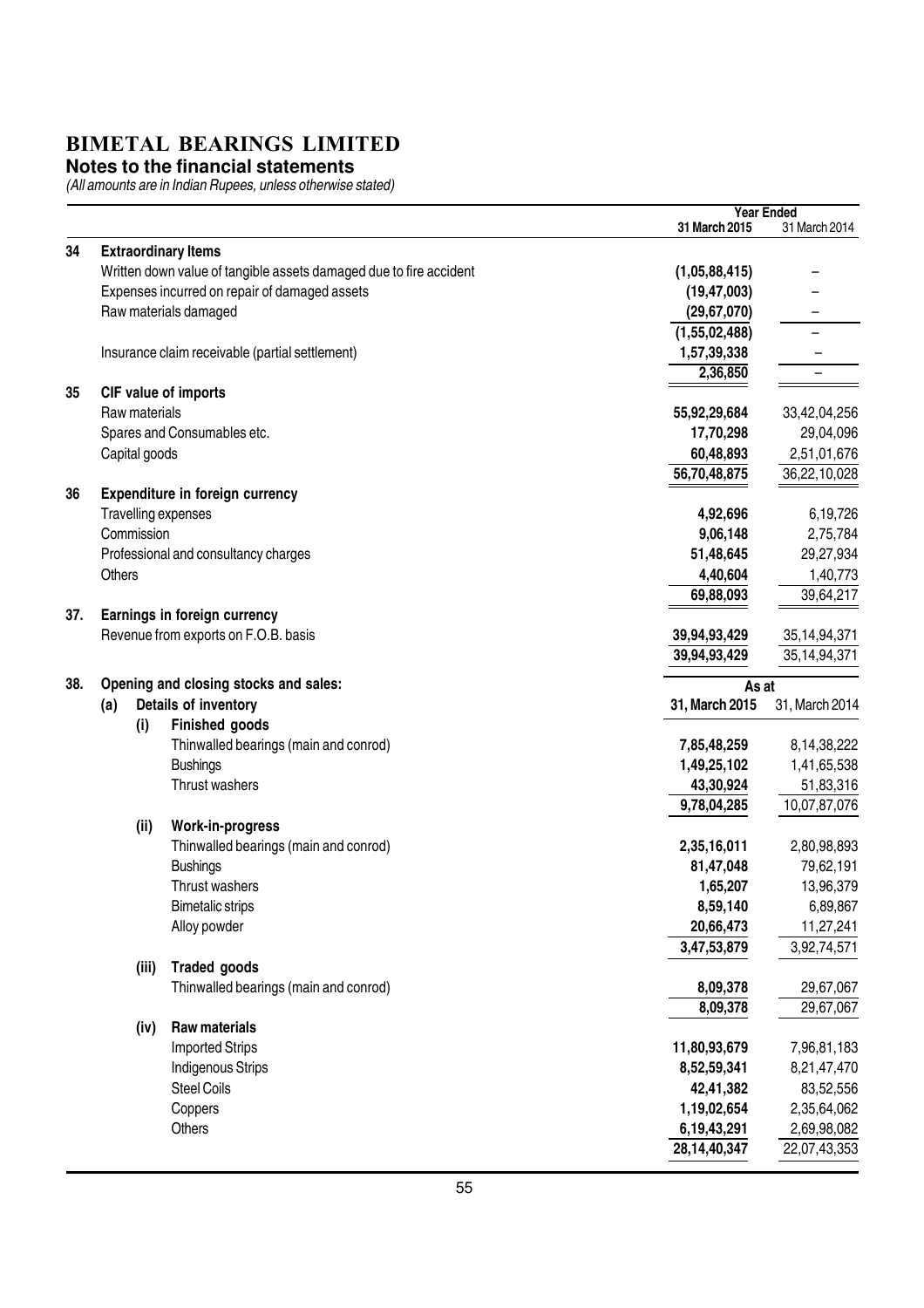#### **Notes to the financial statements**

|     |                |               |                                                                                                                              |                                      |                 | <b>Year Ended</b> |                               |
|-----|----------------|---------------|------------------------------------------------------------------------------------------------------------------------------|--------------------------------------|-----------------|-------------------|-------------------------------|
|     |                |               |                                                                                                                              |                                      | 31 March 2015   |                   | 31 March 2014                 |
| 39. | (a)            |               | Details of sales made                                                                                                        |                                      |                 |                   |                               |
|     |                | (i)           | <b>Product sale</b>                                                                                                          |                                      |                 |                   |                               |
|     |                |               | Thinwalled bearings (main and conrod)                                                                                        |                                      | 95,30,86,780    |                   | 89,09,51,725                  |
|     |                |               | <b>Bushings</b>                                                                                                              |                                      | 29,48,50,641    |                   | 22,49,09,508                  |
|     |                |               | Thrust washers                                                                                                               |                                      | 4,31,71,273     |                   | 4,29,73,906                   |
|     |                |               | <b>Bimetalic strips</b>                                                                                                      |                                      | 7,67,32,072     |                   | 9,41,54,303                   |
|     |                |               | Alloy powders                                                                                                                |                                      | 16, 12, 51, 384 |                   | 16,80,35,135                  |
|     |                |               |                                                                                                                              |                                      | 152,90,92,150   |                   | 142, 10, 24, 577              |
|     |                | (iii)         | <b>Scrap sale</b>                                                                                                            |                                      | 5,65,34,237     |                   | 5,21,65,437                   |
|     |                |               | <b>Total sale</b>                                                                                                            |                                      | 158,56,26,387   |                   | 147,31,90,014                 |
|     |                |               | Details of sale does not include duty drawback and adjustment for discount and rebate.                                       |                                      |                 |                   |                               |
| 40. |                |               | Details of consumption and purchases                                                                                         |                                      |                 |                   |                               |
|     | (a)            |               | Raw materials consumed                                                                                                       |                                      |                 |                   |                               |
|     |                |               | Steel coils                                                                                                                  |                                      | 11,66,84,769    |                   | 10,82,45,440                  |
|     |                |               | Imported strips                                                                                                              |                                      | 26,87,49,962    |                   | 24,85,30,491                  |
|     |                | Coppers       |                                                                                                                              |                                      | 29,60,28,760    |                   | 25,99,27,114                  |
|     |                | <b>Others</b> |                                                                                                                              |                                      | 11,22,60,433    |                   | 13,30,11,977                  |
|     |                |               |                                                                                                                              |                                      | 79, 37, 23, 924 |                   | 74,97,15,022                  |
|     |                |               |                                                                                                                              | Value                                | $\overline{\%}$ | Value             | $\frac{0}{0}$                 |
|     |                |               | Imported*                                                                                                                    | 26,87,49,962                         | 34              | 24,85,30,491      | 33                            |
|     |                |               | Indigenous                                                                                                                   | 52,49,73,962                         | 66              | 50,11,84,531      | 67                            |
|     |                |               |                                                                                                                              | 79, 37, 23, 924                      | 100             | 74,97,15,022      | 100                           |
|     |                |               | *Does not include imported content of ferrous and non-ferrous metals ₹26,78,31,952 (Previous year ₹24,02,59,825) used in the |                                      |                 |                   |                               |
|     |                |               | manufacture of indigenous strips / powder, either consumed or in stock.                                                      |                                      |                 |                   |                               |
|     | (b)            |               | <b>Purchase of Traded goods</b>                                                                                              |                                      |                 |                   |                               |
|     |                |               | Thin walled bearings (main and conrod)                                                                                       |                                      | 19,51,818       |                   | 10,40,646                     |
|     |                |               |                                                                                                                              |                                      | 19,51,818       |                   | 10,40,646                     |
|     | (c)            |               | Stores and spares consumed                                                                                                   | Value                                | $\%$            | Value             | $\%$                          |
|     |                | Imported      |                                                                                                                              | 19,30,201                            | 3               | 31,70,237         | 5                             |
|     |                |               | Indigenous                                                                                                                   | 6,16,42,810                          | 97              | 5,82,42,737       | 95                            |
|     |                |               |                                                                                                                              | 6,37,73,011                          | 100             | 6,14,12,974       | 100                           |
| 41. |                |               | Earnings per share                                                                                                           | <b>Excluding Extraordinary items</b> |                 |                   | Including Extraordinary items |
|     | <b>Basic</b>   |               |                                                                                                                              | 31-Mar-2015 31-Mar-2014              |                 |                   | 31-Mar-2015 31-Mar-2014       |
|     |                |               | Profit after tax                                                                                                             | 5,56,71,254                          | 3,85,75,181     | 5,58,31,259       | 3,85,75,181                   |
|     |                |               | Weighted average number of shares outstanding                                                                                | 38,25,000                            | 38,25,000       | 38,25,000         | 38,25,000                     |
|     |                |               | <b>Basic EPS</b>                                                                                                             | 14.55                                | 10.09           | 14.60             | 10.09                         |
|     | <b>Diluted</b> |               |                                                                                                                              |                                      |                 |                   |                               |
|     |                |               | Profit after tax                                                                                                             | 5,56,71,254                          | 3,85,75,181     | 5,58,31,259       | 3,85,75,181                   |
|     |                |               | Weighted average number of shares outstanding                                                                                | 38,25,000                            | 38,25,000       | 38,25,000         | 38,25,000                     |
|     |                |               | <b>Diluted EPS</b>                                                                                                           | 14.55                                | 10.09           | 14.60             | 10.09                         |
|     |                |               | Face value per share                                                                                                         | 10                                   | 10              | 10                | 10                            |
|     |                |               |                                                                                                                              |                                      |                 |                   |                               |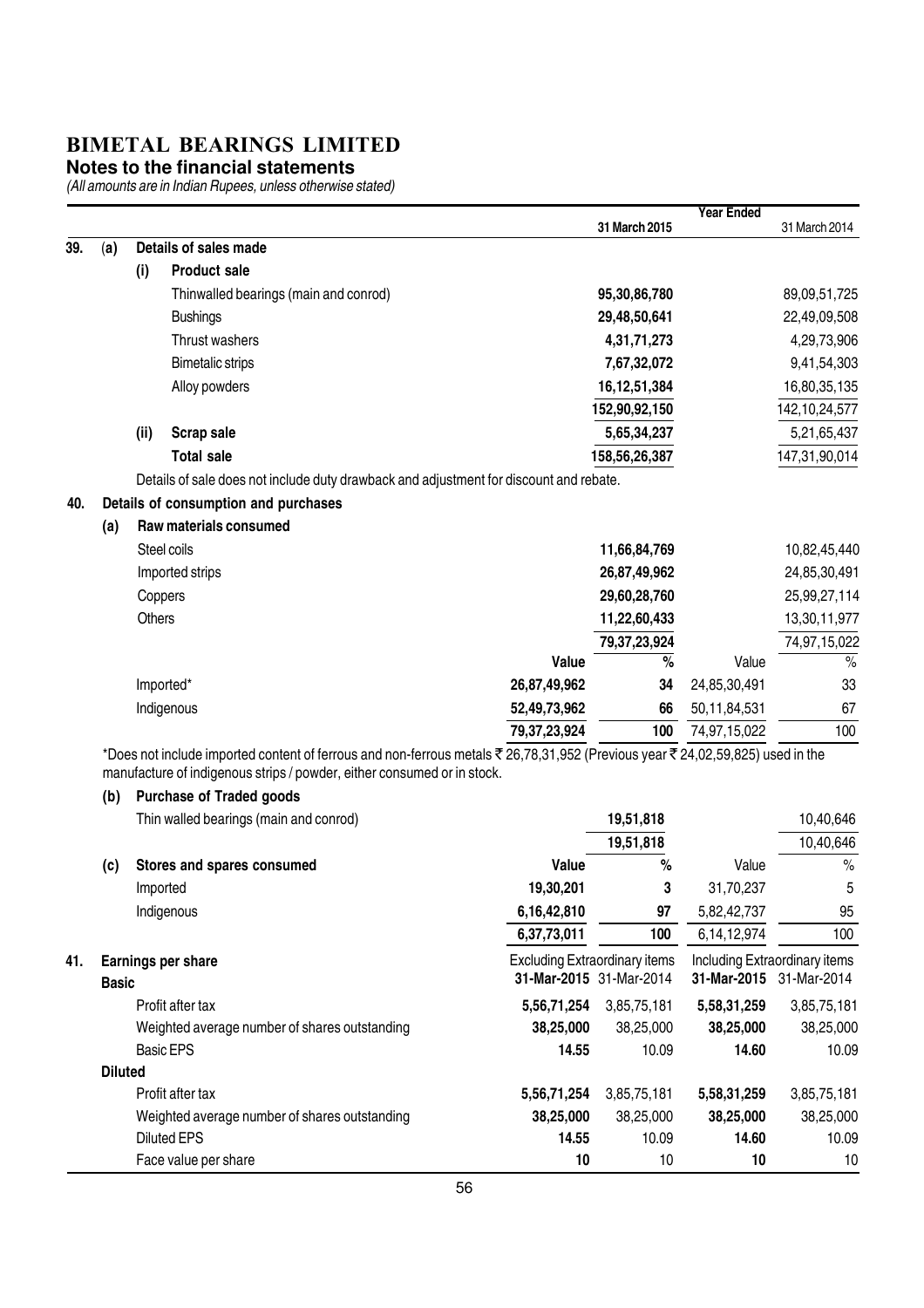**Notes to the financial statements**

(All amounts are in Indian Rupees, unless otherwise stated)

#### 42. Segment Reporting

The Company has considered business segment as the primary segment.

The business activities reflected in the financial statements comprise of manufacture and sale of Bearings, bushings and thrust washers. Accordingly, there is no other reportable primary business segment as per Accounting Standard 17 (Segment Reporting).

The Company has considered geographical segment as the secondary segment, based on the location of the customers. Information about the secondary geographical segments.

| <b>DESCRIPTION</b>  | $2014 - 2015$ |                 |               |  |
|---------------------|---------------|-----------------|---------------|--|
|                     | India         | Outside India   | Total         |  |
| Revenue             | 117,28,33,220 | 39,94,93,429    | 157,23,26,649 |  |
| Assets*             | 152,50,02,007 | 10,71,98,094    | 163,22,00,101 |  |
| Capital expenditure | 2,52,10,686   |                 | 2,52,10,686   |  |
| <b>DESCRIPTION</b>  | $2013 - 2014$ |                 |               |  |
|                     | India         | Outside India   | Total         |  |
| Revenue             | 110,90,61,042 | 35, 14, 94, 371 | 146,05,55,413 |  |
| Assets*             | 153,68,85,315 | 8,71,95,576     | 162,40,80,891 |  |
| Capital expenditure | 6,43,05,419   |                 | 6,43,05,419   |  |

The Company's operating facilities are located in India.

#### 43. Related party disclosures

#### (a) Name of the related parties and nature of relationship

| (i)  | Where control exists                                                          |                                                                                  |
|------|-------------------------------------------------------------------------------|----------------------------------------------------------------------------------|
|      | <b>Holding Company</b>                                                        | Amalgamations Private Limited                                                    |
| (ii) | Other related parties with whom transactions have taken place during the year |                                                                                  |
|      | <b>Joint Venture</b>                                                          | <b>BBL Daido Private Limited</b>                                                 |
|      | Associates                                                                    | <b>IPL Green Power Limited</b>                                                   |
|      | <b>Fellow Subsidiaries</b>                                                    | Simpson & Company Limited                                                        |
|      |                                                                               | Addison & Company Limited<br>Amco Batteries Limited                              |
|      |                                                                               | Amalgamations Repco Limited                                                      |
|      |                                                                               | Associated Printers (Madras) Private Limited                                     |
|      |                                                                               | George Oakes Limited                                                             |
|      |                                                                               | Higginbothams Private Limited                                                    |
|      |                                                                               | India Pistons Limited                                                            |
|      |                                                                               | IP Pins & Liners Limited                                                         |
|      |                                                                               | L. M. Van Moppes Diamond Tools India Private Limited                             |
|      |                                                                               | Shardlow India Limited                                                           |
|      |                                                                               | Simpson & General Finance Company Limited                                        |
|      |                                                                               | Speed-A-Way Private Limited                                                      |
|      |                                                                               | Sri Rama Vilas Service Limited                                                   |
|      |                                                                               | Stanes Amalgamated Estates Limited                                               |
|      |                                                                               | T.Stanes & Company Limited                                                       |
|      |                                                                               | Tractors and Farm Equipment Limited                                              |
|      |                                                                               | <b>TAFE Motors and Tractors Limited</b>                                          |
|      |                                                                               | The Madras Advertising Company Private Limited                                   |
|      |                                                                               | Wheel & Precision Forgings India Limited<br>Wallace Cartwright & Company Limited |
|      |                                                                               |                                                                                  |
|      | <b>Key Management Personnel</b>                                               | Mr A Krishnamoorthy, Managing Director                                           |
|      |                                                                               | Mr. S. Narayanan, Whole Time Director.<br>$- -$                                  |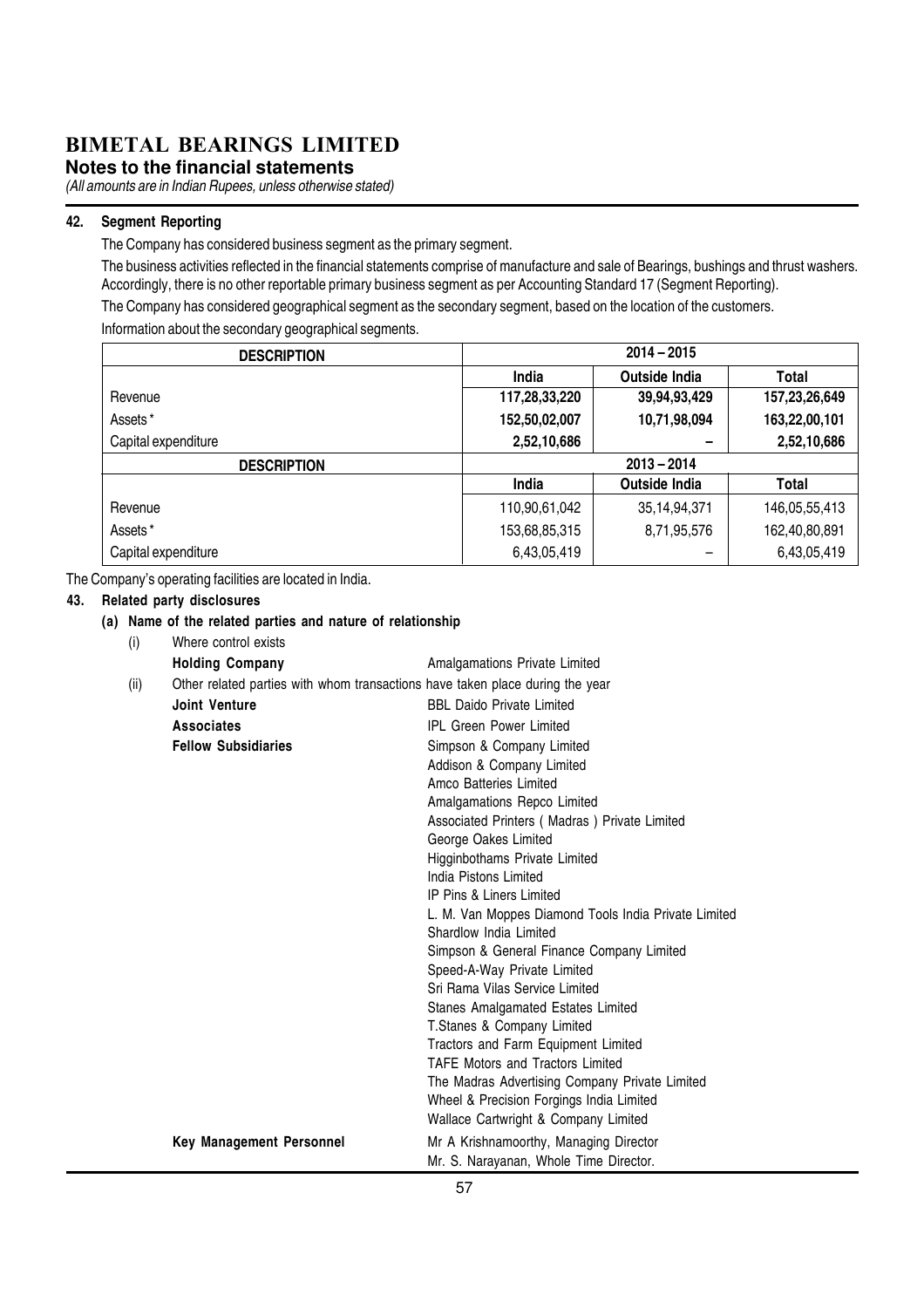| ם המידי <b>די ה</b> | $\ddot{\phantom{0}}$                             |
|---------------------|--------------------------------------------------|
|                     | ֖֖֖֖֖֖֖֖ׅׅׅ֚֚֚֚֚֚֚֚֚֚֚֚֚֬֝֝֘֡֡֬֝֡֬֝֬֝֬֝֬֝֬֝֬֝֬֝֬ |
|                     | ֚֬֝֬֝֬֝֬֝֬֝֬                                     |
| TOTAL THEFT         | l                                                |
|                     | .<br>.                                           |
| IN THE 4            |                                                  |
|                     | ׇ֦֧֢֦֧֦֧֦֧֦֧֦֧֦֧֦֧֦֧֦֧֦֧֦֧֦֧֚֚֬֓֕֓֓֕֓֓֕֓֓֡       |

# **Notes to the financial statements**

Notes to the financial statements<br>(All amounts are in Indian Rupees, unless otherwise stated)<br>(b) Particulars of transactions with related parties during the year (b) Particulars of transactions with related parties during the year (All amounts are in Indian Rupees, unless otherwise stated)

|                                                                                                                         | <b>Holding Company</b> |             | Joint Venture |             |              | Fellow Subsidiaries | Key Management personnel |             | Total        |             |
|-------------------------------------------------------------------------------------------------------------------------|------------------------|-------------|---------------|-------------|--------------|---------------------|--------------------------|-------------|--------------|-------------|
| <b>DESCRIPTION</b>                                                                                                      | 2014-15                | $2013 - 14$ | 2014-15       | 2013-14     | 2014-15      | $2013 - 14$         | $2014 - 15$              | $2013 - 14$ | 2014-15      | $2013 - 14$ |
| Transaction during the year                                                                                             |                        |             |               |             |              |                     |                          |             |              |             |
| Sale of Goods                                                                                                           |                        |             | 6,95,92,526   | 8,36,40,159 | 10,47,94,831 | 11, 13, 73, 894     |                          |             | 17,43,87,357 | 9,50,14,053 |
| Simpson & Company Limited                                                                                               |                        |             |               |             | 3,62,05,897  | 4,77,61,318         |                          |             | 3,62,05,897  | 4,77,61,318 |
| George Oakes Limited                                                                                                    |                        |             |               |             | 2,57,66,627  | 2,82,43,992         |                          |             | 2,57,66,627  | 2,82,43,992 |
| Speed-A-Way Private Limited                                                                                             |                        |             |               | ı           | 4,25,56,653  | 3,51,67,398         |                          |             | 4,25,56,653  | 3,51,67,398 |
| BBL Daido Private Limited                                                                                               |                        |             | 6,95,92,526   | 8,36,40,159 |              |                     |                          |             | 6,95,92,526  | 8,36,40,159 |
| Others                                                                                                                  |                        |             |               |             | 2,65,654     | 2,01,186            |                          |             | 2,65,654     | 2,01,186    |
| Claims Reimbursement Against Credit Note (Sales)                                                                        |                        |             |               |             | 2,55,846     | 3,07,522            |                          |             | 2,55,846     | 3,07,522    |
| George Oakes Limited                                                                                                    |                        |             |               |             | 1,36,392     | 1,42,891            |                          |             | 1,36,392     | 1,42,891    |
| Speed-A-Way Private Limited                                                                                             |                        | Т           | Т             | J.          | 1, 19, 454   | 1,64,631            |                          |             | 1,19,454     | 1,64,631    |
| (Including reimbursement of expense incurred<br>by the Company on behalf of the related party)<br>Rendering of Services |                        | 34,497      | 32,08,446     | 31,46,685   | 3,701        |                     |                          |             | 32, 12, 147  | 31,81,182   |
| Amalgamations Private Limited                                                                                           |                        | 34,497      |               |             |              |                     |                          |             |              | 34,497      |
| BBL Daido Private Limited<br>58                                                                                         |                        |             | 32,08,446     | 31,46,685   |              |                     |                          |             | 32,08,446    | 31,46,685   |
| Associated Printers (Madras) Private Limited                                                                            |                        |             |               |             |              |                     |                          |             |              |             |
| Others                                                                                                                  |                        |             |               |             | 3,701        |                     |                          |             | 3,701        |             |
| Dividend Received                                                                                                       |                        |             | 20,00,000     | 35,00,000   | 3,00,873     | 28,823              |                          |             | 23,00,873    | 35,28,823   |
| Amalgamation Repco Limited                                                                                              |                        |             |               |             | 2,41,500     |                     |                          |             | 2,41,500     |             |
| BBL Daido Private Limited                                                                                               |                        |             | 20,00,000     | 35,00,000   |              |                     |                          |             | 20,00,000    | 35,00,000   |
| Stanes Amalgamated Estates Limited                                                                                      |                        |             |               |             | 12,760       | 6,380               |                          |             | 12,760       | 6,380       |
| Others                                                                                                                  |                        |             |               |             | 46,613       | 22,443              |                          |             | 46,613       | 22,443      |
| Purchase of Goods                                                                                                       |                        | 45,000      |               |             | 29,65,303    | 23,23,223           |                          |             | 29,65,303    | 23,68,223   |
| Amalgamations Private Limited                                                                                           |                        | 45,000      |               |             |              |                     |                          |             |              | 45,000      |
| Addison & Company Limited                                                                                               |                        |             |               |             | 7,67,772     | 7,90,729            |                          |             | 7,67,772     | 7,90,729    |
| Associated Printers (Madras) Private Limited                                                                            |                        |             |               |             | 2,63,871     | 2,21,346            |                          |             | 2,63,871     | 2,21,346    |
| Wallace Cartwright & Company Limited                                                                                    |                        |             |               |             | 10, 11, 554  | 10, 11, 621         |                          |             | 10, 11, 554  | 10, 11, 62  |
| IP Pins & Liners Limited                                                                                                |                        |             |               |             | 1,06,482     |                     |                          |             |              | 1,06,482    |
| L M Van Moppes Diamond Tools India Private Limited                                                                      |                        |             |               |             | 2,22,993     | 1,66,165            |                          |             | 2,22,993     | 1,66,165    |
| IP Rings Ltd                                                                                                            |                        |             |               |             | 6,76,600     |                     |                          |             | 6,76,600     |             |
| Others                                                                                                                  |                        |             |               |             | 22,513       | 26,880              |                          |             | 22,513       | 26,880      |
| Purchase of fixed assets                                                                                                |                        |             |               |             | 49,40,441    |                     |                          |             | 49,40,441    |             |
| Wallace Cartwright & Company Limited                                                                                    |                        |             |               |             | 49,40,441    |                     |                          |             | 49,40,441    |             |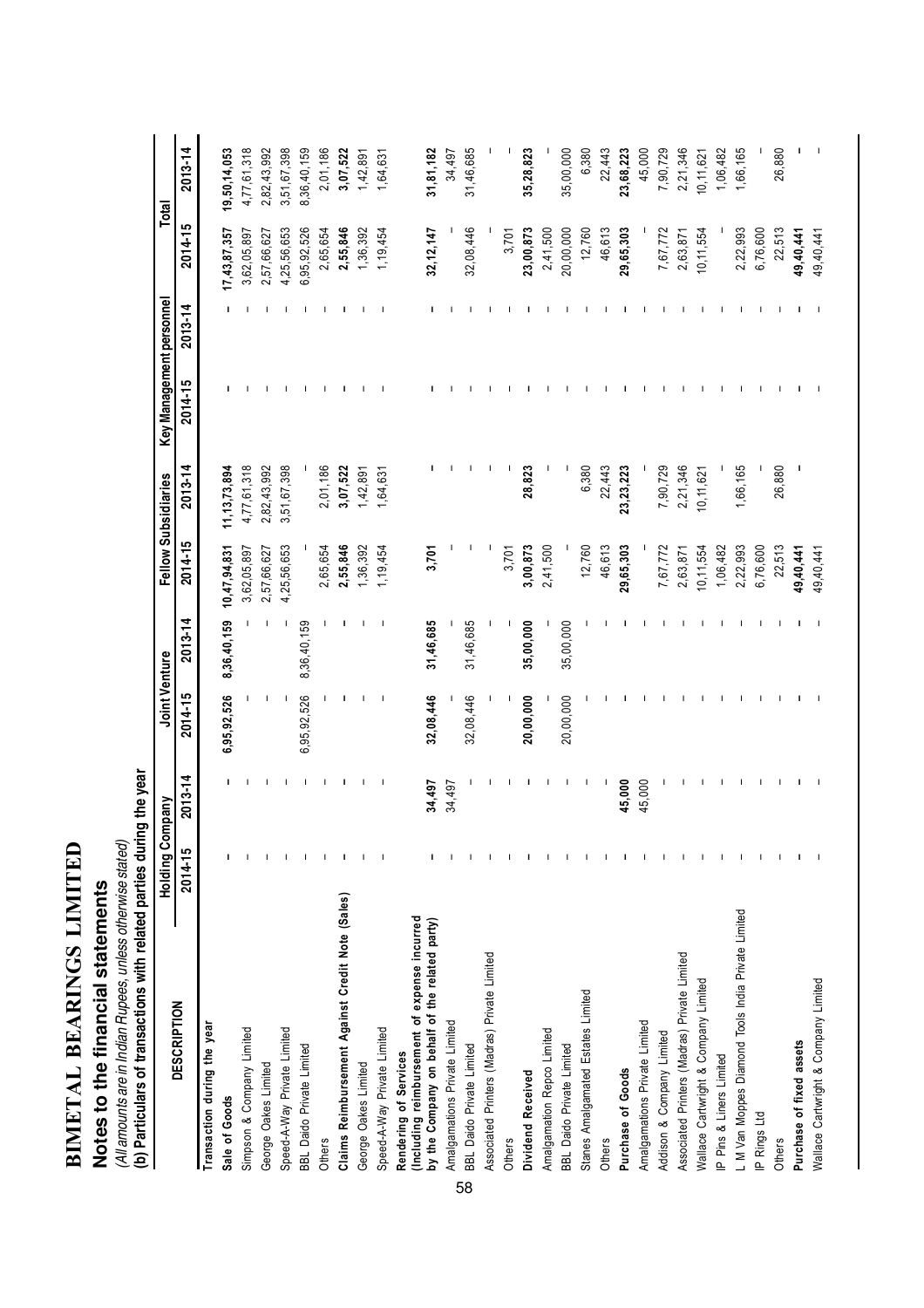| LIMITED         |             |
|-----------------|-------------|
|                 |             |
| <b>BEARINGS</b> |             |
|                 |             |
|                 |             |
|                 |             |
|                 |             |
|                 |             |
|                 |             |
|                 |             |
| BIMETAL         |             |
|                 |             |
|                 |             |
|                 | ֦֧ <u>֦</u> |
|                 |             |

# Notes to the financial statements **Notes to the financial statements**

(All amounts are in Indian Rupees, unless otherwise stated)

(All amounts are in Indian Rupees, unless otherwise stated)<br>(b) Particulars of transactions with related parties during the year (b) Particulars of transactions with related parties during the year

|                                                                                   | Holding Company |             | Joint Venture |             | Fellow Subsidiaries |                | Key Management personnel |             | Total       |                 |
|-----------------------------------------------------------------------------------|-----------------|-------------|---------------|-------------|---------------------|----------------|--------------------------|-------------|-------------|-----------------|
| <b>DESCRIPTION</b>                                                                | 2014-15         | $2013 - 14$ | 2014-15       | $2013 - 14$ | 2014-15             | 2013-14        | 2014-15                  | $2013 - 14$ | 2014-15     | ⅎ<br>$2013 - 1$ |
| (Including reimbursement of expense incurred<br>Receiving of Services             |                 |             |               |             |                     |                |                          |             |             |                 |
| by the related party on behalf of the Company)                                    | 49,94,940       | 46,95,800   | 7,25,996      | 10,47,798   | 1,53,48,463         | 1, 33, 53, 245 |                          |             | 2,10,69,399 | 1,90,96,843     |
| Amalgamations Private Limited                                                     | 49,94,940       | 46,95,800   |               |             |                     |                |                          |             | 49,94,940   | 46,95,800       |
| Sri Rama Vilas Service Limited                                                    |                 |             |               |             | 56,82,345           | 42,15,760      |                          |             | 56,82,345   | 42, 15, 760     |
| Simpson & Company Limited                                                         |                 |             |               |             | 31,78,269           | 29,80,742      |                          |             | 31,78,269   | 29,80,742       |
| Simpson & General Finance Company Limited                                         |                 |             |               | J           | 28,57,023           | 23,78,658      |                          |             | 28,57,023   | 23,78,658       |
| BBL Daido Private Limited                                                         |                 |             | 7,25,996      | 10,47,798   |                     |                |                          |             | 7,25,996    | 10,47,798       |
| The Madras Advertising Company Private Limited                                    |                 |             |               |             | 16,96,219           | 20,90,319      |                          |             | 16,96,219   | 20,90,319       |
| India Pistons Limited                                                             |                 |             |               |             | 1,44,000            |                |                          |             | 1,44,000    |                 |
| Others                                                                            |                 |             |               |             | 17,90,607           | 16,87,766      |                          |             | 17,90,607   | 16,87,766       |
| Discount On Sales                                                                 |                 |             |               |             | 20,59,038           | 14,76,772      |                          |             | 20,59,038   | 14,76,772       |
| George Oakes Limited                                                              |                 |             |               |             | 2,55,457            | 2,51,675       |                          |             | 2,55,457    | 2,51,675        |
| Speed-A-Way Private Limited                                                       |                 |             |               |             | 18,03,581           | 12,25,097      |                          |             | 18,03,581   | 12,25,097       |
| Rent Paid<br>59                                                                   |                 |             |               |             | 25,12,318           | 24,91,452      |                          |             | 25, 12, 318 | 24,91,452       |
| Simpson & Company Limited                                                         |                 |             |               |             | 9,73,680            | 9,73,860       |                          |             | 9,73,680    | 9,73,860        |
| George Oakes Limited                                                              |                 |             |               |             | 5,98,656            | 5,98,656       |                          |             | 5,98,656    | 5,98,656        |
| Wheel & Precision Forgings India Limited                                          |                 |             |               |             | 7,08,478            | 7,08,480       |                          |             | 7,08,478    | 7,08,480        |
| Amalgamations Repco Limited                                                       |                 |             |               |             | 2,31,504            | 2,10,456       |                          |             | 2,31,504    | 2,10,456        |
| <b>Creditors Written Back</b>                                                     |                 |             |               |             |                     | 85,815         |                          |             |             | 85,815          |
| George Oakes Limited                                                              |                 |             |               |             |                     | 80,906         |                          |             |             | 80,906          |
| Simpson and Company Limited                                                       |                 |             |               |             |                     | 134            |                          |             |             | 134             |
| Speed-A-Way Private Limited                                                       |                 |             |               |             |                     | 4,775          | Ш                        |             |             | 4,775           |
| <b>Others</b>                                                                     |                 |             |               |             |                     |                | J.                       |             |             |                 |
| Dividend Paid                                                                     | 67,83,000       | 87,21,000   |               |             | , 32, 64, 482       | 1,70,54,334    | 350                      | 450         | 2,00,47,832 | 2,57,75,784     |
| Amalgamations Private Limited                                                     | 67,83,000       | 87,21,000   |               |             |                     |                | -1                       |             | 67,83,000   | 87,21,000       |
| Simpson & Company Limited                                                         |                 |             |               |             | 42,28,441           | 54,36,567      | ı                        |             | 42,28,441   | 54,36,567       |
| India Pistons Limited                                                             |                 |             |               |             | 89,06,436           | 1, 14, 51, 132 |                          |             | 89,06,436   | 1,14,51,132     |
| Others                                                                            |                 |             |               |             | 1,29,605            | 1,66,635       | 350                      | 450         | 1,29,955    | 1,67,085        |
| Interest Paid                                                                     |                 |             |               |             |                     |                | 6,57,068                 | 8,45,000    | 6,57,068    | 8,45,000        |
| Mr. A. Krishnamoorthy                                                             |                 |             |               |             |                     |                | 6,57,068                 | 8,45,000    | 6,57,068    | 8,45,000        |
| Remuneration Paid (including gratuity and<br>contribution to superannuation fund) |                 |             |               |             |                     |                | 1,07,24,599              | 76,71,245   | 1,07,24,599 | 76,71,245       |
| Mr. A Krishnamoorthy                                                              |                 |             |               |             |                     |                | 51,93,747                | 29,35,000   | 51,93,747   | 29,35,000       |
| Mr.S.Narayanan                                                                    |                 |             |               |             |                     |                | 55,30,852                | 47,36,245   | 55,30,852   | 47,36,245       |
|                                                                                   |                 |             |               |             |                     |                |                          |             |             |                 |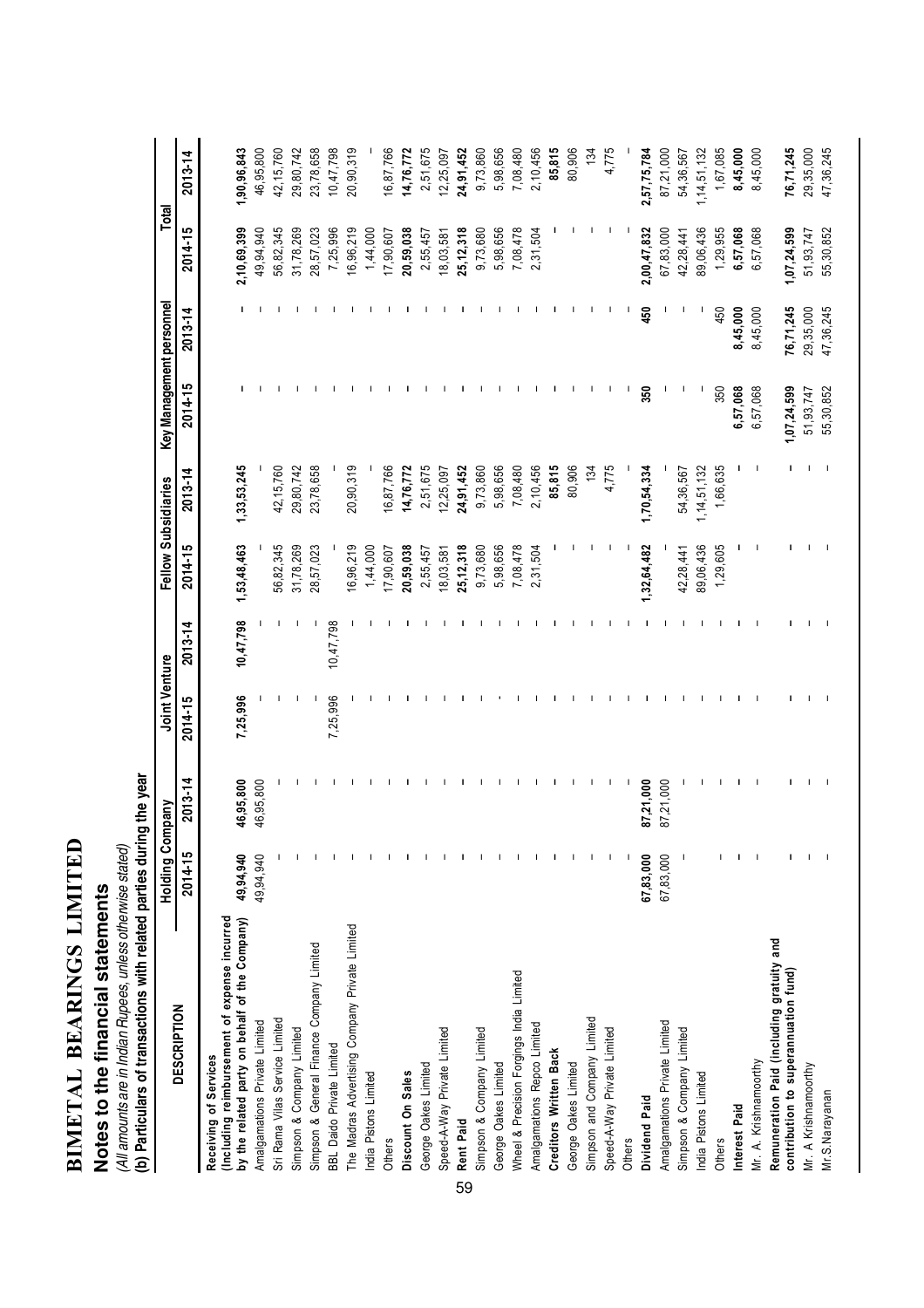| ם הירו ואו ז<br>֦֧֦֦֧֧֧֡֓֓֓֓֓֓֓֓֓֓֓֓֓֓֓֓֓֓֡֓֓֓֡֓֓֓֓֡֓֓֓֡֓֓֡֓֓֓֡֓֓֓֡֡֡֬֓֓֓֡֬֓֓֩֓֩֓ |  |
|-----------------------------------------------------------------------------------|--|
| $\overline{C}$                                                                    |  |
|                                                                                   |  |
|                                                                                   |  |
|                                                                                   |  |
|                                                                                   |  |
| N<br>R<br>R                                                                       |  |
|                                                                                   |  |
|                                                                                   |  |
|                                                                                   |  |
| IETAI                                                                             |  |
| $\mathbf{\Xi}$                                                                    |  |
|                                                                                   |  |
|                                                                                   |  |

# Notes to the financial statements **Notes to the financial statements**

(All amounts are in Indian Rupees, unless otherwise stated)<br>(b) Particulars of transactions with related parties during the year (b) Particulars of transactions with related parties during the year (All amounts are in Indian Rupees, unless otherwise stated)

|                                                  | <b>Holding Company</b> |             | Joint Venture |             |             | Fellow Subsidiaries | Key Management personnel |             |             | Total       |
|--------------------------------------------------|------------------------|-------------|---------------|-------------|-------------|---------------------|--------------------------|-------------|-------------|-------------|
| <b>DESCRIPTION</b>                               | 2014-15                | $2013 - 14$ | 2014-15       | 2013-14     | 2014-15     | 2013-14             | 2014-15                  | $2013 - 14$ | 2014-15     | $2013 - 14$ |
| Balance at Year end                              |                        |             |               |             |             |                     |                          |             |             |             |
| Investments (Value of Shares)                    |                        |             | 4,40,00,050   | 2,00,00,500 | 93,92,955   | 18,92,955           |                          |             | 53,393,005  | 2,18,93,455 |
| Amalgamations Repco Limited                      |                        |             |               |             | 14,79,900   | 14,79,900           |                          |             | 1,479,900   | 14,79,900   |
| BBL Daido Private Limited                        |                        |             | 4,40,00,050   | 2,00,00,500 |             |                     |                          |             | 44,000,050  | 2,00,00,500 |
| Stanes Amalgamated Estates Limited               |                        |             |               |             | 4,13,055    | 4, 13, 055          |                          |             | 413,055     | 4,13,055    |
| IPL Green Power Limited                          |                        |             |               |             | 75,00,000   |                     |                          |             | 7,500,000   |             |
| <b>Sundry Debtors</b>                            |                        |             | 92,05,916     | 2,69,65,217 | 1,75,58,252 | 1,86,82,397         |                          |             | 26,764,168  | 4,56,47,614 |
| Simpson & Company Limited                        |                        |             |               |             | 25,24,295   | 40,03,767           |                          |             | 2,524,295   | 40,03,767   |
| George Oakes Limited                             |                        |             |               |             | 42,63,145   | 39,75,359           |                          |             | 4,263,145   | 39,75,359   |
| Speed-A-Way Private Limited                      |                        |             |               |             | ,05,51,301  | 1,05,38,526         |                          |             | 10,551,301  | 1,05,38,526 |
| BBL Daido Private Limited                        |                        |             | 92,05,916     | 2,69,65,217 |             |                     |                          |             | 9,205,916   | 2,69,65,217 |
| Tractor and Farm Equipment Limited               |                        |             |               |             |             | 1,64,745            |                          |             |             | 1,64,745    |
| Others                                           |                        |             |               |             | 2,19,511    |                     |                          |             | 2,19,511    |             |
| Advances Recoverable In Cash or In Kind or<br>60 |                        |             |               |             |             |                     |                          |             |             |             |
| For Value to be received                         |                        |             |               |             | 1,85,461    | 4,51,960            |                          |             | 1,85,461    | 4,51,960    |
| George Oakes Limited                             |                        |             |               |             |             | 2,66,499            |                          |             |             | 2,66,499    |
| Amco Saft Limited                                |                        |             |               |             | 1,85,461    | 1,85,461            |                          |             | 1,85,461    | 1,85,461    |
| Amounts Payable                                  | 22,81,808              | 12,02,273   | 2,51,947      | 2,01,490    | 43,02,746   | 37,86,038           | 32,87,931                | 1,65,000    | 1,01,24,432 | 53,54,801   |
| Amalgamations Private Limited                    | 22,81,808              | 12,02,273   |               |             |             |                     |                          |             | 22,81,808   | 12,02,273   |
| <b>BBL Daido Private Limited</b>                 |                        |             | 2,51,947      | 2,01,490    |             |                     |                          |             | 2,51,947    | 2,01,490    |
| Simpson & Company Limited                        |                        |             |               |             | 12,50,388   | 6,20,970            |                          |             | 12,50,388   | 6,20,970    |
| Simpson & General Finance Company Limited        |                        |             |               |             | 8,01,902    | 2,55,186            |                          |             | 8,01,902    | 2,55,186    |
| Sri Rama Vilas Service Limited                   |                        |             |               |             | 4,93,470    | 7,59,315            |                          |             | 4,93,470    | 7,59,315    |
| P Pins & Liners Limited                          |                        |             |               |             | 62,428      | 62,428              |                          |             | 62,428      | 62,428      |
| The Madras Advertising Company Limited           |                        |             |               |             | ,68,985     | 6,27,717            |                          |             | 1,68,985    | 6,27,717    |
| IP Rings Limited                                 |                        |             |               |             | 5,93,907    |                     |                          |             | 5,93,907    |             |
| Mr.A.Krishnamoorthy, Managing Director           |                        |             |               |             |             |                     | 24,87,931                |             | 24,87,931   |             |
| Mr.S.Narayanan, Wholetime Director               |                        |             |               |             |             |                     | 8,00,000                 | 1,65,000    | 8,00,000    | 1,65,000    |
| Others                                           |                        |             |               |             | 9,31,666    | 14,60,422           |                          |             | 9,31,666    | 14,60,422   |
| <b>Fixed Deposits</b>                            |                        |             |               |             |             |                     |                          | 84,50,000   |             | 84,50,000   |
| Mr. A. Krishnamoorthy                            |                        |             |               |             |             |                     |                          | 84,50,000   |             | 84,50,000   |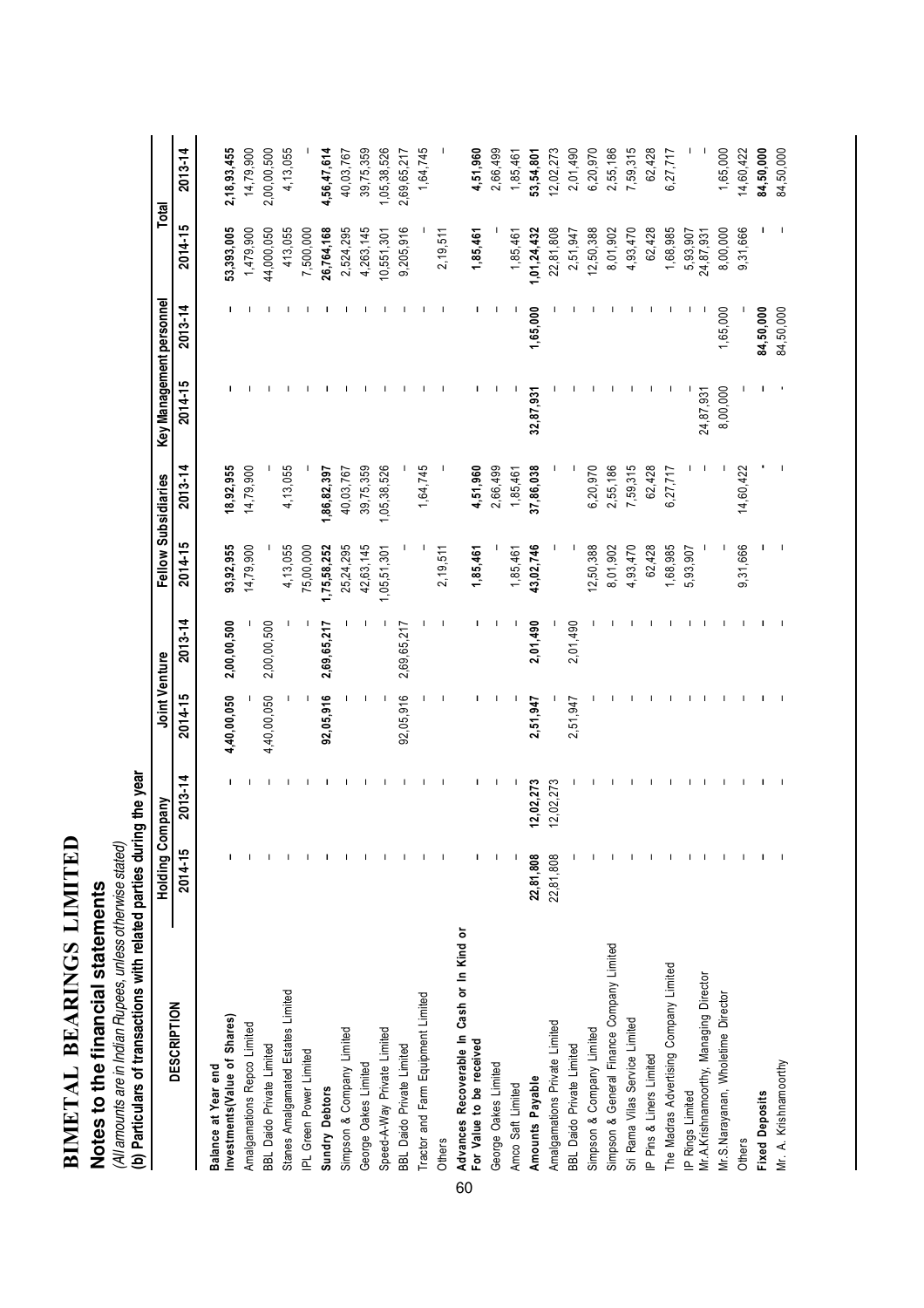#### **Notes to the Financial Statements**

(All amounts are in Indian Rupees, unless otherwise stated)

#### 44. Research and development expenditure incurred during the year

|                                                                                                   |               | Year Ended    |
|---------------------------------------------------------------------------------------------------|---------------|---------------|
| <b>Particulars</b>                                                                                | 31 March 2015 | 31 March 2014 |
|                                                                                                   | ₹             | ₹             |
| Expenditure on R&D (DSIR approved R&D Centres)                                                    |               |               |
| Capital Expenditure                                                                               | 19,34,238     | 27,77,153     |
| Revenue Expenditure                                                                               |               |               |
| Consultancy charges & Stay expenses                                                               | 18,69,022     | 27,99,939     |
| Research and development expenses included under<br>various heads of Statement of Profit and Loss | 54,35,553     | 51,88,872     |

#### 45. (a) Derivatives outstanding as at the reporting date

|                                   |                                                                                          |                      |             | As at               |             |
|-----------------------------------|------------------------------------------------------------------------------------------|----------------------|-------------|---------------------|-------------|
|                                   |                                                                                          | 31 March 2015        |             | 31 March 2014       |             |
| <b>Particulars</b>                | <b>Purpose</b>                                                                           | Amount in            |             | Amount in           |             |
|                                   |                                                                                          | Foreign<br>Currency  | ₹           | Foreign<br>Currency | ₹           |
| Forward contracts<br>to sell USD  | Hedge of firm commitment and highly probable<br>forecast transaction/Hedge of underlying | <b>USD 12,55,000</b> | 7,79,10,400 | USD 12,80,000       | 7,65,31,200 |
| Forward contracts<br>to sell Euro | Hedge of firm commitment and highly probable<br>forecast transaction/Hedge of underlying | EUR 1,70,000         | 1,13,73,000 | EUR 45,000          | 37,02,600   |

#### (b) Particulars of unhedged foreign currency exposures as at the reporting date

|                   |   |                    |                          |             | As at                   |                          |
|-------------------|---|--------------------|--------------------------|-------------|-------------------------|--------------------------|
|                   |   |                    | 31 March 2015            |             | 31 March 2014           |                          |
|                   |   | <b>Particulars</b> | Amount in                |             | Amount in               |                          |
|                   |   |                    | <b>Foreign Currency</b>  | ₹           | <b>Foreign Currency</b> | ₹                        |
| Trade receivables | - | In GBP             | $\overline{\phantom{0}}$ | -           | GBP 11,375              | 11,23,054                |
|                   | - | In USD             | <b>USD 3,04,233</b>      | 1,88,86,785 | <b>USD 45,229</b>       | 27,04,217                |
|                   | - | In EURO            | $\overline{\phantom{0}}$ |             | EUR 38,096              | 31,34,405                |
| Trade payable     | - | In JPY             | JPY 3,20,46,760          | 1,68,05,321 | JPY 2,40,73,912         | 1,40,54,350              |
|                   | - | In USD             | USD 2,07,521             | 1,30,69,672 | -                       | $\overline{\phantom{0}}$ |
|                   | - | In EURO            | EUR 2,00,160             | 1,36,24,863 | -                       | -                        |
|                   | - | In CHF             | CHF 1,368                | 89,002      | -                       | $\overline{\phantom{0}}$ |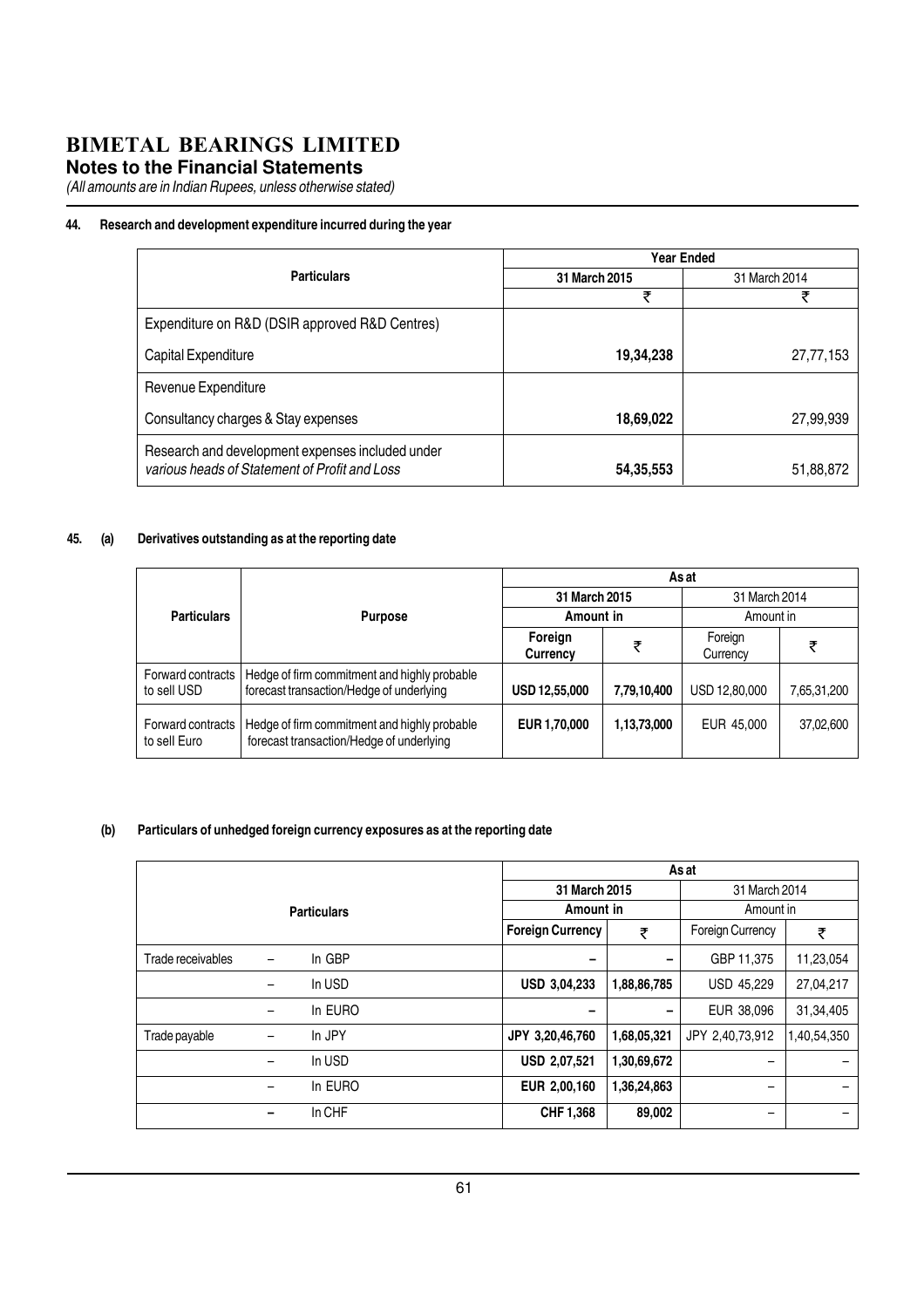**Notes to the Financial Statements**

(All amounts are in Indian Rupees, unless otherwise stated)

#### 46. The Company has the following investment in a jontly controlled entity:

|     | Name of the Joint Venture                                                                                                                                                                     | <b>Country of Incorporation</b> | Proportionate of ownership interest |               |
|-----|-----------------------------------------------------------------------------------------------------------------------------------------------------------------------------------------------|---------------------------------|-------------------------------------|---------------|
|     |                                                                                                                                                                                               |                                 | 31 March 2015                       | 31 March 2014 |
|     | <b>BBL Daido Private Limited</b><br>The Company's share of each of the assets, liabilities, income<br>and expenses in the Joint Venture, based on the financial<br>statements are as follows: | India                           | 20%                                 | 20%           |
| (a) | Assets:                                                                                                                                                                                       |                                 |                                     |               |
|     | Tangible assets                                                                                                                                                                               |                                 | 3, 13, 35, 142                      | 2,74,08,065   |
|     | Intangible assets                                                                                                                                                                             |                                 | 24,417                              | 32,483        |
|     | Capital work in progress                                                                                                                                                                      |                                 | 26,57,506                           | 49,183        |
|     | Long-term loans and advances                                                                                                                                                                  |                                 | 1,78,13,861                         | 7,76,454      |
|     | Inventories                                                                                                                                                                                   |                                 | 2,04,96,030                         | 1,74,04,777   |
|     | Trade receivables                                                                                                                                                                             |                                 | 2,04,80,508                         | 1,72,30,233   |
|     | Cash and bank balances                                                                                                                                                                        |                                 | 1,13,374                            | 15,91,927     |
|     | Short-term loans and advances                                                                                                                                                                 |                                 | 25,39,812                           | 22,70,031     |
| (b) | Liabilities                                                                                                                                                                                   |                                 |                                     |               |
|     | Long term borrowings                                                                                                                                                                          |                                 | 33,22,524                           | 26,97,877     |
|     | Long term provisions                                                                                                                                                                          |                                 | 1,18,275                            | 85,456        |
|     | Short term borrowings                                                                                                                                                                         |                                 | 27,40,226                           |               |
|     | Trade payables                                                                                                                                                                                |                                 | 1,71,74,386                         | 2,10,67,675   |
|     | Other current liabilities                                                                                                                                                                     |                                 | 65,09,947                           | 51,91,069     |
|     | Short term provisions                                                                                                                                                                         |                                 | 1,95,593                            | 23,46,775     |
| (c) | Income                                                                                                                                                                                        |                                 |                                     |               |
|     | Revenue from operations (net of excise duty)                                                                                                                                                  |                                 | 8,65,87,929                         | 8,13,68,451   |
|     | Other income                                                                                                                                                                                  |                                 | 23,84,270                           | 6,81,339      |
| (d) | Expenses                                                                                                                                                                                      |                                 |                                     |               |
|     | Cost of materials consumed                                                                                                                                                                    |                                 | 4,58,69,580                         | 4,14,86,902   |
|     | Stock in trade                                                                                                                                                                                |                                 | 1,39,416                            | 3,580         |
|     | Changes in inventories of finished goods, work in progress and stock in trade                                                                                                                 |                                 | 81,379                              | 32,96,872     |
|     | Employee benefits expenses                                                                                                                                                                    |                                 | 38,57,882                           | 24,64,647     |
|     | Finance costs                                                                                                                                                                                 |                                 | 9,39,863                            | 15,34,767     |
|     | Depreciation and amortisation expense                                                                                                                                                         |                                 | 34,59,619                           | 40,07,865     |
|     | Other Expenses                                                                                                                                                                                |                                 | 2,55,83,852                         | 1,78,23,718   |
|     | Provision for current and deferred tax                                                                                                                                                        |                                 | 33,16,091                           | 37,15,606     |
|     | *Amount is below the rounding off norm adopted by the Company                                                                                                                                 |                                 |                                     |               |
| (e) | Share of the Company in the contingent liabilities                                                                                                                                            |                                 | 12,99,394                           | 64,526        |
| (f) | Share of the Company in capital commitments                                                                                                                                                   |                                 | 4,39,85,156                         | 85,73,200     |
|     |                                                                                                                                                                                               |                                 |                                     |               |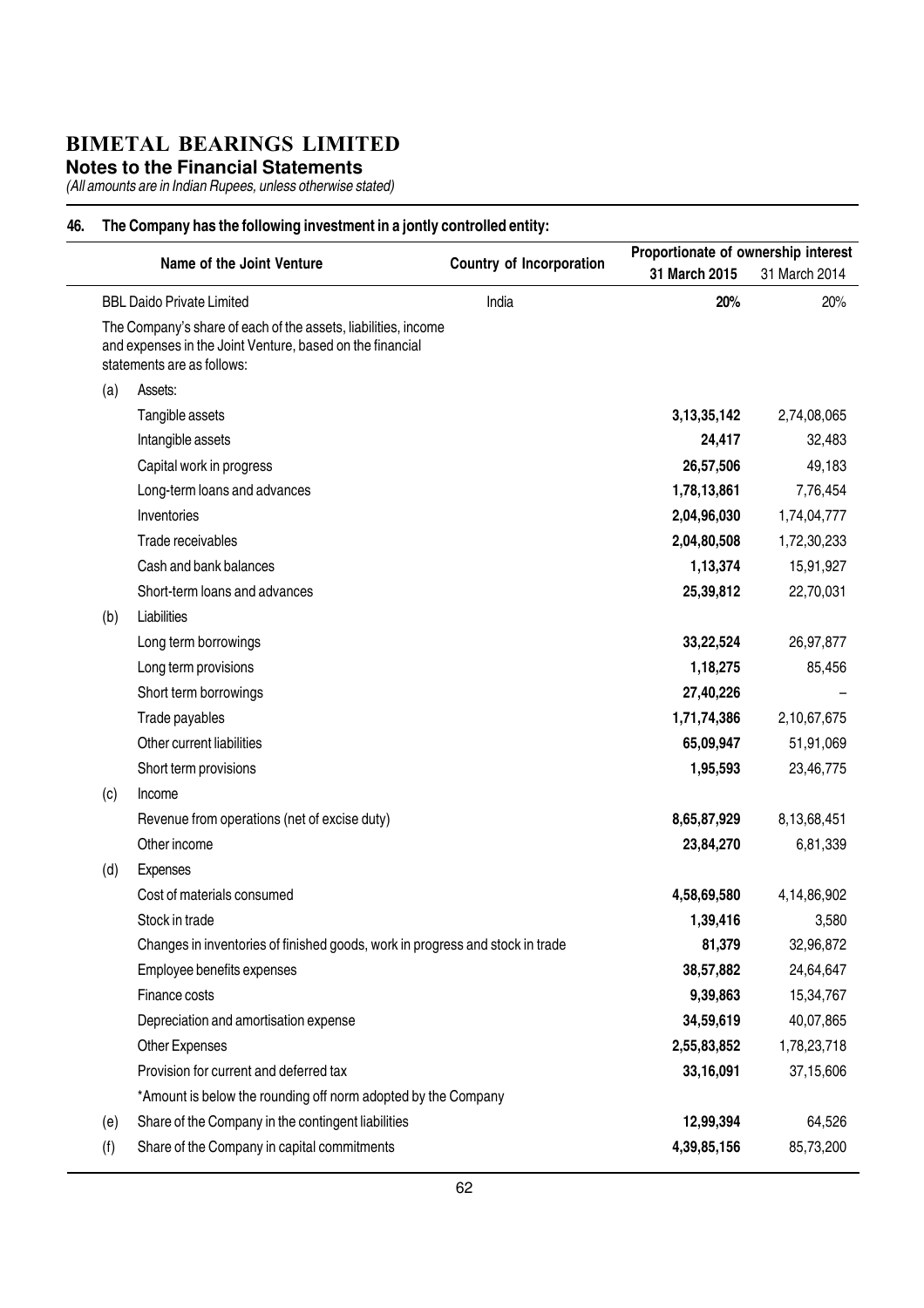**Notes to the Financial Statements**

(All amounts are in Indian Rupees, unless otherwise stated)

#### 47. Previous year figures

The previous year figures have been reclassified wherever necessary to conform to this year's classification.

#### For Price Waterhouse

Firm Registration No: 301112E Chartered Accountants

SUBRAMANIAN VIVEK Partner Membership Number : 100332

Place : Chennai Date : May 30, 2015

#### For and on behalf of the Board

A. KRISHNAMOORTHY Managing Director

S. NARAYANAN Whole-time Director

K.VIDHYA SHANKAR Company Secretary

Place : Chennai Date : May 30, 2015 N.VENKATARAMANI **Director** 

P.M.VENKATASUBRAMANIAN **Director** 

N.VENKATARAMAN Chief Financial Officer

#### Annexure to Financial Statements / Directors' Report for the year ended 31<sup>st</sup> March 2015

#### Form No. AOC – 1 [Pursuant to Sub-Section 3 of Section 129 of the Companies Act, 2013 read with Rule 5 of the Companies (Accounts), Rules, 2014]

|    | Name of the Associate                                                      | BBL Daido (P) Ltd.          | <b>IPL Green Power Limited</b> |
|----|----------------------------------------------------------------------------|-----------------------------|--------------------------------|
| 1. | Latest audited Balance Sheet Date                                          | 31 <sup>st</sup> March 2015 | 31 <sup>st</sup> March 2015    |
| 2. | Shares of Associate/Joint Ventures held by the company on the year end     |                             |                                |
|    | Number (No.)                                                               | 2480000                     | 750000                         |
|    | Amount of Investment in Associates/Joint Venture                           | <b>Rs.440.00 lacs</b>       | <b>Rs.75.00 lacs</b>           |
|    | Extend of Holding %                                                        | 20.00                       | 24.19                          |
| 3. | Description of how there is significant influence                          | Voting power                | Voting power                   |
| 4. | Reason why the associate/joint venture is not consolidated                 | Not applicable              | Not applicable                 |
| 5. | Net worth attributable to Shareholding as per latest audited Balance Sheet | Rs.587.96 lacs              | <b>Rs.43.62 lacs</b>           |
| 6. | Profit / Loss for the year                                                 | Rs.286.22, lacs             | <b>Rs.-75.79 lacs</b>          |
|    | (i) Considered in Consolidation                                            | Not applicable              | Not applicable                 |
|    | Not Considered in Consolidation<br>(ii)                                    | Not applicable              | Not applicable                 |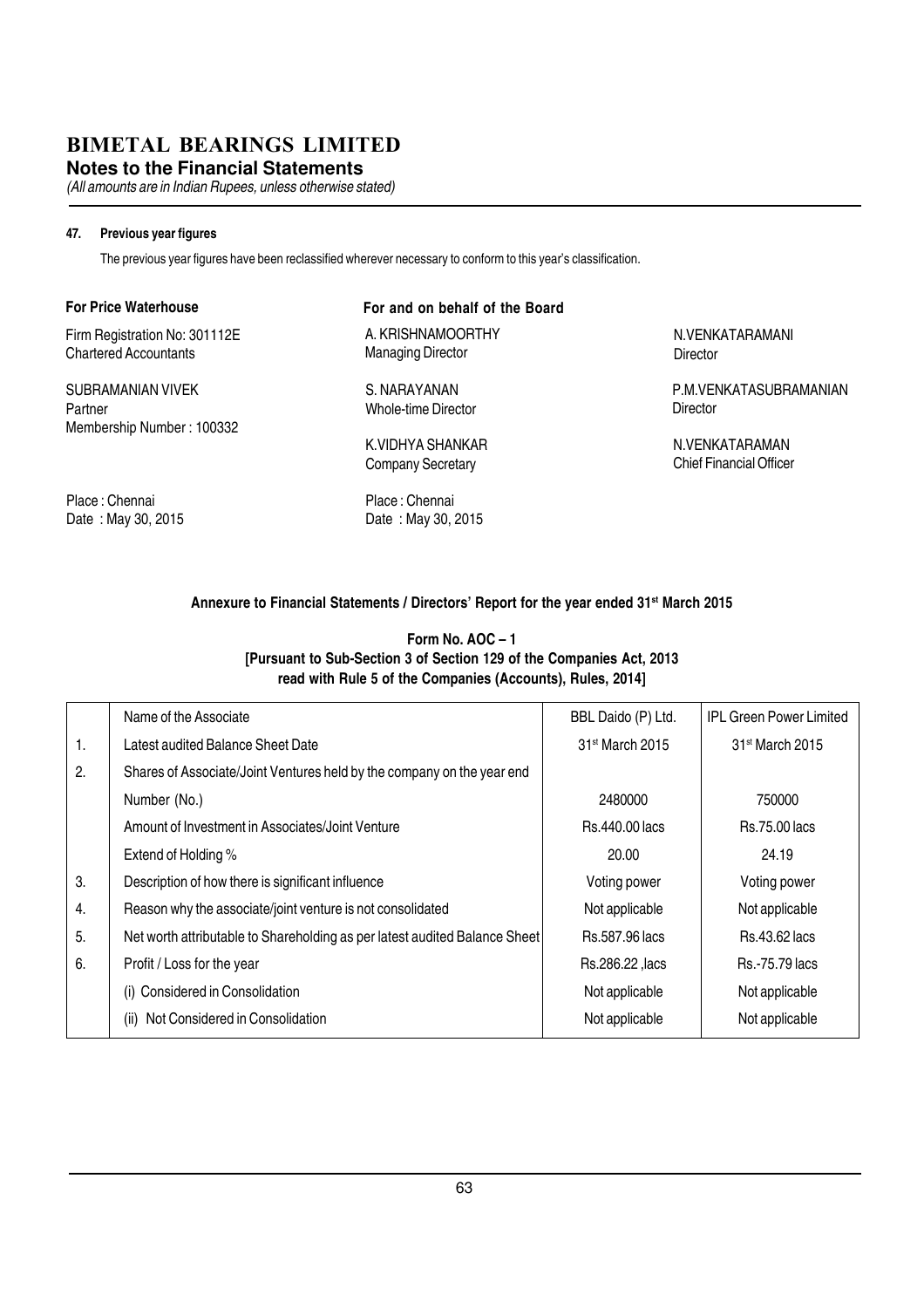#### **BIMETAL BEARINGS LIMITED FINANCIAL HIGHLIGHTS – PAST FIVE YEARS**

#### **(**` **in Lacs)**

|                                                   |                |                | <b>Financial Year Ended</b> |                |                |
|---------------------------------------------------|----------------|----------------|-----------------------------|----------------|----------------|
|                                                   | March 31, 2015 | March 31, 2014 | March 31, 2013              | March 31, 2012 | March 31, 2011 |
| <b>Net Sales</b>                                  | 15,290.92      | 14,210.25      | 15,791.65                   | 16,992.03      | 14,294.26      |
| Profit before tax                                 | 740.07         | 502.74         | 908.53                      | 1,879.68       | 1,372.84       |
| Profit after tax                                  | 558.31         | 385.75         | 675.70                      | 1,285.05       | 913.94         |
| Dividend:<br>Amount                               | 286.87         | 267.75         | 344.25                      | 420.75         | 420.75         |
| Percentage                                        | 75             | 70             | 90                          | 110            | 110            |
| Earnings per share $(\overline{\tau})$            | 14.60          | 10.09          | 17.67                       | 33.60          | 23.89          |
| Net block of Fixed Assets (Excluding Revaluation) | 3,667.62       | 3,983.25       | 3,786.80                    | 3,534.38       | 3,572.87       |
| Share Capital                                     | 382.50         | 382.50         | 382.50                      | 382.50         | 382.50         |
| Reserves (Excluding Revaluation Reserve)          | 13,553.84      | 13,363.55      | 13,291.06                   | 13,018.12      | 12,220.46      |
| Net Worth                                         | 13,936.34      | 13,746.06      | 13,673.56                   | 13,400.62      | 12,602.96      |
| Debt Equity Ratio:<br>All Loans: Net Worth        | 0.00:1         | 0.01:1         | 0.01:1                      | 0.01:1         | 0.01:1         |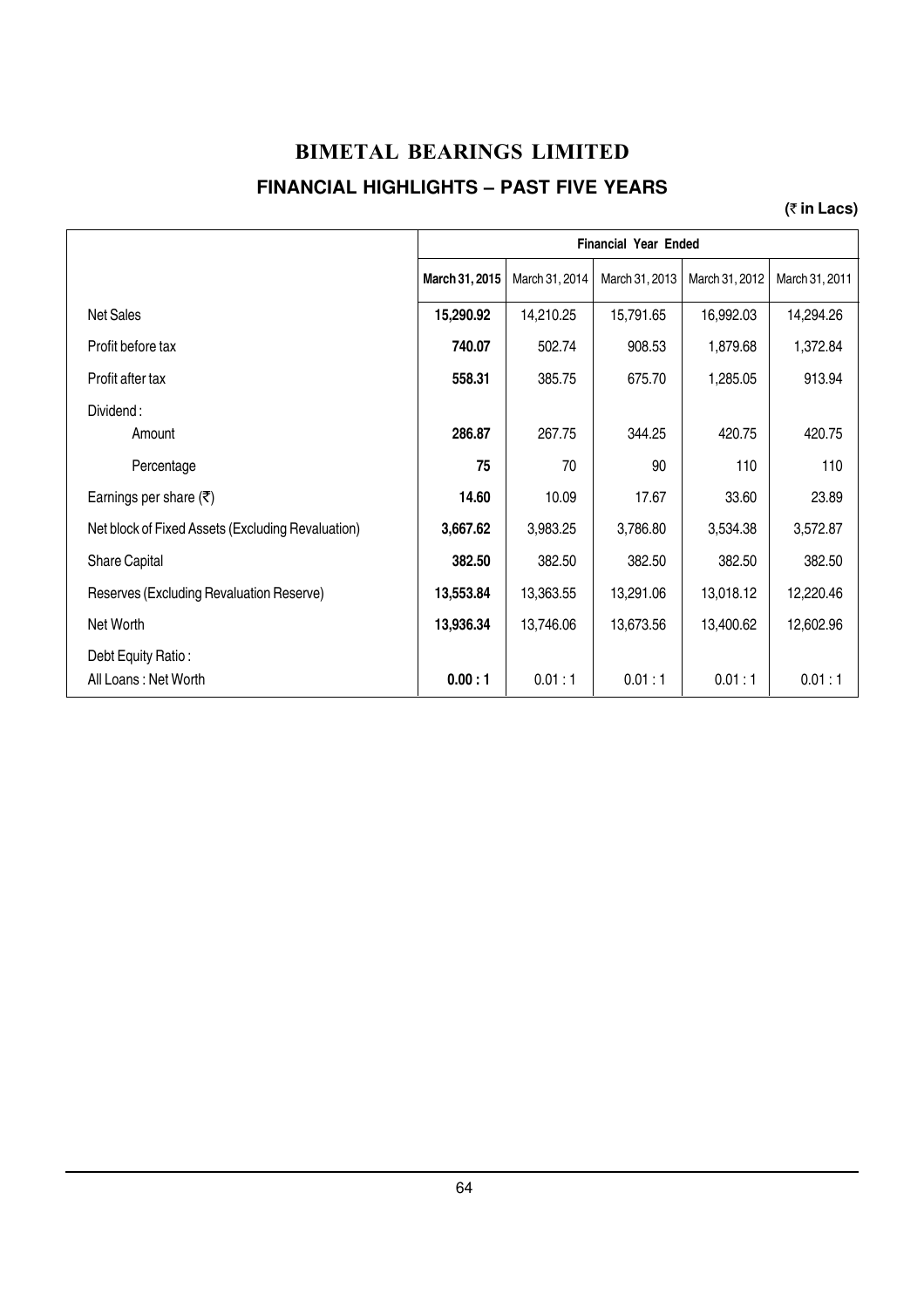|                                                                                                                     | <b>BIMETAL BEARINGS LIMITED</b><br>CIN:L29130TN1961PLC004466<br>Regd. Office: Huzur Gardens, Sembiam, Chennai 600 011 Tel: (044) 2537 5581<br>Website: www.bimite.co.in E-mail: vidhyashankar@bimite.co.in<br><b>ATTENDANCE SLIP</b>                                                                                                                      |    |                                                                                                                                       | Bime al Bearings Limi ed (CIN: L29130TN1961PLC004466)<br>Regd Offce: Huzur Gardens, Sembium, Chennai-600 011. Website: www.bimite.co.in Email: vidhyashankar@bimite.co.in<br>Proxy Form (Form No. MGT - 11)<br>(Pursuant to Section 105(6) of the Companies Act, 2013 and Rule 19(3) of the Companies (Management & Administration), Rules, 2014)<br>Name of the member(s)<br>Folio / DP ID - Client ID |           |
|---------------------------------------------------------------------------------------------------------------------|-----------------------------------------------------------------------------------------------------------------------------------------------------------------------------------------------------------------------------------------------------------------------------------------------------------------------------------------------------------|----|---------------------------------------------------------------------------------------------------------------------------------------|---------------------------------------------------------------------------------------------------------------------------------------------------------------------------------------------------------------------------------------------------------------------------------------------------------------------------------------------------------------------------------------------------------|-----------|
|                                                                                                                     | 54th ANNUAL GENERAL MEETING 2015                                                                                                                                                                                                                                                                                                                          |    |                                                                                                                                       | <b>Registered Address</b><br>E-Mail:                                                                                                                                                                                                                                                                                                                                                                    |           |
|                                                                                                                     |                                                                                                                                                                                                                                                                                                                                                           |    |                                                                                                                                       |                                                                                                                                                                                                                                                                                                                                                                                                         |           |
|                                                                                                                     |                                                                                                                                                                                                                                                                                                                                                           |    |                                                                                                                                       |                                                                                                                                                                                                                                                                                                                                                                                                         |           |
|                                                                                                                     |                                                                                                                                                                                                                                                                                                                                                           |    |                                                                                                                                       |                                                                                                                                                                                                                                                                                                                                                                                                         |           |
|                                                                                                                     |                                                                                                                                                                                                                                                                                                                                                           |    |                                                                                                                                       |                                                                                                                                                                                                                                                                                                                                                                                                         |           |
|                                                                                                                     |                                                                                                                                                                                                                                                                                                                                                           |    |                                                                                                                                       |                                                                                                                                                                                                                                                                                                                                                                                                         |           |
|                                                                                                                     |                                                                                                                                                                                                                                                                                                                                                           |    |                                                                                                                                       |                                                                                                                                                                                                                                                                                                                                                                                                         |           |
|                                                                                                                     |                                                                                                                                                                                                                                                                                                                                                           |    |                                                                                                                                       |                                                                                                                                                                                                                                                                                                                                                                                                         |           |
|                                                                                                                     |                                                                                                                                                                                                                                                                                                                                                           |    |                                                                                                                                       | as my/our proxy to attend and vote (on a poll) for me/us and on my/our behalf at the 54 <sup>th</sup> Annual General Meeting of the Company to be held on<br>Monday, the 27th day of July 2015 at 10.15 a.m at New Woodlands Hotel, 72/75, Dr. Radhakrishnan Salai, Mylapore, Chennai - 600 004 and<br>at any adjournment thereof in respect of such resolutions as are indicated below:                |           |
|                                                                                                                     |                                                                                                                                                                                                                                                                                                                                                           |    | No.                                                                                                                                   | (Optional)<br>Description of the Resolutions                                                                                                                                                                                                                                                                                                                                                            |           |
|                                                                                                                     |                                                                                                                                                                                                                                                                                                                                                           |    |                                                                                                                                       | (For)<br><b>Ordinary Business:</b>                                                                                                                                                                                                                                                                                                                                                                      | (Against) |
|                                                                                                                     |                                                                                                                                                                                                                                                                                                                                                           |    |                                                                                                                                       | Adoption of Financial Statements for the year ended 31st March 2015                                                                                                                                                                                                                                                                                                                                     |           |
|                                                                                                                     |                                                                                                                                                                                                                                                                                                                                                           |    | 2.                                                                                                                                    | Approval of Dividend for the financial year ended 31st March 2015                                                                                                                                                                                                                                                                                                                                       |           |
| I/we hereby record my/our presence at the 54th Annual General Meeting of the Company at New Woodlands Hotel, 72/75, | $\sigma_{\mathcal{D}}$                                                                                                                                                                                                                                                                                                                                    | 3. | Re-appointment of Mr.S.Narayanan, Whole-time Director, who retires by rotation.                                                       |                                                                                                                                                                                                                                                                                                                                                                                                         |           |
|                                                                                                                     |                                                                                                                                                                                                                                                                                                                                                           |    | <b>Special Business:</b><br>Appointment of M/s. Price Waterhouse, Chartered Accountants LLP as Auditors and fixing their remuneration |                                                                                                                                                                                                                                                                                                                                                                                                         |           |
| Dr. Radhakrishnan Salai, Mylapore, Chennai - 600 004 on Monday the 27th day of July 2015 at 10.15 a.m.              |                                                                                                                                                                                                                                                                                                                                                           |    |                                                                                                                                       | Ratification of remuneration of Cost Auditors for the financial year 2015 - 2016.                                                                                                                                                                                                                                                                                                                       |           |
|                                                                                                                     | Member's Folio/DPID-Client ID No.<br>Member's/Proxy's Signature<br>Member's/Proxy's name in Block Letters                                                                                                                                                                                                                                                 |    | Signed this                                                                                                                           | 2015<br>Affix<br>Revenue<br>stamp<br>Signature of the Share-holder(s)<br>Signature of the Proxy-holder(s)<br>Note: The proxy form in order to be effective should be duly completed and deposited at the Registered Office of the Company not less than 48 hours<br>before the commencement of the meeting.                                                                                             |           |
|                                                                                                                     |                                                                                                                                                                                                                                                                                                                                                           |    |                                                                                                                                       |                                                                                                                                                                                                                                                                                                                                                                                                         |           |
|                                                                                                                     | <b>ELECTRONIC VOTING PARTICULARS</b>                                                                                                                                                                                                                                                                                                                      |    |                                                                                                                                       | Bime al Bearings Limi ed (CIN: L29130TN1961PLC004466)<br>Regd Offce: Huzur Gardens, Sembium, Chennai-600 011. Website: www.bimite.co.in Email: vidhyashankar@bimite.co.in<br><b>BALLOT FORM 54th ANNUAL GENERAL MEETING</b><br><b>Ballot No:</b>                                                                                                                                                        |           |
| <b>EVEN</b>                                                                                                         | <b>USER-ID</b><br><b>PASSWORD / PIN</b>                                                                                                                                                                                                                                                                                                                   |    |                                                                                                                                       | Name(s) of member(s)<br>(including) joint holders, if any)                                                                                                                                                                                                                                                                                                                                              |           |
| 102053                                                                                                              |                                                                                                                                                                                                                                                                                                                                                           |    |                                                                                                                                       | Registered address of the sole/<br>first named member                                                                                                                                                                                                                                                                                                                                                   |           |
|                                                                                                                     |                                                                                                                                                                                                                                                                                                                                                           |    |                                                                                                                                       | Registered Folio / DPID / CID No(s). :<br>Shares:                                                                                                                                                                                                                                                                                                                                                       |           |
|                                                                                                                     |                                                                                                                                                                                                                                                                                                                                                           |    |                                                                                                                                       |                                                                                                                                                                                                                                                                                                                                                                                                         |           |
|                                                                                                                     | Instructions to members attending the 54 <sup>th</sup> Annual General Meeting :<br>Members/Proxies should bring the Attendance Slip duly filled in and also a copy of their Annual Report to meeting.                                                                                                                                                     |    |                                                                                                                                       | I/We hereby exercise my/our vote in respect of the resolutions to be passed through ballot for the business stated in the notice of the<br>54 <sup>th</sup> Annual General Meeting (AGM) of the company by sending my/our assent or dissent to the said resolutions by placing the (-/) mark<br>at the appropriate box below.                                                                           |           |
| $\mathbf{2}$                                                                                                        | Members are requested to be in their seats at the meeting well before the scheduled time for the commencement of the Annual General<br>Meeting to avoid interruptions in the proceedings.                                                                                                                                                                 |    | No.                                                                                                                                   | Description of the Resolutions<br>Assent (For)   Dissent (Against)<br>No. of Shares                                                                                                                                                                                                                                                                                                                     |           |
| 3)                                                                                                                  | Members are requested to intimate the Registrars & Share Transfer Agents changes if any in their registered address.                                                                                                                                                                                                                                      |    |                                                                                                                                       | <b>Ordinary Business:</b>                                                                                                                                                                                                                                                                                                                                                                               |           |
|                                                                                                                     | Members are requested to quote their Folio Number / DPID - Client ID Number in all correspondence.                                                                                                                                                                                                                                                        |    | 2.                                                                                                                                    | Adoption of Financial Statements for the year ended 31st March 2015<br>Approval of Dividend for the financial year ended 31st March 2015                                                                                                                                                                                                                                                                |           |
| wastage.                                                                                                            | If you and/or your family members are receiving more than one copy of the Annual Report and other communications and would like to avoid<br>duplication, kindly inform the Registrars & Share Transfer Agents to enable them to mail only one copy. This will help the Company to avoid                                                                   |    | -3.                                                                                                                                   | Re-appointment of Mr.S.Narayanan, Whole-time Director, who retires by rotation.<br><b>Special Business:</b>                                                                                                                                                                                                                                                                                             |           |
| 6)                                                                                                                  | Members holding shares in more than one Folio in identical order of names are requested to write to Registrars & Share Transfer Agents<br>enclosing the Share Certificates to enable the Company to consolidate the holding in one Folio to facilitate better service.                                                                                    |    | 4.                                                                                                                                    | Appointment of M/s. Price Waterhouse, Chartered Accountants LLP as<br>Auditors and fixing their remuneration                                                                                                                                                                                                                                                                                            |           |
|                                                                                                                     | The Company's shares are compulsorily traded in dematerialized form and therefore shareholders are advised to dematerialize their shares<br>which will offer better liquidity and market rates. Transfer of shares in the demat form does not attract stamp duty besides avoiding bad<br>$\sigma$<br>delivery, issue of duplicate share certificates etc. |    | 5.                                                                                                                                    | Ratification of remuneration of Cost Auditors for the financial year 2015 - 2016.                                                                                                                                                                                                                                                                                                                       |           |

Ŧ

Date :

| THE WILL THE WILL THE CHEEF INTERFERENCE BOULDING BY THE MINISTRY OF COLDOTALE ATTAITS, WE request you to register and update your em |
|---------------------------------------------------------------------------------------------------------------------------------------|
| company 's Registrars and share transfer agents as this would help us to service your needs electronically.                           |
|                                                                                                                                       |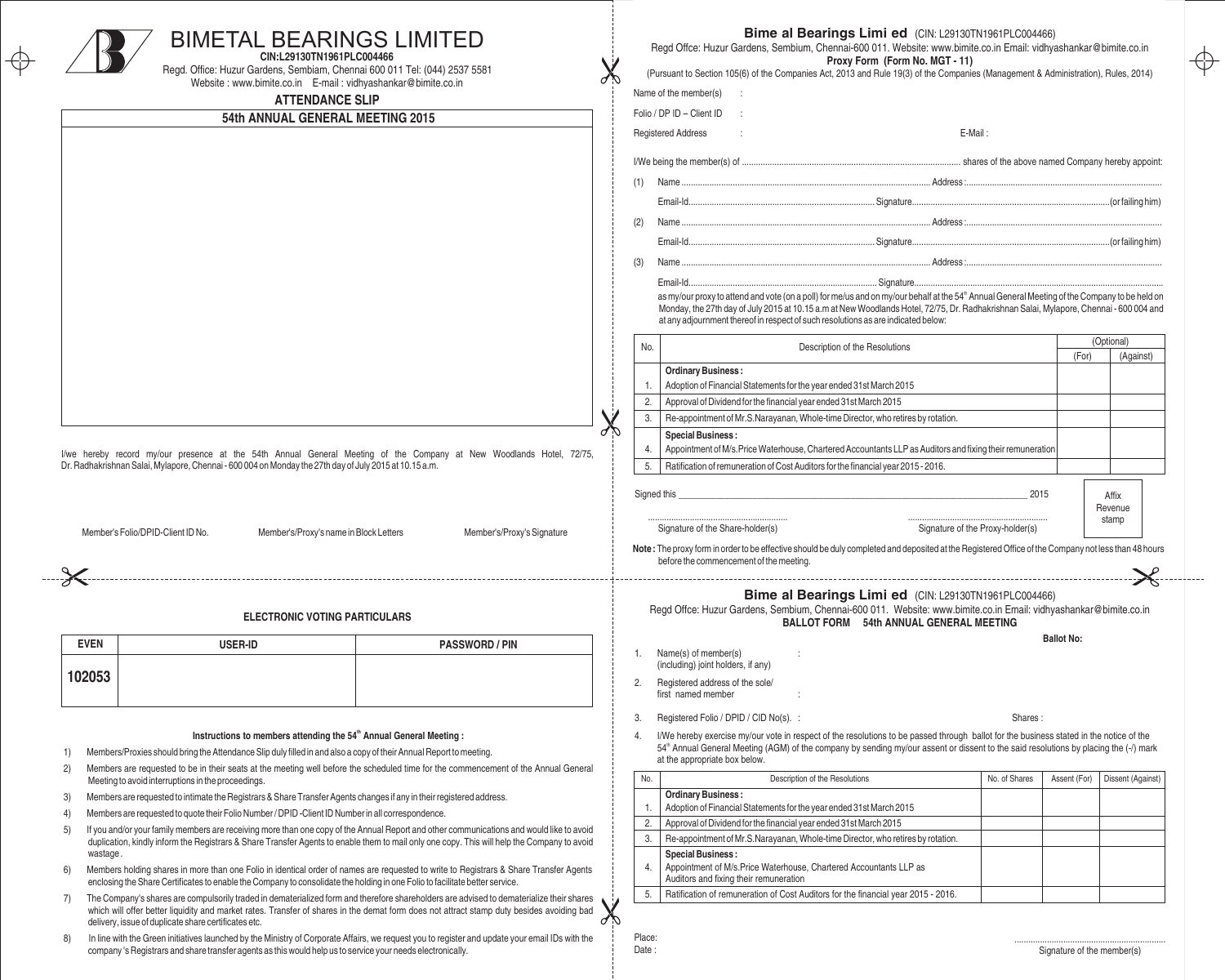#### **INSTRUCTIONS**

- 1. A member desiring to exercise vote by ballot may complete this Ballot Form and send it to the Scrutinizer in the attached self-addressed envelope (which carries the address of the Scrutinizer appointed by the Board of Directors of the Company). Postage will be borne and paid by the company. However, envelopes containing ballot, if sent by courier / Speed Post / hand delivery at the expense of the registered member will also be accepted
- 2. This form should be completed and signed by the member. In the case of joint holding, the form should be completed and signed (as per the specimen signature registered with the company) by the first named member and in his/her absence, by the next named member.

 $\Rightarrow$ 

3. Incomplete, incorrect or unsigned Ballot Form will be rejected.

 $\Rightarrow$ 

- 4. Duly completed Ballot Form should reach the office of the Scrutinizer not later than the close of working hours (17:30 hrs) on Saturday the 25<sup>th</sup> July 2015. Ballot Form received after this date will be strictly treated as if the reply from the member has not been received.
- 5. Voting rights shall be reckoned on the paid-up value of shares registered in the name(s) of the member(s) as on the "cut-off" date (i.e. 20<sup>n</sup> July 2015).
- 6. A member need not use all his votes nor does he need to cast all his votes in the same way.
- 7. Where the Ballot Form has been signed by an authorized representative of a body corporate, a certified copy of the relevant authorization should accompany the Ballot Form.
- 8. In case the Ballot Form is signed by a Power of Attorney (POA) holder, POA registration number should be mentioned.
- 9. A member may request for a duplicate Ballot Form, if required. However the duly filled in duplicate Ballot Form should reach the Scrutinizer not later than the date specified at item 4 above.
- 10. Members are requested not to send any other paper along with the Ballot Form in the enclosed self-addressed envelope.

**Voting through Electronic Means :** In compliance with provisions of Section 108 of the Companies Act, 2013 read together with Rule 20 of the Companies (Management and Administration) Amendment, Rules, 2015 and Clause 35B of the Listing Agreement (as amended), the Company is pleased to provide its members, the facility to exercise their right to vote on the resolutions proposed to be considered at the 54<sup>th</sup> Annual General Meeting by electronic means and the business may be transacted through e-voting services. The facility of casting the votes by the members using an electronic voting system from a place other than the venue of the 54<sup>th</sup> Annual General Meeting ("remote e-voting) will be provided by the National Securities Depository Limited (NSDL):

Further the facility of voting through electronic means and physical ballot paper will be also made available at the 54<sup>th</sup> Annual General Meeting and the members attending who have not cast their vote by remote e-voting shall be able to exercise their right by availing any of the available options at the venue of the meeting. The members who have cast their vote by remote e-voting prior to the 54<sup>th</sup> Annual General Meeting may also attend the meeting but shall not be entitled to cast

their vote again.

The remote e-voting period commences on Friday the 24<sup>th</sup> July, 2015 (9:00 a.m) and ends on Sunday the 26<sup>th</sup> July, 2015 (5:00 p.m). During this period, members of the Company, holding shares either in physical or in dematerialized form, as on the cut-off date (i.e. 20<sup>th</sup> July 2015), may cast their vote by remote e-voting. The remote e-voting module will be disabled by NSDL for voting thereafter. Once the vote on a resolution is cast by the member, the member shall not be allowed to change it subsequently.

#### **Instructions for E-Voting :**

- A) In case a member receives an e-mail from NSDL [for members whose e-mail IDs are registered with the Company / Depository Participants(s)/Share Transfer Agent]:
	- I. Open the e-mail and open the PDF file viz; "Bimetal-remote-e-voting.pdf with your Client ID or Folio No. as password. The said PDF file contains your user ID and password / PIN for e-voting. Please note that the password is an initial password.
	- ii. Launch internet browser by typing the following URL: https: www.evoting.nsdl.com
	- iii. Click on Shareholder Login.
	- iv. Put user ID and password as initial password/PIN noted in step (i) above. Click Login.
	- Password change menu appears. Change the password with new password of your choice with minimum 8 digits/ characters or combination thereof. Please note down your new password. It is strongly recommended not to share your password with any other person and take utmost care to keep your password confidential.
	- vi. Home page of e-voting opens. Click on e-voting : Active Voting Cycles.
	- vii. Select the EVEN of Bimetal Bearings Limited.
	- viii. Now you are ready for e-voting as Cast Vote page opens.
	- ix. Cast your vote by selecting the appropriate option and click on "Submit and also "Confirm when prompted.
	- x. Upon confirmation, the message "Vote cast successfully will be displayed
	- xi. Once you have voted on the resolution, you will not be allowed to modify your vote

In case of any queries, you may refer the Frequently Asked Questions (FAQs) for Shareholders and e-voting user manual for Shareholders available at the Downloads section of **www.evoting.nsdl.com**or call on toll free no,: 1800-222-990.

Institutional shareholders (i.e. other than individuals, HUFs, NRIs etc.) are required to send a scanned copy (PDF/JPG Format) of the relevant Board Resolution / Authority letter etc. together with the attested specimen signature of the duly authorized signatory(ies) who are authorized to vote to the Scrutinizer through email to madhu@ksrandco.in with a copy marked to **evoting@nsdl.co.in**

In case a member receives the initial password which is printed in this form [i.e. in the case of members whose e-mail IDs are not registered with the Company / Depository Participants(s) / Share Transfer Agent], along with EVEN (E-Voting Event Number), please follow the steps from S.No.(ii) to S.No.(xii) provided herein above to cast his/her votes. Further those members who have been already registered with NSDL for e-voting, they can use their existing user ID and password to cast their votes.

You can also update your mobile number and e-mail ID in the user profile details of the folio which may be used for sending future communication(s).

Kindly note that the members can opt only one mode of voting i.e. either by physical ballot or e-voting. However, in case the members cast their votes by both i.e. by the physical ballot and the e-voting mode, then voting done through e-voting shall prevail and voting done by physical ballot forms will be treated as invalid.

The voting rights of members shall in proportion to their shares of the paid-up equity share capital of the Company as on the cut-off date i.e.  $20^{\circ}$  July 2015.

Any person who acquires shares of the Company and becomes a member of the Company after the dispatch of the notice and holding shares as on the cut-off date i.e. 20<sup>th</sup> July 2015 may obtain the login ID and password by sending a request to **evoting@nsdl.co.in** or the Company or the Registrars & Share Transfer Agents. However if you are already registered with NSDL for remote e-voting, then you can use your existing user ID and pass-word for casting your vote. If you had forgotten your password, you can reset your password by using "Forget User Details/Password" option available on **www.evoting.nsdl.com** or contact NSDL at the following toll-free number – 1800-222-990.

A person whose name is recorded in the register of members or in the register of beneficial owners maintained by the depositories as on the date of cut-off date only shall be entitled to avail the facility of remote e-voting as well as voting at the 54<sup>th</sup> Annual General Meeting.

Mr.C.V.Madhusudhanan, Partner, M/s.KSR & Co., Company Secretaries LLP., (Membership No.FCS-5367 / CP-4408) had been appointed as the Scrutinizer to scrutinize the remote e-voting process and for the ballot process in a fair and transparent manner.

The Chairman of the 54<sup>th</sup> Annual General Meeting at the discussion on the resolutions on which voting is to be held allow voting with the assistance of a scrutinizer by use of 'remote e-voting' and 'polling paper' for all those members who are present at the 54<sup>th</sup> Annual General Meeting but have not cast their votes by availing the remote e-voting facility.

The Scrutinizer shall after the conclusion of voting at the general meeting will first count the votes cast at the meeting and thereafter unblock the votes cast through remote-voting in the presence of at least two witnesses not in the employment of the Company and shall make not later than three days of the 54" Annual General Meeting a consolidated scrutinizer's report of the total votes cast in favour or against, if any, to the Chairman or a person authorised by him in writing, who shall counter-sign the same and declare the results of the voting forthwith.

The results declared along with the report of the Scrutinizer shall be placed on the website of the Company **www.bimite.co.in** and on the website of NSDL immediately after the declaration of the results by the Chairman or a person authorised by him in writing. The results shall also be immediately forwarded to the BSE Limited, Mumbai.